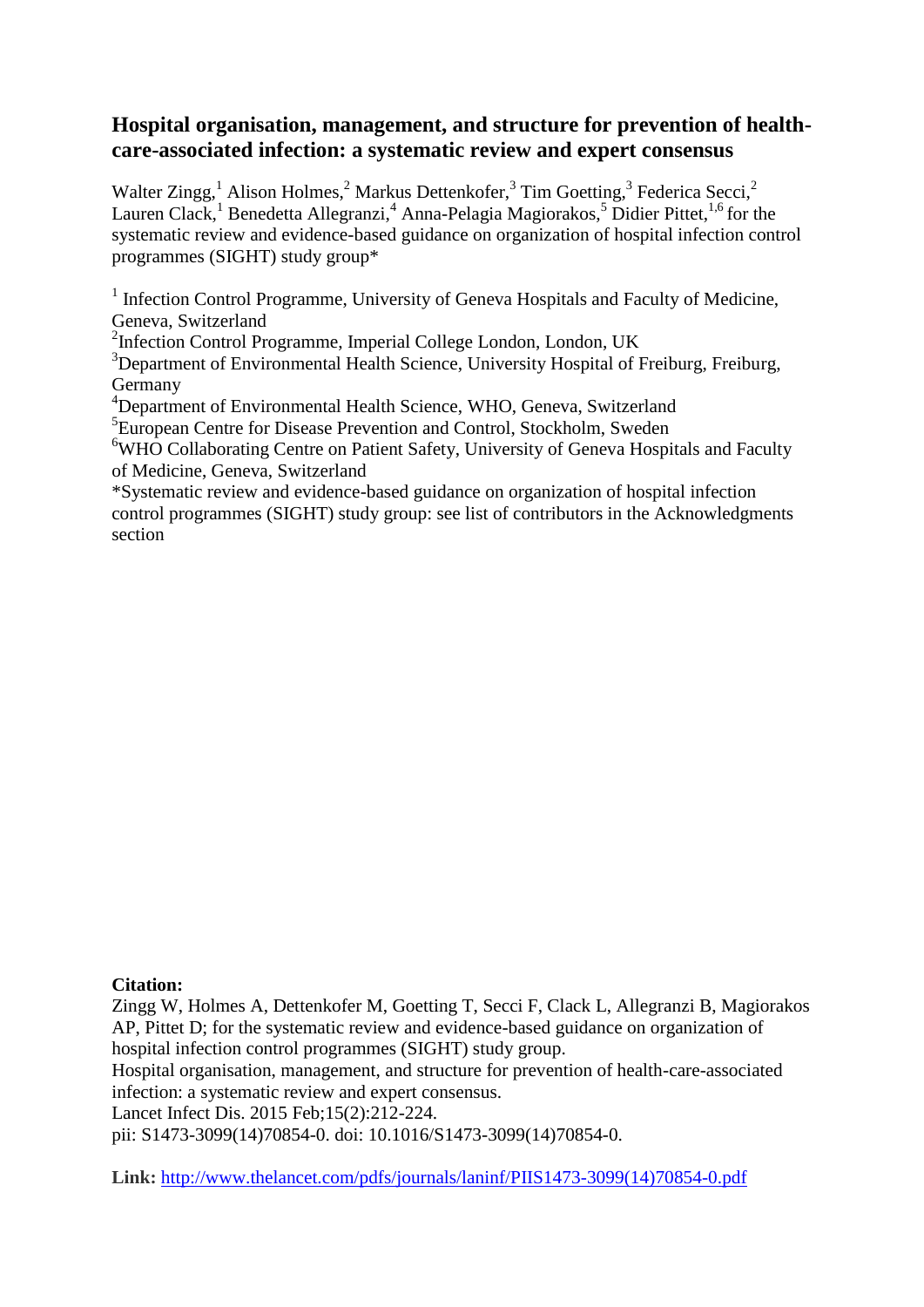# **Summary**

Despite control eff orts, the burden of health-care-associated infections in Europe is high and leads to around 37 000 deaths each year. We did a systematic review to identify crucial elements for the organisation of effective infection-prevention programmes in hospitals and key components for implementation of monitoring. 92 studies published from 1996 to 2012 were assessed and ten key components identified: organisation of infection control at the hospital level; bed occupancy, staffing, workload, and employment of pool or agency nurses; availability of and ease of access to materials and equipment and optimum ergonomics; appropriate use of guidelines; education and training; auditing; surveillance and feedback; multimodal and multidisciplinary prevention programmes that include behavioural change; engagement of champions; and positive organisational culture. These components comprise manageable and widely applicable ways to reduce health-care-associated infections and improve patients' safety.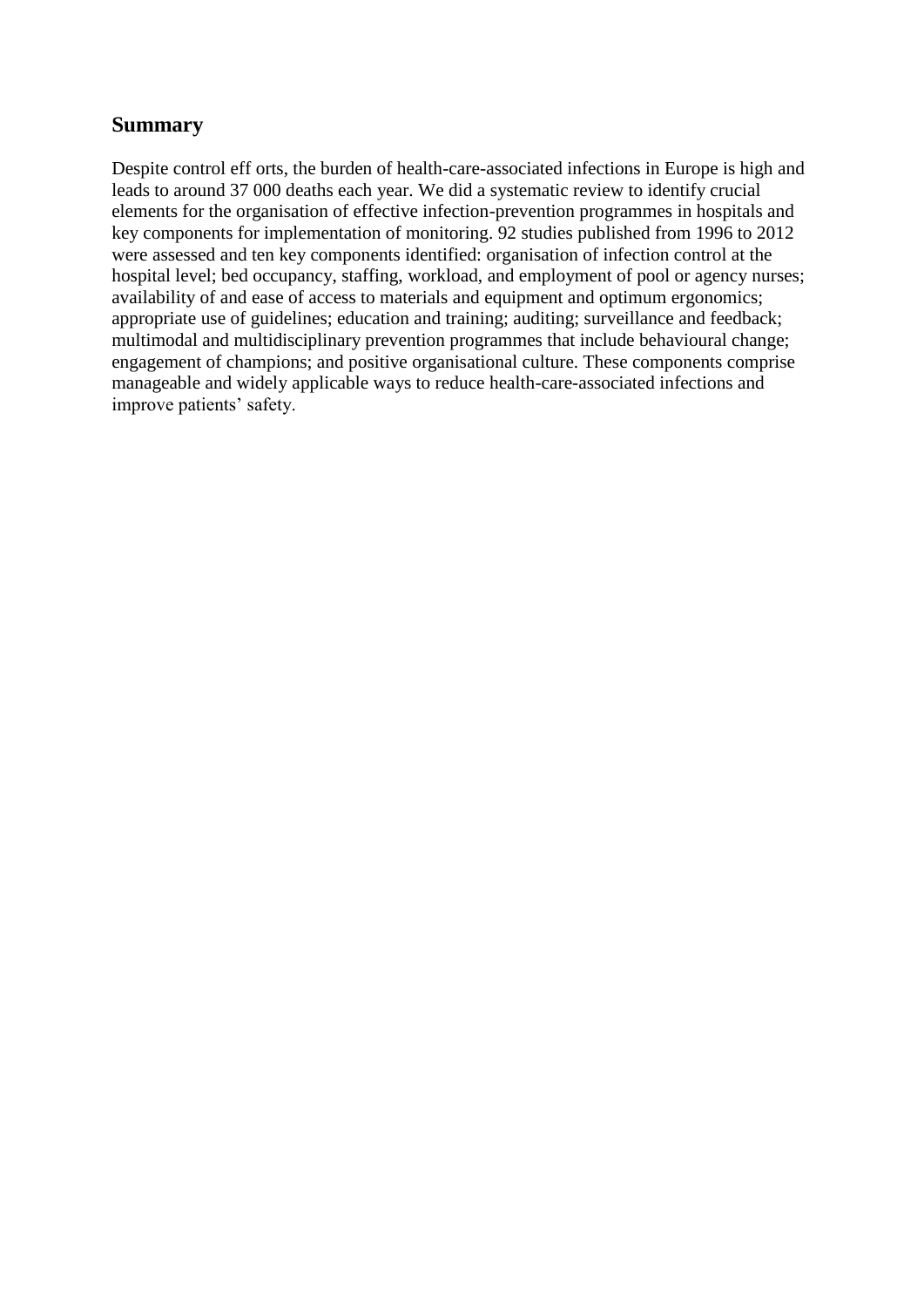# **Introduction**

Health-care-associated infections (HAIs) affect millions of patients worldwide every year.<sup>1,2</sup> In the European Union (EU) alone, the estimated number of HAIs is 4 544 100 annually, leading directly to around 37 000 deaths and 16 million extra days of hospital stay.<sup>3</sup> Several evidence-based practice guidelines have been published in the pastdecade<sup>4–12</sup> but, despite evidence suggesting that good practice strategies are sufficient, hospitals struggle to comply.<sup>13–17</sup> The systematic review and evidence-based guidance on organisation of hospital infection control programmes (SIGHT) was funded by the European Centre for Disease Prevention and Control. Our objective was to provide evidence-based guidance on the organisation of infection-control programmes in hospitals. In particular, the review aimed to identify the most effective and generally applicable elements of acute-care infection-control and prevention programmes and to identify indicators of structure and process for monitoring. In contrast to more procedure-focused recommendations, we address mainly management and organisational features.

# **Methods**

The systematic review was done according to the PRISMA guidelines<sup>18</sup> at three participating institutions (University of Geneva Hospitals, Geneva, Switzerland; Imperial College London, London, UK; and University Hospital of Freiburg, Freiburg, Germany). We separated this project into two work packages: first, a systematic review to identify elements for the organisation of infection prevention programmes in hospitals and, second, the selection from these of key components, assessment of their implementation and EU-wide applicability, and allocation of process and structure indicators (figure 1).

# **Search strategy and selection criteria**

The search was stratified by five dimensions that we addressed separately: organisational and structural arrangements to implement infection-control programmes, including access to qualified infection-control professionals and the roles of management and advisory committees; targets and methods of HAI surveillance, outbreak management, and the role of feedback; methods and effectiveness of educating and training health-care workers (HCWs); effectiveness of interventions on behavioural change and quality of care, particularly in the context of multimodal prevention strategies; and overview and effectiveness of local policies and resources for standard and transmission-based isolation precautions (figure 1). We searched Medline, the Cochrane Controlled Trials Register, Embase, the Outbreak Database, PsychINFO, and the Health Management Information Consortium database for reports published between Jan 1, 1996, and Dec 31, 2012. Any landmark papers we found that were published before 1996 were also included. Studies in English, French, German, Italian, Portuguese, and Spanish were eligible when an English title or abstract was available. Studies were eligible for full-text review if they were done in acute-care settings in the context of infection control and were quantitative studies, such as randomised controlled trials, controlled clinical trials, case-control studies, controlled before-and-after studies, interrupted time series, non-controlled cohort studies, and non-controlled before-and-after studies, or qualitative studies if they were based on in-depth interviews, questionnaires, surveys, focus groups, and direct observations, irrespective of whether they were empirical or grounded in a recognised theory, or used mixed methods to combine quantitative and qualitative investigations. Reviews, letters, notes, and opinion articles that did not report primary data were excluded. Interventions related to community care, primary care, antibiotic prescribing, or a combination of these, were excluded, as were studies done in long-term care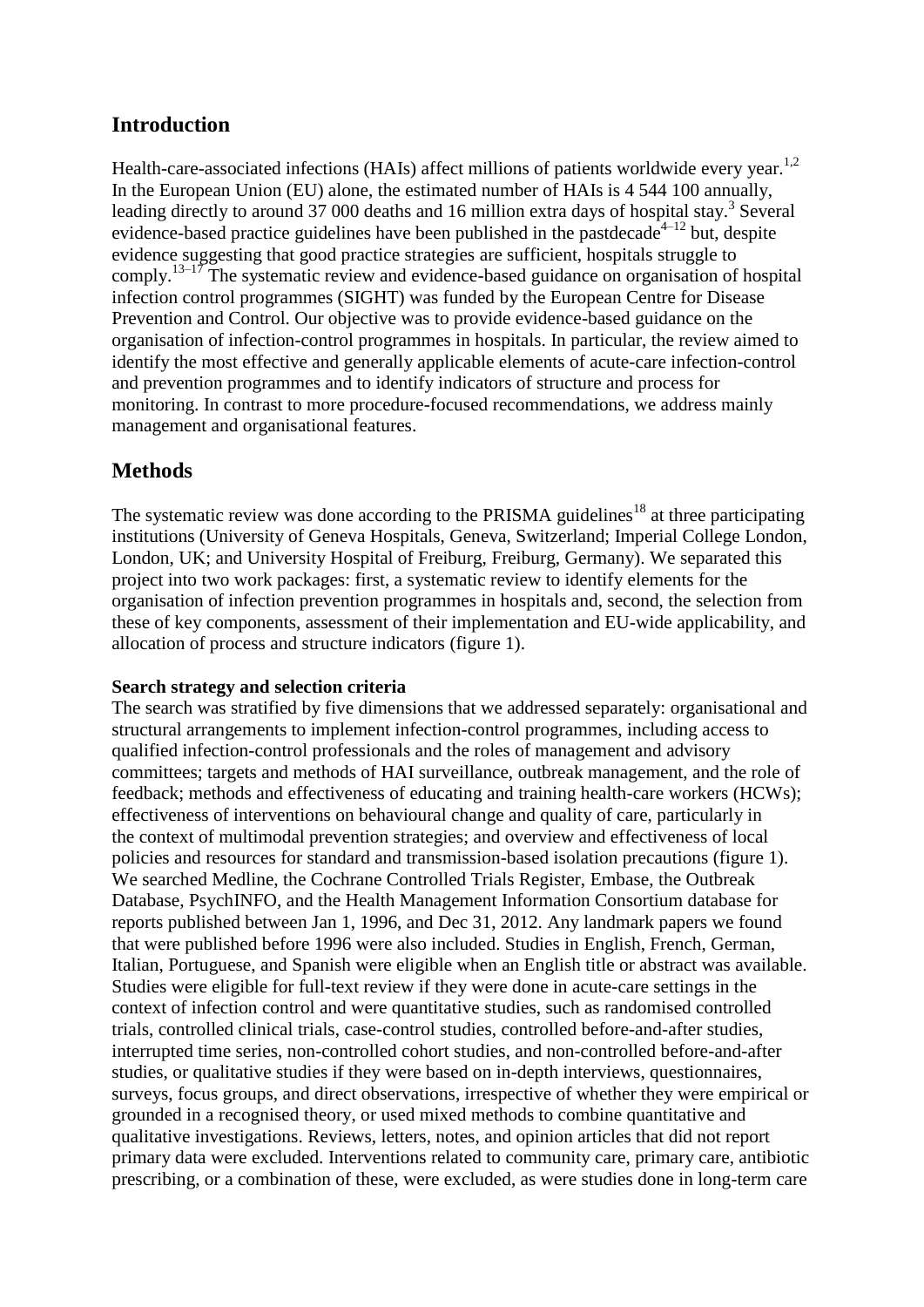settings. Antibiotic stewardship, cost-effectiveness, and occupational health were not addressed because these topics were elements of other European Centre for Disease Prevention and Control projects at the time of the study. Additional inclusion and exclusion criteria are summarised in the appendix.

Initial assessment was done by screening titles and abstracts against the inclusion and exclusion criteria. Reports without abstracts were read in full. 30% of the titles and abstracts and 100% of the full texts were assessed by a second reviewer. Disagreements were resolved by consensus or by a third reviewer if agreement could not be reached. Reference lists of relevant articles were searched to identify further studies. If the full text could not be obtained by any of the participating academic centres or by the European Centre for Disease Prevention and Control, the study was excluded from further analysis. Study origin was stratified by country income, as defined by the World Bank classification.<sup>19</sup> We used the integrated quality criteria for systematic review of multiple study designs tool<sup>20</sup> to assess the quality of articles. This approach integrates criteria to evaluate quantitative and qualitative studies. The quality of evidence is graded on the basis of an overall score if the studies meet a set of specific criteria that are designed for each study (appendix).<sup>21,22</sup> Quality assessment was done by two reviewers for all studies (WZ, AH , MD, TG, FS, and LC). Disagreements were resolved by consensus and a third reviewer was consulted if agreement could not be reached. Quality of studies was graded as low (1), medium (2), or high (3).

### **Data extraction**

An expert group was established, with independent and author members selected according to their area of expertise (infection control, patients' safety, public health, quality improvement, health policy, organisational theory, psychology, and sociology). Elements emerging from the systematic review were categorised under key components of infection control by the study group and presented to the experts, who checked each one for the validity of classification, assessed EU-wide applicability and ease of implementation, and defined structural and process indicators (figure 1). Evidence was graded as low (1), intermediate (2), or high (3) on the basis of the median value for the studies contributing to the component. To score implementation and EU-wide applicability, the expert group considered potential barriers. For instance, implementation might be affected by budget and financial constraints, work cultural issues, work ethics, leadership, communication, educational background, personal experience, relative priority in the institution, and hospital-wide applicability. Potential barriers to EU-wide applicability might be a financial crisis, cultural issues, specifics of the health-care system, training opportunities for infection control, national safety programmes, and emigration of specialty professionals. Ease of implementation and EU-wide applicability were graded as low (1), intermediate (2), or high (3). Consensus about grading was reached with the Delphi method. $^{23}$ 

### **Role of the funding source**

The funder of the study had no role in study design, data collection, data analysis, data interpretation, or writing of the report. The corresponding author had full access to all the data in the study and had final responsibility for the decision to submit for publication.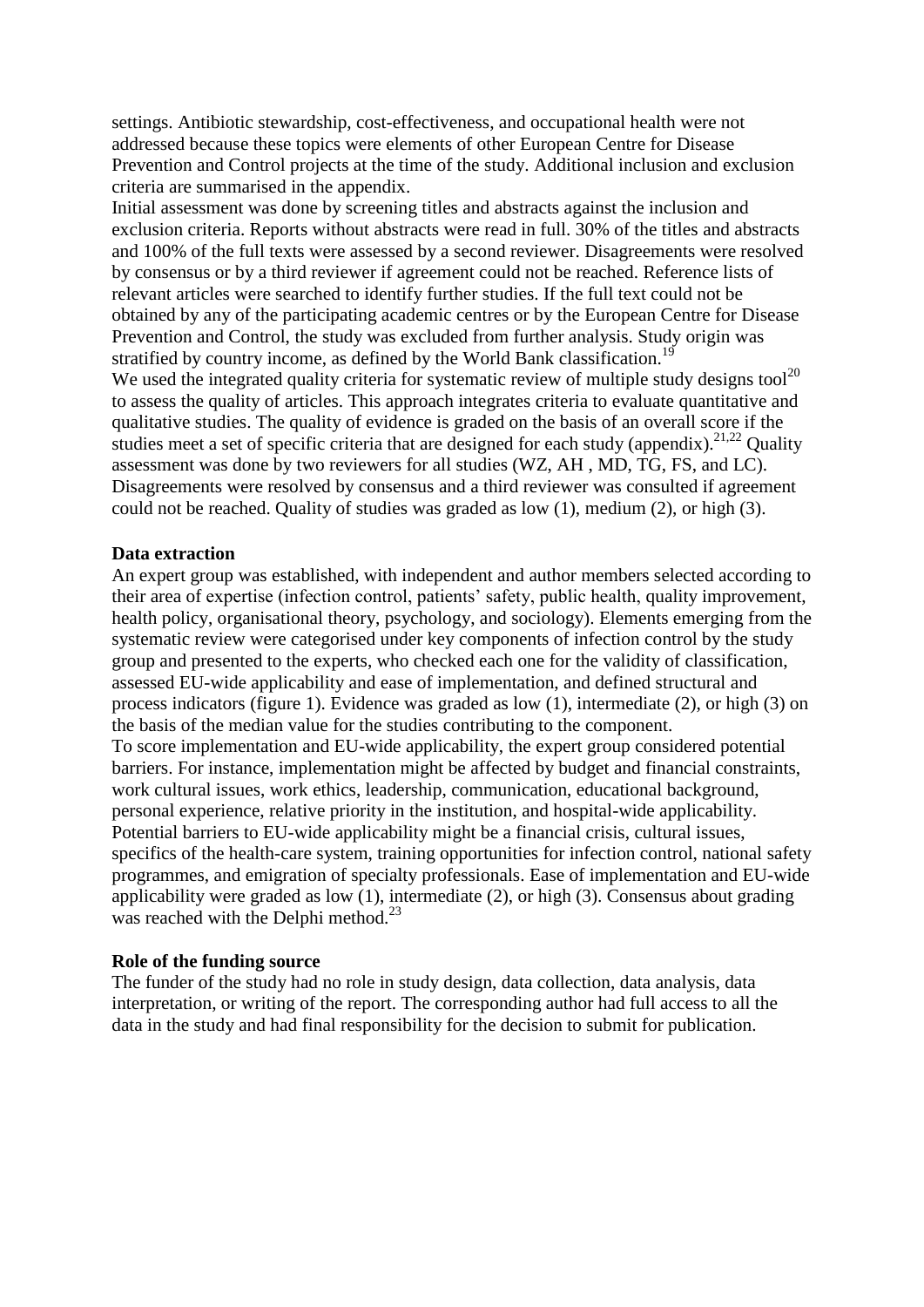# **Results**

Our search yielded 47 948 titles and abstracts and an additional 131 were added through cross-referencing. 92 articles were eligible for data extraction and analysis (figure 2, table 1, appendix).<sup>15–17,24–112</sup> Most evidence was from high-income countries, with only eight  $(8.7%)$ studies being from upper-middle-income or lower-middle-income countries.<sup>28,29,42,58–60,71,107</sup> 41 (44·6 %) studies had been done in Europe.

Ten components were identified as being crucial to effective infection control in hospitals: organisation of infection control at the hospital level; bed occupancy, staffing, workload, and employment of pool or agency nurses; availability of and easy access to materials and equipment and optimum ergonomics; appropriate use of guidelines; education and training; auditing; surveillance and feedback; multimodal and multidisciplinary prevention programmes that take into account principles of behavioural change; engaging champions in prevention programmes; and the role of a positive organisational culture (table 2).

# **Organisation of infection control at hospital level**

Seven studies included assessment of hospital organisation<sup>17,115–120</sup> and indicated that an effective infection control programme in an acute-care hospital must include nursing staff , a dedicated physician trained in infection control, microbiological support, and data management support. One study provided data on staff-to-bed ratios and indicated a maximum ratio of one nurse per  $250$  hospital beds.<sup>17</sup> Although this cutoff had been chosen a priori on the basis of previous data,  $121-124$  the study proved that less favourable ratios were associated with worse reductions in HAI rates.

The quality of the evidence was graded intermediate, but ease of implementation and EUwide applicability were both rated high because surveys, such as the PROHIBIT survey (see http://www.prohibit.unige.ch), have shown that the ratio of infection-control nurses to beds is already established.

The identified structural and process indicators were regular reviews of surveillance, prevention programmes, and the number of outbreaks, and annual audits reviewed against appropriate staffing, goals, and sufficient budget allocation.

# **Ward occupancy and workload**

To ensure that ward occupancy does not exceed the capacity for which it is designed and staffed, the workload of frontline HCWs must be adapted accordingly, and the number of pool or agency nurses and physicians should be kept to a minimum. Transmission of and infection with meticillin-resistant *Staphylococcus aureus* (MRSA) was associated with bed occupancy in five studies,  $32,74-76,78,113$  and with low staffing and nurse-to-patient ratios in seven studies.<sup>31,35,73,77,81,84,112</sup> Three studies reported that higher numbers of permanent staff HCWs and improved nurse-to-patient ratios reduced  $HAI^{75,80,82}$  Inadequate adherence to hand-hygiene protocols was associated with low staffing levels in one study and with high workload in another.<sup>83,100</sup> Long work hours were associated with increased rates of HAIs in one study,  $^{112}$  and MRSA infections with high workload in another.<sup>73</sup> Pool or agency nurses who worked on different wards as needs required were identified as a potential risk for bloodstream infections, especially catheter-associated bloodstream infections in intensivecare units.36,72

The evidence of staffing levels being a risk factor for HAI was graded high and intermediate for bed occupancy, workload, and high ratios of pool or agency nurses. Ease of implementation was rated as intermediate, restricted mostly by budget, lack of specialist nurses, and shortcomings in workforce management. EU-wide applicability was rated intermediate because of economic challenges to national health-care systems.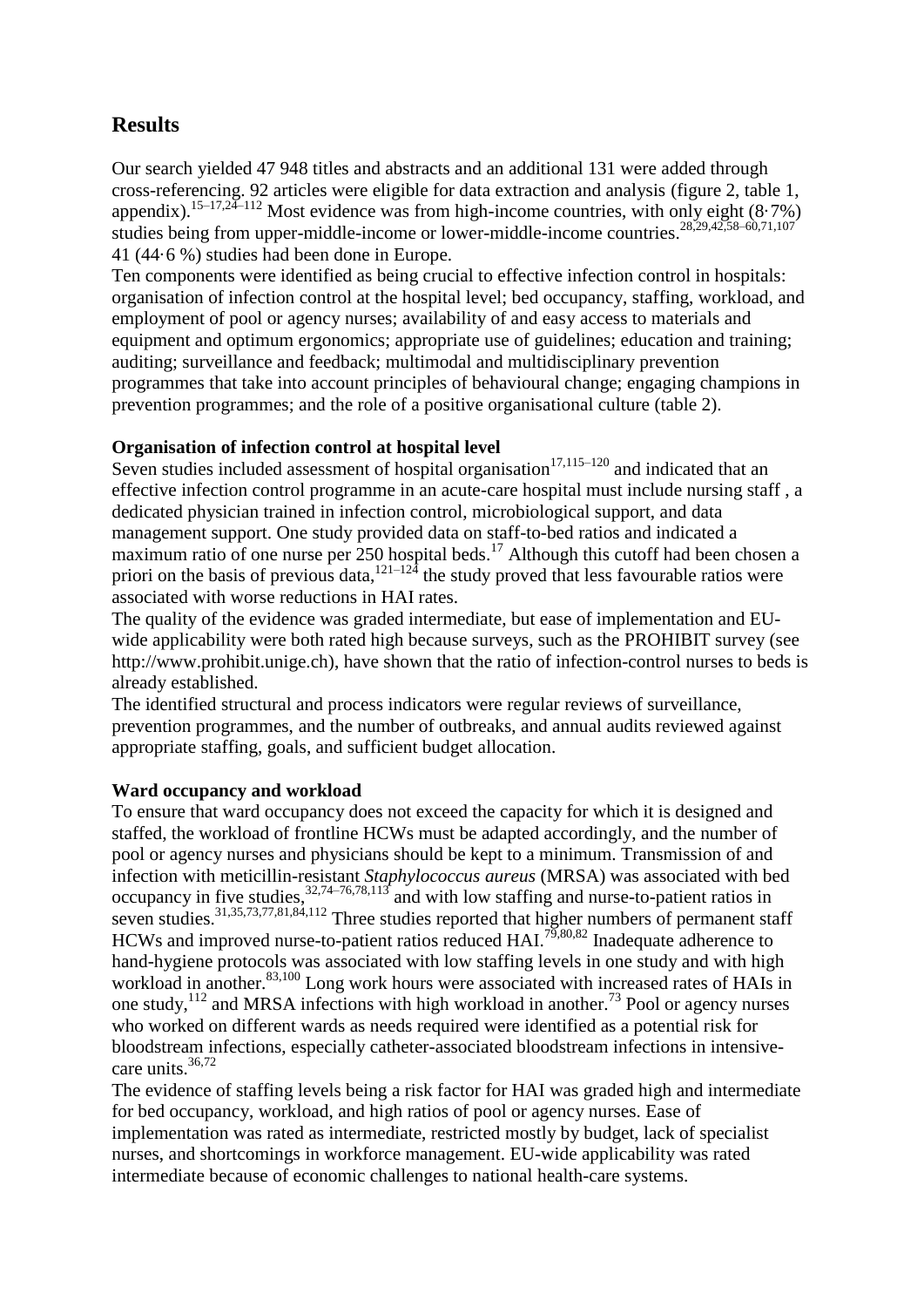The identified structural and process indicators were regular assessment of the average bed occupancy at midnight, the number of frontline workers, and the proportion of pool or agency nurses.

# **Materials, equipment, and ergonomics**

Hand-rub dispensers directly in the view of  $HCWs^{24,63}$  and hand-hygiene facilities at the point of care both improved overall hand hygiene.<sup>55,56,64,125</sup> Limited access to hand hygiene facilities was a source of frustration to HCWs.<sup>96,97</sup> An easy-to-use pocket hand-rub dispenser attached to scrubs improved hand hygiene among anaesthesiologists.<sup>50</sup> Electronic reminders (pop-up windows) when physicians started to write an order for a patient who fulfilled the criteria for isolation precautions improved the prescribing of these measures.<sup>48</sup> Customised insertion kits for central venous catheters and carts stocked with appropriate materials helped to decrease rates of central-line-associated bloodstream infections. $51,102$ 

Evidence was graded intermediate and ease of implementation and EU-wide applicability were rated intermediate. Potential financial constraints could interfere with the provision of optimum equipment.

Regular audits, for instance to check the availability of hand rub, soap, and single-use towels, was identified as a process indicator.

# **Use of guidelines, education, and training**

1158 HCWs in 40 hospitals stated that they knew about the update of a national guideline on hand hygiene, yet recommendations had been implemented in less than half of the hospitals visited in a national audit in the USA.<sup>52</sup> Physicians showed low adherence to maximum sterile barrier precautions for insertion of central venous catheters, despite strong recommendations to do so.<sup>102</sup> The introduction of a new guideline as part of a multimodal intervention strategy in settings without previous exposure to standardised protocols helped to improve hand hygiene and reduced rates of catheter-associated urinary-tract infections.59,60,114 Attitudes towards guidelines were more positive among nurses than physicians and in paediatric intensive-care units than in adult intensive-care units.<sup>101</sup> Evidence was graded intermediate and ease of implementation and EU-wide applicability were both rated high on the basis of the experts' own experience.

Regular review of accessibility to local guidelines and whether the contents of teaching programmes are based on the most updated documents were identified in the assessment of structural and process indicators.

# **Team-oriented and task-oriented education and training**

Bedside teaching as part of a multimodal intervention,<sup>65</sup> simulation-based training,<sup>27</sup> and hands-on training workshops for physicians in training<sup>62</sup> reduced the rates of catheter-related bloodstream infections. Multidisciplinary focus groups were crucial to focusing infectionprevention programmes on the target of interest and contributed to improved adherence to hand-hygiene protocols and reduced rates of HAIs.<sup>28,107,111</sup> Qualitative studies showed that, although formal training is eff ective,  $106$  individual experience is perceived to be more important for infection prevention,<sup>99</sup> whereas strategies that used traditional approaches based on logic and reasoning were perceived as less likely to improve hand hygiene.<sup>1</sup> The evidence for this key component was graded high, but ease of implementation was rated intermediate because of potential barriers, such as financial constraints or lack of teaching experience. The expert group emphasised that preparation of a multimodal and multidisciplinary strategy that involves HCWs at all levels requires leadership and good communication. EU-wide applicability was rated high.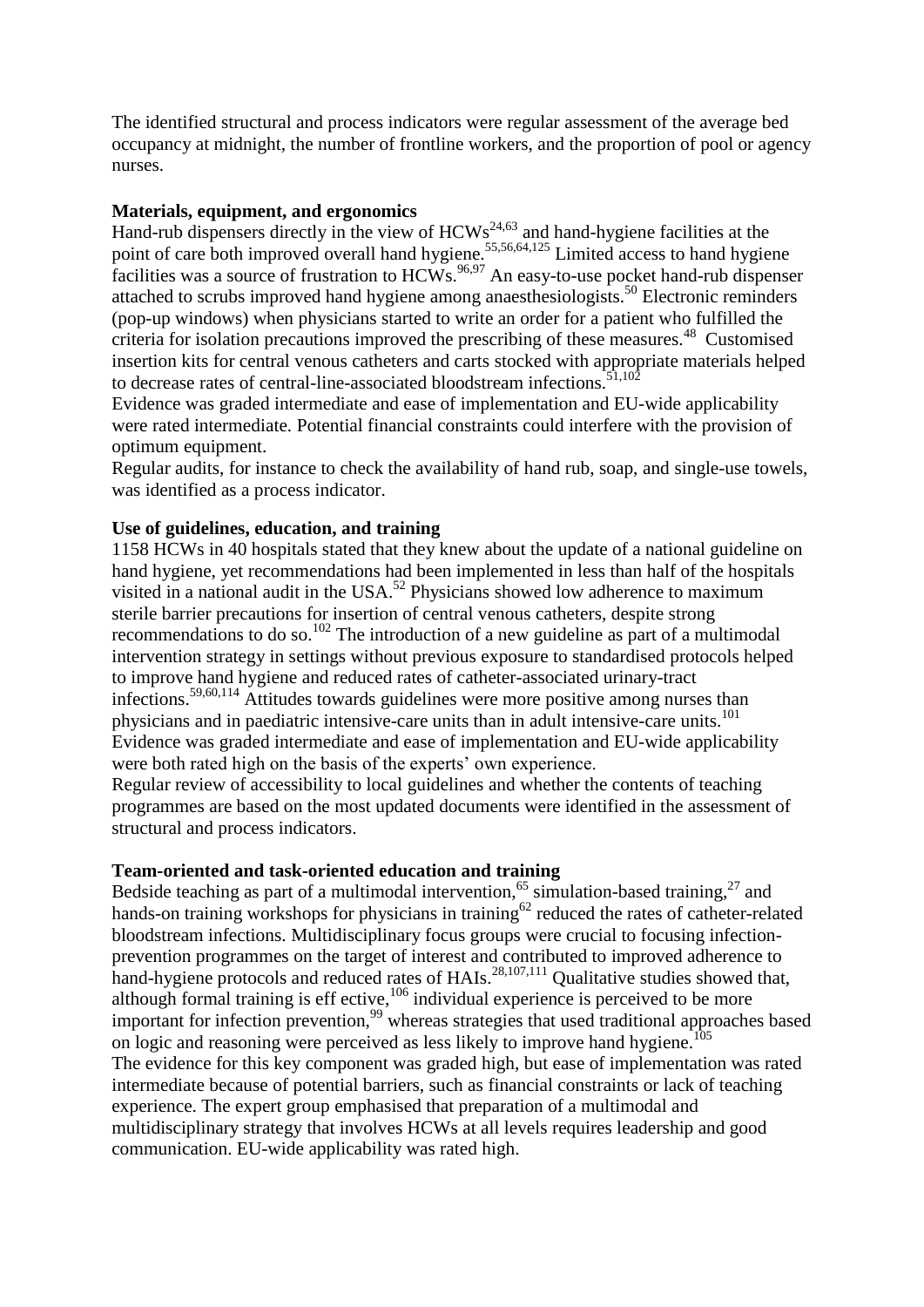Education and training programmes should be audited against predefined checklists that are revised over time to take into account local barriers and behaviour. Education and training should be combined with knowledge tests, competency assessments, or both.

# **Standardisation of audits**

Auditing and personal feedback improves predefined process indicators for catheter insertion.<sup>25</sup> An audit of daily adherence to a bundled strategy to prevent ventilator-associated pneumonia and provision of weekly feedback on pneumonia rates led to reduced numbers of cases of ventilation-associated pneumonia.<sup>43</sup> Cases of bacteraemia caused by coagulasenegative staphylococci were reduced by internal audits on hand hygiene and catheter-hub care in neonates.<sup>49</sup> Audits in the form of assessments by peers and anonymous feedback effectively improved universal precaution measures,<sup>29</sup> and use of a comprehensive checklist covering a wide range of care practices reduced prevalence of all-cause HAIs by 7%.<sup>30</sup> Evidence was graded intermediate and ease of implementation was rated intermediate, mainly because of potential financial constraints, limited human resources, and lack of leadership and communication. EU-wide applicability was rated high.

Identified structure and process indicators were measurement of the number of audits done and regular assessment of validity of checklists against local and national guidelines.

# **Prospective surveillance, feedback, and networks**

Participation in the German Hospital Infection Surveillance System (KISS) was associated with decreased rates of  $HAIs$ ,  $^{39,41,44-46,61,66,69}$  central-line-associated bloodstream infections,  $45,46$  ventilator-associated pneumonia,  $45,66$  urinary-tract infections,  $69$  and surgicalsite infections.<sup>39,41,44,45</sup> Hospitals within the Dutch surveillance network, PREZIES, showed reduced rates of HAIs in years 4 and 5 of participation.<sup>47</sup> The 35 intensive-care units of the French REACAT network had reductions in catheter-related bloodstream infections over 5 years.<sup>54</sup> One qualitative study explored the rationale related to the importance of surveillance and feedback to stakeholders, and found they were very influential in the implementation of an infection-control programme targeting ventilator-associated pneumonia.<sup>108</sup> The evidence was graded intermediate, and ease of implementation and EU-wide applicability were rated intermediate. Potential barriers to implementation were lack of

leadership, restricted human resources for surveillance, and infection control being a low priority. EU-wide applicability was limited because not every country has an established surveillance network.

Regular measurement and assessment of the number and type of wards with established surveillance, including the strategy of providing feedback to HCWs, were identified as process indicators. Addition of participation in national and international surveillance initiatives to the hospital administration agenda was also suggested.

# **Development of multimodal strategies and tools**

20 studies showed that multimodal strategies were helpful to improve hand hygiene.16,26,28,34,42,53,55,56,60,67,68,70,71,86,89–91,99,109,111 Some programmes actively included opinion leaders and champions.<sup>42,70,109</sup> Two studies used the idea of positive reinforcement: in one HCWs were given chocolate bars or sweets when found to be correctly adhering to handhygiene protocols $34$  and in another the principles of product marketing were applied to encourage HCWs to choose their own intervention from a range of tools.<sup>53</sup> Several factors were identified as affecting hand hygiene, such as accessibility to hand rub, role models, personal sense of responsibility, and emotional involvement.<sup>99</sup>

Eight studies investigated the role and effectiveness of multimodal strategies in reducing catheter-related and central-line-associated bloodstream infection. Seven were quantitative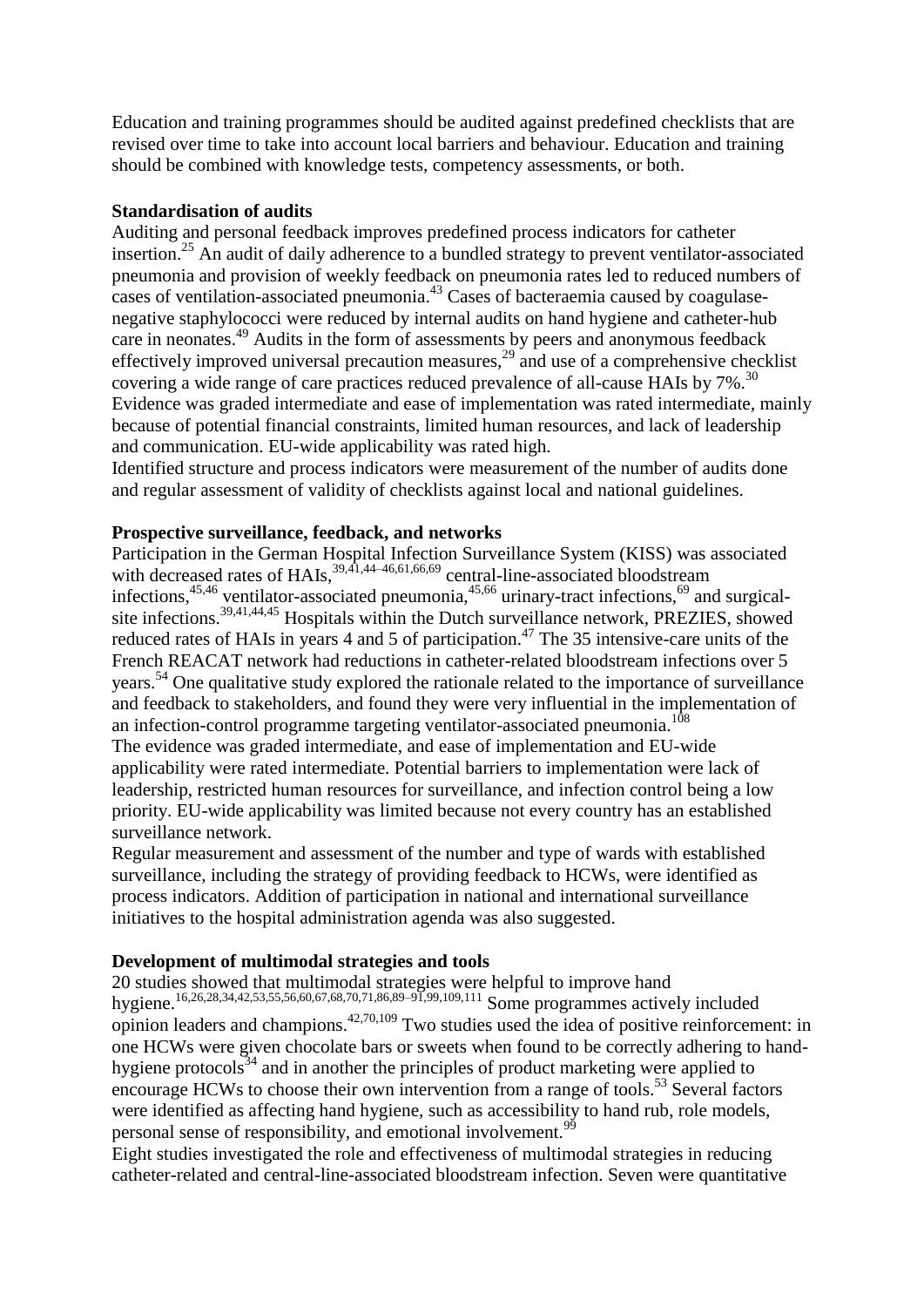intensive-care studies<sup>15,33,51,57,65,70,92</sup> and one was a qualitative study reporting factors of behavioural change in the context of peripheral venous lines.<sup>93</sup> All intervention studies used a multimodal approach in which bundles or comprehensive procedures were defined and promoted at various levels. Three studies focused primarily on catheter insertion, 33,51,57 one addressed catheter insertion and care,<sup>15</sup> and one focused on catheter care.<sup>65</sup> All seven quantitative studies showed improvement in central-line-associated bloodstream infections. Four studies also provided data about process indicators.<sup>33,65,70,92</sup>

Two studies addressed ventilator-associated pneumonia and showed that multimodal prevention strategies are successful if the programme is developed by a multidisciplinary task force, processes are closely monitored,  $40$  and a well structured business plan is used to engage all relevant stakeholders.<sup>70</sup>

Numbers of MRSA infections were reduced by use of a strategy bundle based on the principles of positive deviance to make infection control the responsibility of every stakeholder. $88$ 

Although the evidence was graded intermediate, ease of implementation and EU-wide applicability were rated high because the wide variety of effective strategies leaves room for local adaptation.

Identified structural indicators were that prevention programmes should be reviewed regularly against predefined checklists that take into account multimodality, local barriers, and aspects of behavioural change. An important process indicator was measurement of activities, such as adherence to hand-hygiene protocols or performance of medical procedures (eg, catheter insertion and care, care of ventilated patients, and placement of urinary catheters). Outcome indicators, such as catheter-associated urinary-tract infection, centralline-associated bloodstream infection, HAI, and ventilator-associated pneumonia, should also be measured.

# **Identification and engagement of strategy champions**

In four studies champions had been engaged as part of a comprehensive and multimodal intervention strategy.<sup>70,91,92,110</sup> One well placed champion was helpful to implement a new technology, but more than one champion was needed when improvements required behavioural change.<sup>94</sup>

The evidence for this key component was graded high, but ease of implementation was rated as intermediate because unfavourable work cultures and lack of leadership might complicate the work of a champion, and suitable individuals could be difficult to identify in a hospital. EU-wide applicability was also rated as intermediate because local culture might interfere with the concept of allowing a champion room for action.

Prevention programmes that describe strategies about how frontline workers can be incorporated in the implementation process and inclusion of champions' names in the agenda of intervention progress meetings were identified as structure and process indicators.

# **Creating a positive organisational culture**

Receiving training and instructional feedback from supervisors and management support for implementing safe work practices are perceived by HCWs to improve adherence to recommended care practices.<sup>106</sup> Adherence to guidelines is affected by knowledge, beliefs, motivation, and professional responsibility.<sup>97</sup> Inconsistency between managers' verbal and written commitments and their daily support of patients' safety issues has a negative effect.<sup>95</sup> Successful leaders are solution oriented and focus on cultivating a culture of clinical excellence.<sup>103</sup> Lack of management support provokes the perception of non-control in situations of high workload.<sup>98</sup> Communication between professional groups can be a barrier to or a facilitator of adherence to best practice.<sup>104</sup> Staff engagement, situations perceived as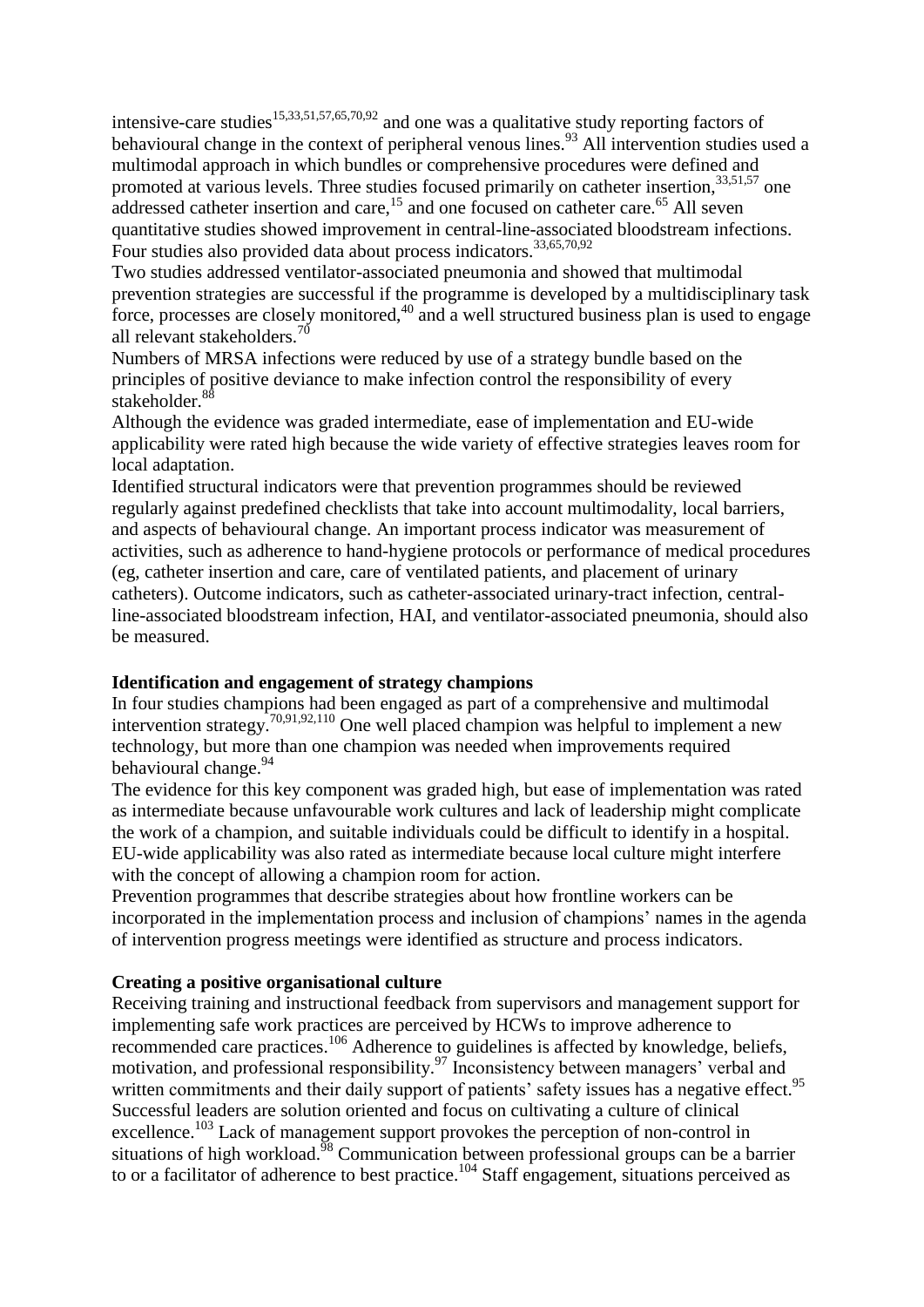overwhelming or stressful and chaotic, and hospital leadership are associated with knowledge, attitudes, and self-reported practices of MRSA prevention.<sup>38</sup> Education and leader ship engagement improve hand hygiene, $85$  and peer pressure and role models are also important.<sup>87</sup> The success of intervention programmes is perceived differently by different professional groups, which should be taken into account in the design of infection-control initiatives.<sup>37</sup>

The evidence for the effects of a positive organisational culture was graded high. Ease of implementation was rated intermediate because work culture is difficult to change, particularly lack of leadership. EU-wide applicability, however, was rated high because barriers are mainly related to an individual organisation, and good examples of positive organisational cultures to draw from can be found in many places.

The expert group found that organisational culture can be measured at an individual level by work satisfaction questionnaires, at a ward or department level by turnover and absenteeism among HCWs, and at an institutional level by assessment of the response to stress or crisis management.

# **Discussion**

This broad systematic review identified a range of structural, organisational, and management components that are crucial to effective implementation of infection-control programmes in hospitals. Additionally, these components were put into a user's perspective by providing context about implementation and EU-wide applicability.

The formal proportion of one infection-control nurse per 250 hospital beds was established more than  $30$  years ago.<sup>17</sup> However, hospital settings have changed, and expert consensus now suggests that this rate should be around one nurse per 100 beds in acute care,  $14,118$  and one per 150–250 beds in long-term care.<sup>114,118</sup> Our review shows that infection prevention does not rely solely on a functional infection-control team, but also depends on hospital organisation, bed occupancy, staffing, and workload.<sup>31,32,35,36,72-84,100,112</sup> This message is crucial at a time when HCW posts are being cut. Sufficient availability and easy access to materials and optimised ergonomics improve best-practice

performance.<sup>24,48,50,51,55,56,63,64,96,97,102</sup> Unfortunately, these features are not always respected, and a lack of professionals specialised in medical ergonomics could be having a negative effect on care of patients.

Dissemination of guidelines alone does not change behaviour.<sup>52,102</sup> Rather, they should be introduced in the form of educational and practical, evidence-based training.59,60,114 Studies of education and training suggest that education should be team and task oriented and problem based, and are most effective when they include workshops, bedside teaching, and simulation-based training.<sup>27,62,126</sup> Multidisciplinary focus groups should be set up to aid adjustment of training programmes to suit local conditions.<sup>65,125</sup> Importantly, education should target specific socialisation processes and address barriers to behavioural change in all professional groups;<sup>101,106</sup> isolated lectures, when unaccompanied by other tools and leadership engagement, are ineffective.<sup>127,128</sup> High-quality auditing and timely feedback also help with the implementation of infection-prevention programmes.<sup>25,43,49</sup> Feedback is an essential component of surveillance programmes to raise awareness of HCWs about issues that need to be addressed, but also to promote an element of competition between hospitals.<sup>129</sup> Almost any process can be audited.

We highlight the importance of multimodal and multidisciplinary strategies for education and training. Additionally, HCWs from multiple levels and work categories should be integrated in the preparation and implementation of intervention programmes. Every study of sufficient quality used a unique intervention strategy and the study settings were generally different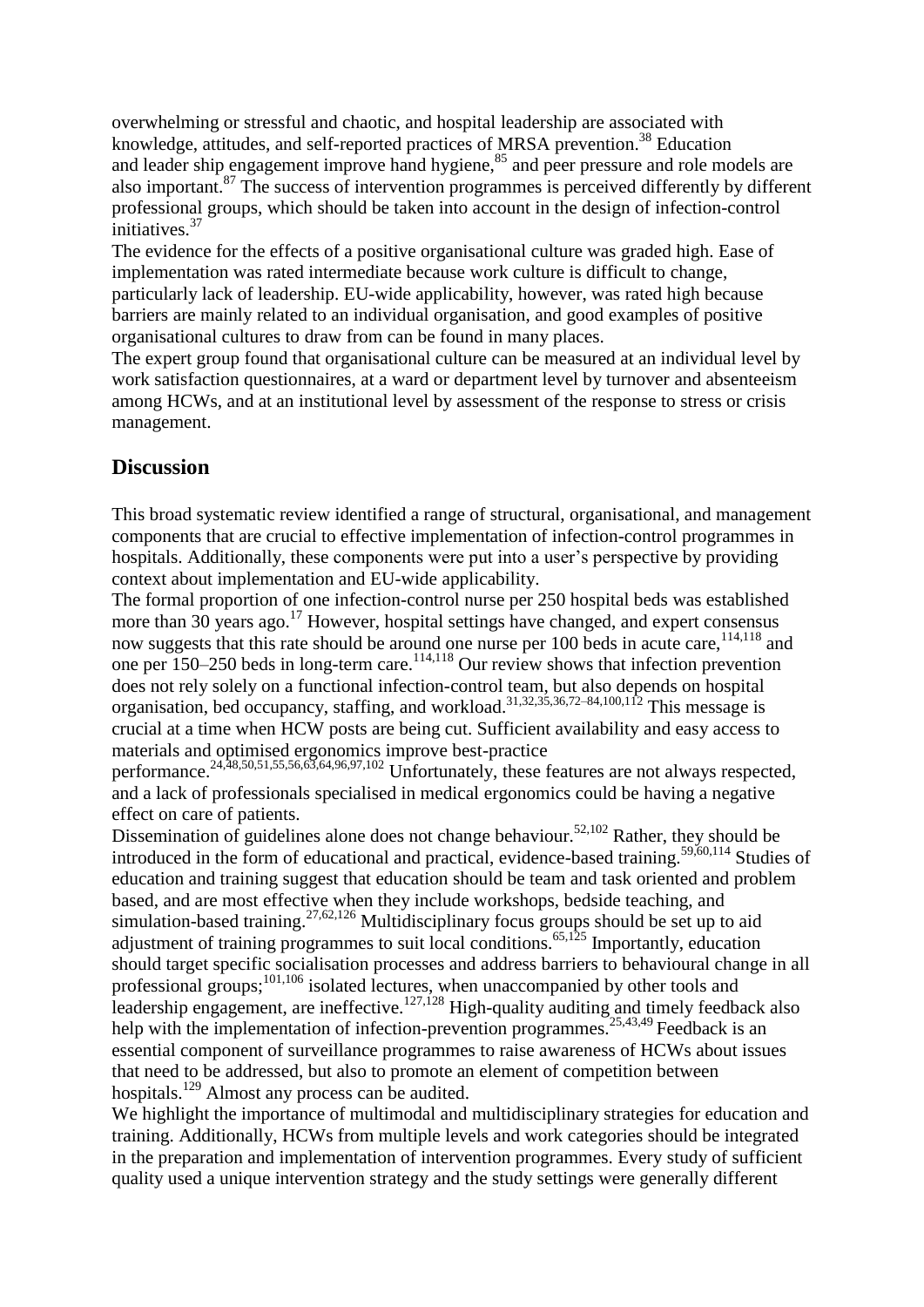and, therefore, the proportion of single components that had an effect on outcome success could not be determined. Nevertheless, the findings all point towards a comprehensive approach that includes adaptation and the use of a broad range of actions to overcome local barriers in the implementation process. An effective strategy needs to focus on individuals in the work situation and to address environmental, organisational, and individual barriers to adherence. Intervention programmes must have a strong behavioural component aimed at removing barriers, stimulating positive attitudes, and helping HCWs to manage workload, without compromising adherence and quality. They also need strong leadership and the involvement of staff at all levels.

Institutional leaders can make a difference, and leadership should be part of their professional responsibility. Educating senior executives about clinical issues and safety hazards and organising executive safety rounds on the wards have been proposed as means to engage them in patients' safety and enlist their support for infection prevention and control.<sup>130</sup> A positive organisational culture can only emerge through the genuine interest of leaders in the wellbeing of their staff and when the right people are in place. Inconsistencies between a manager's verbal and written commitments and what they practise are negatively perceived by HCWs and might work against the idea of showing support to frontline workers.<sup>95</sup> Whether the organisational culture is positive or negative depends on the perception of HCWs,<sup>131</sup> and the success of intervention programmes is perceived differently by different professional groups.<sup>37</sup> We identified the role of champions as a crucial component of effective infection control.<sup>94,110</sup> Champions can work around organisational barriers to change the work environment and thus shape organisational change due to their genuine enthusiasm and engagement. This component, therefore, is judged to stand alone. Champions, however, can be neither appointed nor mandated. Rather, they must be identified and given the support to act as such.

This study has limitations. First, we used the integrated quality criteria for systematic review of multiple study designs tool to assess study quality. This tool is not yet widely established, although it has been used already in several published systematic reviews.<sup>20–22</sup> It seemed to allow more data to be exposed than the more usual grading approaches because of the broader scope of studies eligible for inclusion, especially qualitative studies. Second, although the three participating institutions and the European Centre for Disease Prevention and Control had access to a large number of journals through their respective libraries, many articles could not be accessed as the full text. This restriction was a result of the inclusive search terms and the aim to look for qualitative research in nursing journals. For the study update, we purchased all non-accessible manuscripts identified for dimensions one and three (organisational and structural arrangements to implement infection-control programmes, including access to qualified infection-control professionals and the roles of management and advisory committees, and methods and effectiveness of educating and training HCWs) to assess the full text. No further studies of sufficient quality were identified and, therefore, we are confident that the systematic review missed very few, if any, relevant high-quality studies.

Third, studies were only eligible if they had been published by Dec 31, 2012 (including electronic prepublication). To obtain an idea about the later evidence base we applied the SIGHT search terms to PubMed to identify studies published in 2013. We retrieved 4036 titles and abstracts, of which 65 addressed the ten key components and would have been potentially eligible for inclusion in this systematic review (appendix). Of these studies, 56 were about using multimodal strategies to improve hand hygiene or prevent HAIs, such as central-line-associated bloodstream infections, catheter-associated urinary-tract infections, or ventilator-associated pneumonia. Almost all clinical settings were represented, with an increasing number of studies being done in non-intensive-care units or hospital wide. Many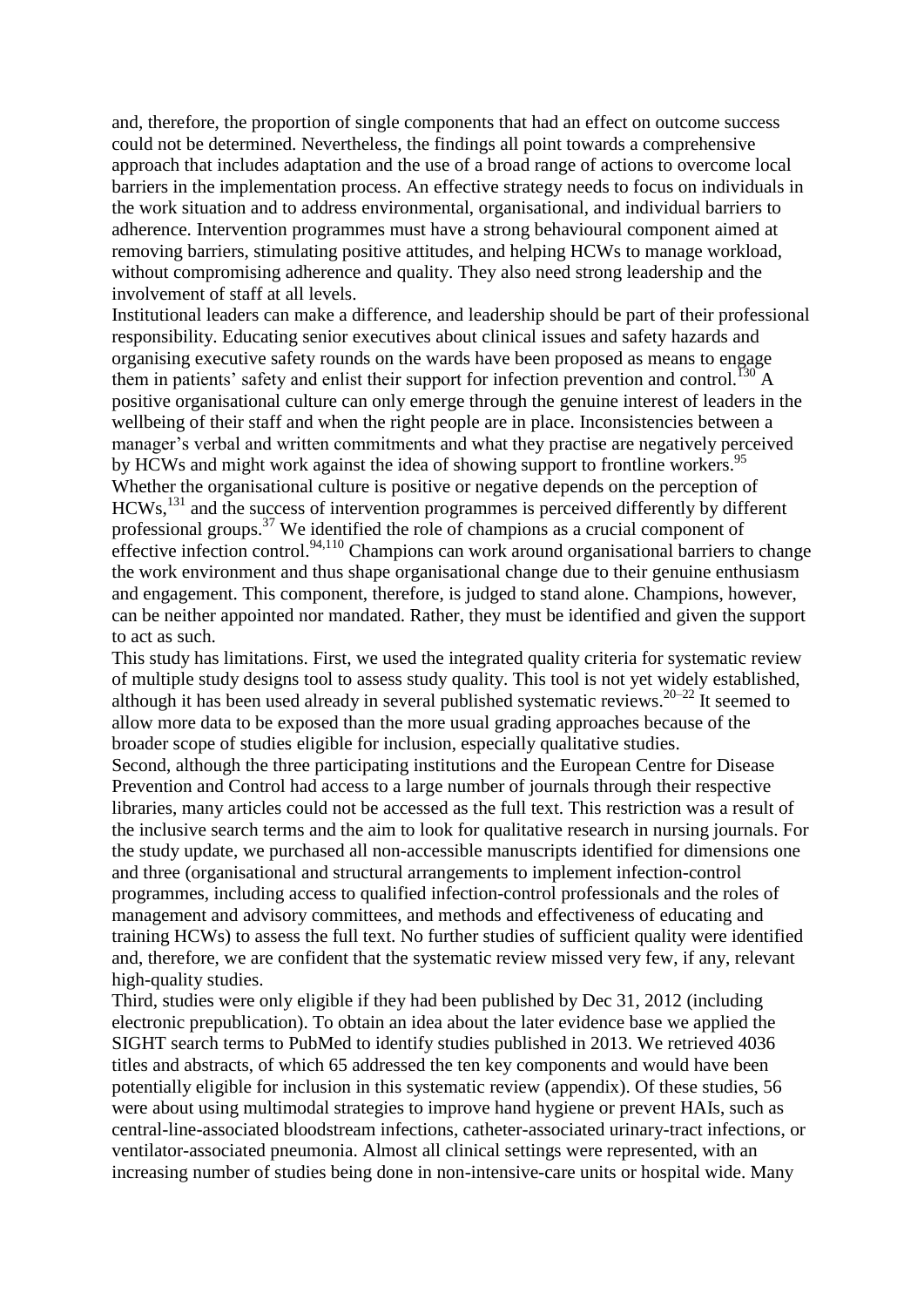reports mentioned the role of multidisciplinary teams for preparation and implementation of infection-control interventions. Eight studies gave detailed information about the education strategy, addressed the benefit of clinical audits (three), reported success by participating in a surveillance strategy (two), and discussed staffing and ergonomics (one). Nine studies provided information about leadership and organisational culture. The findings suggest that the SIGHT key components are valid and that these themes are likely to be addressed in an increasing number of future studies.

SIGHT aimed to identify the most effective and generally applicable elements of infection prevention, and the strength of this project is that the studies forming the evidence base represent a rigorous selection from hundreds of papers to avoid those with limitations and methodological concerns. In this respect the integrated quality criteria for systematic review of multiple study designs approach was helpful because it consistently identified studies of low quality and with incomplete reporting. In view of the number of publications and the broad dimensions addressed by SIGHT, the small evidence base may seem surprising, but we believe it shows that further good quality studies with accurate reporting are needed to improve the quality of evidence for recommendations.

All key components are important and, although numbered for convenience, SIGHT does not prioritise any over another. Elements such as establishing infection control, providing functional equipment, or hiring more HCWs are more tangible than identifying champions or providing a positive organisational culture. Multimodality in the execution of prevention programmes and multidisciplinary preparation of these, team-oriented and task-oriented training, appropriate use of guidelines, and auditing can be applied in more sociocultural and economic backgrounds than sufficient availability of materials or participating in a surveillance network, because they offer room for adaptation. Individual hospitals should be encouraged to establish the key components that make sense in terms of the specific needs and resources identified through self-assessment.

# **Conclusions**

Infection prevention and control is a priority for patients' safety and should involve HCWs at all levels and be part of the hospital organisation as a whole.132 Staffing must be adequate to meet task requirements without leading to excessive workload. For prevention purposes, hospital infection-control programmes need to translate the key components into workable documents and programmes that take the local context into account. Programmes should be planned by multidisciplinary groups, take into account local guidelines, follow a multimodal intervention strategy that emphasises hands-on training, and be regularly assessed, and adjusted if necessary. Further research and accurate study reporting are needed to improve the quality of evidence, especially in countries with lower-middle and low incomes.

# **Contributors**

Walter Zingg, Benedetta Allegranzi, and Didier Pitter wrote the grant application. Walter Zingg, Alison Holmes, Markus Dettenkofer, Federicia Secci, Benedetta Allegranzi, Anna-Pelagia Magiorakos, and Didier Pittet contributed to the concept and design of the study. Walter Zingg, Alison Holmes, Markus Dettenkofer, Tim Goetting, Federicia Secci, Lauren Clack, and Benedetta Allegranzi collected and interpreted the data. Alison Holmes provided the integrated quality criteria for systematic review of multiple study designs tool for study evaluation. Walter Zingg wrote the first draft of the manuscript, and all authors reviewed and contributed to subsequent drafts and approved the final version for publication.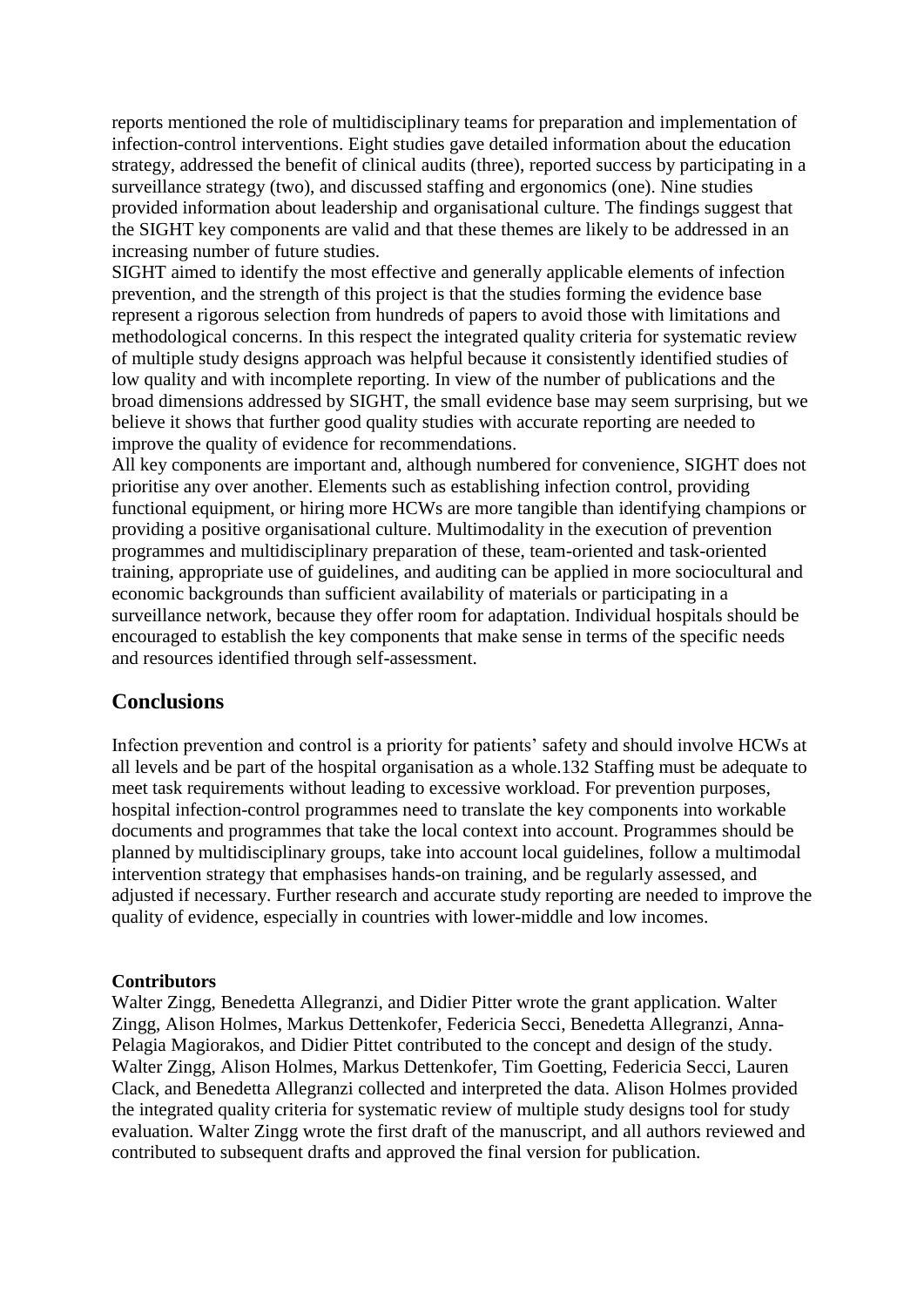# **Declaration of interests**

We declare no competing interests.

### **Acknowledgments**

We thank Marc Struelens who initiated this systematic review. We thank Yehuda Carmeli, Ewan Ferlie, Petra Gastmeier, Waleria Hryniewicz, Smilja Kalenic, Claire Kilpatrick, Nina Sorknes, Emese Szilagyi, Rossitza Vatcheva-Dobrevska, and Charles Vincent for their contribution as experts. We also thank Anna Dittrich, Winfried Ebner, and Rachel Edwards for assistance in the process of the systematic review, Rosemary Sudan for editorial assistance and Fabricio Da Liberdade Jantarada for administrative support during the project. The study was funded by the European Centre for Disease Prevention and Control (ECDC/10/026). Additional support was gained from UK Clinical Research Collaboration via funding provided to the National Centre for Infection Prevention and Management at Imperial College London, and from the Imperial College Healthcare Trust National Institute for Health Research Biomedical Research Centre.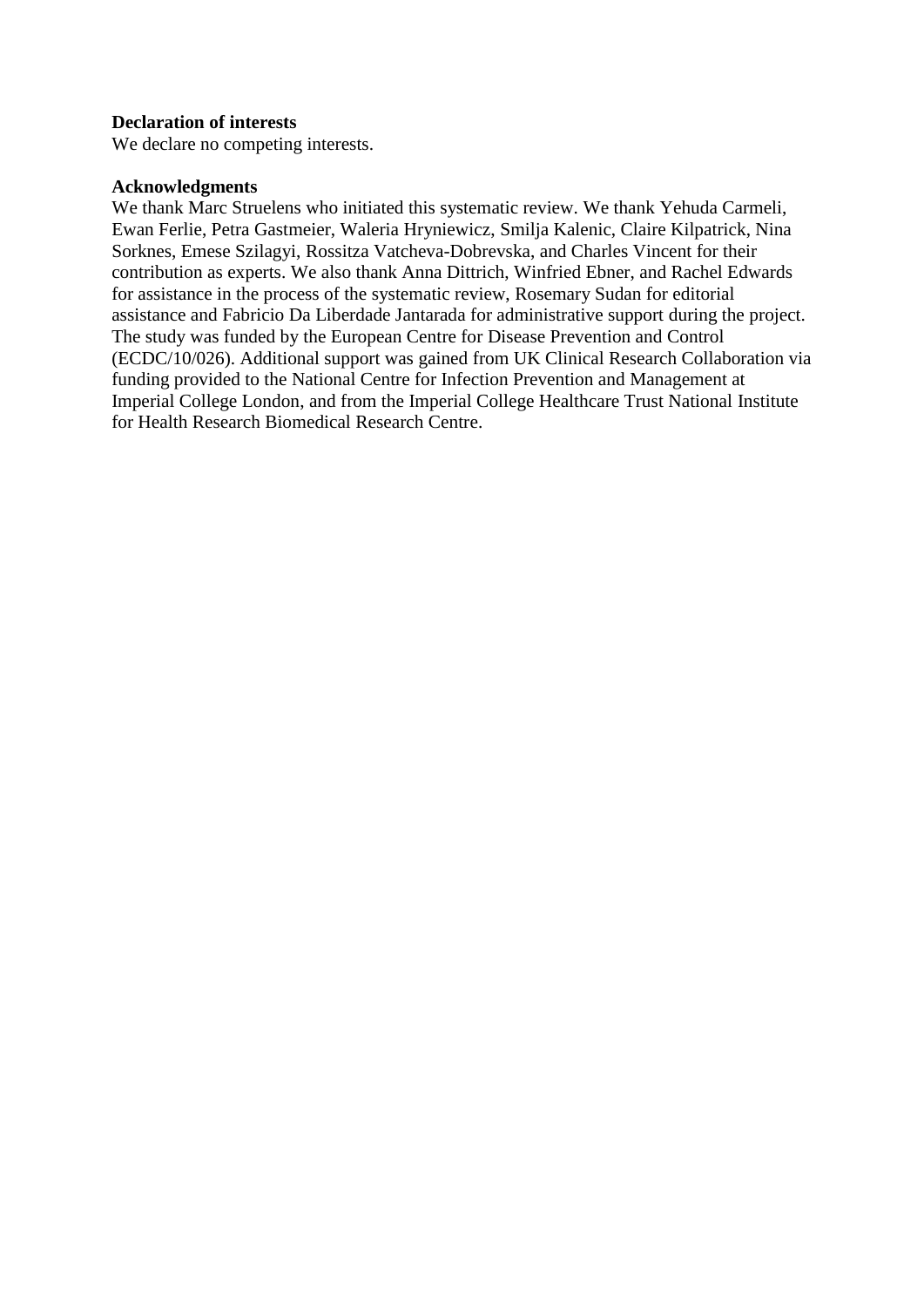# **References**

- 1 Allegranzi B, Bagheri Nejad S, Combescure C, et al. Burden of endemic health-careassociated infection in developing countries: systematic review and meta-analysis. *Lancet* 2011; **377:** 228–41.
- 2 Bagheri Nejad S, Allegranzi B, Syed SB, Ellis B, Pittet D. Health-care-associated infection in Africa: a systematic review. *Bull World Health Organ* 2011; **89:** 757–65.
- 3 European Centre for Disease Prevention and Control. Annual epidemiological report on communicable diseases in Europe. 2008.

http://www.ecdc.europa.eu/en/publications/publications (accessed Dec 17, 2012).

- 4 Calfee DP, Salgado CD, Classen D, et al. Strategies to prevent transmission of methicillin-resistant *Staphylococcus aureus* in acute care hospitals. *Infect Control Hosp Epidemiol* 2008; **29** (suppl 1)**:** S62–80.
- 5 Dubberke ER, Gerding DN, Classen D, et al. Strategies to prevent *Clostridium difficile*  infections in acute care hospitals. *Infect Control Hosp Epidemiol* 2008; **29** (suppl 1)**:**  S81–92.
- 6 Lo E, Nicolle L, Classen D, et al. Strategies to prevent catheter-associated urinary tract infections in acute care hospitals. *Infect Control Hosp Epidemiol* 2008; **29** (suppl 1)**:**  S41–50.
- 7 Vonberg RP, Kuijper EJ, Wilcox MH, et al. Infection control measures to limit the spread of *Clostridium difficile. Clin Microbiol Infect* 2008; **14** (suppl 5)**:** 2–20.
- 8 Hooton TM, Bradley SF, Cardenas DD, et al. Diagnosis, prevention, and treatment of catheter-associated urinary tract infection in adults: 2009 International clinical practice guidelines from the Infectious Diseases Society of America. *Clin Infect Dis* 2010; **50:**  625–63.
- 9 Mermel LA, Allon M, Bouza E, et al. Clinical practice guidelines for the diagnosis and management of intravascular catheter-related infection: 2009 update by the Infectious Diseases Society of America. *Clin Infect Dis* 2009; **49:** 1–45.
- 10 Coffin SE, Klompas M, Classen D, et al. Strategies to prevent ventilator-associated pneumonia in acute care hospitals. *Infect Control Hosp Epidemiol* 2008; **29** (suppl 1)**:**  S31–40.
- 11 Krein SL, Kowalski CP, Hofer TP, Saint S. Preventing hospital-acquired infections: a national survey of practices reported by U.S. hospitals in 2005 and 2009. *J Gen Intern Med* 2012; **27:** 773–79.
- 12 Tablan OC, Anderson LJ, Besser R, Bridges C, Hajjeh R. Guidelines for preventing health-care-associated pneumonia, 2003: recommendations of CDC and the Healthcare Infection Control Practices Advisory Committee. *MMWR Recomm Rep* 2004; **53:** 1–36.
- 13 O'Grady NP, Alexander M, Burns LA, et al. Guidelines for the prevention of intravascular catheter-related infections. *Am J Infect Control* 2011; **39:** S1–34.
- 14 Krein SL, Damschroder LJ, Kowalski CP, Forman J, Hofer TP, Saint S. The influence of organizational context on quality improvement and patient safety eff orts in infection prevention: a multi-center qualitative study. *Soc Sci Med* 2010; **71:** 1692–701.
- 15 Eggimann P, Harbarth S, Constantin MN, Touveneau S, Chevrolet JC, Pittet D. Impact of a prevention strategy targeted at vascular-access care on incidence of infections acquired in intensive care. *Lancet* 2000; **355:** 1864–68.
- 16 Pittet D, Hugonnet S, Harbarth S, et al, for the members of the Infection Control Programme. Effectiveness of a hospital-wide programme to improve compliance with hand hygiene. *Lancet* 2000; **356:** 1307–12.
- 17 Haley RW, Culver DH, White JW, et al. The efficacy of infection surveillance and control programs in preventing nosocomial infections in US hospitals. *Am J Epidemiol*  1985; **121:** 182–205.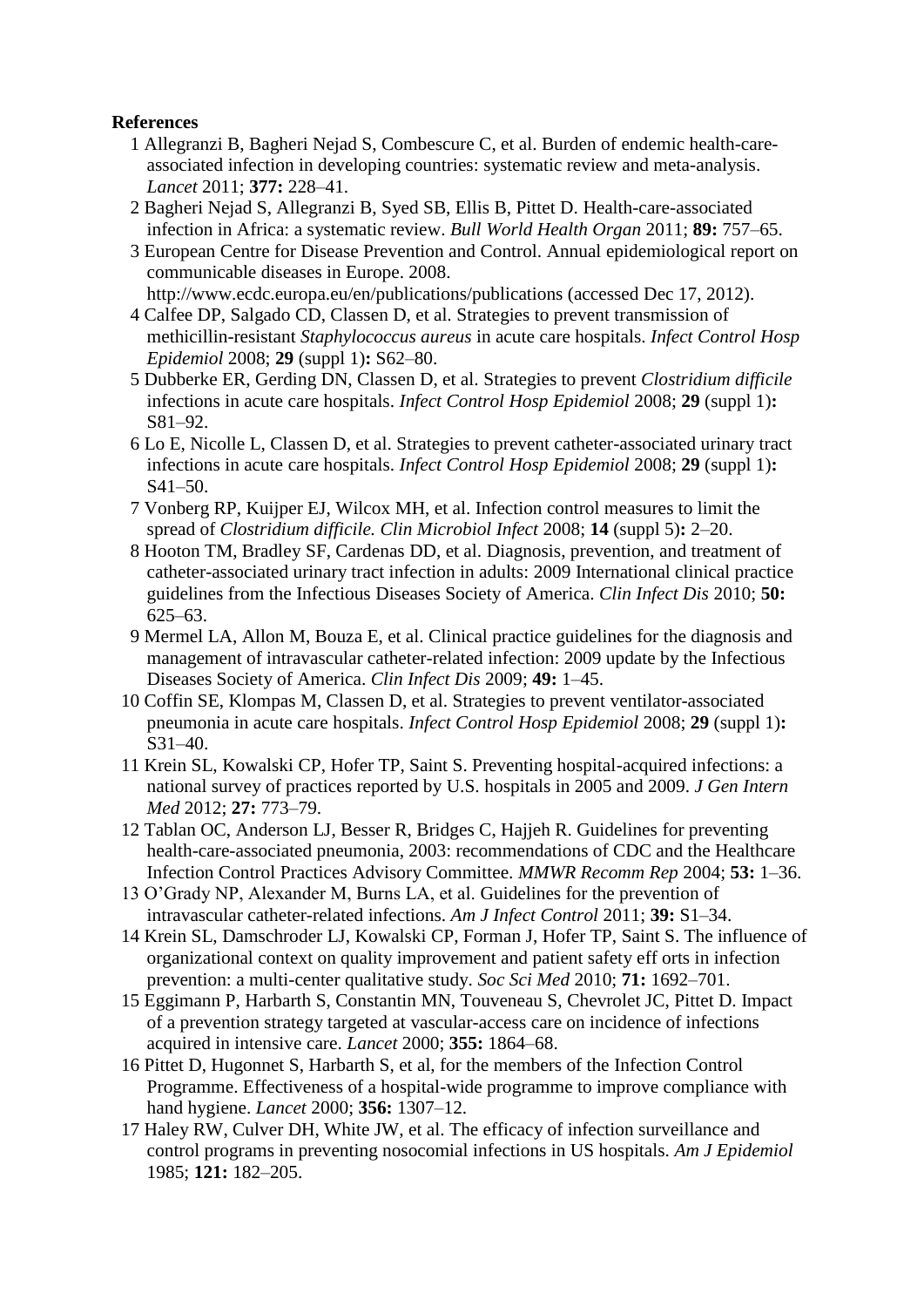- 18 Liberati A, Altman DG, Tetzlaff J, et al. The PRISMA statement for reporting systematic reviews and meta-analyses of studies that evaluate healthcare interventions: explanation and elaboration. *BMJ* 2009; **339:** b2700.
- 19 The World Bank. Country and lending groups. http://data.worldbank.org/about/countryclassifications (accessed Sept 2, 2014).
- 20 Zingg W, Castro-Sanchez E, Secci F, et al. Innovative tools for evidence synthesis: integrated quality criteria for review of multiple study designs (ICROMS). *BMC Public Health* (in press).
- 21 Charani E, Edwards R, Sevdalis N, et al. Behavior change strategies to influence antimicrobial prescribing in acute care: a systematic review. *Clin Infect Dis* 2011; **53:**  651–62.
- 22 Edwards R, Charani E, Sevdalis N, et al. Optimisation of infection prevention and control in acute health care by use of behaviour change: a systematic review. *Lancet Infect Dis* 2012; **12:** 318–29.
- 23 Cuhls K. Delphi method. www.unido.org/fi leadmin/import/16959\_DelphiMethod.pdf (accessed Sept 2, 2014).
- 24 Birnbach DJ, Nevo I, Scheinman SR, Fitzpatrick M, Shekhter I, Lombard JL. Patient safety begins with proper planning: a quantitative method to improve hospital design. *Qual Saf Health Care* 2010; **19:** 462–65.
- 25 Charrier L, Allochis MC, Cavallo MR, Gregori D, Cavallo F, Zotti CM. Integrated audit as a means to implement unit protocols: a randomized and controlled study. *J Eval Clin Pract* 2008; **14:** 847–53.
- 26 Fuller C, Michie S, Savage J, et al. The Feedback Intervention Trial (FIT)—improving hand-hygiene compliance in UK healthcare workers: a stepped wedge cluster randomised controlled trial. *PLoS One* 2012; **7:** e41617.
- 27 Barsuk JH, Cohen ER, Feinglass J, McGaghie WC, Wayne DB. Use of simulation-based education to reduce catheter-related bloodstream infections. *Arch Intern Med* 2009; **169:**  1420–23.
- 28 Marra AR, Guastelli LR, de Araujo CM, et al. Positive deviance: a new strategy for improving hand hygiene compliance. *Infect Control Hosp Epidemiol* 2010; **31:** 12–20.
- 29 Moongtui W, Gauthier DK, Turner JG. Using peer feedback to improve handwashing and glove usage among Thai health care workers. *Am J Infect Control* 2000; **28:** 365–69.
- 30 Yinnon AM, Wiener-Well Y, Jerassy Z, et al. Improving implementation of infection control guidelines to reduce nosocomial infection rates: pioneering the report card. *J Hosp Infect* 2012; **81:** 169–76.
- 31 Andersen BM, Rasch M, Hochlin K, Tollefsen T, Sandvik L. Hospital-acquired infections before and after healthcare reorganization in a tertiary university hospital in Norway. *J Public Health* 2009; **31:** 98–104.
- 32 Borg MA, Suda D, Scicluna E. Time-series analysis of the impact of bed occupancy rates on the incidence of methicillin-resistant *Staphylococcus aureus* infection in overcrowded general wards. *Infect Control Hosp Epidemiol* 2008; **29:** 496–502.
- 33 DePalo VA, McNicoll L, Cornell M, Rocha JM, Adams L, Pronovost PJ. The Rhode Island ICU collaborative: a model for reducing central line-associated bloodstream infection and ventilator-associated pneumonia statewide. *Qual Saf Health Care* 2010; **19:** 555–61.
- 34 Mayer J, Mooney B, Gundlapalli A, et al. Dissemination and sustainability of a hospitalwide hand hygiene program emphasizing positive reinforcement. *Infect Control Hosp Epidemiol* 2011; **32:** 59–66.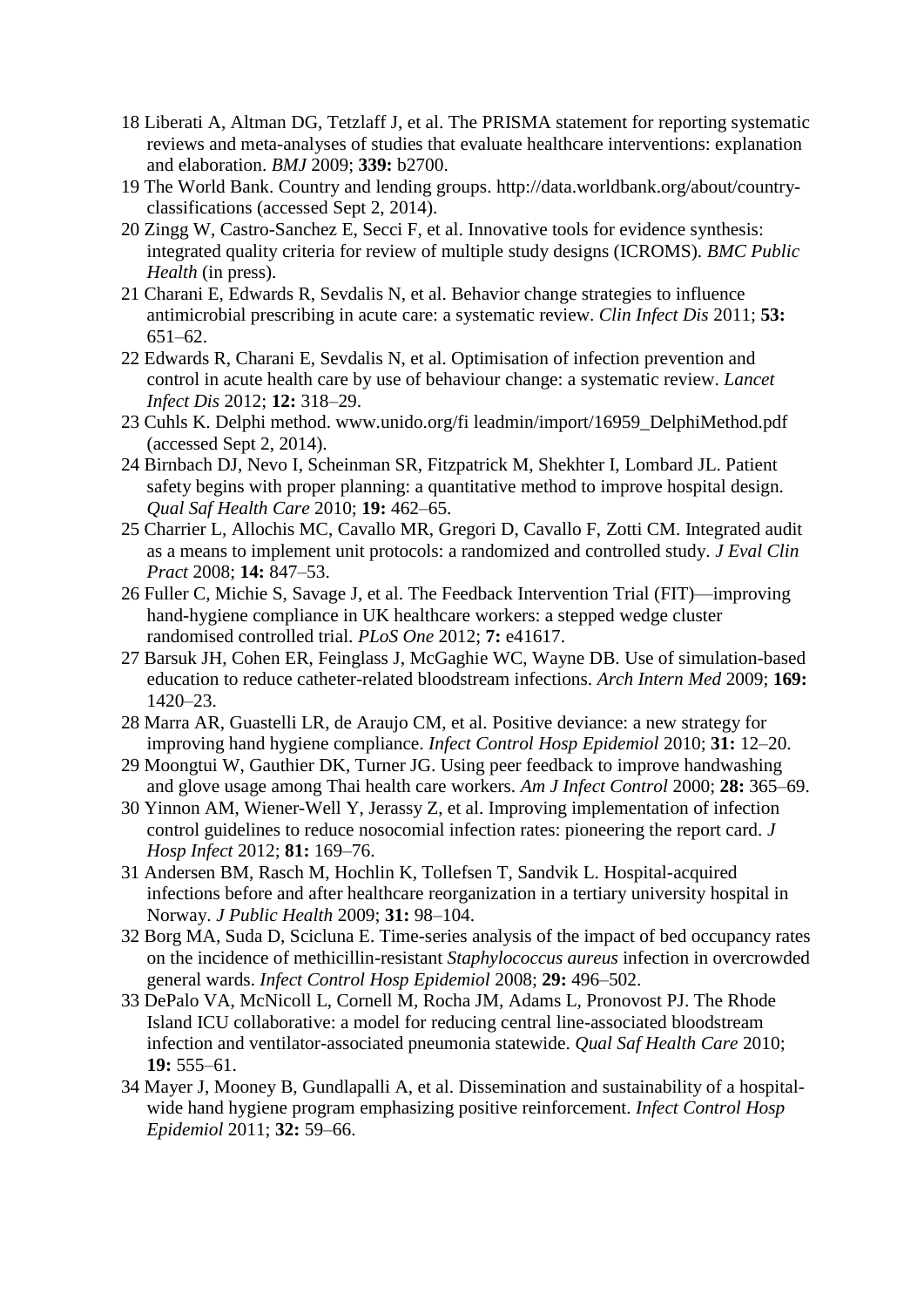- 35 Petrosillo N, Gilli P, Serraino D, et al. Prevalence of infected patients and understaffing have a role in hepatitis C virus transmission in dialysis. *Am J Kidney Dis* 2001; **37:**  1004–10.
- 36 Robert J, Fridkin SK, Blumberg HM, et al. The influence of the composition of the nursing staff on primary bloodstream infection rates in a surgical intensive care unit. *Infect Control Hosp Epidemiol* 2000; **21:** 12–17.
- 37 Parand A, Burnett S, Benn J, Pinto A, Iskander S, Vincent C. The disparity of frontline clinical staff and managers' perceptions of a quality and patient safety initiative. *J Eval Clin Pract* 2011; **17:** 1184–90.
- 38 Sinkowitz-Cochran RL, Burkitt KH, Cuerdon T, et al. The associations between organizational culture and knowledge, attitudes, and practices in a multicenter Veterans Affairs quality improvement initiative to prevent methicillin-resistant *Staphylococcus aureus*. *Am J Infect Control* 2012; **40:** 138–43.
- 39 Bärwolff S, Sohr D, Geff ers C, et al. Reduction of surgical site infections after Caesarean delivery using surveillance. *J Hosp Infect* 2006; **64:** 156–61.
- 40 Bouadma L, Deslandes E, Lolom I, et al. Long-term impact of a multifaceted prevention program on ventilator-associated pneumonia in a medical intensive care unit. *Clin Infect Dis* 2010; **51:** 1115–22.
- 41 Brandt C, Sohr D, Behnke M, Daschner F, Ruden H, Gastmeier P. Reduction of surgical site infection rates associated with active surveillance. *Infect Control Hosp Epidemiol*  2006; **27:** 1347–51.
- 42 Brown SM, Lubimova AV, Khrustalyeva NM, et al. Use of an alcohol-based hand rub and quality improvement interventions to improve hand hygiene in a Russian neonatal intensive care unit. *Infect Control Hosp Epidemiol* 2003; **24:** 172–79.
- 43 Cocanour CS, Peninger M, Domonoske BD, et al. Decreasing ventilator-associated pneumonia in a trauma ICU. *J Trauma* 2006; **61:** 122–29.
- 44 Gastmeier P, Sohr D, Brandt C, Eckmanns T, Behnke M, Ruden H. Reduction of orthopaedic wound infections in 21 hospitals. *Arch Orthop Trauma Surg* 2005; **125:**  526–30.
- 45 Gastmeier P, Geff ers C, Brandt C, et al. Effectiveness of a nationwide nosocomial infection surveillance system for reducing nosocomial infections. *J Hosp Infect* 2006; **64:** 16–22.
- 46 Gastmeier P, Schwab F, Sohr D, Behnke M, Geffers C. Reproducibility of the surveillance effect to decrease nosocomial infection rates. *Infect Control Hosp Epidemiol* 2009; **30:** 993–99.
- 47 Geubbels EL, Nagelkerke NJ, Mintjes-De Groot AJ, Vandenbroucke-Grauls CM, Grobbee DE, De Boer AS. Reduced risk of surgical site infections through surveillance in a network. *Int J Qual Health Care* 2006; **18:** 127–33.
- 48 Kho AN, Dexter PR, Warvel JS, et al. An effective computerized reminder for contact isolation of patients colonized or infected with resistant organisms. *Int J Med Inform*  2008; **77:** 194–98.
- 49 Kilbride HW, Wirtschafter DD, Powers RJ, Sheehan MB. Implementation of evidencebased potentially better practices to decrease nosocomial infections. *Pediatrics* 2003; **111:** e519–33.
- 50 Koff MD, Loftus RW, Burchman CC, et al. Reduction in intraoperative bacterial contamination of peripheral intravenous tubing through the use of a novel device. *Anesthesiology* 2009; **110:** 978–85.
- 51 Koll BS, Straub TA, Jalon HS, Block R, Heller KS, Ruiz RE. The CLABs collaborative: a regionwide eff ort to improve the quality of care in hospitals. *Jt Comm J Qual Patient Saf* 2008; **34:** 713–23.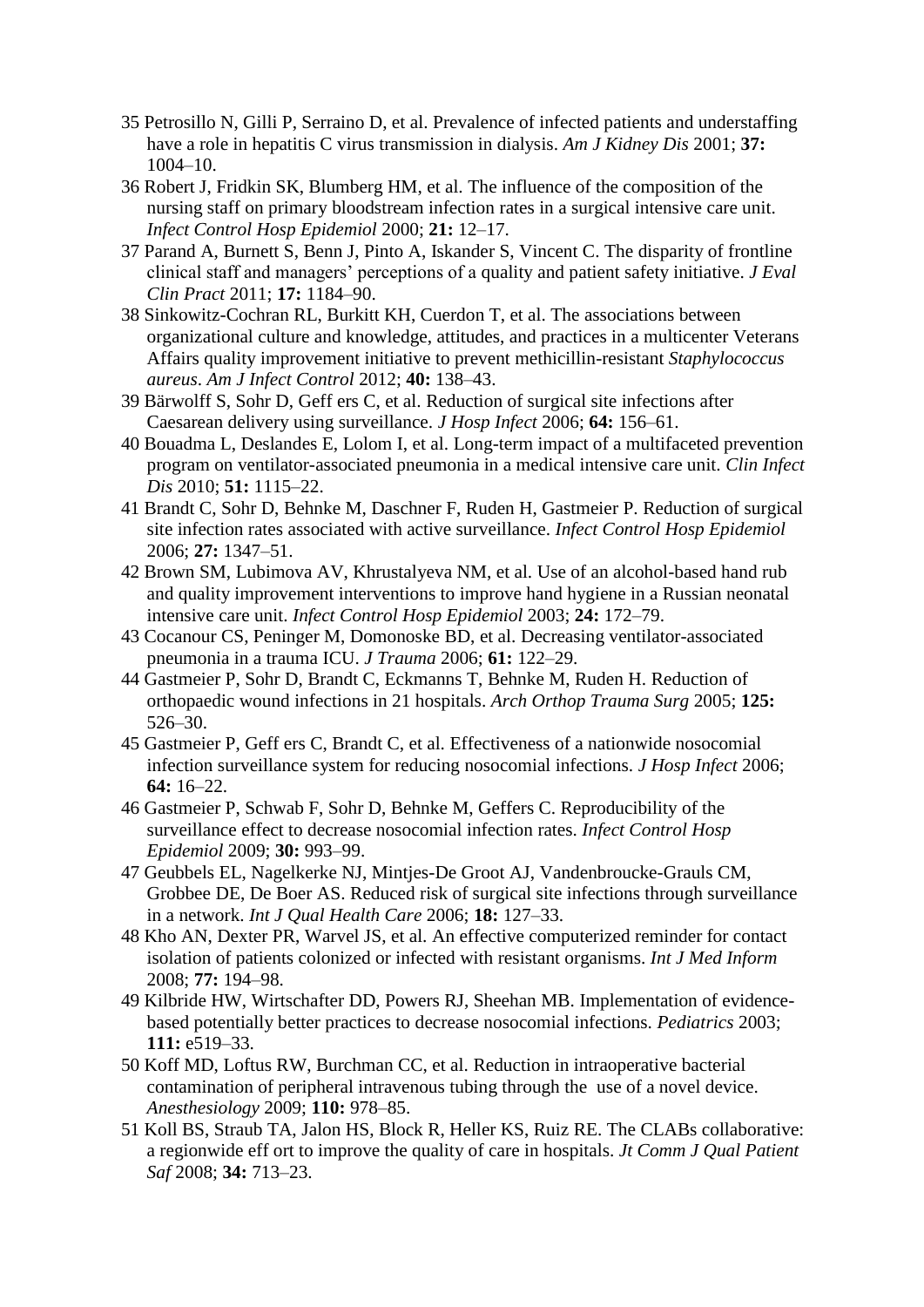- 52 Larson EL, Quiros D, Lin SX. Dissemination of the CDC's hand hygiene guideline and impact on infection rates. *Am J Infect Control* 2007; **35:** 666–75.
- 53 Lederer JW Jr, Best D, Hendrix V. A comprehensive hand hygiene approach to reducing MRSA health care-associated infections. *Jt Comm J Qual Patient Saf* 2009; **35:** 180–85.
- 54 L'Heriteau F, Olivier M, Maugat S, et al. Impact of a fi ve-year surveillance of central venous catheter infections in the REACAT intensive care unit network in France. *J Hosp Infect* 2007; **66:** 123–29.
- 55 McLaws ML, Pantle AC, Fitzpatrick KR, Hughes CF. Improvements in hand hygiene across New South Wales public hospitals: clean hands save lives, part III. *Med J Aust*  2009; **191:** S18–24.
- 56 McLaws ML, Pantle AC, Fitzpatrick KR, Hughes CF. More than hand hygiene is needed to affect methicillin-resistant *Staphylococcus aureus* clinical indicator rates: clean hands save lives, part IV. *Med J Aust* 2009; **191:** S26–31.
- 57 Peredo R, Sabatier C, Villagra A, et al. Reduction in catheter-related bloodstream infections in critically ill patients through a multiple system intervention. *Eur J Clin Microbiol Infect Dis* 2010; **29:** 1173–77.
- 58 Rosenthal VD, Guzman S, Pezzotto SM, Crnich CJ. Effect of an infection control program using education and performance feedback on rates of intravascular deviceassociated bloodstream infections in intensive care units in Argentina. *Am J Infect Control* 2003; **31:** 405-–09.
- 59 Rosenthal VD, Guzman S, Safdar N. Effect of education and performance feedback on rates of catheter-associated urinary tract infection in intensive care units in Argentina. *Infect Control Hosp Epidemiol* 2004; **25:** 47–50.
- 60 Rosenthal VD, Guzman S, Safdar N. Reduction in nosocomial infection with improved hand hygiene in intensive care units of a tertiary care hospital in Argentina. *Am J Infect Control* 2005; **33:** 392–97.
- 61 Schwab F, Geff ers C, Barwolff S, Ruden H, Gastmeier P. Reducing neonatal nosocomial bloodstream infections through participation in a national surveillance system. *J Hosp Infect* 2007; **65:** 319–25.
- 62 Sherertz RJ, Ely EW, Westbrook DM, et al. Education of physicians-in-training can decrease the risk for vascular catheter infection. *Ann Intern Med* 2000; **132:** 641–48.
- 63 Thomas BW, Berg-Copas GM, Vasquez DG, Jackson BL, Wetta-Hall R. Conspicuous vs customary location of hand hygiene agent dispensers on alcohol-based hand hygiene product usage in an intensive care unit. *J Am Osteopath Assoc* 2009; **109:** 263–67.
- 64 Whitby M, McLaws ML. Handwashing in healthcare workers: accessibility of sink location does not improve compliance. *J Hosp Infect* 2004; **58:** 247–53.
- 65 Zingg W, Imhof A, Maggiorini M, Stocker R, Keller E, Ruef C. Impact of a prevention strategy targeting hand hygiene and catheter care on the incidence of catheter-related bloodstream infections. *Crit Care Med* 2009; **37:** 2167–73.
- 66 Zuschneid I, Schwab F, Geff ers C, Behnke M, Ruden H, Gastmeier P. Trends in ventilator-associated pneumonia rates within the German nosocomial infection surveillance system (KISS). *Infect Control Hosp Epidemiol* 2007; **28:** 314–18.
- 67 Costers M, Viseur N, Catry B, Simon A. Four multifaceted countrywide campaigns to promote hand hygiene in Belgian hospitals between 2005 and 2011: impact on compliance to hand hygiene. *Euro Surveill* 2012; **17:** 20161.
- 68 Doron SI, Kifuji K, Hynes BT, et al. A multifaceted approach to education, observation, and feedback in a successful hand hygiene campaign. *Jt Comm J Qual Patient Saf* 2011; **37:** 3–10.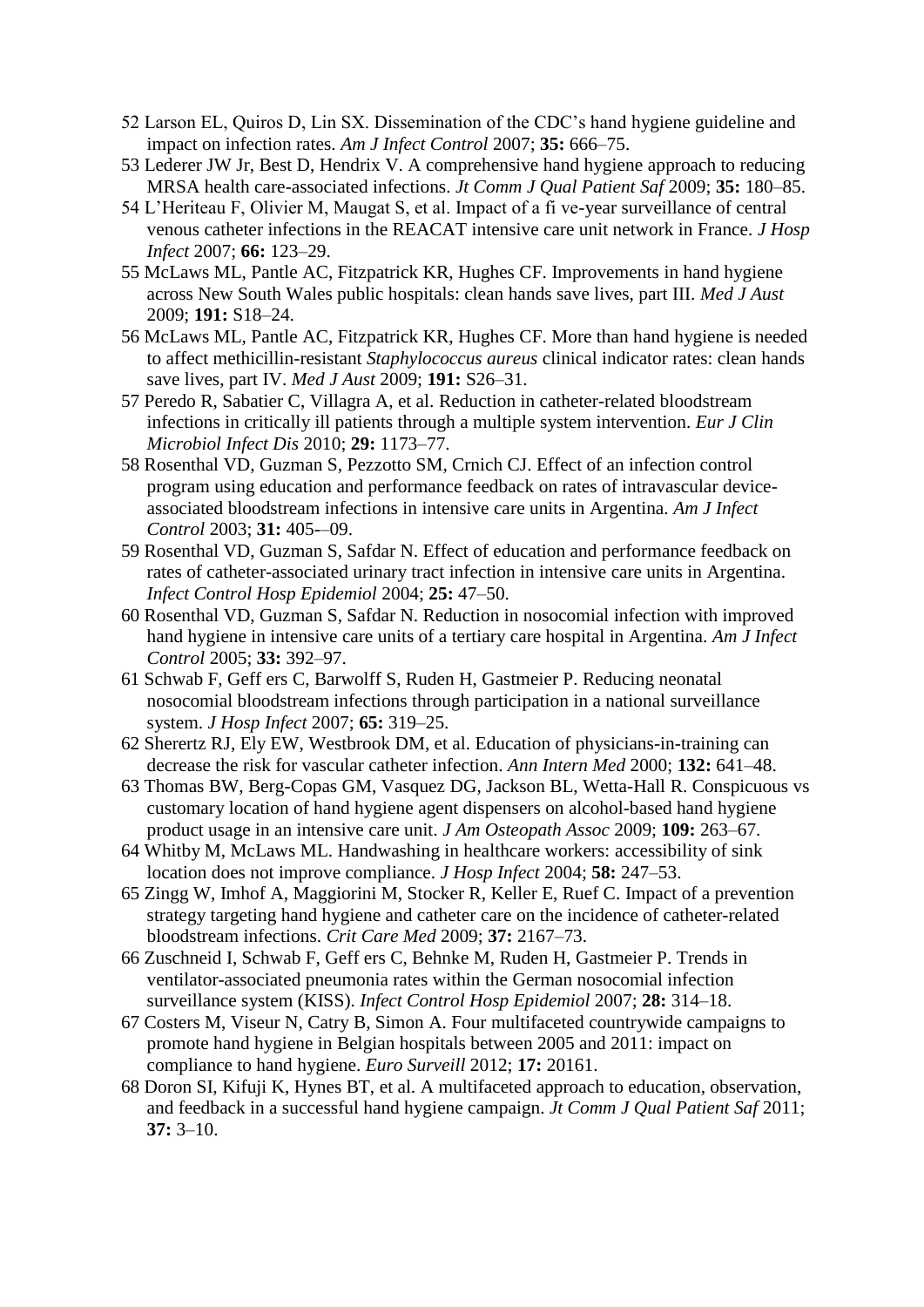- 69 Gastmeier P, Behnke M, Schwab F, Geff ers C. Benchmarking of urinary tract infection rates: experiences from the intensive care unit component of the German national nosocomial infections surveillance system. *J Hosp Infect* 2011; **78:** 41–44.
- 70 Henderson DM, Staiger TO, Peterson GN, et al. A collaborative, systems-level approach to eliminating healthcare-associated MRSA, central-line-associated bloodstream infections, ventilator-associated pneumonia, and respiratory virus infections. *J Healthc Qual* 2012; **34:** 39–47.
- 71 Mathai AS, George SE, Abraham J. Efficacy of a multimodal intervention strategy in improving hand hygiene compliance in a tertiary level intensive care unit. *Indian J Crit Care Med* 2011; **15:** 6–15.
- 72 Alonso-Echanove J, Edwards JR, Richards MJ, et al. Effect of nurse staffing and antimicrobial-impregnated central venous catheters on the risk for bloodstream infections in intensive care units. *Infect Control Hosp Epidemiol* 2003; **24:** 916–25.
- 73 Blatnik J, Lesnicar G. Propagation of methicillin-resistant *Staphylococcus aureus* due to the overloading of medical nurses in intensive care units. *J Hosp Infect* 2006; **63:** 162– 66.
- 74 Borg MA. Bed occupancy and overcrowding as determinant factors in the incidence of MRSA infections within general ward settings. *J Hosp Infect* 2003; **54:** 316–18.
- 75 Cunningham JB, Kernohan WG, Rush T. Bed occupancy, turnover interval and MRSA rates in Northern Ireland. *Br J Nurs* 2006; **15:** 324–28.
- 76 Cunningham JB, Kernohan WG, Rush T. Bed occupancy, turnover intervals and MRSA rates in English hospitals. *Br J Nurs* 2006; **15:** 656–60.
- 77 Fridkin SK, Pear SM, Williamson TH, Galgiani JN, Jarvis WR. The role of understaffing in central venous catheter-associated bloodstream infections. *Infect Control Hosp Epidemiol* 1996; **17:** 150–58.
- 78 Howie AJ, Ridley SA. Bed occupancy and incidence of Methicillin-resistant *Staphylococcus aureus* infection in an intensive care unit. *Anaesthesia* 2008; **63:** 1070– 73.
- 79 Hugonnet S, Chevrolet JC, Pittet D. The effect of workload on infection risk in critically ill patients. *Crit Care Med* 2007; **35:** 76–81.
- 80 Hugonnet S, Uckay I, Pittet D. Staffi ng level: a determinant of late-onset ventilatorassociated pneumonia. *Crit Care* 2007; **11:** R80.
- 81 Hugonnet S, Villaveces A, Pittet D. Nurse staffing level and nosocomial infections: empirical evaluation of the case-crossover and case-time-control designs. *Am J Epidemiol* 2007; **165:** 1321–27.
- 82 Mark BA, Harless DW, Berman WF. Nurse staffi ng and adverse events in hospitalized children. *Policy Polit Nurs Pract* 2007; **8:** 83–92.
- 83 Nijssen S, Bonten MJ, Franklin C, Verhoef J, Hoepelman AI, Weinstein RA. Relative risk of physicians and nurses to transmit pathogens in a medical intensive care unit. *Arch Intern Med* 2003; **163:** 2785–86.
- 84 Vicca AF. Nursing staff workload as a determinant of methicillin-resistant *Staphylococcus aureus* spread in an adult intensive therapy unit. *J Hosp Infect* 1999; **43:**  109–13.
- 85 Abela N, Borg MA. Impact on hand hygiene compliance following migration to a new hospital with improved resources and the sequential introduction of World Health Organization recommendations. *Am J Infect Control* 2012; **40:** 737–41.
- 86 Grayson ML, Russo PL, Cruickshank M, et al. Outcomes from the first 2 years of the Australian National Hand Hygiene Initiative. *Med J Aust* 2011; **195:** 615–19.
- 87 Haessler S, Bhagavan A, Kleppel R, Hinchey K, Visintainer P. Getting doctors to clean their hands: lead the followers. *BMJ Qual Saf* 2012; **21:** 499–502.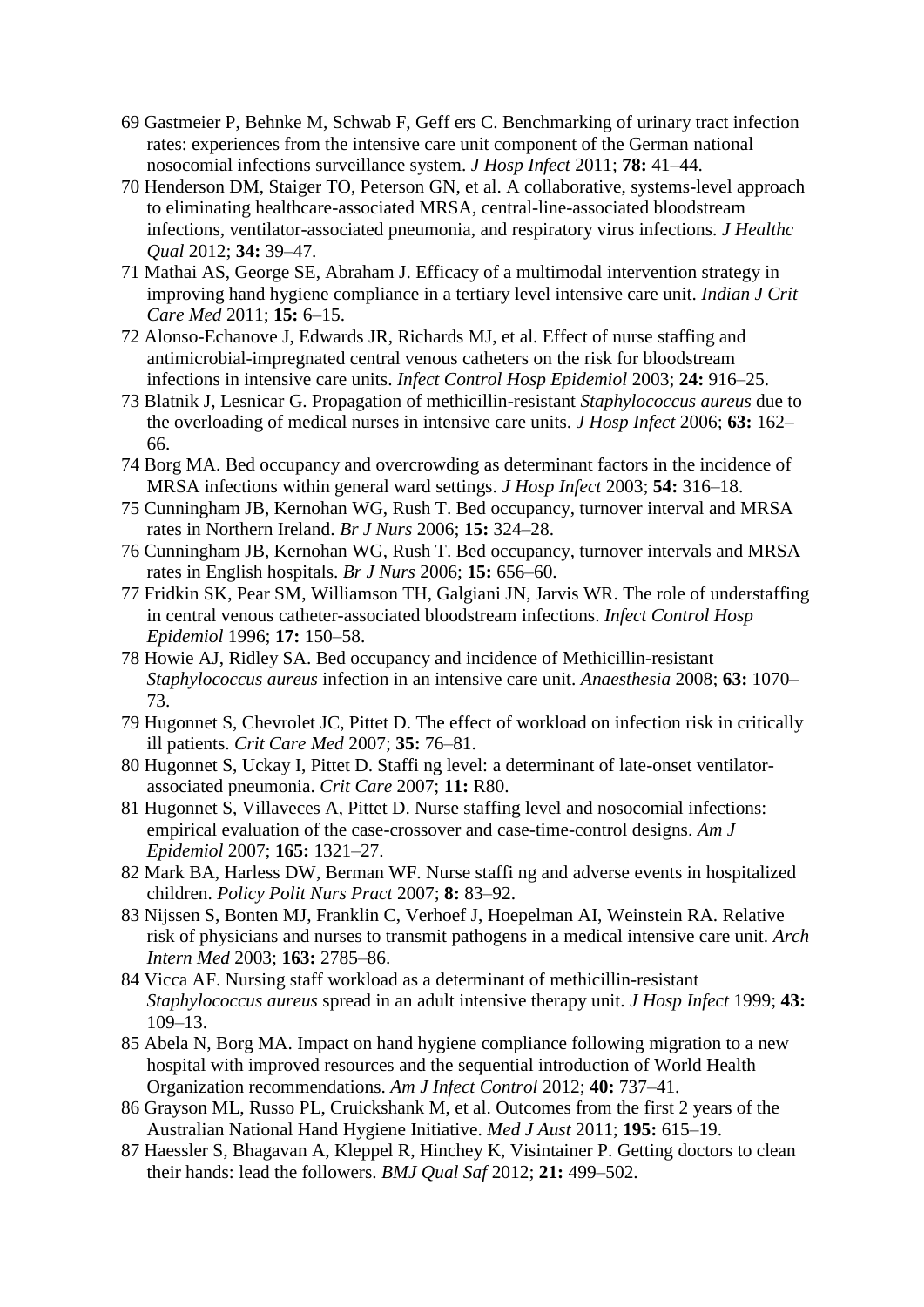- 88 Jain R, Kralovic SM, Evans ME, et al. Veterans Affairs initiative to prevent methicillinresistant *Staphylococcus aureus* infections. *N Engl J Med* 2011; **364:** 1419–30.
- 89 Jamal A, O'Grady G, Harnett E, Dalton D, Andresen D. Improving hand hygiene in a paediatric hospital: a multimodal quality improvement approach. *BMJ Qual Saf* 2012; **21:** 171–76.
- 90 Kirkland KB, Homa KA, Lasky RA, Ptak JA, Taylor EA, Splaine ME. Impact of a hospital-wide hand hygiene initiative on healthcare-associated infections: results of an interrupted time series. *BMJ Qual Saf* 2012; **21:** 1019–26.
- 91 Pontivivo G, Rivas K, Gallard J, Yu N, Perry L. A new approach to improving hand hygiene practice in an inner city acute hospital in Australia. *Healthc Infect* 2012; **17:** 57– 63.
- 92 Render ML, Hasselbeck R, Freyberg RW, Hofer TP, Sales AE, Almenoff PL. Reduction of central line infections in Veterans Administration intensive care units: an observational cohort using a central infrastructure to support learning and improvement. *BMJ Qual Saf* 2011; **20:** 725–32.
- 93 Creamer E. Examining the care of patients with peripheral venous cannulas. *Br J Nurs*  2000; **9:** 2128, 2130, 2132 passim.
- 94 Damschroder LJ, Banaszak-Holl J, Kowalski CP, Forman J, Saint S, Krein SL. The role of the champion in infection prevention: results from a multisite qualitative study. *Qual Saf Health Care* 2009; **18:** 434–40.
- 95 Elder NC, Brungs SM, Nagy M, Kudel I, Render ML. Intensive care unit nurses' perceptions of safety after a highly specific safety intervention. *Qual Saf Health Care*  2008; **17:** 25–30.
- 96 Harris AD, Samore MH, Nafziger R, DiRosario K, Roghmann MC, Carmeli Y. A survey on handwashing practices and opinions of healthcare workers. *J Hosp Infect* 2000; **45:**  318–21.
- 97 Jang JH, Wu S, Kirzner D, et al. Focus group study of hand hygiene practice among healthcare workers in a teaching hospital in Toronto, Canada. *Infect Control Hosp Epidemiol* 2010; **31:** 144–50.
- 98 Lines L. A study of senior staff nurses' perceptions about MRSA. *Nurs Times* 2006; **102:**  32–35.
- 99 Nicol PW, Watkins RE, Donovan RJ, Wynaden D, Cadwallader H. The power of vivid experience in hand hygiene compliance. *J Hosp Infect* 2009; **72:** 36–42.
- 100 Pittet D, Simon A, Hugonnet S, Pessoa-Silva CL, Sauvan V, Perneger TV. Hand hygiene among physicians: performance, beliefs, and perceptions. *Ann Intern Med* 2004; **141:** 1– 8.
- 101 Quiros D, Lin S, Larson EL. Attitudes toward practice guidelines among intensive care unit personnel: a cross-sectional anonymous survey. *Heart Lung* 2007; **36:** 287–97.
- 102 Rubinson L, Wu AW, Haponik EE, Diette GB. Why is it that internists do not follow guidelines for preventing intravascular catheter infections? *Infect Control Hosp Epidemiol* 2005; **26:** 525–33.
- 103 Saint S, Kowalski CP, Banaszak-Holl J, Forman J, Damschroder L, Krein SL. The importance of leadership in preventing healthcare-associated infection: results of a multisite qualitative study. *Infect Control Hosp Epidemiol* 2010; **31:** 901–07.
- 104 Sinuff T, Cook D, Giacomini M, Heyland D, Dodek P. Facilitating clinician adherence to guidelines in the intensive care unit: a multicenter, qualitative study. *Crit Care Med*  2007; **35:** 2083–89.
- 105 Sladek RM, Bond MJ, Phillips PA. Why don't doctors wash their hands? A correlational study of thinking styles and hand hygiene. *Am J Infect Control* 2008; **36:** 399–406.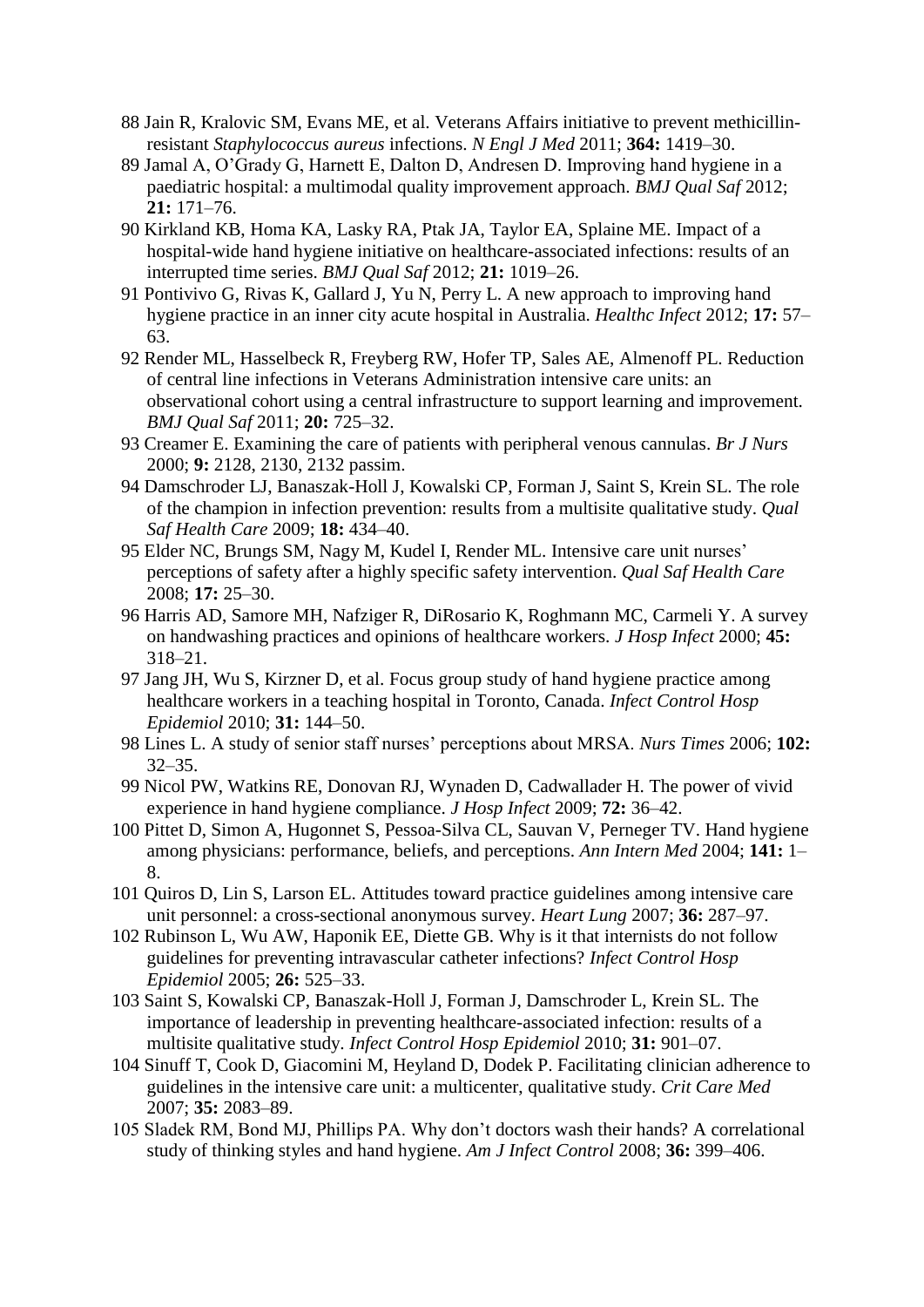- 106 Turnberg W, Daniell W, Simpson T, et al. Personal healthcare worker (HCW) and worksite characteristics that affect HCWs' use of respiratory-infection control measures in ambulatory healthcare settings. *Infect Control Hosp Epidemiol* 2009; **30:** 47–52.
- 107 Joshi SC, Diwan V, Tamhankar AJ, et al. Qualitative study on perceptions of hand hygiene among hospital staff in a rural teaching hospital in India. *J Hosp Infect* 2012; **80:** 340–44.
- 108 Pinto A, Burnett S, Benn J, et al. Improving reliability of clinical care practices for ventilated patients in the context of a patient safety improvement initiative. *J Eval Clin Pract* 2011; **17:** 180–87.
- 109 Creedon SA. Health care workers' hand decontamination practices: an Irish study. *Clin Nurse Res* 2006; **15:** 6–26.
- 110 Saint S, Conti A, Bartoloni A, et al. Improving healthcare worker hand hygiene adherence before patient contact: a before-and-after fi ve-unit multimodal intervention in Tuscany. *Qual Saf Health Care* 2009; **18:** 429–33.
- 111 Thomas M, Gillespie W, Krauss J, et al. Focus group data as a tool in assessing effectiveness of a hand hygiene campaign. *Am J Infect Control* 2005; **33:** 368–73.
- 112 Virtanen M, Kurvinen T, Terho K, et al. Work hours, work stress, and collaboration among ward staff in relation to risk of hospital-associated infection among patients. *Med Care* 2009; **47:** 310–18.
- 113 Cunningham JB, Kernohan WG, Sowney R. Bed occupancy and turnover interval as determinant factors in MRSA infections in acute settings in Northern Ireland: 1 April 2001 to 31 March 2003. *J Hosp Infect* 2005; **61:** 189–93.
- 114 Rosenthal VD, McCormick RD, Guzman S, Villamayor C, Orellano PW. Effect of education and performance feedback on handwashing: the benefi t of administrative support in Argentinean hospitals. *Am J Infect Control* 2003; **31:** 85–92.
- 115 Miyachi H, Furuya H, Umezawa K, et al. Controlling methicillin-resistant *Staphylococcus aureus* by stepwise implementation of preventive strategies in a university hospital: impact of a link-nurse system on the basis of multidisciplinary approaches. *Am J Infect Control* 2007; **35:** 115–21.
- 116 O'Boyle C, Jackson M, Henly SJ. Staffi ng requirements for infection control programs in US health care facilities: Delphi project. *Am J Infect Control* 2002; **30:** 321–33.
- 117 Venberghe A, Laterre P, Goenen M, et al. Surveillance of hospital-acquired infections in an intensive care department—the benefit of the full-time presence of an infection control nurse. *J Hosp Infect* 2002; **52:** 56–59.
- 118 Weiss K, Boisvert A, Chagnon M, et al. Multipronged intervention strategy to control an outbreak of *Clostridium difficile* infection (CDI) and its impact on the rates of CDI from 2002 to 2007. *Infect Control Hosp Epidemiol* 2009; **30:** 156–62.
- 119 Slater F. Cost-eff ective infection control success story: a case presentation. *Emerg Infect Dis* 2001; **7:** 293–94.
- 120 Morrison J. Development of a resource model for infection prevention and control programs in acute, long term, and home care settings: conference proceedings of the Infection Prevention and Control Alliance. *Am J Infect Control* 2004; **32:** 2–6.
- 121 Eickhoff TC, Brachman PW, Bennett JV, Brown JF. Surveillance of nosocomial infections in community hospitals. I. Surveillance methods, eff ectiveness, and initial results. *J Infect Dis* 1969; **120:** 305–17.
- 122 Streeter S, Dunn H, Lepper M. Hospital infection—a necessary risk? *Am J Nurs* 1967; **67:** 526–33.
- 123 Thoburn R, Fekety FR, Jr, Cluff LE, Melvin VB. Infections acquired by hospitalized patients. An analysis of the overall problem. *Arch Intern Med* 1968; **121:** 1–10.
- 124 Wenzel K. The role of the infection control nurse. *Nurs Clin North Am* 1970; **5:** 89–98.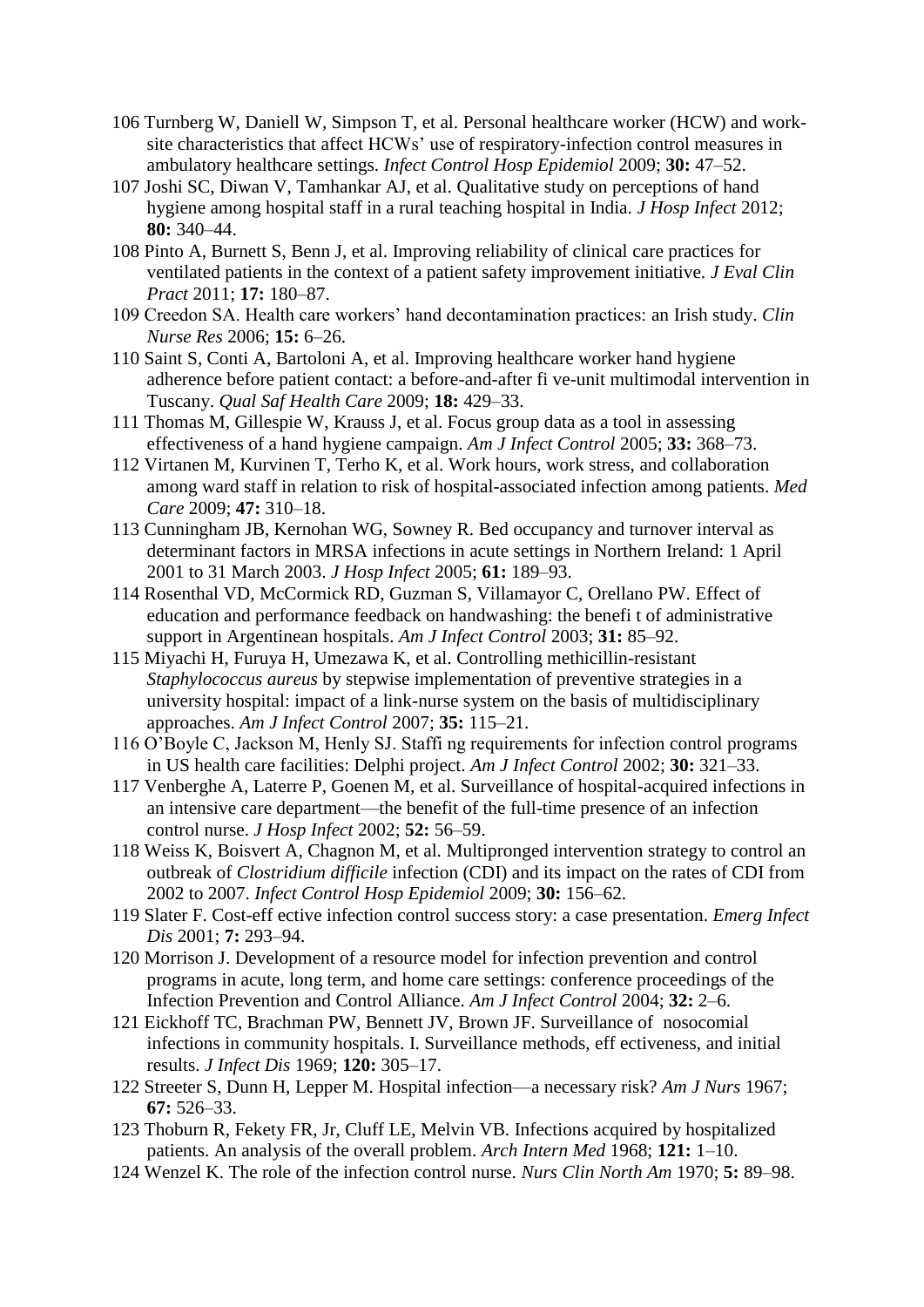- 125 Lam BC, Lee J, Lau YL. Hand hygiene practices in a neonatal intensive care unit**:** a multimodal intervention and impact on nosocomial infection. *Pediatrics* 2004; **114:**  e565–71.
- 126 Britt RC, Novosel TJ, Britt LD, Sullivan M. The impact of central line simulation before the ICU experience. *Am J Surg* 2009; **197:** 533–36.
- 127 Bjornestam B, Hedborg K, Ransjo U, Finkel Y. The effect of a 1-hour training program on the incidence of bacteremia in pediatric patients receiving parenteral nutrition. *J Intraven Nurs* 2000; **23:** 154–57.
- 128 Gould D, Chamberlain A. The use of a ward-based educational teaching package to enhance nurses' compliance with infection control procedures. *J Clin Nurs* 1997; **6:** 55– 67.
- 129 Haustein T, Gastmeier P, Holmes A, et al. Use of benchmarking and public reporting for infection control in four high-income countries. *Lancet Infect Dis* 2011; **11:** 471–81.
- 130 Pronovost PJ, Weast B, Bishop K, et al. Senior executive adopt-a-work unit: a model for safety improvement. *Jt Comm J Qual Saf* 2004; **30:** 59–68.
- 131 De Bono S, Heling G, Borg MA. Organizational culture and its implications for infection prevention and control in healthcare institutions. *J Hosp Infect* 2014; **86:** 1–6.
- 132 Pittet D, Donaldson L. Clean care is safer care: the fi rst global challenge of the WHO World Alliance for Patient Safety. *Infect Control Hosp Epidemiol* 2005; **26:** 891–94.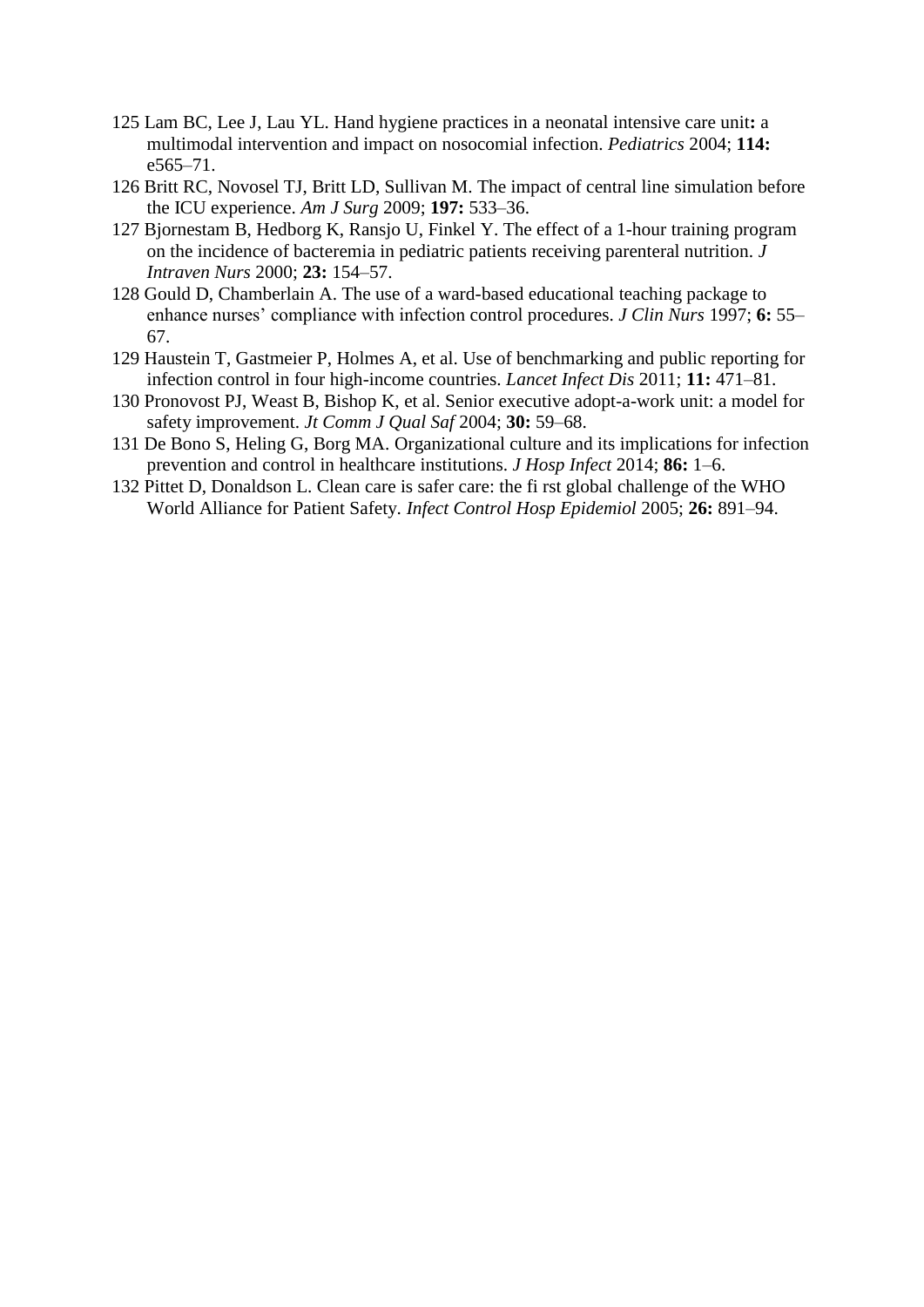

# Figure 1. Outline of the systematic review and component assessment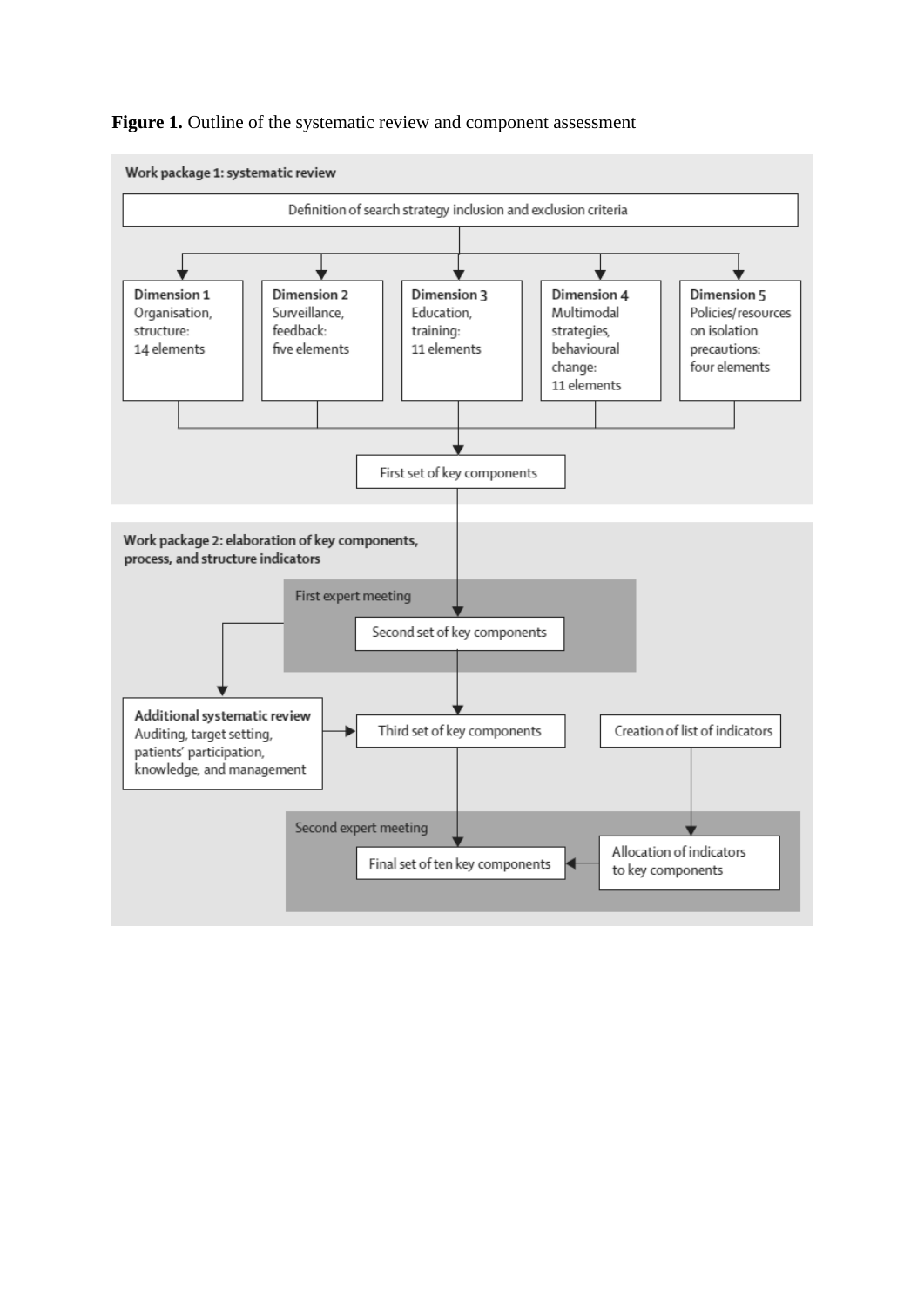

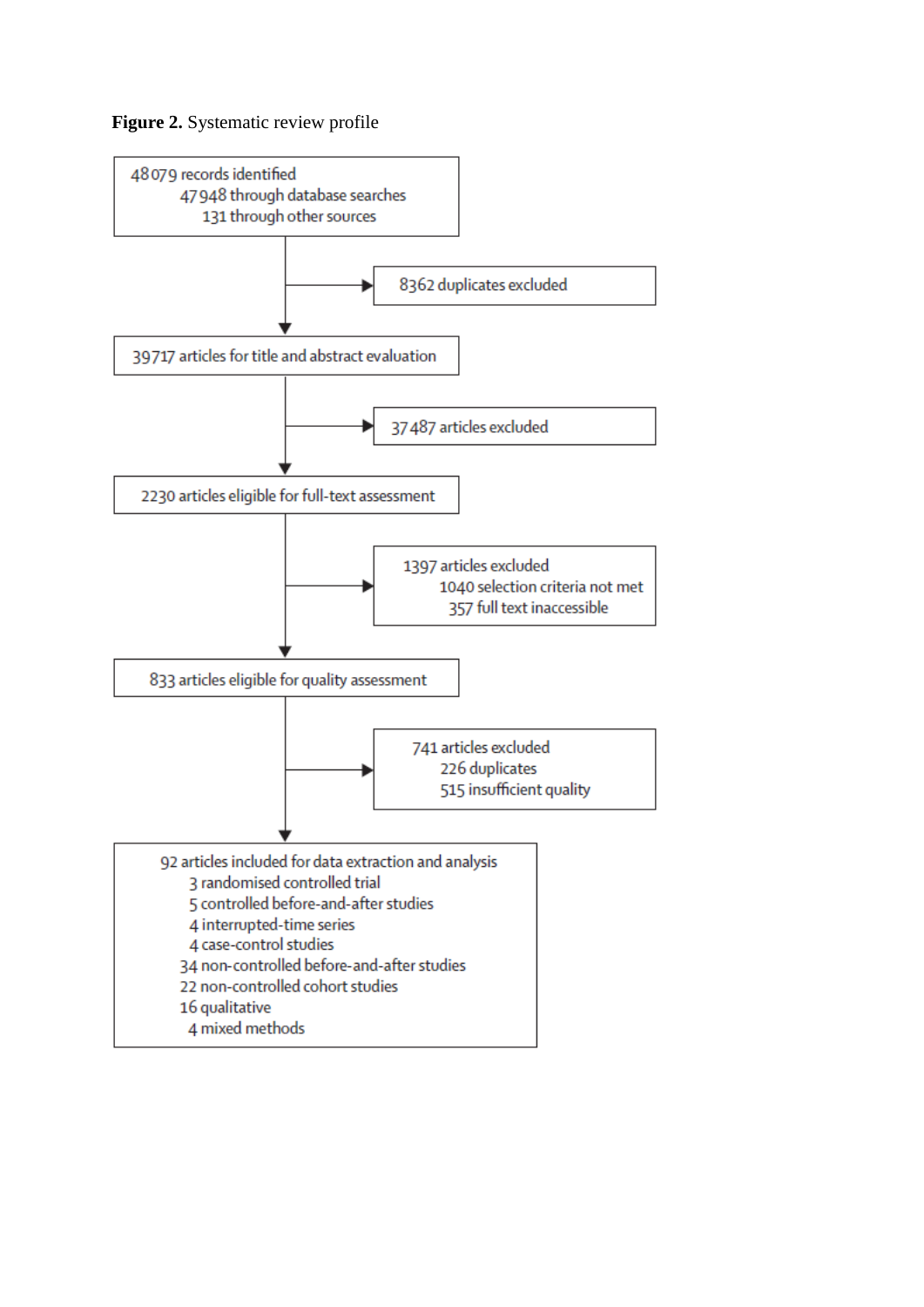**Table 1.** Studies eligible for data extraction and analysis

|                                          | <b>Study</b><br>quality<br>grading* | <b>Study design</b>                    | <b>Income</b> | <b>Infection control topic</b>   |
|------------------------------------------|-------------------------------------|----------------------------------------|---------------|----------------------------------|
| Abela and Borg, 2012 <sup>85</sup>       | $\overline{2}$                      | Non-controlled cohort study            | High          | Hand hygiene                     |
| Alonso-Echanove et al, $2003^{72}$       | 3                                   | Non-controlled cohort study            | High          | <b>CLABSI</b>                    |
| Andersen et al, 2009 <sup>31</sup>       | $\overline{2}$                      | Non-controlled interrupted time-series | High          | Health-care-associated infection |
| Bärwolff et al, 2006 <sup>39</sup>       | $\overline{2}$                      | Non-controlled before and after study  | High          | Surgical-site infection          |
| Barsuk et al, 2009 <sup>27</sup>         | 3                                   | Controlled before and after study      | High          | <b>Bloodstream</b> infection     |
| Birnbach et al, 2010 <sup>24</sup>       | 3                                   | Randomised controlled trial            | High          | Hand hygiene                     |
| Blatnik and Lesnicar, 2006 <sup>73</sup> | $\overline{2}$                      | Non-controlled cohort study            | High          | <b>MRSA</b>                      |
| Bouadma et al, 2010 <sup>40</sup>        | $\overline{2}$                      | Non-controlled before and after study  | High          | Ventilator-associated pneumonia  |
| Borg, $2003^{74}$                        | $\overline{2}$                      | Non-controlled cohort study            | High          | <b>MRSA</b>                      |
| Borg et al, $2008^{32}$                  | $\mathbf{2}$                        | Non-controlled cohort study            | High          | <b>MRSA</b>                      |
| Brandt et al, 2006 <sup>41</sup>         | $\overline{2}$                      | Non-controlled before and after study  | High          | Surgical-site infection          |
| Brown et al, 2003 <sup>42</sup>          | 3                                   | Non-controlled before and after study  | Upper-middle  | Hand hygiene                     |
| Charrier et al, 2008 <sup>25</sup>       | $\overline{2}$                      | Randomised controlled trial            | High          | Care processes                   |
| Cocanour et al, 2006 <sup>43</sup>       | 3                                   | Non-controlled before and after study  | High          | Ventilator-associated pneumonia  |
| Costers et al, $2012^{67}$               | $\overline{2}$                      | Non-controlled before and after study  | High          | Hand hygiene                     |
| Creamer, 2000 <sup>93</sup>              | 3                                   | Qualitative                            | High          | Peripheral venous catheter care  |
| Creedon, $2006^{109}$                    | $\overline{2}$                      | Mixed-methods                          | High          | Hand hygiene                     |
| Cunningham et al, 2006 <sup>76</sup>     | 3                                   | Non-controlled cohort study            | High          | <b>MRSA</b>                      |
| Cunningham et al, 2005 <sup>113</sup>    | $\overline{2}$                      | Non-controlled cohort study            | High          | <b>MRSA</b>                      |
| Damschroder et al, 2009 <sup>94</sup>    | 3                                   | Qualitative                            | High          | CLABSI, ventilator-associated    |
| DePalo et al, $2010^{33}$                | $\overline{2}$                      | Non-controlled interrupted time-series | High          | CLABSI, ventilator-associated    |
| Doron et al, 2011 <sup>68</sup>          | $\overline{2}$                      | Non-controlled before and after study  | High          | Hand hygiene                     |
| Eggimann et al, 2000 <sup>15</sup>       | $\overline{2}$                      | Non-controlled cohort study            | High          | <b>CLABSI</b>                    |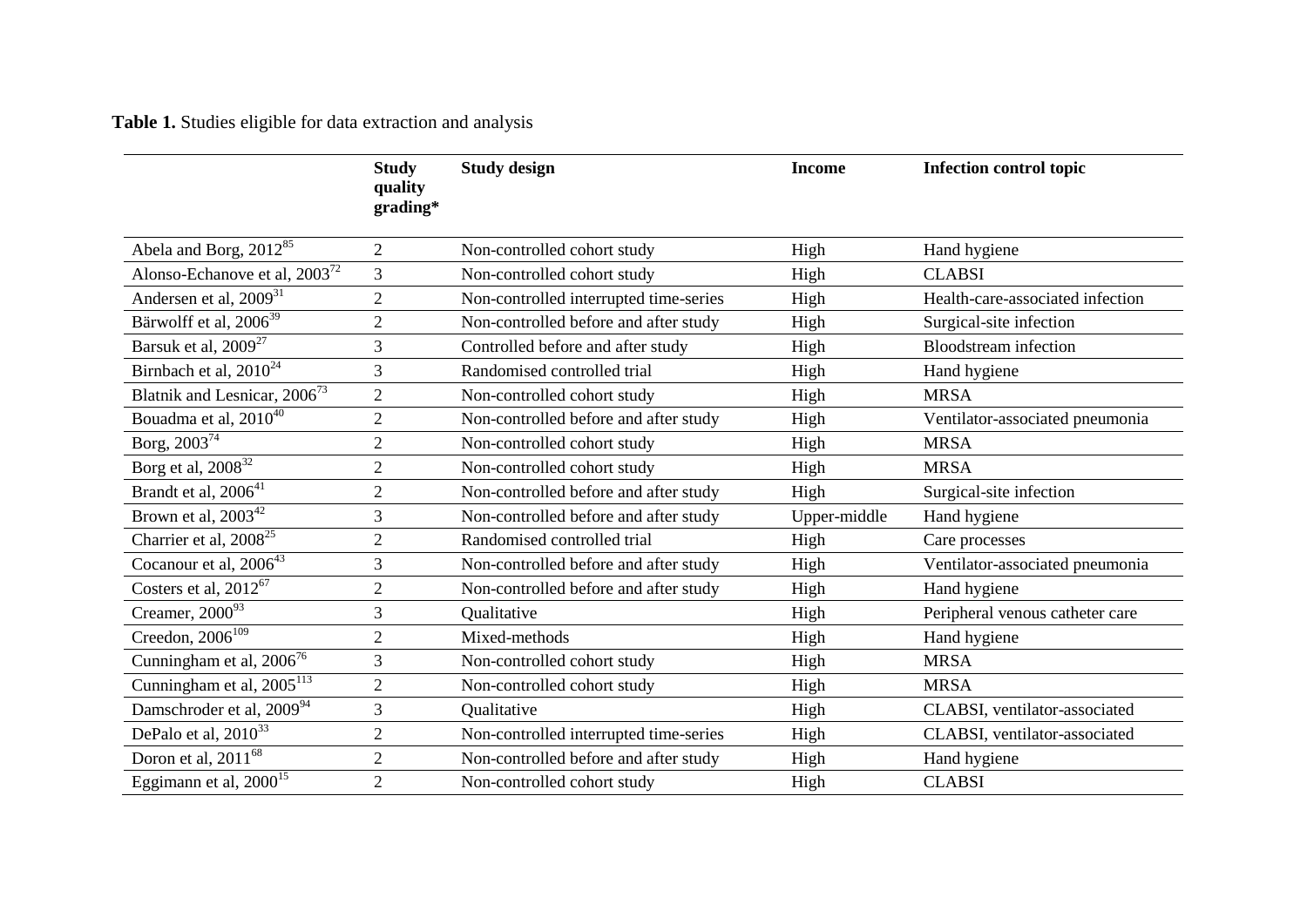| Elder et al, $2008^{95}$            | 3              | Qualitative                           | Na           | Perception of safety climate     |
|-------------------------------------|----------------|---------------------------------------|--------------|----------------------------------|
| Fridkin et al, $1996^{77}$          | $\overline{2}$ | Non-controlled cohort study           | High         | <b>CLABSI</b>                    |
| Fuller et al, 2012 <sup>26</sup>    | $\overline{3}$ | Randomised controlled trial           | High         | Hand hygiene                     |
| Gastmeier et al, 2005 <sup>44</sup> | $\overline{2}$ | Non-controlled before and after study | High         | Surgical-site infection          |
| Gastmeier et al, 2006 <sup>45</sup> | $\overline{2}$ | Non-controlled before and after study | High         | Ventilator-associated pneumonia  |
| Gastmeier et al, 2009 <sup>46</sup> | $\overline{2}$ | Non-controlled before and after study | High         | Surgical-site infection          |
| Gastmeier et al, 2011 <sup>69</sup> | $\overline{2}$ | Non-controlled before and after study | High         | Urinary-tract infection          |
| Geubbels et al, 2006 <sup>47</sup>  | $\overline{2}$ | Non-controlled before and after study | High         | Surgical-site infection          |
| Grayson et al, 2011 <sup>86</sup>   | $\overline{2}$ | Non-controlled cohort study           | High         | Hand hygiene                     |
| Haessler et al, 2012 <sup>87</sup>  | $\overline{2}$ | Non-controlled cohort study           | High         | Hand hygiene                     |
| Haley et al, $1985^{17}$            | $\overline{2}$ | Controlled before and after study     | High         | Health-care-associated infection |
| Harris et al, $2000^{96}$           | $\overline{2}$ | Qualitative                           | High         | Hand hygiene                     |
| Henderson et al, $2012^{70}$        | $\overline{2}$ | Non-controlled before and after study | High         | <b>MRSA</b>                      |
| Howie and Riley, 2008 <sup>78</sup> | $\overline{2}$ | Non-controlled cohort study           | High         | <b>MRSA</b>                      |
| Hugonnet et al, 2007 <sup>79</sup>  | 3              | Non-controlled cohort study           | High         | Health-care-associated infection |
| Hugonnet et al, 2007 <sup>80</sup>  | 3              | Non-controlled cohort study           | High         | Ventilator-associated pneumonia  |
| Hugonnet et al, 2007 <sup>81</sup>  | 3              | Non-controlled cohort study           | High         | Health-care-associated infection |
| Jain et al, 2011 <sup>88</sup>      | 3              | Non-controlled cohort study           | High         | <b>MRSA</b>                      |
| Jamal et al, 2012 <sup>89</sup>     | $\overline{2}$ | Non-controlled cohort study           | High         | Hand hygiene                     |
| Jang et al, $2010^{97}$             | 3              | Qualitative                           | High         | Hand hygiene                     |
| Joshi et al, $2012^{107}$           | $\overline{2}$ | Qualitative                           | Lower-middle | Organisational culture           |
| Kho et al, 2008 <sup>48</sup>       | $\overline{2}$ | Non-controlled before and after study | High         | Isolation precaution measures    |
| Kilbride et al, 2003 <sup>49</sup>  | $\overline{2}$ | Non-controlled before and after study | High         | Hand hygiene                     |
| Kirkland et al, 2012 <sup>90</sup>  | $\overline{2}$ | Non-controlled cohort study           | High         | Hand hygiene                     |
| Koff et al, $2009^{50}$             | $\sqrt{2}$     | Non-controlled before and after study | High         | Hand hygiene                     |
| Koll et al, $2008^{51}$             | $\sqrt{2}$     | Non-controlled before and after study | High         | <b>CLABSI</b>                    |
| Larson et al, $2007^{52}$           | $\overline{2}$ | Non-controlled before and after study | High         | Hand hygiene                     |
| Lederer et al, 2009 <sup>53</sup>   | $\overline{2}$ | Non-controlled before and after study | High         | MRSA, hand hygiene               |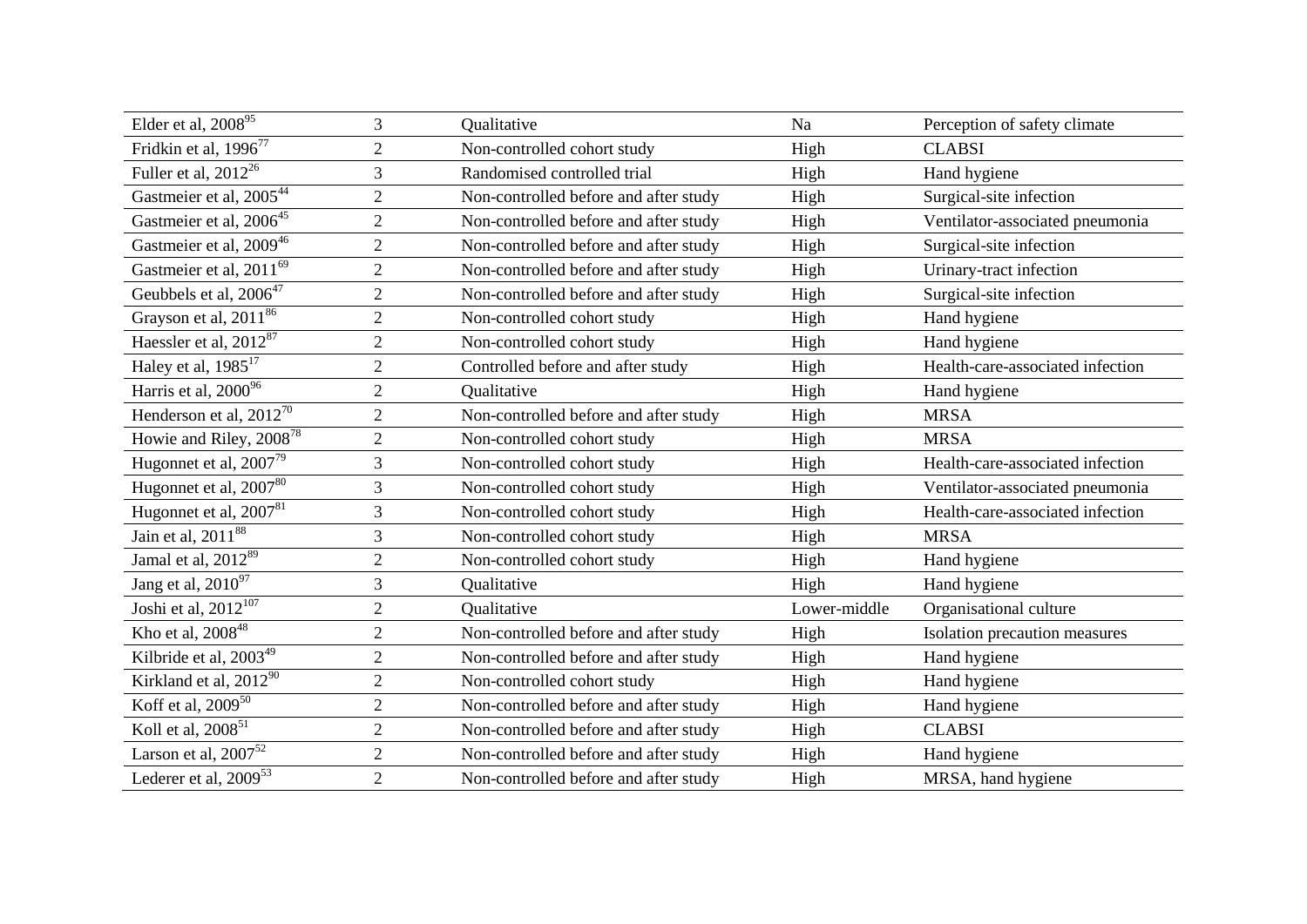| $L$ 'Heriteau <sup>54</sup>          | $\overline{2}$ | Non-controlled before and after study                        | High         | <b>CLABSI</b>                                           |
|--------------------------------------|----------------|--------------------------------------------------------------|--------------|---------------------------------------------------------|
| Lines, $2006^{98}$                   | 3              | Qualitative                                                  | High         | <b>MRSA</b>                                             |
| Mark et al, $2007^{82}$              | 3              | Non-controlled cohort study                                  | High         | Health-care-associated infection                        |
| Marra et al, 2010 <sup>28</sup>      | 3              | Controlled before and after study                            | Upper-middle | Hand hygiene                                            |
| Mathai et al, 2011 <sup>71</sup>     | $\overline{2}$ | Non-controlled before and after study                        | Lower-middle | Hand hygiene                                            |
| Mayer et al, 2011 <sup>34</sup>      | $\overline{3}$ | Controlled cohort study/interrupted time-<br>series analysis | High         | Hand hygiene                                            |
| McLaws et al, 2009 <sup>55</sup>     | $\overline{2}$ | Non-controlled before and after study                        | High         | Hand hygiene                                            |
| McLaws et al, 2009 <sup>56</sup>     | $\mathfrak{2}$ | Non-controlled before and after study                        | High         | <b>MRSA</b>                                             |
| Moongtui et al, 2000 <sup>29</sup>   | $\overline{2}$ | Controlled before and after study                            | Upper-middle | Compliance with universal                               |
| Nicol et al, $2009^{99}$             | 3              | Qualitative                                                  | High         | Hand hygiene                                            |
| Nijssen et al, $2003^{83}$           | $\mathfrak{2}$ | Non-controlled cohort study                                  | High         | Hand hygiene                                            |
| Parand et al, 2011 <sup>37</sup>     | 3              | Cross-sectional                                              | High         | Health-care worker perception of<br>study effectiveness |
| Peredo et al, 2010 <sup>57</sup>     | $\overline{2}$ | Non-controlled before and after study                        | High         | <b>Bloodstream</b> infection                            |
| Petrosillo et al, 2001 <sup>35</sup> | $\mathfrak{2}$ | Case-control                                                 | High         | Hepatitis C virus infection                             |
| Pinto et al, $2011^{108}$            | $\overline{2}$ | Qualitative                                                  | High         | Health-care worker perception of<br>study effectiveness |
| Pittet et al, $2000^{16}$            | $\overline{2}$ | Non-controlled before and after study                        | High         | Hand hygiene                                            |
| Pittet et al, $2004^{100}$           | $\overline{2}$ | Cross-sectional                                              | High         | Hand hygiene                                            |
| Pontivivo et al, 2012 <sup>91</sup>  | $\overline{2}$ | Non-controlled cohort study                                  | High         | Hand hygiene                                            |
| Quiros et al, 2004 <sup>101</sup>    | 3              | Qualitative                                                  | High         | Health-care-associated infection                        |
| Render et al, 2011 <sup>92</sup>     | 3              | Non-controlled cohort study                                  | High         | <b>CLABSI</b>                                           |
| Robert et al, $2001^{36}$            | $\overline{2}$ | Case-control                                                 | High         | <b>Bloodstream</b> infection                            |
| Rosenthal et al, 2003 <sup>58</sup>  | $\sqrt{2}$     | Non-controlled before and after study                        | Upper-middle | Hand hygiene                                            |
| Rosenthal et al, $2004^{59}$         | $\overline{2}$ | Non-controlled before and after study                        | Upper-middle | Catheter-associated urinary-tract                       |
|                                      |                |                                                              |              | infection                                               |
|                                      |                |                                                              |              |                                                         |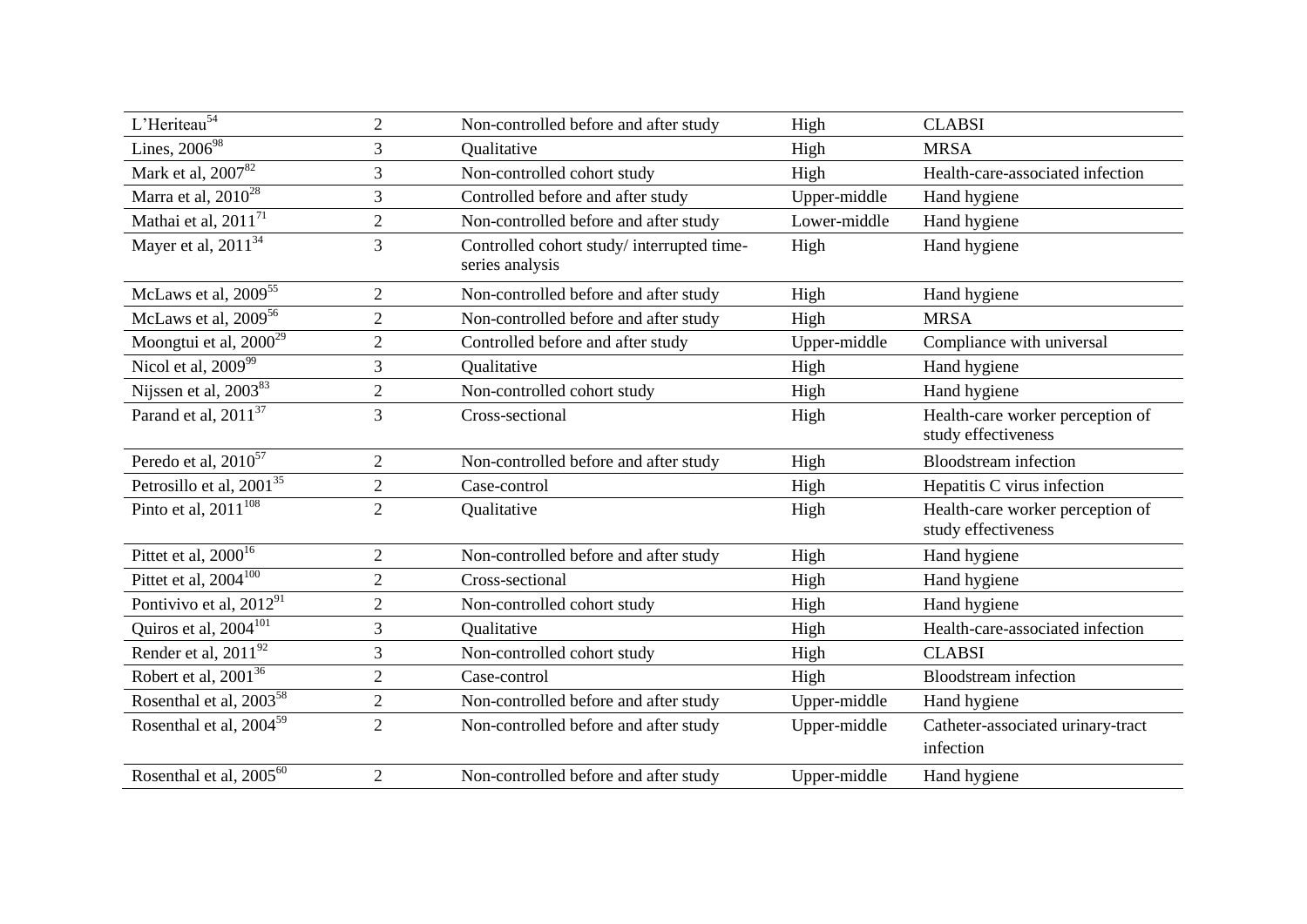| Rubinson et al, 2005 <sup>102</sup>         | 3              | Qualitative                           | High | Adherence to guidelines          |
|---------------------------------------------|----------------|---------------------------------------|------|----------------------------------|
| Saint et al, $2009^{110}$                   | $\overline{2}$ | Mixed-methods                         | High | Hand hygiene                     |
| Saint et al, $2010^{103}$                   | 3              | Qualitative                           | High | Successful leadership            |
| Schwab et al, 2007 <sup>61</sup>            | $\overline{2}$ | Non-controlled before and after study | High | <b>Bloodstream</b> infection     |
| Sherertz et al, $2000^{62}$                 | 2              | Non-controlled before and after study | High | Catheter-related bloodstream     |
|                                             |                |                                       |      | infection                        |
| Sinkowitz-Cochran et al, 2012 <sup>38</sup> | 3              | Cross-sectional                       | High | <b>MRSA</b>                      |
| Sinuff et al, $2007^{104}$                  | 3              | Qualitative                           | High | Guideline implementation         |
| Sladek et al, $2008^{105}$                  | 3              | Qualitative                           | High | Hand hygiene                     |
| Thomas et al, 2009 <sup>63</sup>            | $\overline{2}$ | Non-controlled before and after study | High | Hand hygiene                     |
| Thomas et al, 2005 <sup>111</sup>           | $\overline{2}$ | Mixed-methods                         | High | Hand hygiene                     |
| Turnberg et al, 2009 <sup>106</sup>         | 3              | Qualitative                           | High | Respiratory precaution measures  |
| Vicca, $1999^{84}$                          | 3              | Non-controlled cohort study           | High | <b>MRSA</b>                      |
| Virtanen et al, 2009 <sup>112</sup>         | 3              | Mixed-methods                         | High | Health-care-associated infection |
| Whitby and McLaws, 2004 <sup>64</sup>       | 3              | Non-controlled before and after study | High | Hand hygiene                     |
| Yinnon et al, $2012^{30}$                   | $\overline{2}$ | Controlled before and after study     | High | Health-care-associated infection |
| Zingg et al, $2009^{65}$                    | 3              | Non-controlled before and after study | High | <b>CLABSI</b>                    |
| Zuschneid et al, 2007 <sup>66</sup>         | 2              | Non-controlled before and after study | High | Ventilator-associated pneumonia  |

MRSA=meticillin resistant *Staphylococcus aureus*. CLABSI=central-line-associated bloodstream infection.

\*Graded with the integrated quality criteria for systematic review of multiple study designs tool.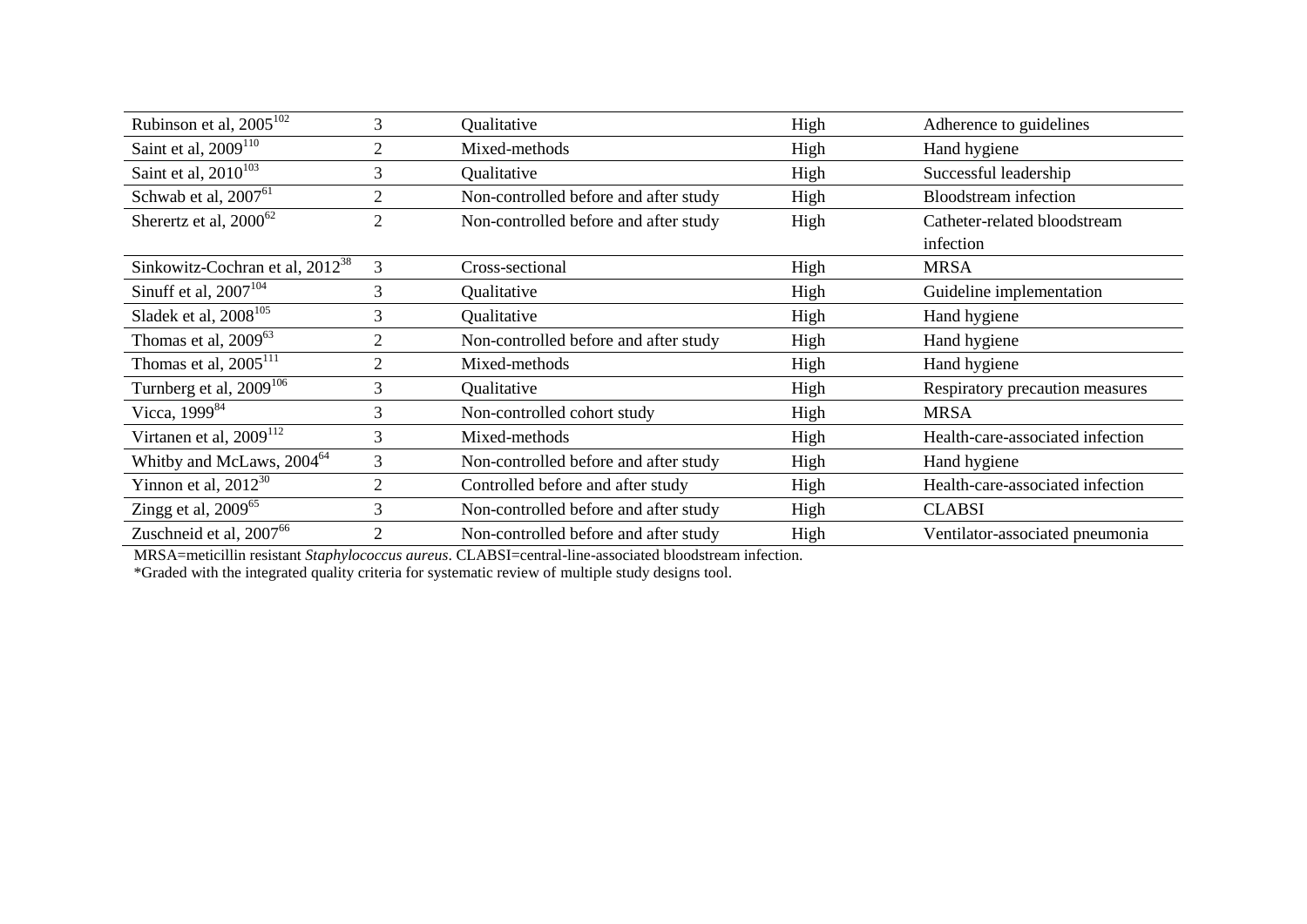|                | <b>Key component</b>                                                                                                                                                                                                                                                                                                                   | <b>Indicators</b>                                                                                                                                                                                                                                                                                           | <b>Quality of</b><br>evidence* | <b>Ease of</b><br>implementation | <b>EU-wide</b><br>applicability |
|----------------|----------------------------------------------------------------------------------------------------------------------------------------------------------------------------------------------------------------------------------------------------------------------------------------------------------------------------------------|-------------------------------------------------------------------------------------------------------------------------------------------------------------------------------------------------------------------------------------------------------------------------------------------------------------|--------------------------------|----------------------------------|---------------------------------|
| $\mathbf{1}$   | An effective infection-control programme in<br>an acute care hospital must include as a<br>minimum standard at least one full-time<br>specifically trained infection-control nurse<br>per up to 250 beds, a dedicated physician<br>trained in infection control, microbiological<br>support, and data management support <sup>17</sup> | Continuous review of surveillance and prevention<br>programmes, outbreaks, and audits; infection-control<br>committee in place, inclusion of infection control on<br>the hospital administration agenda, and defined goals<br>(eg, HAI rates); and appropriate staffing and budget<br>for infection control | $\overline{2}$                 | 3                                | 3                               |
| 2              | Ward occupancy must not exceed the<br>capacity for which it is designed and staffed;<br>staffing and workload of frontline HCWs<br>must be adapted to acuity of care, and the<br>number of pool or agency nurses and<br>physicians used kept to a<br>minimimum <sup>31,32,35,36,72-84,100,112,113</sup>                                | Average bed occupancy at midnight, average<br>numbers of frontline workers, and the average<br>proportion of pool or agency professionals                                                                                                                                                                   | $\overline{2}$                 | $\overline{2}$                   | $\overline{2}$                  |
| 3              | Sufficient availability of and easy access to<br>materials and equipment, and optimisation of<br>ergonomics <sup>24,48,50,51.55,56,63,64,97,102</sup>                                                                                                                                                                                  | Availability of alcohol-based hand rub at the point<br>of care and sinks stocked with soap and single-use<br>towels                                                                                                                                                                                         | $\overline{2}$                 | $\overline{2}$                   | $\overline{2}$                  |
| $\overline{4}$ | Use of guidelines in combination with<br>practical education and training <sup>52,59,60,101,102,1114</sup>                                                                                                                                                                                                                             | Adaptation of guidelines to local situation, number<br>of new staff trained with the local guidelines,<br>teaching programmes are based on local guidelines                                                                                                                                                 | $\overline{2}$                 | 3                                | 3                               |
| 5              | Education and training involves frontline staff<br>and is team and task oriented <sup>27,28,62,65,99,101,105–</sup><br>107,111                                                                                                                                                                                                         | Education and training programmes should be<br>audited and combined with knowledge and<br>competency assessments                                                                                                                                                                                            | 3                              | $\overline{2}$                   | 3                               |
| 6              | Organising audits as a standardised (scored)<br>and systematic review of practice with timely<br>feedback <sup>25,29,30,43,49</sup>                                                                                                                                                                                                    | Measurement of the number of audits (overall, and<br>stratified by departments/units and topics) for<br>specified time periods                                                                                                                                                                              | $\overline{2}$                 | $\overline{2}$                   | 3                               |

**Table 2.** Key components and indicators identified by the systematic review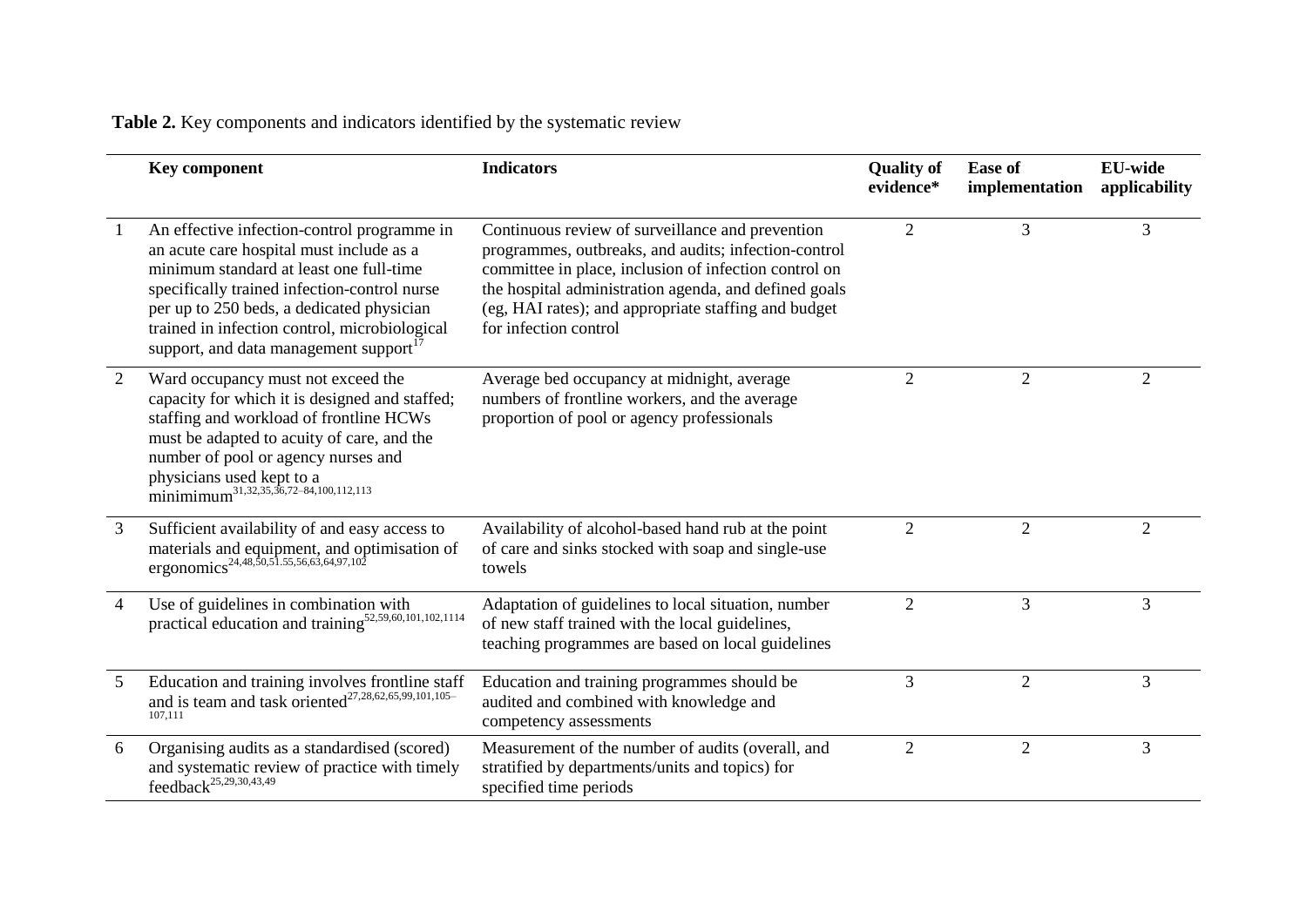|    | Participating in prospective surveillance and<br>offering active feedback, preferably as part of<br>a network <sup>39,41,44-47,54,58,61,66,69,108</sup>                                                                                                                                                                   | Participation in nationals and international<br>surveillance initiatives, number and type of wards<br>with a surveillance, regular review of the feedback<br>strategy                                            |   |   |   |
|----|---------------------------------------------------------------------------------------------------------------------------------------------------------------------------------------------------------------------------------------------------------------------------------------------------------------------------|------------------------------------------------------------------------------------------------------------------------------------------------------------------------------------------------------------------|---|---|---|
| 8  | Implementing infection-control programmes<br>following a multimodal strategy, including<br>tools such as bundles and checklists<br>developed by multidisciplinary teams, and<br>taking into account local<br>conditions <sup>15,16,26,28,33,34,40,42,51,53,55–</sup><br>57,65,67,68,70,71,86,88,89-92,93,96,97,99,109,111 | Verification that programmes are multimodal;<br>measurement of process indicators (eg, hand hygiene,<br>care procedures); measurement of outcome indicators<br>(eg, HAI rates, MDRO infections and transmission) | 2 | 3 | 3 |
| 9  | Identifying and engaging champions in the<br>promotion of intervention strategies <sup>70,91,92,94,110</sup>                                                                                                                                                                                                              | Interviews with frontline staff and infection-control<br>professionals                                                                                                                                           | 3 | 2 |   |
| 10 | A positive organisational culture by fostering<br>working relationships and communication<br>across units and staff groups <sup>37,38,85,87,95,98,103,104</sup>                                                                                                                                                           | Questionnaires about work satisfaction, crisis<br>management, and human resource assessments of<br>absenteeism and HCW turnover                                                                                  | 3 |   |   |

See the appendix for detailed information about the studies and comments on the rating of evidence, ease of implementation and EU-wide applicability. HCW=health-care worker. HAI=health-care-associated infections. MDRO=multidrug-resistant organisms. \*Median score is used.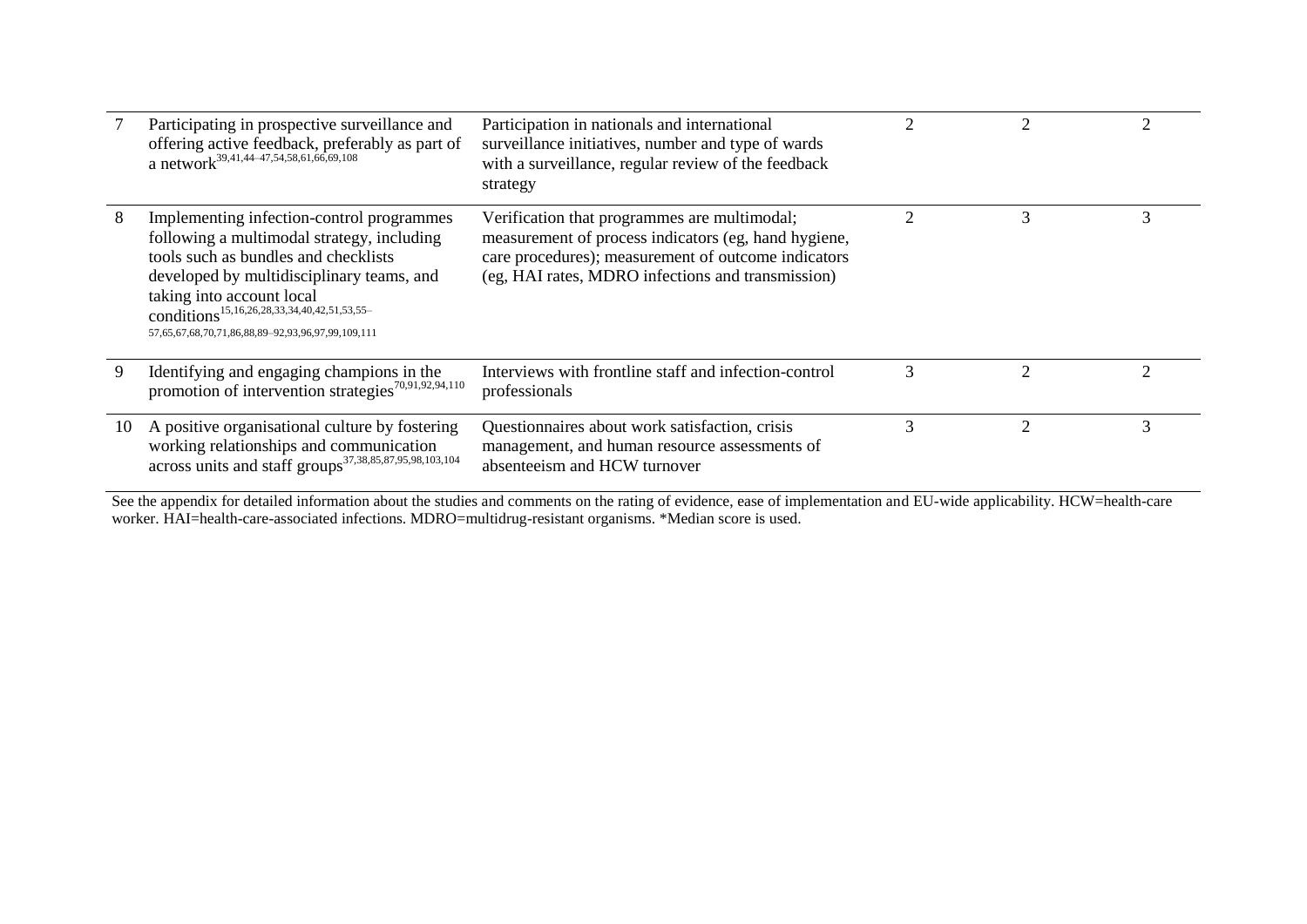# **Appendix**

**Supplementary table 1:** Inclusion and exclusion criteria and outcome measures used by the systematic review and evidence-based guidance on organization of hospital infection control programmes (SIGHT)

|   | <b>Inclusion/exclusion criteria</b>                                                                                                                                                                                                                                                                                                                                                                                                                                                                                                                                                                                                                                                                                                                                                                                                                                                                                                                                 | <b>Outcome measures</b>                                                                                                                                                                                                                                                                                                                                                                                                                                                                                                                                                                                                                                                                                                                                                                                                                                                                                                   |
|---|---------------------------------------------------------------------------------------------------------------------------------------------------------------------------------------------------------------------------------------------------------------------------------------------------------------------------------------------------------------------------------------------------------------------------------------------------------------------------------------------------------------------------------------------------------------------------------------------------------------------------------------------------------------------------------------------------------------------------------------------------------------------------------------------------------------------------------------------------------------------------------------------------------------------------------------------------------------------|---------------------------------------------------------------------------------------------------------------------------------------------------------------------------------------------------------------------------------------------------------------------------------------------------------------------------------------------------------------------------------------------------------------------------------------------------------------------------------------------------------------------------------------------------------------------------------------------------------------------------------------------------------------------------------------------------------------------------------------------------------------------------------------------------------------------------------------------------------------------------------------------------------------------------|
| 1 | 1. Studies evaluating interventions to change or improve organisation or<br>structure in a health-care setting with regard to the implementation or<br>execution of infection control programmes.<br>2. Studies evaluating the effectiveness of infection control structures for<br>the improvement of practices and HAI prevention.<br>3. Studies evaluating the role of hospital management and leadership for<br>the improvement of infection control practices and HAI prevention.<br>4. Studies evaluating the role of staffing, workload, or work experience<br>with regard to improved adherence with infection control practices.<br>5. Studies providing information about work processes in the context of<br>patient safety and, specifically, HAI prevention.<br>6. Studies reporting qualitative research of HCWs' perceptions, attitudes,<br>and beliefs about management, leadership, work climate, and culture in<br>the context of HAI prevention. | 1. Adherence to infection control procedures, such as hand<br>hygiene, device management (including appropriate use,<br>insertion/removal of catheters), perioperative management,<br>and HAI (HAI surveillance.<br>2. Shifts of nosocomial infections, such as HAI in general,<br>CLABSI/CRBSI, VAP, UTI, and SSI.<br>3. Shifts in the incidence of MDRO and the rate of<br>Clostridium difficile infection.                                                                                                                                                                                                                                                                                                                                                                                                                                                                                                             |
| 2 | 1. Studies evaluating the effectiveness of feedback as a surveillance<br>component, and those assessing surveillance as an instrument for<br>outbreak detection and management.<br>2. Studies evaluating the surveillance of SSI, CLABSI/CRBSI, VAP, and<br>UTI.                                                                                                                                                                                                                                                                                                                                                                                                                                                                                                                                                                                                                                                                                                    | Surveillance of nosocomial infections was defined as "the<br>ongoing systematic collection, analysis, and interpretation of<br>health data essential to the planning, implementation, and<br>evaluation of public health practice, closely integrated with the<br>timely dissemination of these data to those who need to<br>know". Since the successful implementation of surveillance is<br>thought to reduce HAI, the infection rate was defined as a<br>primary outcome. Therefore, studies reporting on<br>improvement in infection prevention and control procedures<br>due to surveillance or feedback were included. Various<br>methods of surveillance, timeliness of data evaluation and<br>feedback, and staff requirements for data collection were also<br>included as outcomes.                                                                                                                             |
| 3 | 1. Studies evaluating education or training of HCWs in infection control<br>practices.<br>2. Studies evaluating the effectiveness of specific training methodologies<br>in HAI prevention, such as ex cathedra teaching, bedside teaching,<br>focus groups, workshops, interactive teaching, knowledge<br>questionnaires, simulation-based learning, written information, and<br>audiovisual learning.<br>3. Studies evaluating the role of HCWs in infection control training.                                                                                                                                                                                                                                                                                                                                                                                                                                                                                     | 1. Adherence to infection control procedures, such as hand<br>hygiene, device management (including appropriate use,<br>insertion/removal of catheters), perioperative management,<br>and HAI surveillance;<br>2. Shifts in nosocomial infections, such as HAI in general,<br>CLABSI/CRBSI, VAP, UTI, and SSI.<br>3. Shifts of MDRO and the rate of C. difficile infection.                                                                                                                                                                                                                                                                                                                                                                                                                                                                                                                                               |
| 4 | 1. Studies evaluating interventions intended to: 1) change HCWs'<br>behaviour and/or work practices with regard to infection prevention<br>and control programmes; 2) sustain such changes in behaviour and/or<br>working practices; 3) improve compliance with infection prevention<br>and control procedures/guidelines through behaviour change; 4)<br>improve quality of care through infection control programmes; or 5)<br>remove barriers to adherence to infection control<br>procedures/guidelines.<br>2. Studies measuring how 1) barriers and/or facilitators to compliance<br>with infection prevention and control procedures/guidelines and/or 2)<br>HCWs' professional roles, perceptions, attitudes, beliefs, culture,<br>views, experience, and behaviour regarding infection control impact on<br>changes in HCWs' behaviour, e.g., improving adherence to infection<br>control procedures/guidelines or quality of care.                         | 1. Shifts in behaviours and/or alteration of working practices<br>of HCWs in terms of adherence (or enabling adherence) to<br>infection control procedures/guidelines (i.e., quality of<br>care).<br>2. Effectiveness and/or cost-effectiveness of behavioural<br>change interventions in terms of improved adherence to<br>infection control procedures/guidelines or quality of care.<br>3. Sustainability and/or long-term persistence of HCWs'<br>compliance with infection control procedures/guidelines.<br>4. Improvements in quality of care indicators (as defined by<br>the authors of the examined studies) following infection<br>control behavioural change interventions.<br>5. Impact of changes regarding infection control on<br>professional roles, perceptions, attitudes, beliefs, culture,<br>views, experience, and behaviour of HCWs, and adherence<br>to infection control procedures/guidelines. |
| 5 | 1. Studies evaluating resources for standard and transmission-based<br>isolation precautions and the consequences of resource modification.<br>2. Studies evaluating resources of established policies in relation to their<br>effectiveness in infection prevention.                                                                                                                                                                                                                                                                                                                                                                                                                                                                                                                                                                                                                                                                                               | Since the implementation of policies for precautions and<br>delivering adequate resources to reduce HAI was considered<br>important, infection rates, colonisation rates, and resistance<br>were considered relevant outcomes. Reporting effectiveness of<br>precautions due to policies or available resources was also<br>included. Studies reporting surrogate markers, such as<br>consumption of alcohol-based handrub, soap, or gloves were<br>also included if such reporting was in the context of resource<br>availability/modification, or policy change.                                                                                                                                                                                                                                                                                                                                                        |

**Abbreviations: CLABSI**: central line-associated bloodstream infection/s; **CRBSI**: catheter-related bloodstream infection/s; **HAI**: HAI/s; **HCW**: Health-care worker (s); **MDRO**: multidrug-resistant organism(s); **SSI**: surgical site infection/s; **VAP**: ventilator-associated pneumonia; **UTI**: urinary tract infection(s).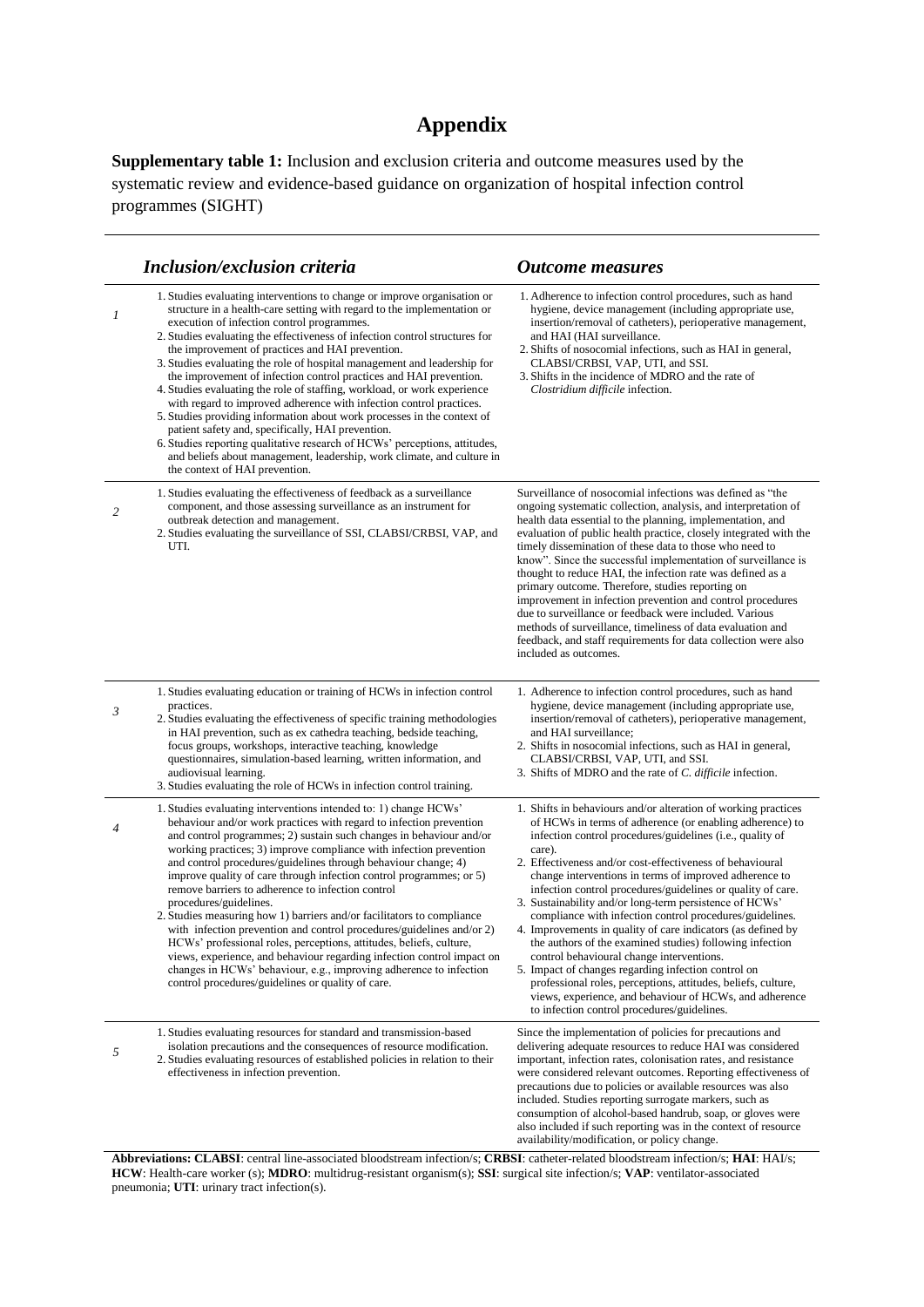**Supplementary table 2:** Search terms of the systematic review and evidence-based guidance on organization of hospital infection control programmes (SIGHT)

### **DIMENSION 1**

*Medline (Via OVID)* #1 cross infection.mp. or exp Cross Infection/ #2 infection control.mp. or exp Infection Control/ #3 Nosocomial Infection.mp. #4 Healthcare-associated Infection?.mp. #5 HAI.mp. #6 HCAI.mp. #7 Catheter-Related Infection?.mp. or exp Catheter-Related Infections/ #8 exp Catheterization, Central Venous/ #9 CRBSI.mp. #10 Catheter-Associated Infection?.mp. #11 Methicillin-Resistant Staphylococcus Aureus.mp. or exp Methicillin-Resistant Staphylococcus aureus/ #12 MRSA.mp. #13 Clostridium Difficile.mp. or exp Clostridium difficile/ #14 CDI.mp. #15 Bacteremia.mp. or exp Bacteremia/ #16 Pneumonia, Ventilator-Associated.mp. or exp Pneumonia, Ventilator-Associated/ #17 VAP.mp. #18 handwashing.mp. or exp Handwashing/ #19 exp Decision Making, Organizational/ #20 exp Efficiency, Organizational/ #21 exp Health Facility Administration/ #22 exp Hospital Administration/ #23 exp Institutional Management Teams/ #24 exp Management Audit/ #25 exp Management Information Systems/ #26 exp Models, Organizational/ #27 exp Organizational Culture/ #28 exp Organizational Innovation/ #29 exp Personnel Management/ #30 exp Program Development/ #31 exp Total Quality Management/ #32 leadership.mp. #33 exp Infection Control Practitioners/ #34 exp Administrative Personnel/ #35 \*"Organization and Administration"/ #36 exp Infection Control/og [Organization & Administration] #37 exp Organizational Case Studies/ #38 1 or 2 or 3 or 4 or 5 or 6 or 7 or 8 or 9 or 10 or 11 or 12 or 13 or 14 or 15 or 16 or 17 or 18 #39 exp Knowledge Management/ #40 exp Organizational Affiliation/ #41 exp Career Mobility/ #42 exp Career Mobility/ #43 exp Employee Discipline/ #44 exp Employee Grievances/ #45 exp Employee Incentive Plans/ #46 exp Employee Performance Appraisal/ #47 exp Management Quality Circles/ #48 exp Negotiating/ #49 exp Personnel Administration, Hospital/ #50 exp Personnel Downsizing/ or exp Personnel Selection/ #51 exp Personnel Loyalty/ #52 exp "Personnel Staffing and Scheduling"/ #53 exp Personnel Turnover/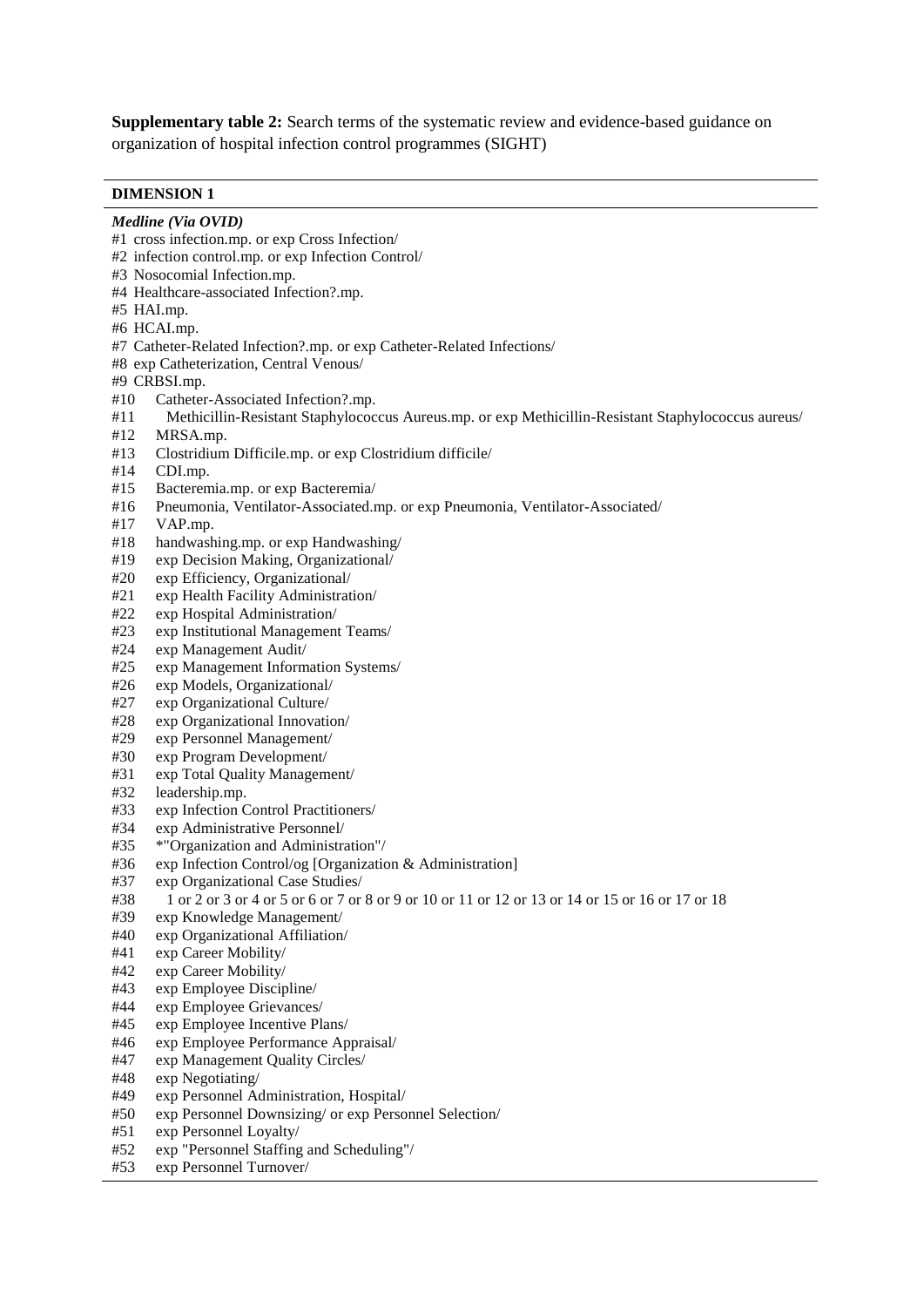- #54 exp "Salaries and Fringe Benefits"/
- #55 exp Staff Development/
- #56 exp Workload/
- #57 exp Workplace/
- #58 41 or 42 or 43 or 44 or 45 or 46 or 47 or 48 or 49 or 50 or 51 or 52 or 53 or 54 or 55 or 56 or 57
- #59 19 or 20 or 21 or 22 or 23 or 24 or 25 or 26 or 27 or 28 or 29 or 30 or 31 or 32 or 33 or 34 or 35 or 36 or 37 or 39 or 40 or 58
- #60 exp Hospital-Physician Relations/
- #61 exp Professional Practice/
- #62 Risk Management/
- #63 Safety Management/
- #64 59 or 60 or 61 or 62 or 63
- #65 38 and 64
- #66 limit 65 to (humans and yr="1996 -Current" and (english or french or german or italian or portuguese or spanish))

### *PsycINFO (Via EBSCO)*

(DE "Health Care Administration" OR DE "Hospital Administration" OR DE "Management Personnel" OR DE "Clinical Methods Training" OR DE "Risk Management" OR DE "Leadership" OR DE "Transformational Leadership" OR DE "Management Decision Making" OR DE "Management Methods" OR DE "Management Planning" OR DE "Management Training" OR DE "Employee Benefits" OR DE "Bonuses" OR DE "Employee Assistance Programs" OR DE "Employee Health Insurance" OR DE "Employee Leave Benefits" OR DE "Employee Pension Plans" OR DE "Industrial and Organizational Psychology") AND ("Cross Infection" OR "Infection Control" OR "Nosocomial Infection" OR DE "Catheterization" OR "Healthcare-associated Infection" OR "HAI" OR "HCAI" OR "Catheter- Related Infection?" OR "Catheter-Related Infection" OR "Central Venous Catheterization" OR "CRBSI" OR "Catheter-Associated Infection" OR "Methicillin-Resistant Staphylococcus Aureus" OR "MRSA" OR "Clostridium Difficile" OR "CDI" OR "Bacteremia" or "Ventilator-Associated Pneumonia" OR "VAP" OR "handwashing")

#### *Embase*

('organization and management'/mj OR 'hospital management'/exp OR 'organizational development'/exp OR 'organizational structure'/exp OR 'organizational efficiency'/exp OR 'leadership'/exp OR 'personnel management'/exp OR 'program development'/exp OR 'management audit' OR 'hospital administration' OR 'organizational efficiency' OR 'staff development' OR 'risk management'/exp) AND ('hospital infection'/exp OR 'cross infection'/exp OR 'infection control'/exp OR 'nosocomial infection'/exp OR 'healthcareassociated infection' OR 'hai' OR 'hcai' OR 'catheter-related infection'/exp OR 'catheter infection'/exp OR 'central venous catheterization'/exp OR 'crbsi' OR 'catheter-associated infection'/exp OR 'methicillin resistant staphylococcus aureus'/exp OR 'mrsa'/exp OR 'clostridium difficile'/exp OR 'cdi' OR 'bacteremia'/exp OR 'ventilator associated pneumonia'/exp OR 'vap' OR 'handwashing'/exp OR 'hand washing'/exp) AND ([english]/lim OR [french]/lim OR [german]/lim OR [italian]/lim OR [portuguese]/lim OR [spanish]/lim) AND [humans]/lim NOT [medline]/lim AND [embase]/lim AND [1996-2011]/py

### **DIMENSION 2**

#### *Medline (Via OVID)*

- [#3](http://www.ncbi.nlm.nih.gov/pubmed/advanced?querykey=3&dbase=pubmed&querytype=eSearch&) Search infection prevention [TIAB] OR infection control [TIAB]
- [#4](http://www.ncbi.nlm.nih.gov/pubmed/advanced?querykey=4&dbase=pubmed&querytype=eSearch&) Search "Infection Control"[Mesh:NoExp]
- [#5](http://www.ncbi.nlm.nih.gov/pubmed/advanced?querykey=5&dbase=pubmed&querytype=eSearch&) Search nosocomial infection\* [TIAB]
- [#7](http://www.ncbi.nlm.nih.gov/pubmed/advanced?querykey=7&dbase=pubmed&querytype=eSearch&) Search "Cross Infection"[Mesh]
- [#8](http://www.ncbi.nlm.nih.gov/pubmed/advanced?querykey=8&dbase=pubmed&querytype=eSearch&) Search (hospital acquired [TIAB] OR healthcare acquired [TIAB] OR health care acquired [TIAB] OR healthcare associated [TIAB] OR health care associated [TIAB]) AND (infection [TIAB] OR infections [TIAB])
- [#9](http://www.ncbi.nlm.nih.gov/pubmed/advanced?querykey=9&dbase=pubmed&querytype=eSearch&) Search HAI [TIAB] OR HCAI [TIAB]
- [#10](http://www.ncbi.nlm.nih.gov/pubmed/advanced?querykey=10&dbase=pubmed&querytype=eSearch&) Search bacteremia [TIAB] OR bacteraemia [TIAB]
- [#13](http://www.ncbi.nlm.nih.gov/pubmed/advanced?querykey=13&dbase=pubmed&querytype=eSearch&) Search "Bacteremia"[Mesh]
- [#14](http://www.ncbi.nlm.nih.gov/pubmed/advanced?querykey=14&dbase=pubmed&querytype=eSearch&) Search (catheter associated [TIAB] OR catheter related [TIAB]) AND (infection [TIAB] OR infections  $[TIAB]$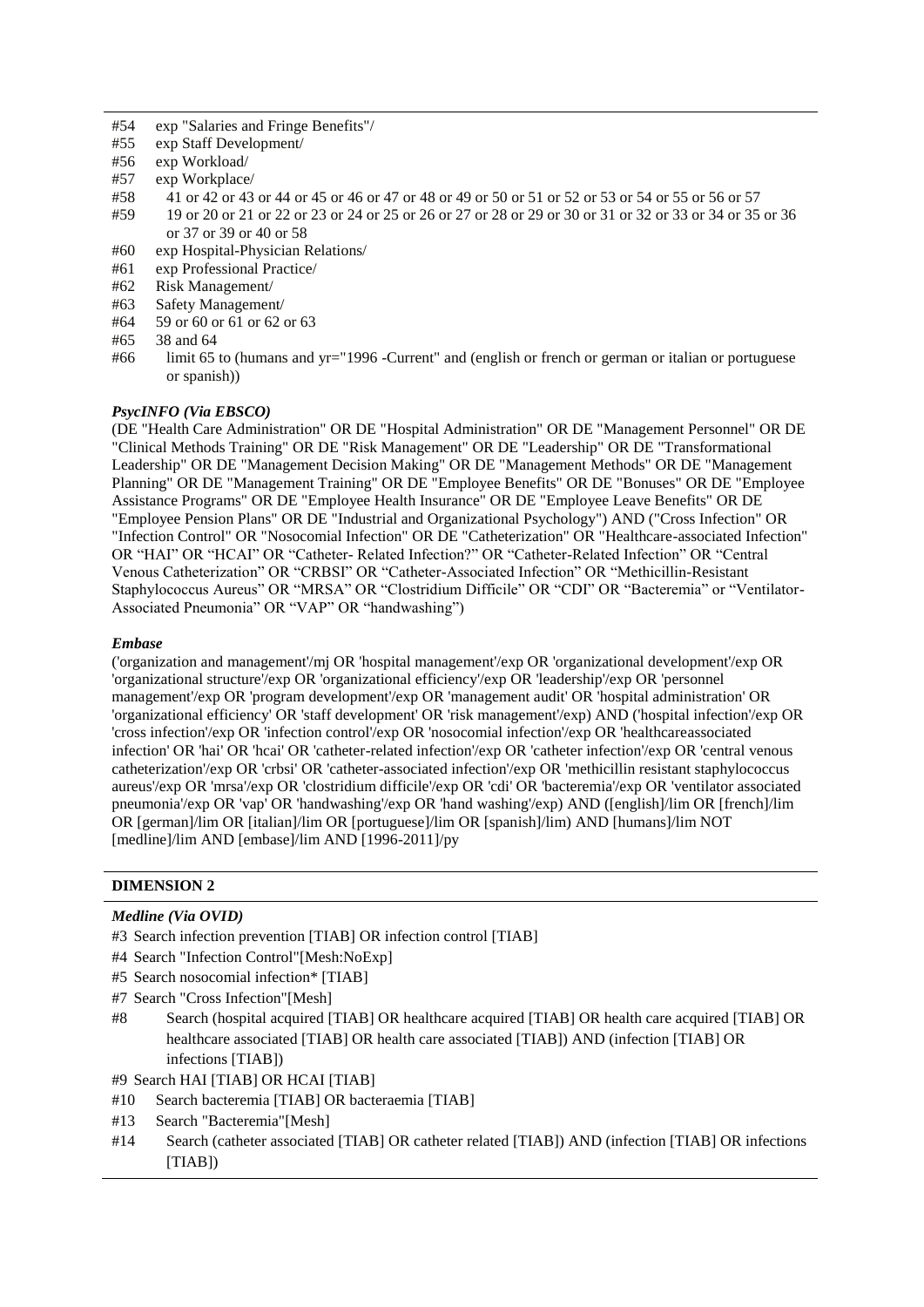- [#15](http://www.ncbi.nlm.nih.gov/pubmed/advanced?querykey=15&dbase=pubmed&querytype=eSearch&) Search CRBSI [TIAB]
- [#18](http://www.ncbi.nlm.nih.gov/pubmed/advanced?querykey=18&dbase=pubmed&querytype=eSearch&) Search "Catheter-Related Infections"[Mesh]
- [#20](http://www.ncbi.nlm.nih.gov/pubmed/advanced?querykey=20&dbase=pubmed&querytype=eSearch&) Search device associated infection\* [TIAB]
- [#19](http://www.ncbi.nlm.nih.gov/pubmed/advanced?querykey=19&dbase=pubmed&querytype=eSearch&) Search central line associated bloodstream infection\* [TIAB]
- [#21](http://www.ncbi.nlm.nih.gov/pubmed/advanced?querykey=21&dbase=pubmed&querytype=eSearch&) Search ventilator associated pneumonia [TIAB] OR VAP [TIAB]
- [#24](http://www.ncbi.nlm.nih.gov/pubmed/advanced?querykey=24&dbase=pubmed&querytype=eSearch&) Search "Pneumonia, Ventilator-Associated"[Mesh]
- [#25](http://www.ncbi.nlm.nih.gov/pubmed/advanced?querykey=25&dbase=pubmed&querytype=eSearch&) Search surgical site infection\* [TIAB] OR SSI [TIAB]
- [#27](http://www.ncbi.nlm.nih.gov/pubmed/advanced?querykey=27&dbase=pubmed&querytype=eSearch&) Search "Surgical Wound Infection"[Mesh]
- [#28](http://www.ncbi.nlm.nih.gov/pubmed/advanced?querykey=28&dbase=pubmed&querytype=eSearch&) Search (methicillin resistant staphylococcus aureus [TIAB] OR meticillin resistant staphylococcus aureus [TIAB] OR MRSA [TIAB]) AND (infection [TIAB] OR infections [TIAB])
- [#32](http://www.ncbi.nlm.nih.gov/pubmed/advanced?querykey=32&dbase=pubmed&querytype=eSearch&) Search clostridium difficile infection\* [TIAB] OR CDI [TIAB] OR clostridium difficile associated diarrhoea [TIAB] OR CDAD [TIAB] OR clostridium difficile associated disease\* [TIAB]
- [#33](http://www.ncbi.nlm.nih.gov/pubmed/advanced?querykey=33&dbase=pubmed&querytype=eSearch&) Search (vancomycin resistant enterococcus [TIAB] OR vancomycin resistant enterococci [TIAB] OR VRE [TIAB]) AND (infection [TIAB] or infections [TIAB])
- [#34](http://www.ncbi.nlm.nih.gov/pubmed/advanced?querykey=34&dbase=pubmed&querytype=eSearch&) Search surveillance [TIAB]
- [#38](http://www.ncbi.nlm.nih.gov/pubmed/advanced?querykey=38&dbase=pubmed&querytype=eSearch&) Search ("Population Surveillance"[Majr:NoExp]) OR "Sentinel Surveillance"[Majr]
- [#39](http://www.ncbi.nlm.nih.gov/pubmed/advanced?querykey=39&dbase=pubmed&querytype=eSearch&) Search (#3) OR #4
- [#40](http://www.ncbi.nlm.nih.gov/pubmed/advanced?querykey=40&dbase=pubmed&querytype=eSearch&) Search (((((((((((((((#5) OR #7) OR #8) OR #9) OR #10) OR #13) OR #14) OR #15) OR #18) OR #19) OR #20) OR #21) OR #24) OR #25) OR #27
- [#41](http://www.ncbi.nlm.nih.gov/pubmed/advanced?querykey=41&dbase=pubmed&querytype=eSearch&) Search ((#28) OR #32) OR #33
- [#42](http://www.ncbi.nlm.nih.gov/pubmed/advanced?querykey=42&dbase=pubmed&querytype=eSearch&) Search ((#39) OR #40) OR #41
- [#43](http://www.ncbi.nlm.nih.gov/pubmed/advanced?querykey=43&dbase=pubmed&querytype=eSearch&) Search (#34) OR #38
- [#44](http://www.ncbi.nlm.nih.gov/pubmed/advanced?querykey=44&dbase=pubmed&querytype=eSearch&) Search (#42) AND #43
- [#45](http://www.ncbi.nlm.nih.gov/pubmed/advanced?querykey=45&dbase=pubmed&querytype=eSearch&) Search (#42) AND #43 Limits: English, French, German, Italian, Spanish, Portuguese, Publication Date from 1996/01/01 to 2010/12/31

#### **DIMENSION 3**

#### *Medline (via PubMed)*

("education"[MeSH Terms] OR Educat\$[Text Word] OR Training[Text Word]) AND ("infection control"[MeSH Terms] OR "cross infection"[MeSH Terms] OR "cross infection"[Text Word] OR "infection control"[Text Word] OR "Nosocomial Infection"[Text Word] OR "Healthcare-Associated Infection"[Text Word] OR "Healthcare-Related Infection"[Text Word] OR HAI[Text Word] OR HCAI[Text Word] OR "catheter-related infections"[MeSH Terms] OR "catheter-related infection?"[Text Word] OR "catheterassociated infection?"[Text Word] OR "catheterization, central venous"[MeSH Terms] OR CRBSI[Text Word] OR "methicillin-resistant staphylococcus aureus"[MeSH Terms] OR MRSA[Text Word] OR "Methicillin-Resistant Staphylococcus Aureus"[Text Word] OR "clostridium difficile"[MeSH Terms] OR "Clostridium Difficile"[Text Word] OR CDI[Text Word] OR "bacteremia"[MeSH Terms] OR Bacteremia[Text Word] OR "pneumonia, ventilator-associated"[MeSH Terms] OR VAP[Text Word] OR "Ventilator Associated Pneumonia"[Text Word] OR "handwashing"[MeSH Terms]OR "handwashing"[Text Word]) AND ("humans"[MeSH Terms] AND (English[lang] OR French[lang] OR German[lang] OR Italian[lang] OR Spanish[lang] OR Portuguese[lang]) AND ("1996"[PDAT] : "3000"[PDAT]))

#### *PsycINFO (Via EBSCO)*

((DE "Education" OR DE "Curriculum" OR DE "Higher Education" OR DE "Nursing Education" OR DE "Personnel Training" OR DE "Education" OR DE "Teaching" OR DE "Teaching Methods" OR DE "Training")) AND ("Cross Infection" OR "Infection Control" OR "Nosocomial Infection" OR DE "Catheterization" OR "Healthcare-associated Infection" OR "HAI" OR "HCAI" OR "Catheter- Related Infection?" OR "Catheter-Related Infection" OR "Central Venous Catheterization" OR "CRBSI" OR "Catheter-Associated Infection" OR "Methicillin Resistant Staphylococcus Aureus" OR "MRSA" OR "Clostridium Difficile" OR "CDI" OR "Bacteremia" or "Ventilator- Associated Pneumonia" OR "VAP" OR "handwashing")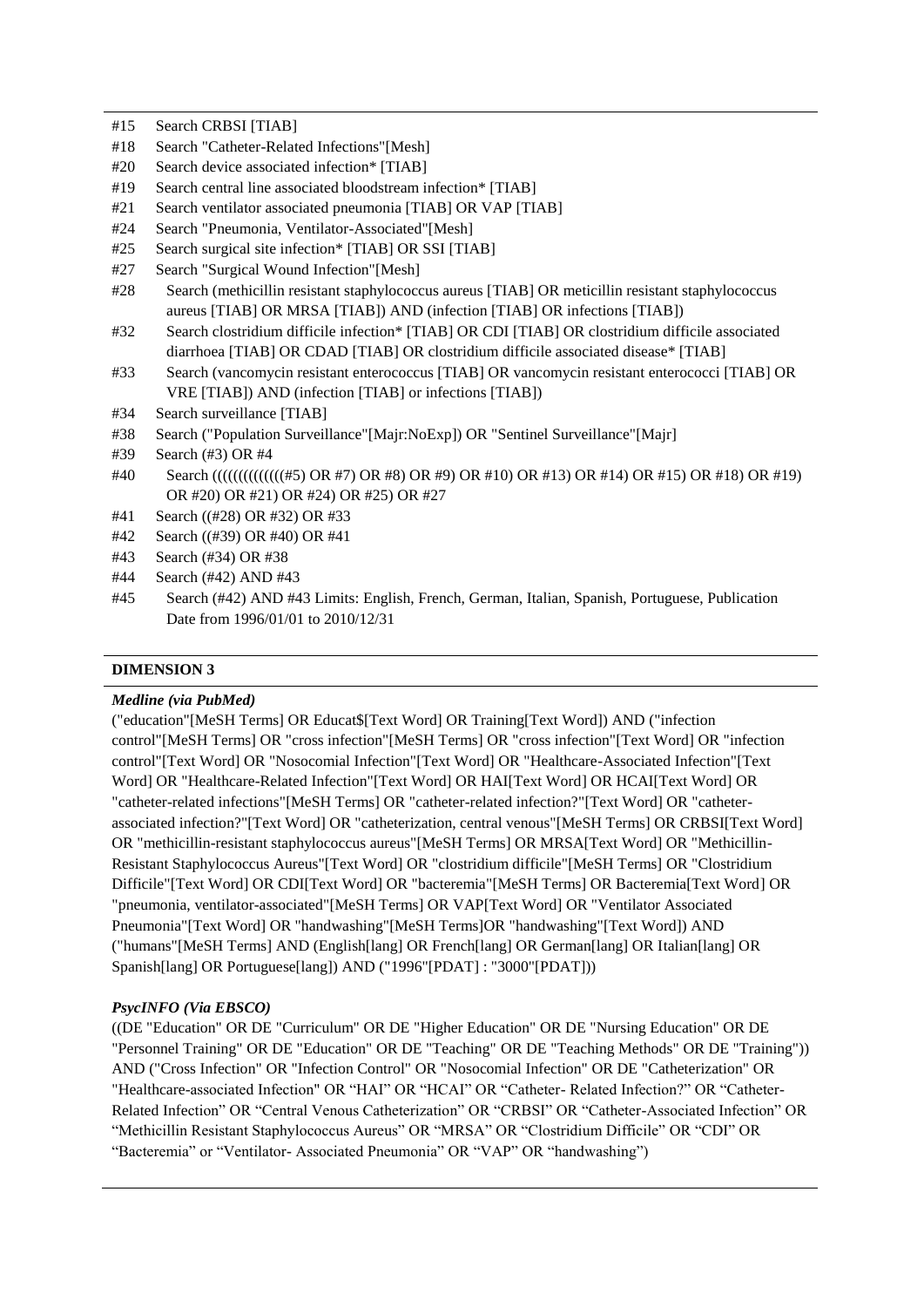### *EMBASE*

('training'/exp OR 'education'/exp) AND ('hospital infection'/exp OR 'cross infection'/exp OR 'infection control'/exp OR 'nosocomial infection'/exp OR 'healthcare-associated infection' OR 'hai' OR 'hcai' OR 'catheter-related infection'/exp OR 'catheter infection'/exp OR 'central venous catheterization'/exp OR 'crbsi' OR 'catheter-associated infection'/exp OR 'methicillin resistant staphylococcus aureus'/exp OR 'mrsa'/exp OR 'clostridium difficile'/exp OR 'cdi' OR 'bacteremia'/exp OR 'ventilator associated pneumonia'/exp OR 'vap' OR 'handwashing'/exp OR 'hand washing'/exp) AND ([english]/lim OR [french]/lim OR [german]/lim OR [italian]/lim OR [portuguese]/lim OR [spanish]/lim) AND [humans]/lim AND [embase]/lim NOT [medline]/lim AND [1996- 2011]/py

### **DIMENSION 4**

### *Medline & HMIC (Via OVID)*

| #1  | infection control.mp. or exp Infection Control/                                                   |
|-----|---------------------------------------------------------------------------------------------------|
| #2  | ((infection adj control) or (infection adj3 prevention) or (infection adj3 management)).mp.       |
| #3  | nosocomial infection?.mp. or exp Cross Infection/                                                 |
| #4  | (hospital acquired infection? or healthcare associated infection? or health care                  |
|     | associated infection? or healthcare-associated infection? or health care-associated               |
|     | infection? or HAI or HCAI).mp.                                                                    |
| #5  | Methicillin Resistant Staphylococcus Aureus.mp. or Meticillin Resistant                           |
|     | Staphylococcus Aureus.mp. or exp Methicillin-Resistant Staphylococcus aureus/                     |
| #6  | MRSA.mp.                                                                                          |
| #7  | Methicillin-sensitive Staphylococcus aureus.mp. or Meticillin-sensitive Staphylococcus aureus.mp. |
| #8  | MSSA.mp.                                                                                          |
| #9  | clostridium difficile.mp. or exp Clostridium difficile/                                           |
| #10 | C-diff.mp. or CDI.mp. or CDAD.mp. or clostridium difficile infection.mp. or clostridium difficile |
|     | associated disease?.mp.                                                                           |
| #11 | catheter-related infections.mp.                                                                   |
| #12 | bacter?emia.mp. or exp Bacteremia/                                                                |
| #13 | (ventilator associated pneumonia or VAP).mp.                                                      |
| #14 | (device associated infection? or device-associated infection?).mp.                                |
| #15 | surgical site infection.mp.                                                                       |
| #16 | *Disease Outbreaks/pc [Prevention & Control]                                                      |
| #17 | Handwashing/                                                                                      |
| #18 | (control or prevention or management or guideline*).mp.                                           |
| #19 | (hand? hygiene or hand washing or isolation or screening or precaution).mp.                       |
| #20 | decontamination.mp.                                                                               |
| #21 | care bundle?.mp. or bundle?.mp. or high impact intervention?.mp. or multimodal.mp.                |
|     | or checklist?.mp. or care pathway?.mp.                                                            |
| #22 | behavio?r* change.mp. or planned behavio?r*.mp.                                                   |
| #23 | (decision making or intention? or attitude? or practic* or routine? or procedure? or              |
|     | work*).mp.                                                                                        |
| #24 | exp Decision Making/ or Intention/ or exp Health Personnel Attitudes/ or health                   |
|     | personnel attitude?.mp.                                                                           |
| #25 | (learning or training or education or knowledge).mp or exp Education/ or exp Staff                |
|     | Development/ or professional development.mp.                                                      |
| #26 | exp Learning/ or organizational learning.mp.                                                      |
| #27 | (workload or ((patient? adj1 staff) adj1 contact?) or practice improvement? or                    |
|     | professional competence? or human factor).mp.                                                     |
| #28 | (use? adj2 medical device?).mp.                                                                   |
| #29 | motivation.mp. or exp Motivation/                                                                 |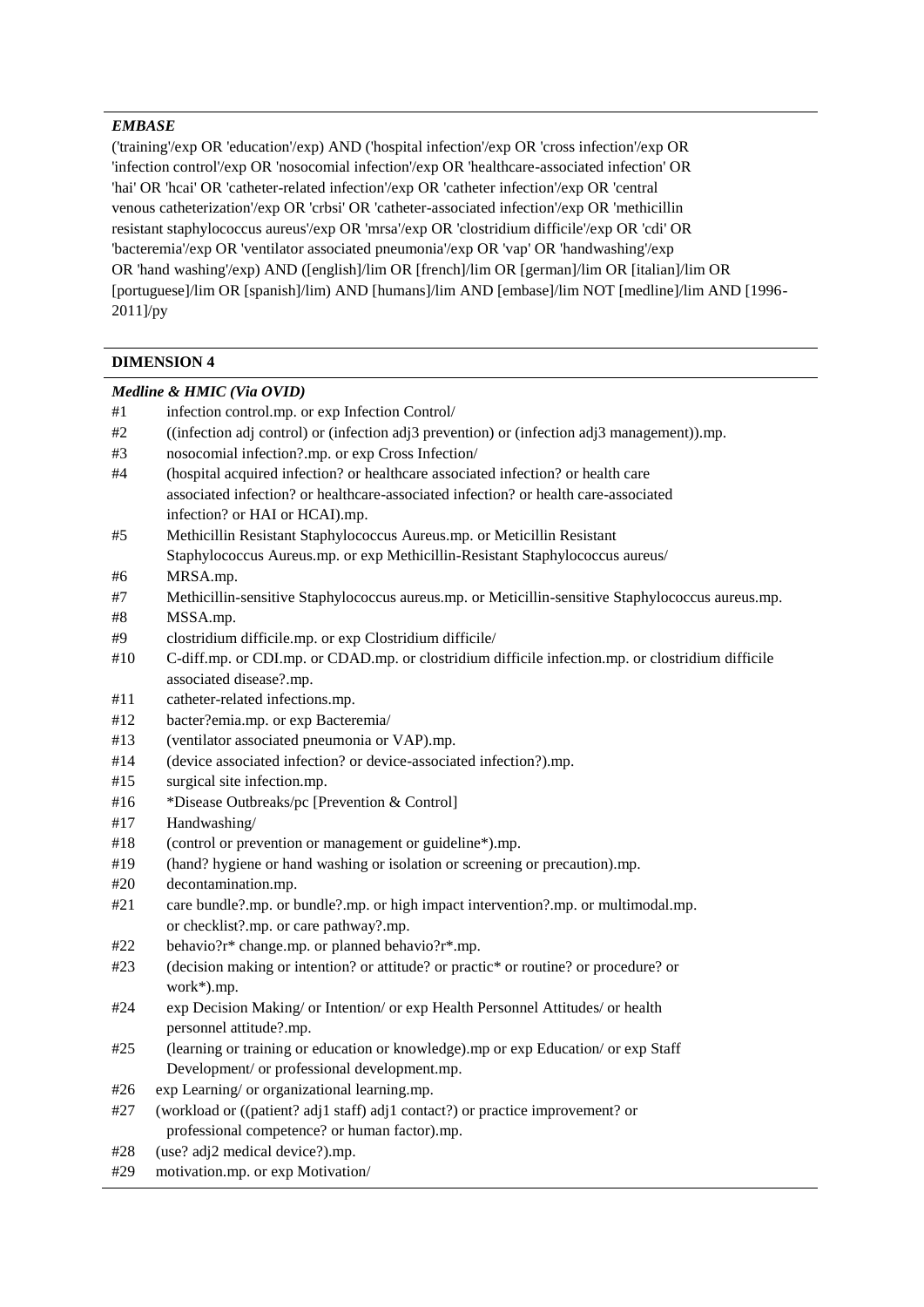- #30 (organizational culture or organisational culture).mp.
- #31 exp Organizational Innovation/ or organizational innovation.mp. or organisational innovation.mp.
- #32 (organisational change or organizational change).mp.
- #33 critical pathway?.mp.
- #34 nurs\* practice pattern?.mp.
- #35 interven\*.mp.
- #36 (guideline? adj3 implement\*).mp.
- #37 exp Clinical Competence/
- #38 clinical governance.mp. or exp Clinical Governance/
- #39 treatment guideline?.mp. or best practice?.mp.
- #40 exp Guideline Adherence/ or ((guideline? adj adherence) or (guideline? adj compliance)).mp.
- #41 exp Clinical Audit/ or audit.mp. or feedback?.mp.
- #42 exp Guidelines as Topic/
- #43 Quality Improvement/ or quality improvement?.mp.
- #44 (service improvement or improvement methodolog\*).mp.
- #45 exp Health Personnel/ or (health personnel or healthcare professional? or healthcare worker?).mp.
- #46 (clinical staff or medical personnel or clinical personnel).mp.
- #47 Infection Control Practitioners/ or infection control practitioner?.mp. or infection control nurse?.mp. or infection control team?.mp.
- #48 exp Medical Staff, Hospital/ or (hospital staff or hospital personnel or hospital worker?).mp.
- #49 exp Nurses/ or (nurse? or nursing staff or nursing student?).mp.
- #50 exp Personnel, Hospital/
- #51 exp Physicians/ or (physician? or doctor? or clinician? or surgeon? or resident? or medical student?).mp.
- #52 community healthcare.mp. or community service?.mp. or exp Community Health Services/ or community health care.mp. or community care.mp.
- #53 exp Primary Health Care/ or exp Family Practice/ or exp Community Health Centers/ or health centre.mp. or GP practice.mp. or general practice.mp. or family practice.mp. or primary care.mp. or primary healthcare.mp. or primary health care.mp.
- #54 Family Physicians/ or General Practitioners/ or Primary Care Physicians/ or Hospitalists/ or (general practitioner? or family practitioner? or family doctor? or primary care doctor?.mp. or primary care physician?.mp.).mp.
- #55 52 or 53 or 54
- #56 3 or 4 or 5 or 6 or 7 or 8 or 9 or 10 or 11 or 12 or 13 or 14 or 15 or 16 or 17
- #57 18 or 19 or 20 or 21
- #58 56 and 57
- $#59 \quad 1 \text{ or } 2 \text{ or } 58$
- #60 22 or 23 or 25 or 26 or 27 or 28 or 29 or 30 or 31 or 32 or 33 or 34 or 35
- #61 36 or 37 or 38 or 40 or 41 or 42 or 43 or 44
- #62 60 or 61
- #63 45 or 46 or 47 or 48 or 49 or 50 or 51
- #64 59 and 62 and 63
- #65 64 not 55
- #66 limit 65 to (yr="1996 2010" and (english or french or german or italian or portuguese or spanish))
- #67 remove duplicates form 66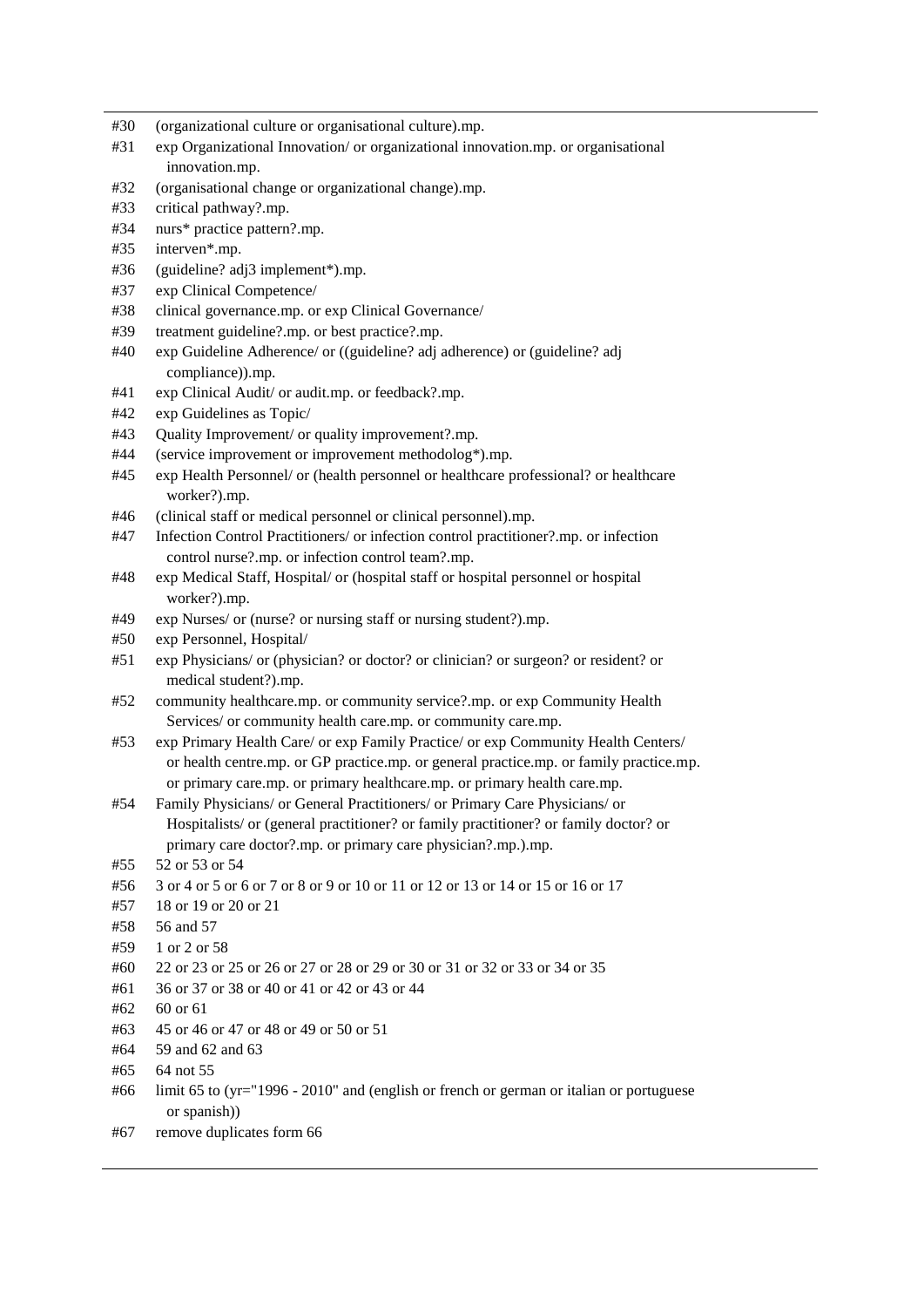### **DIMENSION 5**

#### *Medline (Via PubMed)*

- [#1](http://www.ncbi.nlm.nih.gov/pubmed/advanced?querykey=1&dbase=pubmed&querytype=eSearch&) Search "resource" OR "resources"
- [#5](http://www.ncbi.nlm.nih.gov/pubmed/advanced?querykey=5&dbase=pubmed&querytype=eSearch&) Search ("Health Resources"[Mesh] OR "Resource Allocation"[Mesh] OR "Health Manpower"[Mesh]) OR "organization and administration" [Subheading]
- [#6](http://www.ncbi.nlm.nih.gov/pubmed/advanced?querykey=6&dbase=pubmed&querytype=eSearch&) Search "requirement" OR "requirements"
- [#7](http://www.ncbi.nlm.nih.gov/pubmed/advanced?querykey=7&dbase=pubmed&querytype=eSearch&) Search "policy" OR "policies"
- [#9](http://www.ncbi.nlm.nih.gov/pubmed/advanced?querykey=9&dbase=pubmed&querytype=eSearch&) Search "Policy Making"[Mesh] OR "Health Policy"[Mesh] OR "Economics"[Mesh]
- [#10](http://www.ncbi.nlm.nih.gov/pubmed/advanced?querykey=10&dbase=pubmed&querytype=eSearch&) Search "strategy" OR "strategies"
- [#11](http://www.ncbi.nlm.nih.gov/pubmed/advanced?querykey=11&dbase=pubmed&querytype=eSearch&) Search  $(((#1) \text{ OR } #5) \text{ OR } #6) \text{ OR } #7) \text{ OR } #9) \text{ OR } #10$
- [#12](http://www.ncbi.nlm.nih.gov/pubmed/advanced?querykey=12&dbase=pubmed&querytype=eSearch&) Search standard precaution\*
- [#13](http://www.ncbi.nlm.nih.gov/pubmed/advanced?querykey=13&dbase=pubmed&querytype=eSearch&) Search "universal precaution"
- [#14](http://www.ncbi.nlm.nih.gov/pubmed/advanced?querykey=14&dbase=pubmed&querytype=eSearch&) Search "universal precautions"
- [#16](http://www.ncbi.nlm.nih.gov/pubmed/advanced?querykey=16&dbase=pubmed&querytype=eSearch&) Search "Universal Precautions"[Mesh]
- [#17](http://www.ncbi.nlm.nih.gov/pubmed/advanced?querykey=17&dbase=pubmed&querytype=eSearch&) Search "hand hygiene"
- [#18](http://www.ncbi.nlm.nih.gov/pubmed/advanced?querykey=18&dbase=pubmed&querytype=eSearch&) Search hand disinfection
- [#19](http://www.ncbi.nlm.nih.gov/pubmed/advanced?querykey=19&dbase=pubmed&querytype=eSearch&) Search "transmission based precautions"
- [#20](http://www.ncbi.nlm.nih.gov/pubmed/advanced?querykey=20&dbase=pubmed&querytype=eSearch&) Search "transmission based" AND "precautions"
- [#21](http://www.ncbi.nlm.nih.gov/pubmed/advanced?querykey=21&dbase=pubmed&querytype=eSearch&) Search "droplet precautions"
- [#22](http://www.ncbi.nlm.nih.gov/pubmed/advanced?querykey=22&dbase=pubmed&querytype=eSearch&) Search contact precaution\*
- [#24](http://www.ncbi.nlm.nih.gov/pubmed/advanced?querykey=24&dbase=pubmed&querytype=eSearch&) Search airborne precaution
- [#25](http://www.ncbi.nlm.nih.gov/pubmed/advanced?querykey=25&dbase=pubmed&querytype=eSearch&) Search airborne precautions
- [#26](http://www.ncbi.nlm.nih.gov/pubmed/advanced?querykey=26&dbase=pubmed&querytype=eSearch&) Search "isolation precaution"
- [#27](http://www.ncbi.nlm.nih.gov/pubmed/advanced?querykey=27&dbase=pubmed&querytype=eSearch&) Search "isolation precautions"
- [#29](http://www.ncbi.nlm.nih.gov/pubmed/advanced?querykey=29&dbase=pubmed&querytype=eSearch&) Search "Patient Isolation"[Mesh]
- [#30](http://www.ncbi.nlm.nih.gov/pubmed/advanced?querykey=30&dbase=pubmed&querytype=eSearch&) Search ((((((((((((((#12) OR #13) OR #14) OR #16) OR #17) OR #18) OR #19) OR 20) OR #21) OR #22) OR #24) OR #25) OR #26) OR #27) OR #29
- [#31](http://www.ncbi.nlm.nih.gov/pubmed/advanced?querykey=31&dbase=pubmed&querytype=eSearch&) Search hospital acquired infection\*
- [#32](http://www.ncbi.nlm.nih.gov/pubmed/advanced?querykey=32&dbase=pubmed&querytype=eSearch&) Search healthcare associated infection\*
- [#33](http://www.ncbi.nlm.nih.gov/pubmed/advanced?querykey=33&dbase=pubmed&querytype=eSearch&) Search nosocomial
- [#35](http://www.ncbi.nlm.nih.gov/pubmed/advanced?querykey=35&dbase=pubmed&querytype=eSearch&) Search "Cross Infection"[Mesh]
- [#36](http://www.ncbi.nlm.nih.gov/pubmed/advanced?querykey=36&dbase=pubmed&querytype=eSearch&) Search "infection control" OR "infection prevention"
- [#39](http://www.ncbi.nlm.nih.gov/pubmed/advanced?querykey=39&dbase=pubmed&querytype=eSearch&) Search "prevention and control" [Subheading]
- [#40](http://www.ncbi.nlm.nih.gov/pubmed/advanced?querykey=40&dbase=pubmed&querytype=eSearch&) Search clostridium difficile
- [#41](http://www.ncbi.nlm.nih.gov/pubmed/advanced?querykey=41&dbase=pubmed&querytype=eSearch&) Search MRSA
- [#42](http://www.ncbi.nlm.nih.gov/pubmed/advanced?querykey=42&dbase=pubmed&querytype=eSearch&) Search VRE
- [#43](http://www.ncbi.nlm.nih.gov/pubmed/advanced?querykey=43&dbase=pubmed&querytype=eSearch&) Search "vancomycin resistant enterococcus" OR "vancomycin resistant enterococci"
- [#44](http://www.ncbi.nlm.nih.gov/pubmed/advanced?querykey=44&dbase=pubmed&querytype=eSearch&) Search ((((((((((((((((((((())) OR #32) OR #33) OR #35) OR #36) OR #39) OR #40) OR #41 OR #42) OR #43
- [#45](http://www.ncbi.nlm.nih.gov/pubmed/advanced?querykey=45&dbase=pubmed&querytype=eSearch&) Search (#11) AND #30
- [#46](http://www.ncbi.nlm.nih.gov/pubmed/advanced?querykey=46&dbase=pubmed&querytype=eSearch&) Search (#45) AND #44
- [#47](http://www.ncbi.nlm.nih.gov/pubmed/advanced?querykey=47&dbase=pubmed&querytype=eSearch&) Search (#45) AND #44 Limits: English, French, German, Italian, Spanish, Portuguese, Publication Date from 1996/01/01 to 2010/12/31

#### **ADDITIONAL SEARCHES**

#### **Auditing**

("Clinical Audit" [MeSH Terms] OR "Management Audit" [MeSH Terms] OR "audit\*" [Text Word] OR "auditing" [Text Word]) AND ("infection control"[MeSH Terms] OR "cross infection"[MeSH Terms] OR "cross infection"[Text Word] OR "infection control"[Text Word] OR "Nosocomial Infection"[Text Word] OR "Healthcare-Associated Infection"[Text Word] OR "Healthcare-Related Infection"[Text Word] OR HAI[Text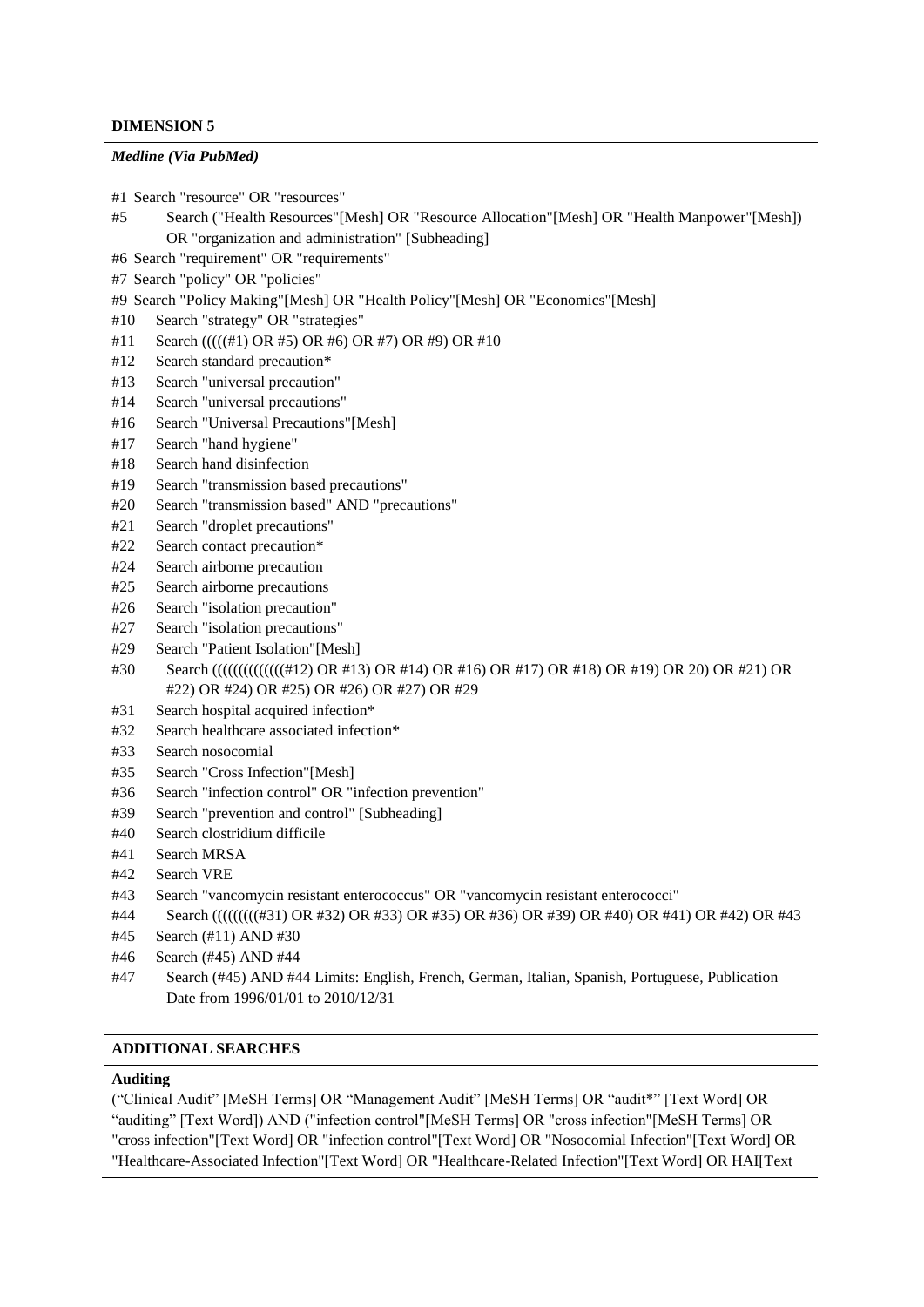Word] OR HCAI[Text Word] OR "catheter-related infections"[MeSH Terms] OR "catheter-related infection?"[Text Word] OR "catheter-associated infection?"[Text Word] OR "catheterization, central venous"[MeSH Terms] OR CRBSI[Text Word] OR "methicillin-resistant staphylococcus aureus"[MeSH Terms] OR MRSA[Text Word] OR "Methicillin-Resistant Staphylococcus Aureus"[Text Word] OR "clostridium difficile"[MeSH Terms] OR "Clostridium Difficile"[Text Word] OR CDI[Text Word] OR "bacteremia"[MeSH Terms] OR Bacteremia[Text Word] OR "pneumonia, ventilator-associated"[MeSH Terms] OR VAP[Text Word] OR "Ventilator Associated Pneumonia"[Text Word] OR "handwashing"[MeSH Terms]OR "handwashing"[Text Word] OR "hand hygiene"[Text Word] OR "handrub\*"[Text Word] OR "hand rub"[Text Word] OR "handrub" [Text Word])

### **Patient Participation**

("Patient Participation"[MeSH Terms] OR "patient empowerment"[Text Word] OR "patient empowering"[Text Word] OR "empowering patients"[Text Word]) AND ("infection control"[MeSH Terms] OR "cross infection"[MeSH Terms] OR "cross infection"[Text Word] OR "infection control"[Text Word] OR "Nosocomial Infection"[Text Word] OR "Healthcare-Associated Infection"[Text Word] OR "Healthcare-Related Infection"[Text Word] OR HAI[Text Word] OR HCAI[Text Word] OR "catheter-related infections"[MeSH Terms] OR "catheter-related infection?"[Text Word] OR "catheter-associated infection?"[Text Word] OR "catheterization, central venous"[MeSH Terms] OR CRBSI[Text Word] OR "methicillin-resistant staphylococcus aureus"[MeSH Terms] OR MRSA[Text Word] OR "Methicillin-Resistant Staphylococcus Aureus"[Text Word] OR "clostridium difficile"[MeSH Terms] OR "Clostridium Difficile"[Text Word] OR CDI[Text Word] OR "bacteremia"[MeSH Terms] OR Bacteremia[Text Word] OR "pneumonia, ventilator-associated"[MeSH Terms] OR VAP[Text Word] OR "Ventilator Associated Pneumonia"[Text Word] OR "handwashing"[MeSH Terms]OR "handwashing"[Text Word] OR "hand hygiene"[Text Word] OR "handrub\*"[Text Word] OR "hand rub"[Text Word])

### **Target Setting**

("target\*" [Text Word] OR "target setting" [Text Word] OR "goal setting" [Text Word] OR Goals [MeSH Terms] OR "organizational objectives" [MeSH Terms]) AND ("infection control"[MeSH Terms] OR "cross infection"[MeSH Terms] OR "cross infection"[Text Word] OR "infection control"[Text Word] OR "Nosocomial Infection"[Text Word] OR "Healthcare-Associated Infection"[Text Word] OR "Healthcare-Related Infection"[Text Word] OR HAI[Text Word] OR HCAI[Text Word] OR "catheter-related infections"[MeSH Terms] OR "catheter-related infection?"[Text Word] OR "catheter-associated infection?"[Text Word] OR "catheterization, central venous"[MeSH Terms] OR CRBSI[Text Word] OR "methicillin-resistant staphylococcus aureus"[MeSH Terms] OR MRSA[Text Word] OR "Methicillin-Resistant Staphylococcus Aureus"[Text Word] OR "clostridium difficile"[MeSH Terms] OR "Clostridium Difficile"[Text Word] OR CDI[Text Word] OR "bacteremia"[MeSH Terms] OR Bacteremia[Text Word] OR "pneumonia, ventilator-associated"[MeSH Terms] OR VAP[Text Word] OR "Ventilator Associated Pneumonia"[Text Word] OR "handwashing"[MeSH Terms]OR "handwashing"[Text Word] OR "hand hygiene"[Text Word] OR "handrub\*"[Text Word] OR "hand rub"[Text Word])

### **Knowledge Management**

The search term "knowledge management" in combination with infection control terms did not return any results. "Knowledge management" as text word revealed more than 400 hits; however, these returned articles were usually not addressing how to deal with knowledge within an institution. Consequently, we searched for "knowledge management" as a MeSH term, which resulted in 54 hits.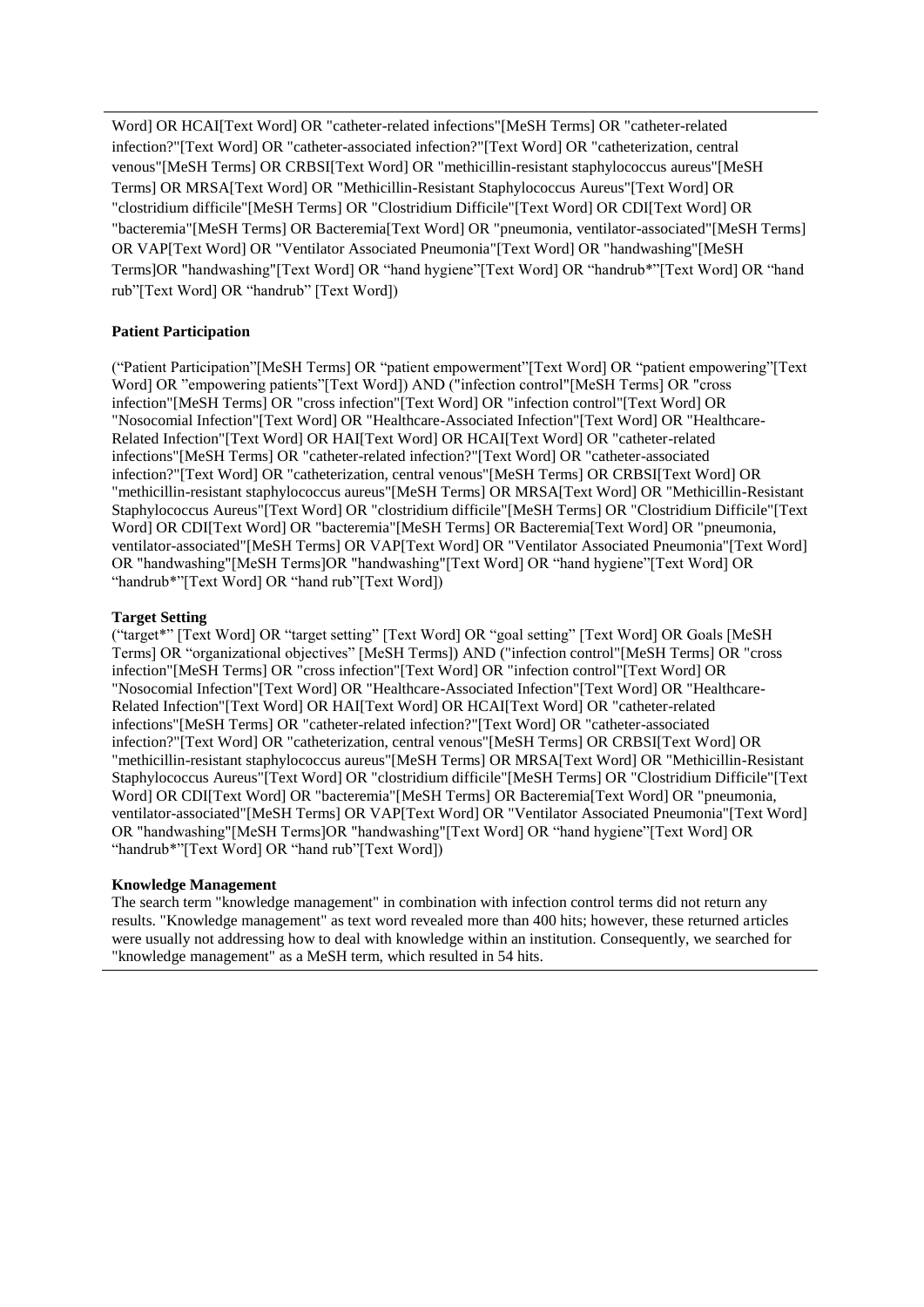**Supplementary table 3:** Decision matrix of the Integrated Quality Criteria for Review of Multiple Study Designs (ICROMS)

|                |                                                             |                                                                                                                    | <b>Study Design**</b> |            |             |                |                |                                     |              |
|----------------|-------------------------------------------------------------|--------------------------------------------------------------------------------------------------------------------|-----------------------|------------|-------------|----------------|----------------|-------------------------------------|--------------|
|                | <b>Quality</b><br><b>Criteria</b>                           | <b>Specific Criteria*</b>                                                                                          | <b>RCT</b>            | <b>CBA</b> | <b>CITS</b> | <b>NCITS</b>   | <b>NCBA</b>    | <b>Prospective</b><br><b>Cohort</b> | Qual         |
|                |                                                             | A. Clear statement of the aims of the<br>research?                                                                 | v                     | س          | س           | W              | W              | W                                   | ✓✓           |
| 1              | Clear aims                                                  | B. Rationale for number of pre- and<br>post-intervention points or adequate<br>baseline measurement                | ×                     | ×          | ✓           | س              | س              | ×                                   | ×            |
|                | and<br>justification                                        | C. Explanation for lack of control<br>group                                                                        | ×                     | ×          | ×           | ✓              | ✓              | ×                                   | ×            |
|                |                                                             | D. Appropriateness of qualitative<br>methodology                                                                   | ×                     | ×          | ×           | ×              | x              | ×                                   | ✓            |
|                |                                                             | E. Appropriate study design                                                                                        | ×                     | ×          | ×           | ×              | ×              | ×                                   | ✓            |
|                |                                                             | A. Sequence Generation                                                                                             | 77                    | x          | x           | x              | $\mathbf{x}$   | x                                   | ×            |
|                |                                                             | <b>B. Allocation Concealment</b>                                                                                   | √√                    | ×          | ×           | $\pmb{\times}$ | $\pmb{\times}$ | ×                                   | ×            |
|                | Managing bias                                               | C. Justification for sample choice                                                                                 | ×                     | x          | ×           | 77             | 11             | x                                   | ×            |
| $\overline{2}$ | in sampling or<br>between<br>groups                         | D. Intervention and control group<br>selection designed to protect against<br>systematic difference/selection bias | ×                     | ィイ         | ×           | ×              | ×              | $\pmb{\times}$                      | ×            |
|                |                                                             | E. Comparability of groups                                                                                         | ×                     | ×          | x           | ×              | $\pmb{\times}$ | ✓✓                                  | $\mathbf{x}$ |
|                |                                                             | F. Sampling and recruitment                                                                                        | ×                     | ×          | x           | ×              | $\mathbf x$    | $\pmb{\times}$                      | 77           |
|                |                                                             | A. Blinding                                                                                                        | ✓                     | ×          | ×           | ×              | x              | ×                                   | ×            |
|                | Managing bias<br>in outcome<br>measurements<br>and Blinding | B. Baseline measurement -<br>protection against selection bias                                                     | ×                     | ✓✓         | ×           | ×              | ×              | ×                                   | ×            |
|                |                                                             | C. Protection against contamination                                                                                | ×                     | ✓✓         | ×           | ×              | x              | ×                                   | x            |
| 3              |                                                             | D. Protection against secular<br>changes                                                                           | x                     | ×          | رر          | x              | x              | x                                   | ×            |
|                |                                                             | E. Protection against detection bias:<br>Blinded assessment of primary<br>outcome measures                         | ✓                     | ✓          | ✓           | ✓              | ✓              | ✓                                   | ×            |
|                |                                                             | F. Reliable primary outcome<br>measures                                                                            | ✓                     | ✓          | ✓           | ✓              | ✓              | ✓                                   | ✓            |
|                |                                                             | G. Comparability of outcomes                                                                                       | ×                     | ×          | ×           | ×              | ×              | ✓                                   | ×            |
|                |                                                             | A. Follow-up of professionals<br>(protection against exclusion bias)                                               | ✓                     | ×          | ×           | ×              | $\pmb{\times}$ | ×                                   | ×            |
| 4              | Managing bias<br>in follow-up                               | B. Follow-up of patients or episodes<br>of care                                                                    | V                     | ×          | ×           | ×              | $\mathbf x$    | ×                                   | ×            |
|                |                                                             | C. Incomplete outcome data<br>addressed                                                                            | ✓                     | ✓          | ✓           | ✓              | ✓              | $\checkmark$                        | ✓            |
|                |                                                             | A. Protection against detection bias:<br>Intervention unlikely to affect data<br>collection                        | ✓                     | ✓          | ✓           | ✓              | ✓              | ×                                   | ×            |
| 5              | Managing bias<br>in other study                             | B. Protection against information<br>bias                                                                          | ×                     | ×          | ×           | ×              | ×              | ✓                                   | ×            |
|                | aspects                                                     | C. Data collection appropriate to<br>address research aims                                                         | ×                     | ×          | ×           | ×              | ×              | ×                                   | ✓            |
|                |                                                             | D. Attempts to mitigate effects of no<br>control                                                                   | ×                     | ×          | ×           | ✓✓             | 77             | x                                   | x            |
|                | Analytical                                                  | A. Sufficient data points to enable<br>reliable statistical inference                                              | ×                     | ×          | ✓✓          | $\pmb{\times}$ | $\pmb{\times}$ | ×                                   | ×            |
| 6              | rigour                                                      | B. Shaping of intervention effect<br>specified                                                                     | x                     | ×          | ✓           | ×              | ×              | ×                                   | ×            |
|                |                                                             | C. Analysis sufficiently rigorous/free<br>from bias                                                                | ✓                     | ✓          | ✓           | ✓              | ✓              | ✓                                   | ✓            |
|                | Managing bias                                               | A. Free of selective outcome<br>reporting                                                                          | ✓                     | ✓          | ✓           | ✓              | ✓              | ✓                                   | ✓            |
| 7              | in reporting/                                               | <b>B.</b> Limitations addressed                                                                                    | ✓                     | ✓          | ✓           | ✓              | ✓              | ✓                                   | ✓            |
|                | ethical                                                     | C. Conclusions clear and justified                                                                                 | ✓                     | ✓          | ✓           | ✓              | ✓              | ✓                                   | ✓            |
|                | considerations                                              | D. Free of other bias                                                                                              | ✓                     | ✔          | ✓           | √              | ✔              | ✔                                   | ✓            |
|                |                                                             | E. Ethics issues addressed                                                                                         | ✓                     | ✓          | ✓           | ✓              | ✓              | ✓                                   | ✓            |

Applicability of quality criteria to each study design:  $\checkmark$  = Criteria to be included in quality assessment for Study Design;  $\checkmark$  /<br>Mandatory criteria to be met quality assessment;  $*$  = Criteria not to be applied in q

\*\*Study designs: RCT=Randomised controlled trial; CBA=Controlled before-after; CITS=Controlled interrupted time series; NCITS=Non-controlled interrupted time series; NCBA=Non-controlled before-after; Qual=Qualitative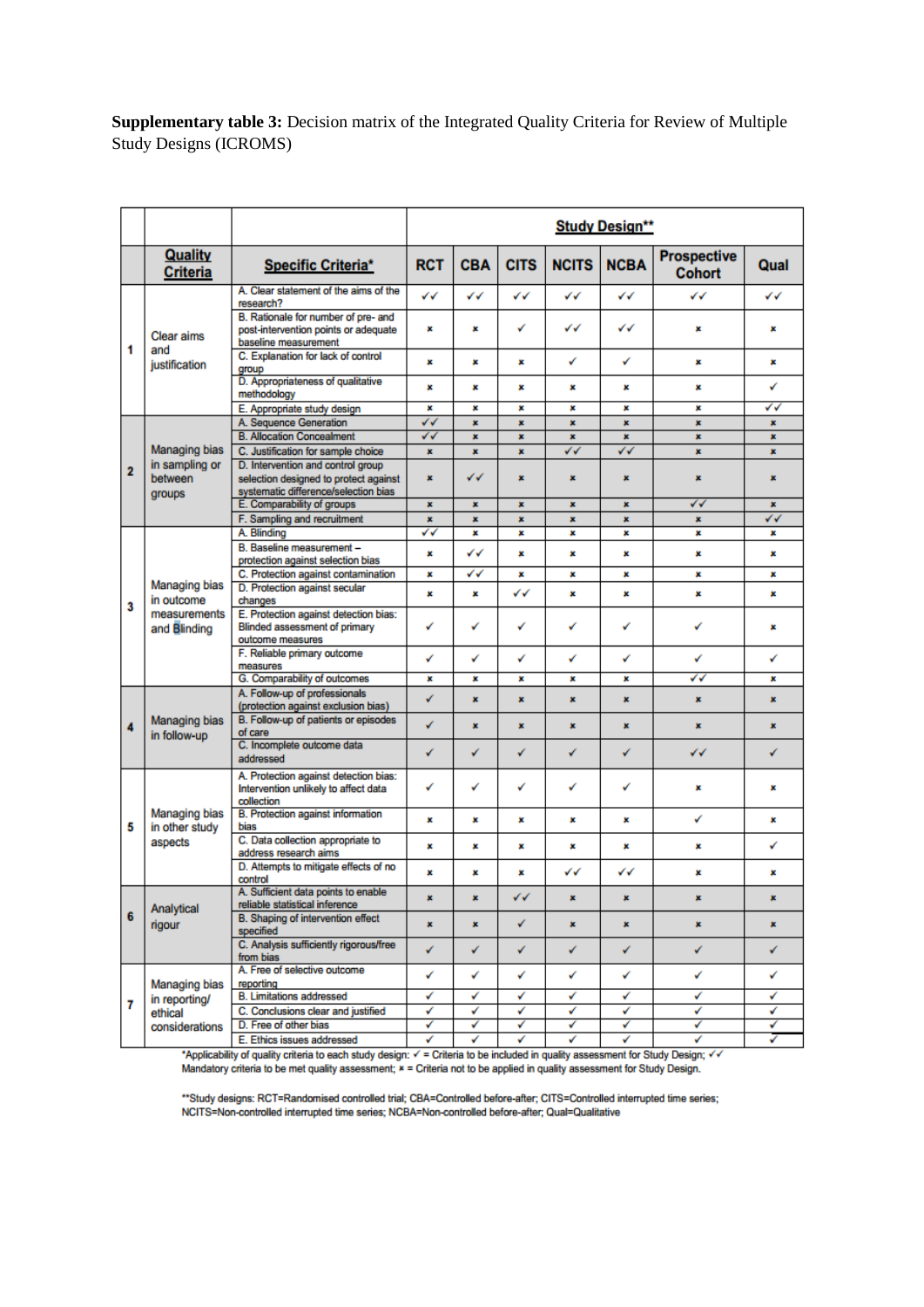**Supplementary Table 4:** Details of the studies analysed and synthesized by the systematic review and evidence-based guidance on organization of hospital infection control programmes (SIGHT)

|                                                | <b>Study aim and</b>                                                                                                                                                                                        | <b>Design and methods</b>                                                                                                                                                                                                                                                       | Sample size and study                                                                                                                                                                                                                                            | <b>Study outcomes</b>                                                                                                                                                                                                                                                                                                                                                                      |
|------------------------------------------------|-------------------------------------------------------------------------------------------------------------------------------------------------------------------------------------------------------------|---------------------------------------------------------------------------------------------------------------------------------------------------------------------------------------------------------------------------------------------------------------------------------|------------------------------------------------------------------------------------------------------------------------------------------------------------------------------------------------------------------------------------------------------------------|--------------------------------------------------------------------------------------------------------------------------------------------------------------------------------------------------------------------------------------------------------------------------------------------------------------------------------------------------------------------------------------------|
|                                                | intervention features                                                                                                                                                                                       |                                                                                                                                                                                                                                                                                 | duration                                                                                                                                                                                                                                                         |                                                                                                                                                                                                                                                                                                                                                                                            |
| Abela et al.,<br>2012, <sup>85</sup> Malta     | To assess the impact of<br>improved infrastructure<br>after hospital relocation,<br>education, performance<br>feedback, and leadership<br>(holding leaders<br>accountable for outcome)<br>on HH compliance. | NCC. Prospective observational<br>study of three units in general<br>medicine and surgery.                                                                                                                                                                                      | A total of 1807 HH<br>opportunities.                                                                                                                                                                                                                             | Baseline HH compliance of<br>27.3% decreased to 14.5%<br>despite the new facility with<br>more favourable sink-to-<br>patient ratio, but improved to<br>63% after education and<br>leadership engagement. The<br>latter had the biggest effect on<br>compliance. The shift from<br>handwashing (74.1% at<br>baseline) to handrub (70.1%)<br>contributed as well to the<br>overall success. |
| Alonso-<br>Echanove et al.,<br>$200372$ USA    | The study assessed nurse<br>staffing as a risk factor for<br>CLABSI.                                                                                                                                        | NCC. Eight ICUs at six<br>geographically distinct hospitals.<br>A number of patient variables were<br>obtained as well as daily nurse-to-<br>patient ratios and whether patients<br>were cared for by a nurse assigned<br>to the ICU or by a "float" nurse.                     | A total of 4535 patients<br>with 8593 CVCs<br>representing 56,627<br>catheter-days were<br>observed over 24 months.                                                                                                                                              | CVCs cared for by a float<br>nurse for more than 60% were<br>at significant risk for CLABSI<br>(OR [95% CI], 2.75 [1.45-<br>$5.22$ ]).                                                                                                                                                                                                                                                     |
| Andersen et al.,<br>2009, <sup>31</sup> Norway | The study assessed<br>workload in the context of<br>increasing HAI prevalence<br>ratios.                                                                                                                    | NCITS. Repeated quarterly<br>prevalence surveys in a single<br>centre. Individual patient data as<br>well as administrative data were<br>prospectively obtained.                                                                                                                | A total of 57,360 patients<br>were included during the<br>1991-2007.                                                                                                                                                                                             | After the reduction of HAIs in<br>somatic wards before 2002<br>$(p=0.001)$ there was an<br>increase after 2002 ( $p=0.002$ ).<br>Total workload per work<br>position was 27% higher in<br>2007 than in 2003, with a<br>significant increase of total<br>work load ( $p=0.024$ ) after<br>2002.                                                                                             |
| Bärwolff et al.,<br>$2006, ^{39}$<br>Germany   | The study determined<br>whether HAI surveillance<br>and feedback reduced the<br>infection rate after<br>caesarean delivery in<br>hospitals participating in<br>the German KISS system.                      | NCBA. The study assessed the rate<br>of caesarean deliveries among<br>hospitals participating in the<br>German KISS HAI surveillance<br>system for three years or more.<br>The relative risk between the first<br>and the third year of KISS<br>participation was compared.     | A total of 26<br>gynaecology/obstetric<br>departments accumulating<br>17,405 caesarean deliveries<br>reported 331 SSIs.                                                                                                                                          | The SSI rate was reduced in<br>the third year of KISS<br>participation (1.6%) as<br>compared to the first year<br>$(2.4\%)$ (RR [95% CI], 0.63<br>[0.48-0.82]. KISS participation<br>was an independent factor for<br>SSI reduction (OR [95% CI],<br>$0.64$ ; [0.49-0.83]).                                                                                                                |
| Barsuk et al.,<br>2009, <sup>27</sup> USA      | The aim of the study was<br>to assess the effect of a<br>simulation-based training<br>for catheter insertion in an<br>ICU.                                                                                  | CBA. Internal medicine and<br>emergency medicine residents<br>completed a simulation-based<br>mastery learning programme in<br>CVC insertion skills. The outcome<br>of CRBSI was measured before<br>and after the training and in a<br>control ward during the entire<br>study. | The total catheter-days<br>before (16 months) and<br>after (16 months) the<br>intervention in the<br>intervention and control<br>units were 7809, 4524,<br>8060, and 3227,<br>respectively. 92 residents<br>were trained from<br>December 2006 to March<br>2008. | CRBSI in the intervention unit<br>decreased from 3.2/1000<br>catheter-days to 0.5/1000<br>catheter-days (IRR [95% CI],<br>$0.16$ [0.05-0.44]), while there<br>was no reduction in the control<br>ward (4.86/1000 catheter-days<br>before; 5.26/1000 catheter-<br>days after).                                                                                                              |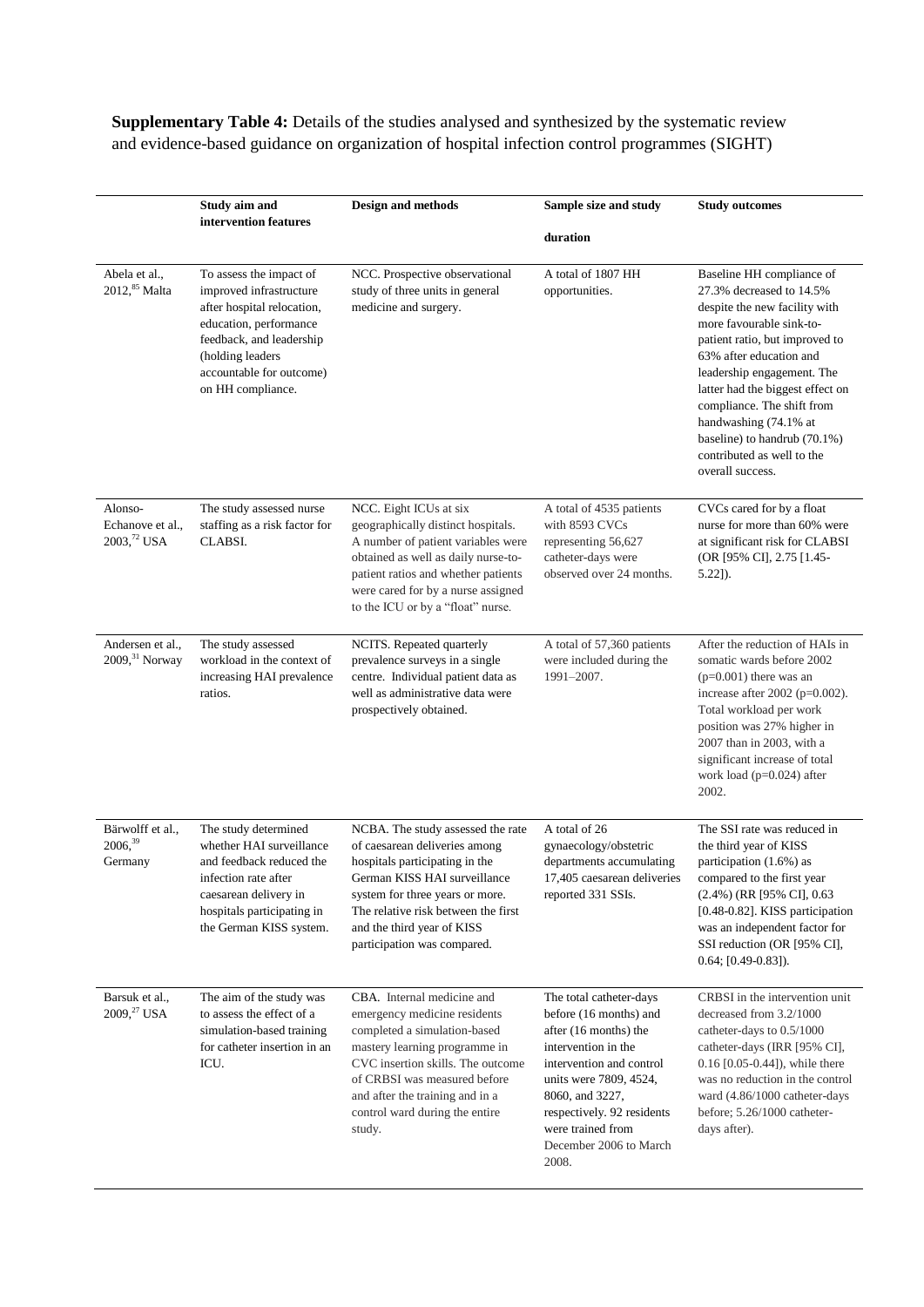| Birnbach et al.,<br>2010, <sup>24</sup> USA    | The primary objective was<br>to assess the effect of a<br>handrub dispenser position<br>on HH compliance using a<br>mock-up of a proposed<br>hospital room design. | RCT. Physicians were randomized<br>in two groups (group 1 with the<br>handrub dispenser adjacent to the<br>patient so that it was clearly visible<br>to anyone facing the patient's bed;<br>group 2 with dispenser location<br>across from the patient's bed near<br>the door to the room). Physicians<br>were unaware that the study was<br>about HH compliance.                                                                                                                                                                                                                                                                                                                                                                                                                                             | 52 physicians participated<br>in the study. Physicians<br>were randomly assigned<br>into two groups: group 1<br>examined the patient with<br>the dispenser in location 1,<br>and group 2 examined the<br>patient with the dispenser<br>in location 2. | There was a significant<br>difference between groups 1<br>and 2, in which 14 (53.8%)<br>and 3 $(11.5\%)$ (p=0.0011),<br>respectively, washed their<br>hands before patient<br>examination.                                                                                                                                               |
|------------------------------------------------|--------------------------------------------------------------------------------------------------------------------------------------------------------------------|---------------------------------------------------------------------------------------------------------------------------------------------------------------------------------------------------------------------------------------------------------------------------------------------------------------------------------------------------------------------------------------------------------------------------------------------------------------------------------------------------------------------------------------------------------------------------------------------------------------------------------------------------------------------------------------------------------------------------------------------------------------------------------------------------------------|-------------------------------------------------------------------------------------------------------------------------------------------------------------------------------------------------------------------------------------------------------|------------------------------------------------------------------------------------------------------------------------------------------------------------------------------------------------------------------------------------------------------------------------------------------------------------------------------------------|
| Blatnik et al.,<br>2006 <sup>73</sup> Slovenia | The study assessed the<br>association of workload<br>and staffing to MRSA<br>transmission in an ICU.                                                               | NCC. The study prospectively<br>observed MRSA transmission on a<br>daily basis and modelled the<br>transmission against bed<br>occupancy and the scores of a<br>therapeutic intervention scoring<br>system (TISS).                                                                                                                                                                                                                                                                                                                                                                                                                                                                                                                                                                                            | A single centre ICU with<br>970 treated patients,<br>accumulating 6876 patient-<br>days over three years.                                                                                                                                             | MRSA transmission was<br>significantly associated with<br>higher bed occupancy and<br>higher TISS scores (P<0.001).                                                                                                                                                                                                                      |
| Borg, 2003, <sup>74</sup><br>Malta             | The study investigated the<br>association between bed<br>occupancy and MRSA<br>infections in regular<br>wards.                                                     | NCC. Data of MRSA infection<br>(screening and colonisation were<br>excluded) and bed occupancy were<br>obtained retrospectively from<br>routine surveillance activities.                                                                                                                                                                                                                                                                                                                                                                                                                                                                                                                                                                                                                                      | A single centre hospital of<br>900 beds with rooms of<br>predominantly 4 or 8 beds.<br>Surveillance over 24<br>months.                                                                                                                                | The association of MRSA<br>infection and bed occupancy<br>was significant ( $r=0.463$ ; p<br><0:05) with MRSA infection<br>following the seasonal trends<br>of bed occupancy.                                                                                                                                                            |
| Borg et al.,<br>$2008$ , $32$ Malta            | The study investigated the<br>impact of bed occupancy,<br>particularly overcrowding,<br>on the incidence of MRSA<br>infection in general wards.                    | ITS. Data of MRSA infection<br>(screening and colonisation were<br>excluded) and bed occupancy were<br>obtained prospectively from<br>routine surveillance activities.                                                                                                                                                                                                                                                                                                                                                                                                                                                                                                                                                                                                                                        | A single centre hospital of<br>900 beds. Surveillance of<br>general medicine and<br>surgical wards over 24<br>months.                                                                                                                                 | Association of MRSA<br>infection and bed occupancy<br>were identified only for the<br>medical wards at a lag time of<br>two months (AR=0.032;<br>IIR= $0.033$ ) where median bed<br>occupancy was 110% (IQR<br>103-115%). No association<br>was found for the surgical<br>wards where median bed<br>occupancy was 84% (IQR, 81-<br>90%). |
| Bouadma et al.,<br>$2010,40$ France            | The aim of the study was<br>to assess the long-term<br>effect of a<br>multidisciplinary<br>education and training<br>strategy on VAP<br>prevention.                | NCBA. A multidisciplinary task<br>force of five physicians (four ICU<br>physicians; one infection control<br>physician) and five nurses (three<br>ICU nurses /two infection control<br>nurses) was formed to develop a<br>policy for VAP prevention. The<br>task force designed an educational<br>programme with eight preventive<br>measures : 1) comply with HH; 2)<br>comply with correct glove and<br>gown use; 3) maintain adequate<br>endotracheal cuff pressure; 4)<br>ensure bed backrest elevation >30°<br>(in the absence of medical<br>contraindication); 5) avoid<br>ventilator circuit disconnection and<br>perform tracheal aspiration only<br>when necessary; 6) provide good<br>oral hygiene; 7) use an orogastric<br>rather than a nasogastric tube; and<br>8) avoid gastric overdistension. | The study was done in a<br>single centre. Pre-<br>intervention and post-<br>intervention periods<br>included 882 and 871<br>ventilation sessions over a<br>study duration of 75<br>months.                                                            | VAP incidence density was<br>lower in the post-intervention<br>period (26.1/1000 vs.<br>14.9/1000 ventilator-days; HR<br>[95% CI], 0.56 [0.44-0.70]).                                                                                                                                                                                    |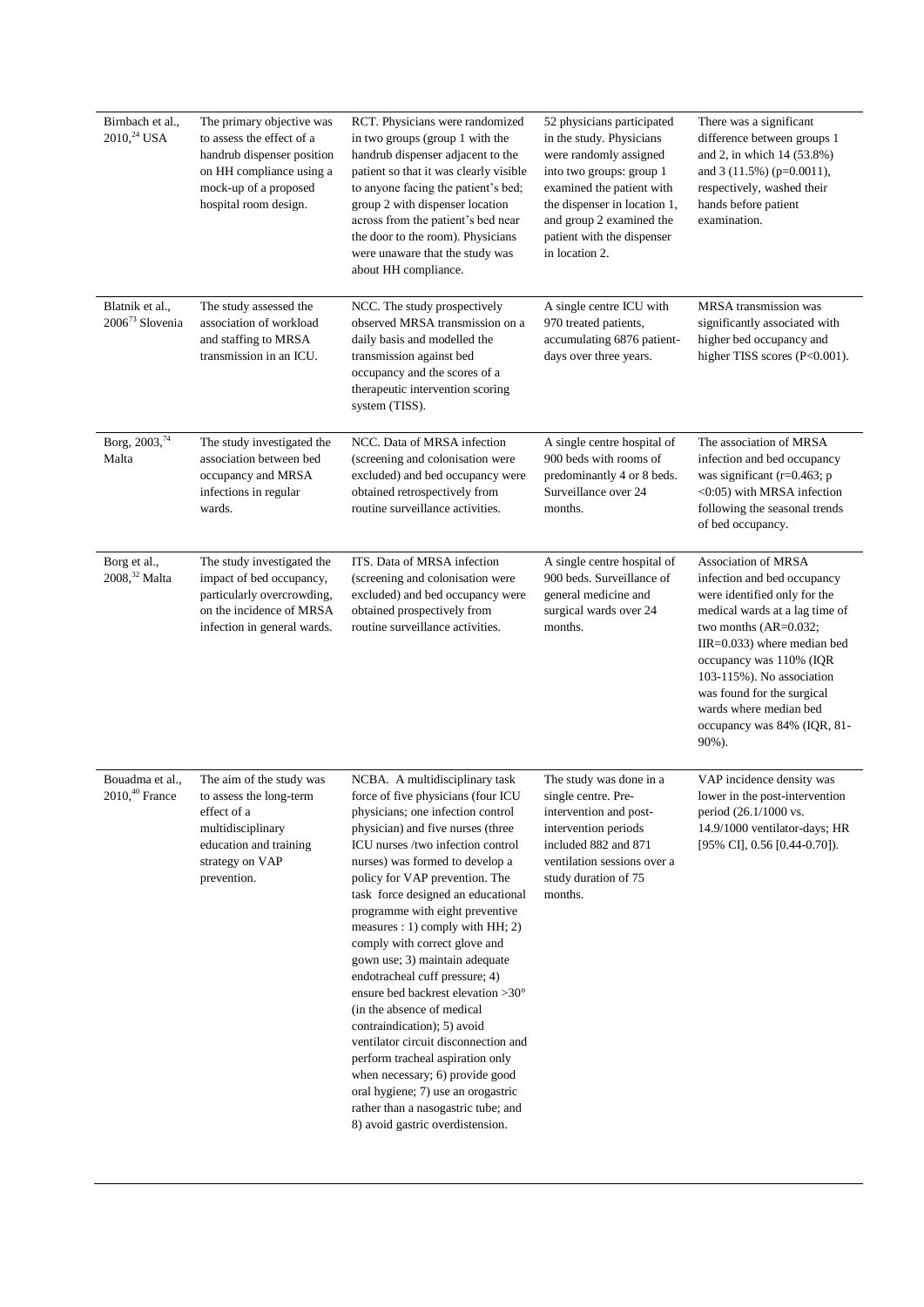| Brandt et al.,<br>2006,41<br>Germany           | The study evaluated<br>whether SSI rates decrease<br>as a result of performing<br>active SSI surveillance (as<br>participating centre to the<br>German surveillance<br>network (KISS).                                                                        | NCBA. SSI surveillance was<br>prospective using the US National<br>Healthcare Safety Network<br>surveillance definition and<br>included 19 surgical types.                                                                                                                                                                                                                                                                                                                                                                                                                                                                                                                                                          | Data of 119,114 surgeries<br>from 130 surgical<br>departments were obtained<br>over a study period of 90<br>months.                                                                                                                            | Compared with the first<br>surveillance year, the risk for<br>SSI decreased in years 2 and 3<br>(OR [95% CI], 0.84 [0.77-<br>0.93]; and 0.75 [0.68-0.82]),<br>but not in year 4.                                                                                                                                                                                                                                                                                                                                                                                  |
|------------------------------------------------|---------------------------------------------------------------------------------------------------------------------------------------------------------------------------------------------------------------------------------------------------------------|---------------------------------------------------------------------------------------------------------------------------------------------------------------------------------------------------------------------------------------------------------------------------------------------------------------------------------------------------------------------------------------------------------------------------------------------------------------------------------------------------------------------------------------------------------------------------------------------------------------------------------------------------------------------------------------------------------------------|------------------------------------------------------------------------------------------------------------------------------------------------------------------------------------------------------------------------------------------------|-------------------------------------------------------------------------------------------------------------------------------------------------------------------------------------------------------------------------------------------------------------------------------------------------------------------------------------------------------------------------------------------------------------------------------------------------------------------------------------------------------------------------------------------------------------------|
| Brown et al.,<br>2003,42 Russia                | The study investigated the<br>effect of a HH intervention<br>programme on HH<br>compliance, use of ABHR,<br>and colonisation with $K$ .<br>pneumoniae.                                                                                                        | NCBA. ABHR was provided for<br>routine HH use. Eight weeks later,<br>a quality improvement intervention<br>was implemented, consisting of a<br>review of interim data,<br>identification of opinion leaders,<br>posting of colonisation incidence<br>rates, and regular feedback.                                                                                                                                                                                                                                                                                                                                                                                                                                   | A total of 1027 HH events<br>were observed during the<br>care of 248 neonates in six<br>NICUs over a study period<br>of six months.                                                                                                            | Overall HH compliance did<br>not increase significantly over<br>time (44% [T1], 42% [T2], and<br>48% [T3]); however, the<br>proportion of ABHR use<br>increased compared to hand<br>washing $(p<0.001)$ , similar to<br>HH compliance after glove<br>removal (46% [T1], 48% [T2],<br>and 69% [T3]; p<0.001).<br>Colonisation rates for K.<br>pneumoniae, Enterococcus<br>spp., Candida albicans, and<br>Escherichia coli decreased<br>over time $-$ with a significant<br>reduction for K. pneumoniae<br>from 21.5/1000 patient-days to<br>4.7/1000 patient-days. |
| Charrier et al.,<br>$2008$ <sup>25</sup> Italy | The study aimed to<br>evaluate the efficacy of an<br>implementation strategy<br>characterized by clinical-<br>organizational, integrated<br>audits followed by<br>feedback and the presence<br>of facilitators in the<br>departments on nursing<br>operators. | RCT. Ten wards of a single<br>hospital were cluster-randomized<br>into two groups of an intervention<br>to improve the care of catheters<br>(peripheral and central) and<br>pressure ulcers. A number of<br>process indicators (35) for correct<br>catheterisation were assessed<br>before and at four time points after<br>the intervention by a standardised<br>checklist. In the control group,<br>checklists were completed by the<br>operators on their own, whereas in<br>the intervention group the<br>operators were audited and<br>received, feedback, in the presence<br>of a facilitator. All operators were<br>part of an auditor group and had<br>been specifically trained in<br>auditing techniques. | 160 nurses $(74$ in the<br>standard intervention group<br>and 86 in the audit group).<br>Study duration was 18<br>months.                                                                                                                      | For 12 items, there was a<br>significant increase (two-sided<br>p value of 0.05) of compliance<br>among the audit group<br>compared to the standard<br>group.                                                                                                                                                                                                                                                                                                                                                                                                     |
| Cocanour et al.,<br>2006, <sup>43</sup> USA    | The aims of the study<br>were to test the feasibility<br>and effectiveness of a<br>VAP bundle in an<br>institution with VAP rates<br>$> 90\%$ percentile of the<br><b>US National Healthcare</b><br><b>Safety Network</b><br>surveillance system.             | NCBA. A ventilator bundle was<br>introduced in a mixed ICU<br>including head of bed elevation,<br>peptic ulcer prophylaxis,<br>endotracheal tube suctioning,<br>handwashing, getting the patient<br>out of bed, oral care, glove and<br>non-permeable apron use, use of<br>sleeved Yankauers, changing<br>nasogastric irrigation fluids daily,<br>chlorhexidine baths twice weekly,<br>and strict glucose control. The<br>decrease in VAP occurred when<br>compliance with the "bundle" was<br>audited and feedback given to the<br>staff on both a daily and weekly                                                                                                                                                | A 690-bed university-<br>affiliated hospital with a<br>20-bed mixed ICU. Study<br>duration was 18 months<br>with five months baseline,<br>five months after bundle<br>introduction, and eight<br>months follow-up using<br>audit and feedback. | VAP incidence density<br>decreased from 22.3-23.7/1000<br>ventilator-days at baseline to<br>10.7/1000 ventilator-days after<br>the introduction of audits (p<br><0.05). Rates stayed below the<br>25th percentile of the US<br>National Healthcare Safety<br>Network surveillance system<br>thereafter.                                                                                                                                                                                                                                                           |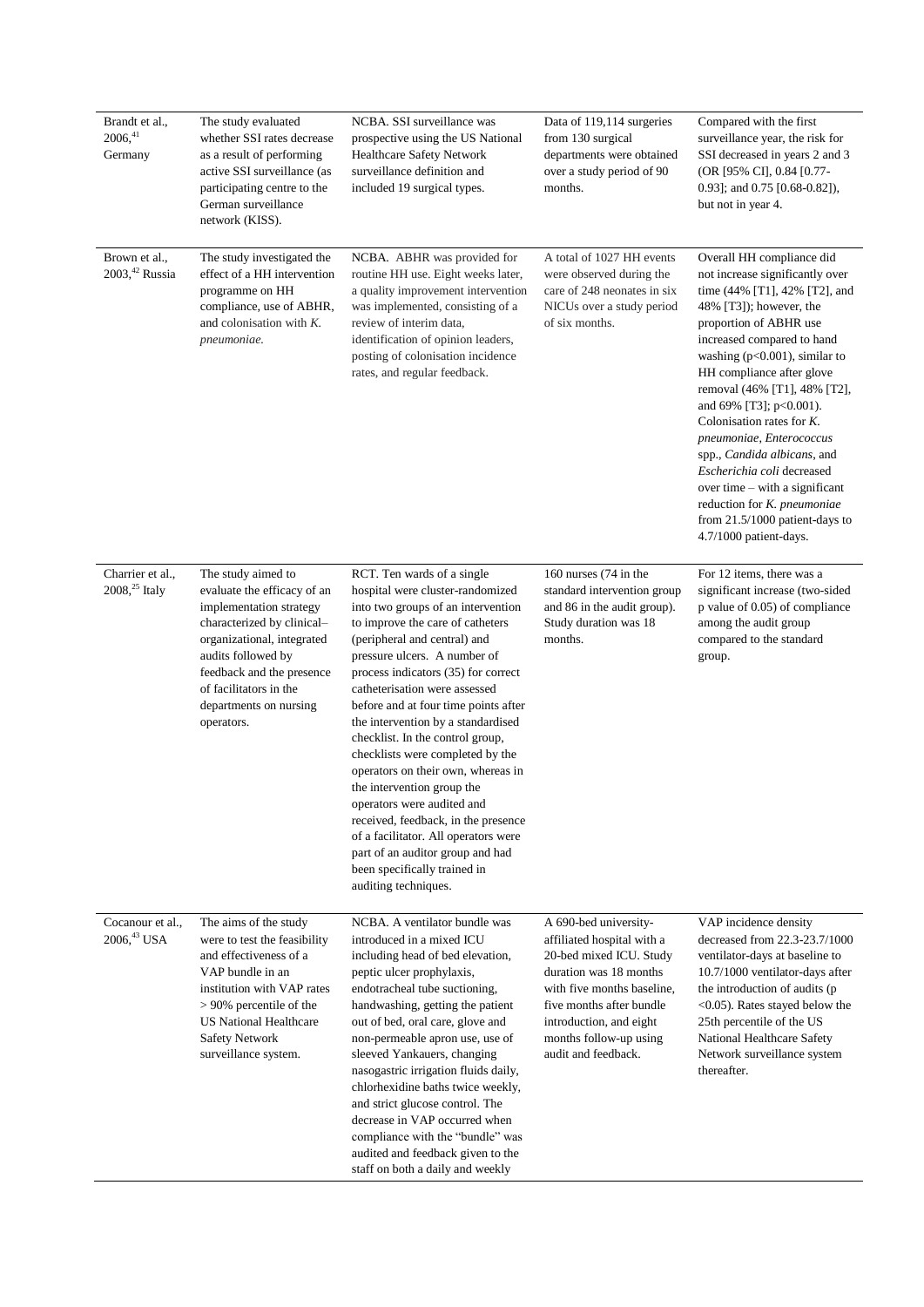|                                                        |                                                                                                                                                                                                                                                                                                                                       | basis.                                                                                                                                                                                                                                                                                                                                                                                                                                                                                                                                                                               |                                                                                                                                                                                                                                                                                                                                                                                                                                                                                         |                                                                                                                                                                                                                                                                                                              |
|--------------------------------------------------------|---------------------------------------------------------------------------------------------------------------------------------------------------------------------------------------------------------------------------------------------------------------------------------------------------------------------------------------|--------------------------------------------------------------------------------------------------------------------------------------------------------------------------------------------------------------------------------------------------------------------------------------------------------------------------------------------------------------------------------------------------------------------------------------------------------------------------------------------------------------------------------------------------------------------------------------|-----------------------------------------------------------------------------------------------------------------------------------------------------------------------------------------------------------------------------------------------------------------------------------------------------------------------------------------------------------------------------------------------------------------------------------------------------------------------------------------|--------------------------------------------------------------------------------------------------------------------------------------------------------------------------------------------------------------------------------------------------------------------------------------------------------------|
| Costers et al.,<br>$2012, ^{67}$<br>Belgium            | To test the effectiveness of<br>a national HH promotion<br>campaign.                                                                                                                                                                                                                                                                  | NCBA. Four consecutive one-<br>month campaigns were organised<br>to promote HH in Belgian<br>hospitals between 2005 and 2011.<br>The campaigns included a<br>combination of reminders in<br>wards, educational sessions for<br>healthcare workers, promotion of<br>alcohol based hand rub use,<br>increasing patient awareness, and<br>audits with performance feedback.<br>Prior and after each one month<br>intervention period, the infection<br>control teams measured HH<br>compliance of healthcare workers<br>by direct observation using a<br>standardised observation form. | At least 92% of acute care<br>hospitals involved in each<br>campaign. A total of<br>149,041 opportunities for<br>HH (74,581 before and<br>74,460 after the<br>intervention period) were<br>observed during the first<br>campaign, 196,685<br>$(111, 176$ before and<br>85,509 after) during the<br>second campaign, 223,719<br>$(111, 476$ before and<br>112,243 after) during the<br>third campaign, and<br>168,922 (89,553 before<br>and 79,369 after) during<br>the fourth campaign. | Compliance with HH<br>significantly increased from<br>49.6% before to 68.6% after<br>the intervention period for the<br>first, from $53.2\%$ to 69.5% for<br>the second, from 58.0% to<br>69.1% for the third, and from<br>62.3% to 72.9% for the fourth<br>campaign.                                        |
| Creamer,<br>$2000$ , $93$ Ireland                      | To examine nursing issues<br>in relation to duration of<br>peripheral venous catheter<br>(PVC) cannulation in<br>general wards in order to<br>improve practice.                                                                                                                                                                       | Qualitative.                                                                                                                                                                                                                                                                                                                                                                                                                                                                                                                                                                         | Ten nurses.                                                                                                                                                                                                                                                                                                                                                                                                                                                                             | PVC care.                                                                                                                                                                                                                                                                                                    |
| Creedon et al.,<br>$2006$ , $^{109}$ Ireland           | To observe HCWs'<br>'compliance with HH<br>guidelines during patient<br>care in an ICU in Ireland<br>before (pre-test) and after<br>(post-test) implementation<br>of a multifaceted HH<br>programme, and to<br>investigate HCWs'<br>attitudes, beliefs, and<br>knowledge in relation to<br>compliance with<br>handwashing guidelines. | Mixed-methods. A convenience<br>sample of nurses, physicians,<br>physiotherapists, and care<br>assistants ( $n=73$ observational<br>participants; n=62 questionnaire<br>respondents) was used. Data<br>$(n=314$ observations; 62<br>questionnaires) were analysed<br>descriptively and cross-tabulated<br>using chi-square (Pearson's) and<br>Mann-Whitney statistical tests.                                                                                                                                                                                                        | Large urban teaching<br>hospital in Ireland with 344<br>beds.                                                                                                                                                                                                                                                                                                                                                                                                                           | HH compliance increased from<br>51% to 83% ( $p < 0.001$ ).<br>Knowledge was significantly<br>better after the intervention.                                                                                                                                                                                 |
| Cunningham et<br>al., 2006, <sup>76</sup><br>England   | The study addressed the<br>bed occupancy and<br>turnover rates related to<br>MRSA bacteraemia<br>among English specialist<br>trusts.                                                                                                                                                                                                  | NCC. Data about bed occupancy,<br>length of stay (to calculate<br>turnover intervals) and MRSA<br>were obtained from Department of<br>Health Hospital Activity statistics,<br>Hospital Episode Statistics, and the<br>Department of Health for England<br>& Wales.                                                                                                                                                                                                                                                                                                                   | Of a total of 45 specialist<br>hospitals, the authors were<br>able to match 40 trusts for<br>bed occupancy and MRSA,<br>and 38 trusts for bed<br>turnover and MRSA.                                                                                                                                                                                                                                                                                                                     | Mean bed occupancy and<br>turnover interval were 85%<br>and 0.95 days, respectively.<br>There was an inverse<br>correlation between turnover<br>interval and MRSA<br>bacteraemia $(r=0.32)$ ;<br>$p=0.049$ , and a correlation<br>between bed occupancy and<br>MRSA bacteraemia ( $r=0.46$ ;<br>$p=0.006$ ). |
| Cunningham et<br>al., 2006, 123<br>Northern<br>Ireland | The study addressed the<br>bed occupancy and<br>turnover rates as related to<br>MRSA bacteraemia<br>among Northern Ireland<br>trusts in 2003-2004.                                                                                                                                                                                    | NCC. Data about bed occupancy,<br>length of stay (to calculate<br>turnover intervals) and MRSA<br>were obtained from annual<br>hospital statistics in Northern<br>Ireland and from the<br><b>Communicable Diseases</b><br>Surveillance Centre.                                                                                                                                                                                                                                                                                                                                       | Data from 12 acute trusts<br>in Northern Ireland in 2003<br>and 2004.                                                                                                                                                                                                                                                                                                                                                                                                                   | Mean bed occupancy and<br>turnover interval were 83%<br>and 1.1 days, respectively.<br>There was an inverse<br>correlation between turnover<br>interval and MRSA<br>bacteraemia ( $r=0.67$ ; $p=0.01$ ),<br>and a non-significant<br>correlation between bed<br>occupancy and MRSA                           |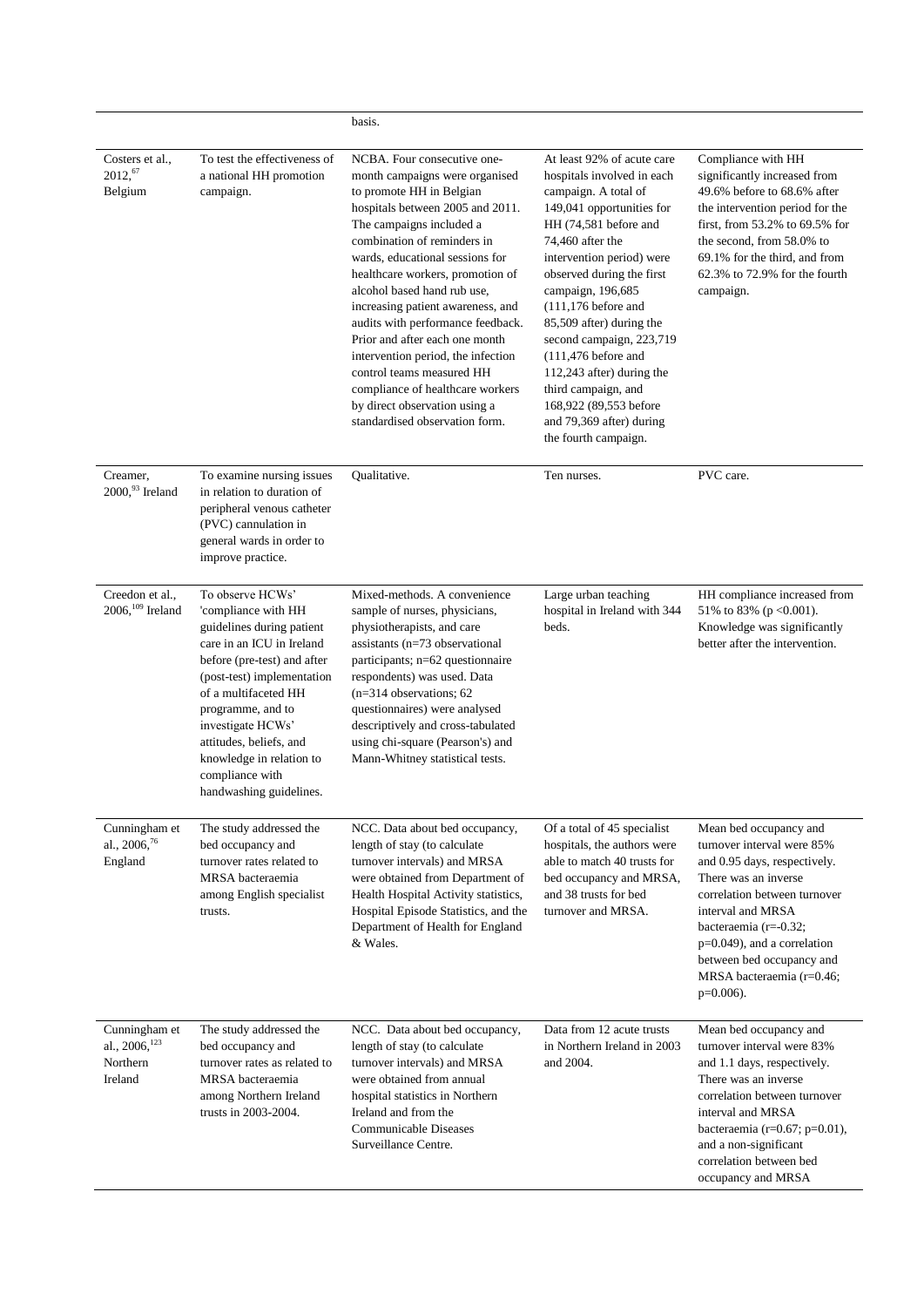|                                                        |                                                                                                                                                                                                                                                |                                                                                                                                                                                                                                                                                                                                                                                       |                                                                                                                                                                                                                                                                                                              | bacteraemia ( $r=0.49$ ; $p=0.18$ ).                                                                                                                                                                                                                                                                                                                                                                               |
|--------------------------------------------------------|------------------------------------------------------------------------------------------------------------------------------------------------------------------------------------------------------------------------------------------------|---------------------------------------------------------------------------------------------------------------------------------------------------------------------------------------------------------------------------------------------------------------------------------------------------------------------------------------------------------------------------------------|--------------------------------------------------------------------------------------------------------------------------------------------------------------------------------------------------------------------------------------------------------------------------------------------------------------|--------------------------------------------------------------------------------------------------------------------------------------------------------------------------------------------------------------------------------------------------------------------------------------------------------------------------------------------------------------------------------------------------------------------|
| Damschroder et<br>al., 2009, 94<br><b>USA</b>          | The study addressed<br>factors that influence the<br>types and numbers of<br>champions needed for<br>effective implementation<br>of evidence-based<br>practices.                                                                               | Qualitative. A number of<br>telephone interviews were<br>conducted to select hospitals for<br>site interviews. Based on results,<br>site visits were organised to<br>interview more individuals.<br>Interviews were semi-structured<br>and transcribed verbatim for<br>analysis. Interviewees were<br>selected based on<br>recommendations/mentioning in<br>performed interviews.     | Telephone interviews<br>conducted in 2005-2006<br>with 38 individuals at 14<br>purposively selected<br>hospitals. Based on<br>findings from the<br>telephone interviews, six<br>hospitals were selected for<br>site visits, which resulted<br>in interviews with another<br>48 individuals in 2006-<br>2007. | Single, intrinsically motivated<br>champions can lead the<br>implementation of a simple<br>technology-focused change.<br>More than one champion was<br>needed when an improvement<br>required individuals to change<br>behaviour. Champions in<br>hospitals with low-quality<br>working relationships across<br>units or professions had a<br>particularly challenging time<br>implementing behavioural<br>change. |
| De Palo et al.,<br>2010, <sup>33</sup> USA             | The aim of the study was<br>to test the efficacy of a<br>state-wide collaboration<br>and the "comprehensive<br>unit-based safety<br>programme" in the<br>implementation of<br>intervention bundles for<br>the prevention of CLABSI<br>and VAP. | NCITS. A state-wide ICU<br>collaboration including<br>participating hospitals (CEO,<br>physician/nurse ICU heads), the<br>Rhode Island Quality Institute,<br>quality partners of Rhode Island,<br>and the Rhode Island hospital<br>association. The ICU initiatives<br>were backed by hospital leaders<br>and included defined bundle<br>strategies for CLABSI and VAP<br>prevention. | Conducted between<br>January 2006 and June<br>2008 in all 23 ICUs in 11<br>hospitals in Rhode Island<br>with a total of 263 ICU<br>beds.                                                                                                                                                                     | Mean CLABSI rate decreased<br>74% from 3.73/1000 catheter-<br>days to 0.97/1000 catheter-<br>days in the last quarter with a<br>decreasing trend over time<br>$(p=0.003)$ . The VAP rate fell<br>from 3.44/1000 ventilator days<br>to $2.92/1000$ in the last study<br>quarter. No significant time<br>trend was detected for VAP<br>reduction.                                                                    |
| Doron et al.,<br>2011, <sup>68</sup> USA               | To assess the effectiveness<br>of a pilot-tested<br>multimodal HH<br>intervention strategy.                                                                                                                                                    | NCBA. Roll-out of a pilot-tested<br>comprehensive HH promotion<br>programme with strong leadership<br>support and dedicated financial<br>resources.                                                                                                                                                                                                                                   | A total of 14,844 HH<br>opportunities were<br>observed hospital-wide in a<br>425-bed academic centre.                                                                                                                                                                                                        | Compared with the mean<br>HH compliance rate for the six<br>months before the campaign<br>(72%), postcampaign HH<br>compliance (mean = $94\%$ ) was<br>significantly higher ( $p <$<br>$.0001$ ).                                                                                                                                                                                                                  |
| Eggimann et<br>al., 2000, <sup>15</sup><br>Switzerland | The aim of the study was<br>to test a comprehensive,<br>multimodal strategy for<br>the prevention of<br>bloodstream infections.                                                                                                                | NCC. All internal guidelines for<br>catheter insertion and care were<br>revised based on the evidence in<br>the literature. The implementation<br>of the comprehensive prevention<br>programme followed a multimodal<br>strategy with workshops and<br>bedside teaching and was carried<br>largely by two champions (one<br>physician, one nurse) from the<br>ICU.                    | Single centre study in the<br>medical ICU of a<br>university-affiliated<br>tertiary-care hospital with<br>18 beds. A total of 3154<br>patients were admitted<br>between Oct, 1995, and<br>Nov, 1997.                                                                                                         | Microbiologically documented<br>bloodstream infections<br>decreased from 2.4/1000<br>device days to 0.8/1000 (RR<br>[95% CI]: $0.31$ [ $0.09 - 0.53$ ]).<br>Rates of respiratory and UTI<br>remained unchanged.                                                                                                                                                                                                    |
| Elder et al.,<br>2008,95 USA                           | The study aimed to<br>explore perceptions of<br>patient safety among<br>nursing staff in ICUs<br>following participation in<br>a safety project that<br>decreased HAI.                                                                         | Qualitative. The study used focus<br>groups, safety climate<br>questionnaires, but also the results<br>of safety checklists used by<br>management on walkrounds.                                                                                                                                                                                                                      | In four US hospitals, 33<br>ICU nurses participated in<br>eight focus group sessions.<br>92 nurses and managers<br>completed questionnaires<br>on safety climate.                                                                                                                                            | Despite a recent intervention to<br>reduce HAI and improve<br>safety of central line<br>placement, infection was<br>relatively rarely mentioned.<br>(Staff) nurses reported<br>inconsistency between<br>management's verbal and<br>written commitment compared<br>with their daily support of<br>patient safety issues. Double<br>checking and monitoring was                                                      |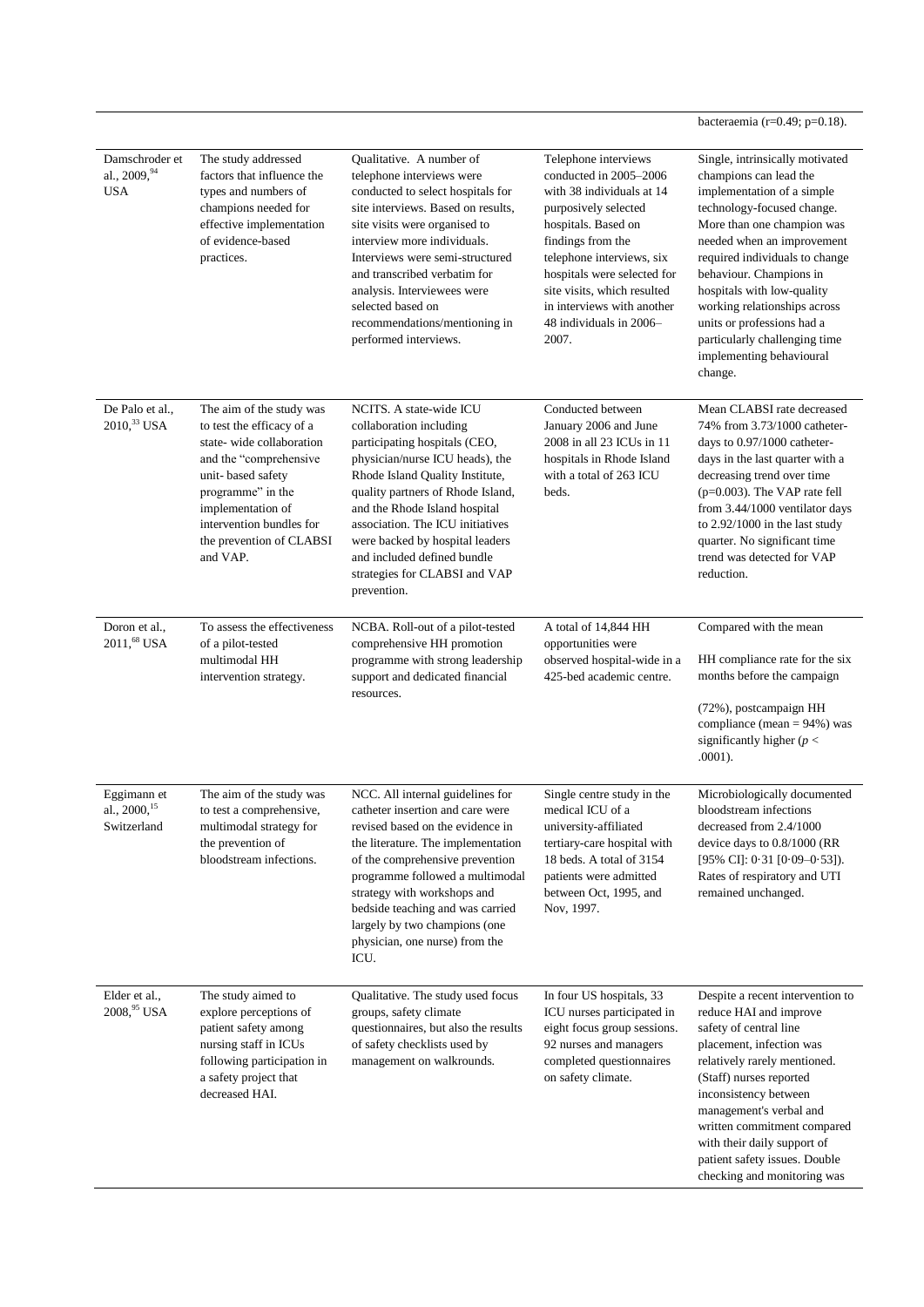|                                          |                                                                                                                                                                                  |                                                                                                                                                                                                                                                                                                                                                     |                                                                                                                                                                                                                                                                                                                                                                                           | mentioned the most performed<br>"safety tasks" of nursing.                                                                                                                                                                                                                                                                                                                                                                                                                                                                                                                                |
|------------------------------------------|----------------------------------------------------------------------------------------------------------------------------------------------------------------------------------|-----------------------------------------------------------------------------------------------------------------------------------------------------------------------------------------------------------------------------------------------------------------------------------------------------------------------------------------------------|-------------------------------------------------------------------------------------------------------------------------------------------------------------------------------------------------------------------------------------------------------------------------------------------------------------------------------------------------------------------------------------------|-------------------------------------------------------------------------------------------------------------------------------------------------------------------------------------------------------------------------------------------------------------------------------------------------------------------------------------------------------------------------------------------------------------------------------------------------------------------------------------------------------------------------------------------------------------------------------------------|
| Fridkin et al.,<br>1996,77 USA           | This study looked at risk<br>factors for catheter<br>associated (bloodstream)<br>infections in a cohort in a<br>surgical ICU that showed<br>an unexplained rise in<br>infection. | Case-control study. Upon<br>identification of parenteral<br>nutrition as the main driver of<br>infection, other risk factors were<br>analyzed in a case-control study.                                                                                                                                                                              | A university affiliated VA-<br>hospital with 230 beds.<br>The case-control study<br>included 15 cases and 19<br>randomly assigned<br>controls.                                                                                                                                                                                                                                            | A patient-to-nurse ratio of at<br>least 1.26 (median for the<br>entire study period) was<br>significantly associated with<br>the occurrence of CVC-BSI in<br>a multivariate analysis<br>controlling for study period,<br>total parenteral nutrition, and<br>assisted ventilation (RR)<br>$[CI95\%]: 2.2 [1.1-4.3]).$                                                                                                                                                                                                                                                                      |
| Fuller et al.,<br>2012, <sup>26</sup> UK | To test a multimodal HH<br>intervention strategy based<br>on well-defined<br>intervention theories by<br>using a cluster-randomized<br>trial design.                             | RCT. Cluster-randomized trial<br>using a stepped wedge design. HH<br>intervention was based on "goal<br>and control" theories using direct<br>and repeated feedback and positive<br>reinforcement.                                                                                                                                                  | A total of 60 acute care<br>units for the elderly and<br>ICU's in 16 UK trusts<br>participated in the study.                                                                                                                                                                                                                                                                              | OR for compliance rose for<br>both acute care unit for the<br>elderly (1.67 [1.28-2.22];<br>$p<0.001$ ) and ICU's (2.09<br>$[1.55-2.81]$ ; p<0.001) equating<br>to absolute increases of 10-<br>13% and 13-18% respectively.                                                                                                                                                                                                                                                                                                                                                              |
| Gastmeier et<br>al., 2005, 44<br>Germany | The study assessed the<br>effectiveness of<br>surveillance and monthly<br>feedback on the outcome<br>of infection among hip and<br>knee prostheses in German<br>hospitals.       | NCBA. The study used the<br>German KISS surveillance tool for<br>prospective surveillance for hip<br>and knee prostheses.                                                                                                                                                                                                                           | Study duration was 36<br>months. Only hospitals<br>participating in the<br>programme for a minimum<br>of three years were<br>eligible. Final results<br>included 14 hospitals to<br>assess the outcome of<br>15,457 hip prostheses and<br>21 hospitals with 9011<br>knee prostheses.                                                                                                      | Compared with the first<br>surveillance year, the risk for<br>hip prosthesis infection in the<br>year 3 of participation in KISS<br>was significantly reduced (OR<br>[95% CI], 0.59 [0.42-0.78]; the<br>reduction of knee prosthesis<br>infection was not significant.                                                                                                                                                                                                                                                                                                                    |
| Gastmeier et<br>al., 2006, 45<br>Germany | The aim of the study was<br>to investigate whether<br>participation in the<br>German national HAI<br>surveillance system<br>(KISS) reduces HAI.                                  | NCBA. Three major HAIs were<br>studied: VAP and CRBSI in ICUs,<br>and SSIs in surgical units.                                                                                                                                                                                                                                                       | Data from Jan, 1997, until<br>Dec, 2003, were analysed.<br>Only hospitals<br>participating at least 36<br>months in the surveillance<br>programme were analysed;<br>in total, 15 ICUs and 133<br>surgical units.                                                                                                                                                                          | Comparing the infection rates<br>in the year 2 with the year 1,<br>the relative risks (RR [95%<br>CI]) for VAP, CRBSI and SSI<br>were 0.71 [0.66-0.76], 0.80<br>$(0.72-0.90)$ , and $0.72$ [0.64-<br>0.80], respectively.                                                                                                                                                                                                                                                                                                                                                                 |
| Gastmeier et<br>al., 2009, 46<br>Germany | The aim of the study was<br>to assess the reduction<br>effect due to participation<br>in a HAI surveillance<br>system for CRBSI, VAP,<br>and SSI.                                | NCBA. ICUs and surgical units<br>participating for at least three years<br>were included. Over the period of<br>the first three years, the last year<br>was compared with the first year<br>and time trend analyses were<br>performed. Data were stratified<br>into time periods when hospitals<br>started their participation in the<br>programme. | A total of 118, 52, and 97<br>ICUs accumulating<br>1,673,963 catheter days<br>were analysed for CRBSI;<br>a total of 104 and 46 ICUs<br>accumulating 500,196<br>ventilator days were<br>analysed for VAP; a total<br>of 16, 12, and 11 hospitals<br>accumulating 29,650<br>caesarean sections, 17,642<br>knee prostheses, and<br>19,148 endoscopic<br>cholecystectomies were<br>analysed. | RR (95% CI) of CRBSI<br>reduction in the year 3 was<br>$0.83$ $(0.75-0.91)$ ; the overall<br>trend was significant for two of<br>the three starting periods<br>$(R^2=0.133; p=0.023; R^2=0.169;$<br>p=0.013). RR (95% CI) of<br>VAP reduction in year 3 was<br>$0.80$ $(0.74-0.86)$ ; the overall<br>trend was significant for the<br>two starting periods<br>$(R^2=0.463; p<0.001; R^2=0.359;$<br>p<0.001). RR (95% CI) for<br>caesarean section was 0.75<br>$(0.61-0.93)$ ; for knee prosthesis<br>$0.56(0.38-0.82)$ ; for<br>endoscopic cholecystectomy<br>the RR was not significant. |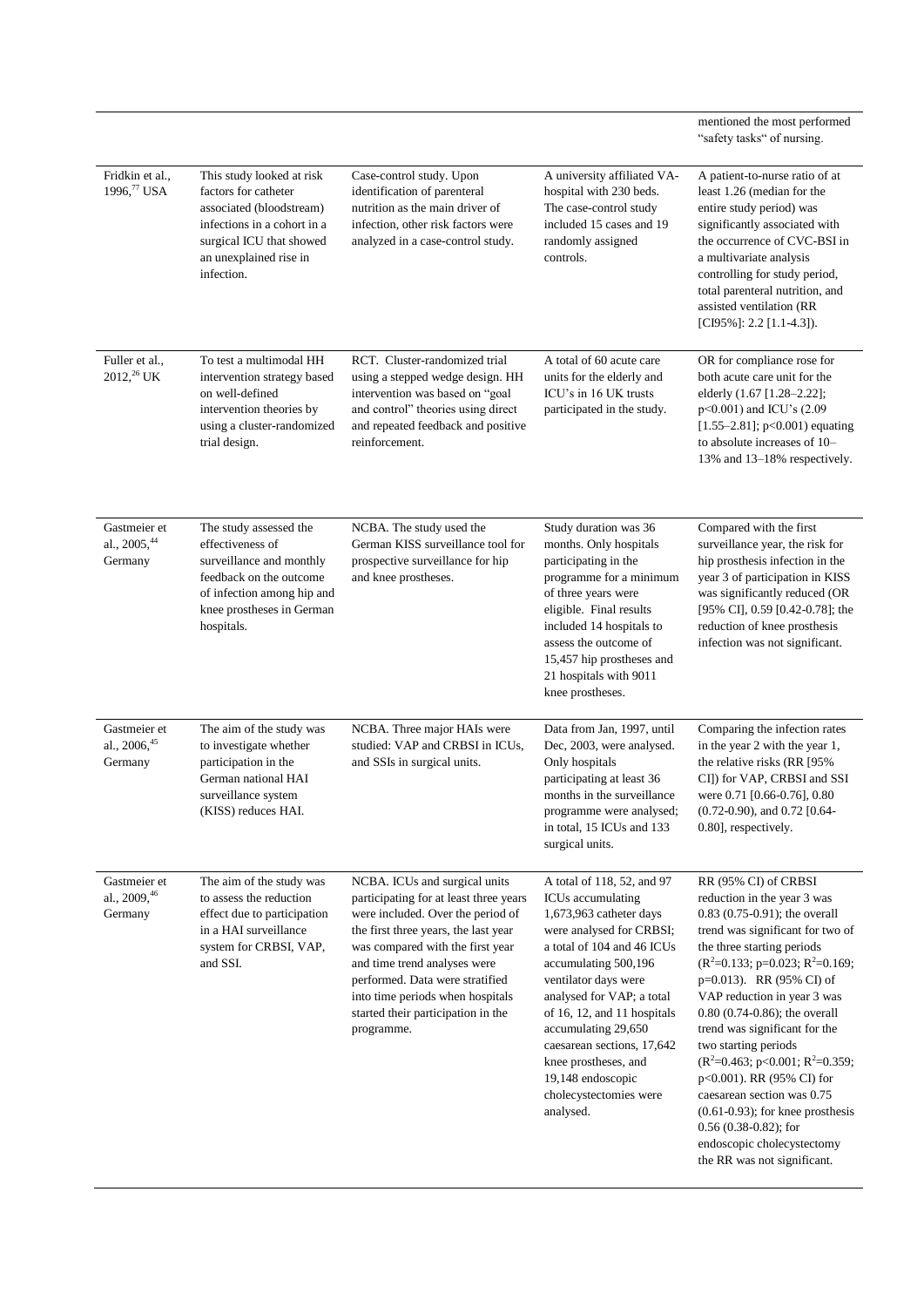| Gastmeier et<br>al., $2011, ^{69}$<br>Germany       | investigation whether<br>participation in KISS<br>reduces UTI rates                                                                                                                                                                                                                                                                                                                                                                                                        | NCBA. ICUs participating for at<br>least three years were included.<br>Over the period of the first three<br>years, the last year was compared<br>with the first year and time trend<br>analyses were performed. Data<br>were stratified into three time<br>periods when hospitals started<br>their participation in the<br>programme                                                                                                                                                                                                                                                                      | 267 ICUs accumulating<br>1906134 urinary catheter<br>days were analysed for<br>UTI                                                                                                                                                                                                                                                                                                                                                                                                     | RR (95% CI) for UTI<br>comparing first to third year of<br>surveillance demonstrates<br>significant decline when three<br>periods are combined: RR 0.86<br>$(0.77-0.96)$ ; surveillance effect<br>smaller than demonstrated for<br>VAP and BSI in previous<br><b>KISS</b> studies                                                                                                                                                                                                                                             |
|-----------------------------------------------------|----------------------------------------------------------------------------------------------------------------------------------------------------------------------------------------------------------------------------------------------------------------------------------------------------------------------------------------------------------------------------------------------------------------------------------------------------------------------------|------------------------------------------------------------------------------------------------------------------------------------------------------------------------------------------------------------------------------------------------------------------------------------------------------------------------------------------------------------------------------------------------------------------------------------------------------------------------------------------------------------------------------------------------------------------------------------------------------------|----------------------------------------------------------------------------------------------------------------------------------------------------------------------------------------------------------------------------------------------------------------------------------------------------------------------------------------------------------------------------------------------------------------------------------------------------------------------------------------|-------------------------------------------------------------------------------------------------------------------------------------------------------------------------------------------------------------------------------------------------------------------------------------------------------------------------------------------------------------------------------------------------------------------------------------------------------------------------------------------------------------------------------|
| Geubbels et al.<br>$2006, ^{47}$ the<br>Netherlands | The study aimed to<br>estimate the effect of<br>multicentre surveillance<br>for nosocomial infections<br>on SSI risk.                                                                                                                                                                                                                                                                                                                                                      | NCBA. Surveillance and analysis<br>followed the described Dutch<br>surveillance strategy PREZIES.<br>Hospitals participating in this<br>surveillance network were invited<br>to provide data for this study. All<br>surgical types of participating<br>hospitals were included. The study<br>applied post-discharge<br>surveillance.                                                                                                                                                                                                                                                                       | 37 of the 50 PREZIES<br>hospitals (around 50% of<br>all Dutch hospitals)<br>provided data between<br>1996 and 2000 (6 to 60<br>months) totalling 21,920<br>procedures.                                                                                                                                                                                                                                                                                                                 | Adjusted (post-discharge<br>surveillance, American Society<br>of Anesthesiologists' (ASA)<br>score, age, pre-operative<br>hospital stay, surgical type,<br>wound contamination class,<br>surgery time, elective<br>procedure, hospital size,<br>teaching status, experience of<br>surgeons) RR was not reduced<br>in the second and third year of<br>participation, but it was in the<br>fourth (RR [95% CI], 0.69<br>$[0.52 - 0.89]$ ) and fifth (RR<br>[95% CI], 0.43 [0.24-0.76])<br>years.                                |
| Grayson et al.,<br>2011, 86<br>Australia            | To improve HH<br>compliance by using the<br>WHO strategy.                                                                                                                                                                                                                                                                                                                                                                                                                  | NCC. Prospective observational<br>study with repeated HH audits.                                                                                                                                                                                                                                                                                                                                                                                                                                                                                                                                           | 917 622 HH opportunities<br>in 521 hospitals.                                                                                                                                                                                                                                                                                                                                                                                                                                          | HH improvement from 63.6%<br>$(95\% \text{ CI}, 63.2\% - 64.0\%)$ to<br>68.3% (95% CI, 68.1%-<br>68.5%)                                                                                                                                                                                                                                                                                                                                                                                                                       |
| Haessler et al.,<br>2012, <sup>87</sup> USA         | To assess peer pressure<br>and role modelling in HH<br>compliance.                                                                                                                                                                                                                                                                                                                                                                                                         | NCC. Covert observation of<br>medical teams upon their rounds.<br>Assessment of HH compliance in<br>the context of team members and<br>entrance/exit order.                                                                                                                                                                                                                                                                                                                                                                                                                                                | Nine medical teams in a<br>large urban academic<br>medical centre. Upon 123<br>patient encounters,<br>assessment of 718<br>opportunities before and<br>744 opportunities after<br>patient encounter.                                                                                                                                                                                                                                                                                   | If the first person entering a<br>patient encounter performed<br>HH, the mean compliance of<br>the other team members was<br>64%, but was only 45% if the<br>first person failed to perform<br>HH. When the attending<br>physician performed HH upon<br>entering the patient encounter,<br>the mean HH compliance was<br>66%, but only 42% if the<br>attending physician failed to<br>do so.                                                                                                                                  |
| Haley et al.,<br>1985, <sup>17</sup> USA            | In 1974, the US Centers<br>for Disease Control and<br>Prevention (CDC) initiated<br>the SENIC project with<br>three major objectives: 1)<br>to estimate the magnitude<br>of the nosocomial<br>infection problem in US<br>hospitals; 2) to describe<br>the extent to which<br>hospitals had adopted the<br>new infection surveillance<br>and control programme<br>approach; and 3) to<br>determine whether and, if<br>so, to what extent, this<br>approach was effective in | CBA. Based on a pilot study in<br>eight community hospitals, one<br>full-time nurse in infection control<br>per 250 beds was recommended.<br>Based on the results of a<br>questionnaire, surveillance and<br>infection control activities of 3599<br>hospitals were stratified into<br>groups of no activity to high<br>activity in surveillance and<br>infection control activities. A<br>random sample of 338 hospitals<br>was then selected. In these<br>hospitals, further information was<br>obtained by interviews and an<br>additional questionnaire. In each<br>selected hospital, a random sample | Among 338 hospitals in<br>general medicine and<br>surgery, a total of 169,518<br>at baseline and 169,526<br>patients after five years<br>were analysed. In 1970 and<br>1975/1976 1,782,172 and<br>1,603,307 patient-days<br>were accumulated,<br>respectively. Adjustments:<br>age, gender, underlying<br>illnesses, medical service,<br>catheterisation, respirator,<br>type and duration of<br>surgery, etc. Based on<br>these variables, the change<br>in a hospital's patient risk | Among high-risk patients,<br>UTI, pneumonia (post-<br>surgery), and bacteraemia were<br>reduced significantly by 31%,<br>27%, and 15% by an infection<br>control programme including<br>one full-time infection control<br>nurse per 250 beds,<br>respectively. Among low-risk<br>patients, UTI and pneumonia<br>(medical patients) were<br>reduced significantly by 44%<br>and 13%, respectively.<br>Additional tests regarding the<br>infection control nurse to bed<br>level revealed that HAI<br>reduction rates declined |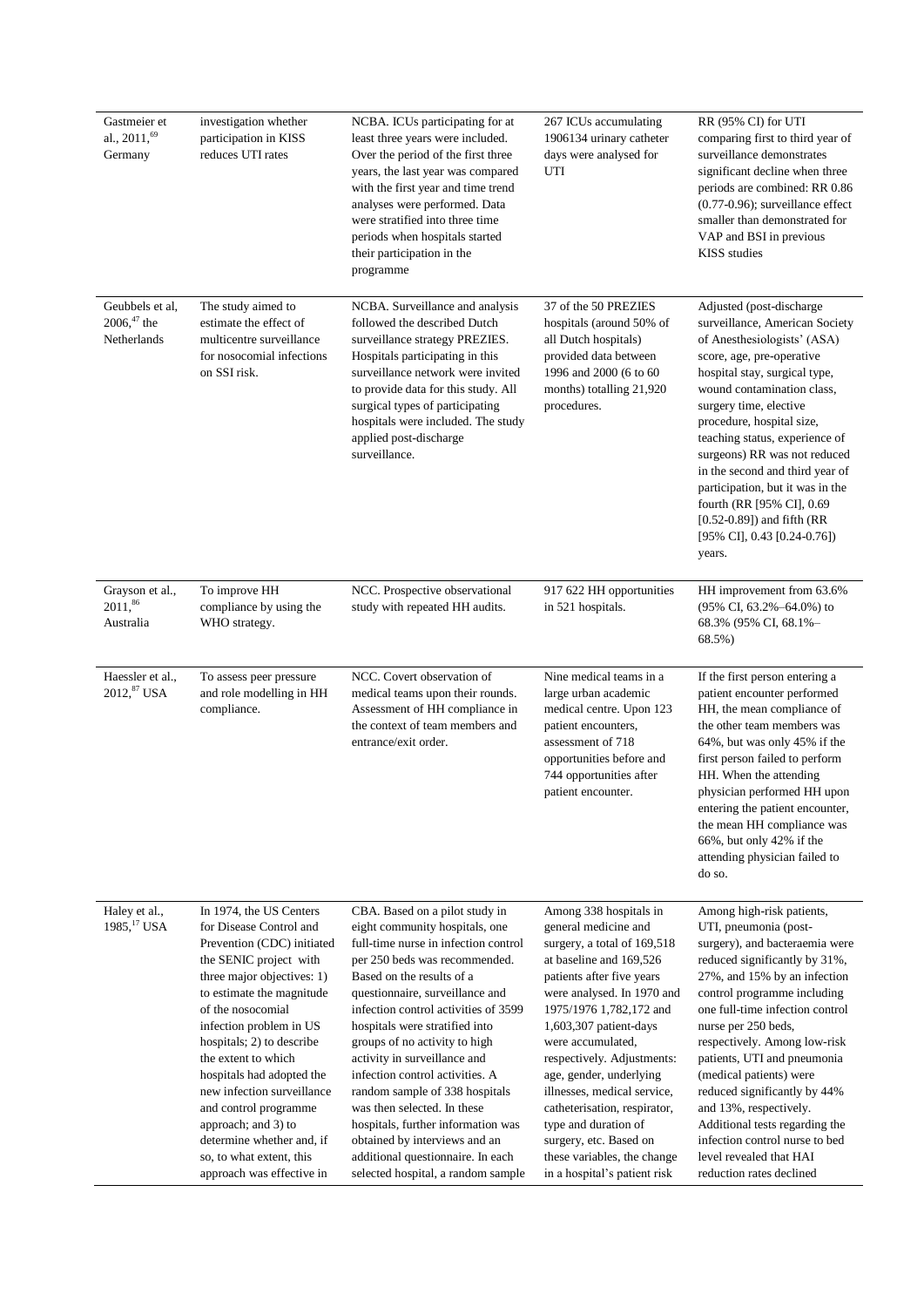|                                           | reducing nosocomial<br>infection risks.                                                                                                                                                                                                                        | of 500 patients hospitalized in<br>1970 and in 1975/1976 (April-<br>March) was selected for detailed<br>patient chart analysis by external<br>trained analysts (this approach was<br>validated in pilot studies). Models<br>included variables such as the<br>degree of surveillance, infection<br>control activity, infection control<br>nurse to bed ratio, and infection-<br>specific variables. SSI and UTI<br>were divided in high-risk and low-<br>risk patients, pneumonia into post-<br>surgery and medical, but<br>bacteraemia included all patients. | was calculated. Data from<br>the American Hospital<br>Association (nurse-to-<br>patient ratio, hospital size,<br>medical school affiliation,<br>ownership of the hospital,<br>geographical region) were<br>used also for adjustments.<br>Data for a potentially more<br>lenient cut-off point than<br>one full-time infection<br>control nurse per 250 beds<br>was explored in a model<br>including additional<br>hospitals with less<br>favourable infection<br>control nurse to bed levels. | sharply as the number of<br>occupied beds per full-time-<br>equivalent infection control<br>nurse increased from 250 to<br>400 beds and then levelled off.<br>The secular trends for SSI,<br>UTI, pneumonia, and<br>bacteraemia among the 33% of<br>the hospitals that had no<br>established infection control<br>programmes showed<br>significant increases of<br>$+13.8\%, +18.5\%, +9.3\%,$ and<br>+25.5%, respectively, between<br>1970 and 1975/1976. In the<br>same period, hospitals with<br>very effective infection control<br>programmes had significant<br>decreases for SSI, UTI, and<br>bacteraemia of -48%, -35.8,<br>and -27.6%, respectively. |
|-------------------------------------------|----------------------------------------------------------------------------------------------------------------------------------------------------------------------------------------------------------------------------------------------------------------|----------------------------------------------------------------------------------------------------------------------------------------------------------------------------------------------------------------------------------------------------------------------------------------------------------------------------------------------------------------------------------------------------------------------------------------------------------------------------------------------------------------------------------------------------------------|-----------------------------------------------------------------------------------------------------------------------------------------------------------------------------------------------------------------------------------------------------------------------------------------------------------------------------------------------------------------------------------------------------------------------------------------------------------------------------------------------|---------------------------------------------------------------------------------------------------------------------------------------------------------------------------------------------------------------------------------------------------------------------------------------------------------------------------------------------------------------------------------------------------------------------------------------------------------------------------------------------------------------------------------------------------------------------------------------------------------------------------------------------------------------|
| Harris et al.,<br>2000, 96 USA            | The objective of this study<br>was to gain information<br>about self-reported<br>compliance of HH;<br>attitudes towards<br>handwashing in different<br>patient settings; and<br>attitudes towards<br>interventions aimed at<br>increasing compliance in<br>HH. | Qualitative. A 74-item<br>questionnaire was developed by<br>small group meetings and focus<br>group sessions with nurses,<br>physicians, and other HCWs<br>before it was distributed in the<br>hospital to be completed<br>anonymously by attending<br>physicians, medical and surgical<br>residents, nurses, nursing aids, and<br>physician assistants.                                                                                                                                                                                                       | 199 HCWs (118 nurses; 32<br>physicians; 49 other<br>health-care professionals)<br>from two tertiary care<br>centres with 26,000<br>admissions per year. The<br>sizes of the hospitals were<br>320 and 22 beds,<br>respectively.                                                                                                                                                                                                                                                               | 64% believed that they washed<br>their hands as often as their<br>peers. Patients with diarrhoea,<br>acquired immune deficiency<br>syndrome (AIDS) or patients<br>on antibiotics led to increased<br>handwashing. Relative to<br>potential interventions, 76%<br>reported that rewards for<br>handwashing would have no<br>effect, 73% reported that<br>punishment would have no<br>effect. and 80% reported that<br>easy access to sinks and<br>availability of washing<br>facilities would lead to<br>increased compliance.                                                                                                                                 |
| Henderson et<br>al., $2012$ , $70$<br>USA | To achieve sustainable<br>HAI reductions.                                                                                                                                                                                                                      | NCBA. A truly multimodal<br>hospital-wide programme<br>addressing MRSA acquisition,<br>CLABSI, VAP, and respiratory<br>viruses. The programme used a<br>well structured business plan that<br>engaged all relevant stakeholders.                                                                                                                                                                                                                                                                                                                               | Three years in a 450 bed<br>hospital with 19,000 yearly<br>admissions.                                                                                                                                                                                                                                                                                                                                                                                                                        | MRSA transmission was<br>reduced from 3.02 to 2.5/1.000<br>patient days in the ICU and<br>2.54 to 2.0/1,000 in non-ICU.<br>CLABSI was reduced from<br>1.3/1000 device-days to<br>0.6/1000. VAP disappeared.<br>Respiratory viral infections<br>increased. HH compliance<br>reached 94%, all residents and<br>fellows placing CVCs (291)<br>were trained.                                                                                                                                                                                                                                                                                                      |
| Howie et al.,<br>2008, <sup>78</sup> UK   | The aim of this study was<br>to examine whether<br>MRSA acquisition was<br>related to workload as<br>reflected by bed<br>occupancy in an ICU<br>where the unit was well<br>staffed, but with patients<br>in close proximity.                                   | NCC. MRSA data of the ICU were<br>examined retrospectively. Bed<br>occupancy was based upon the<br>date and time of the patient's<br>admission and discharge. The<br>frequency of new MRSA isolates<br>at times of high bed occupancy<br>was compared using a chi-squared<br>test.                                                                                                                                                                                                                                                                             | Survey of an 8-bed mixed<br>ICU over 12 months.                                                                                                                                                                                                                                                                                                                                                                                                                                               | There were 16 new MRSA<br>infections during the study<br>period. The frequency of<br>MRSA acquisition (0.009 new<br>acquisitions per patient per<br>day) was significantly higher<br>on days when the bed<br>occupancy exceeded seven<br>than when bed occupancy was<br>lower (0.0059 new acquisitions                                                                                                                                                                                                                                                                                                                                                        |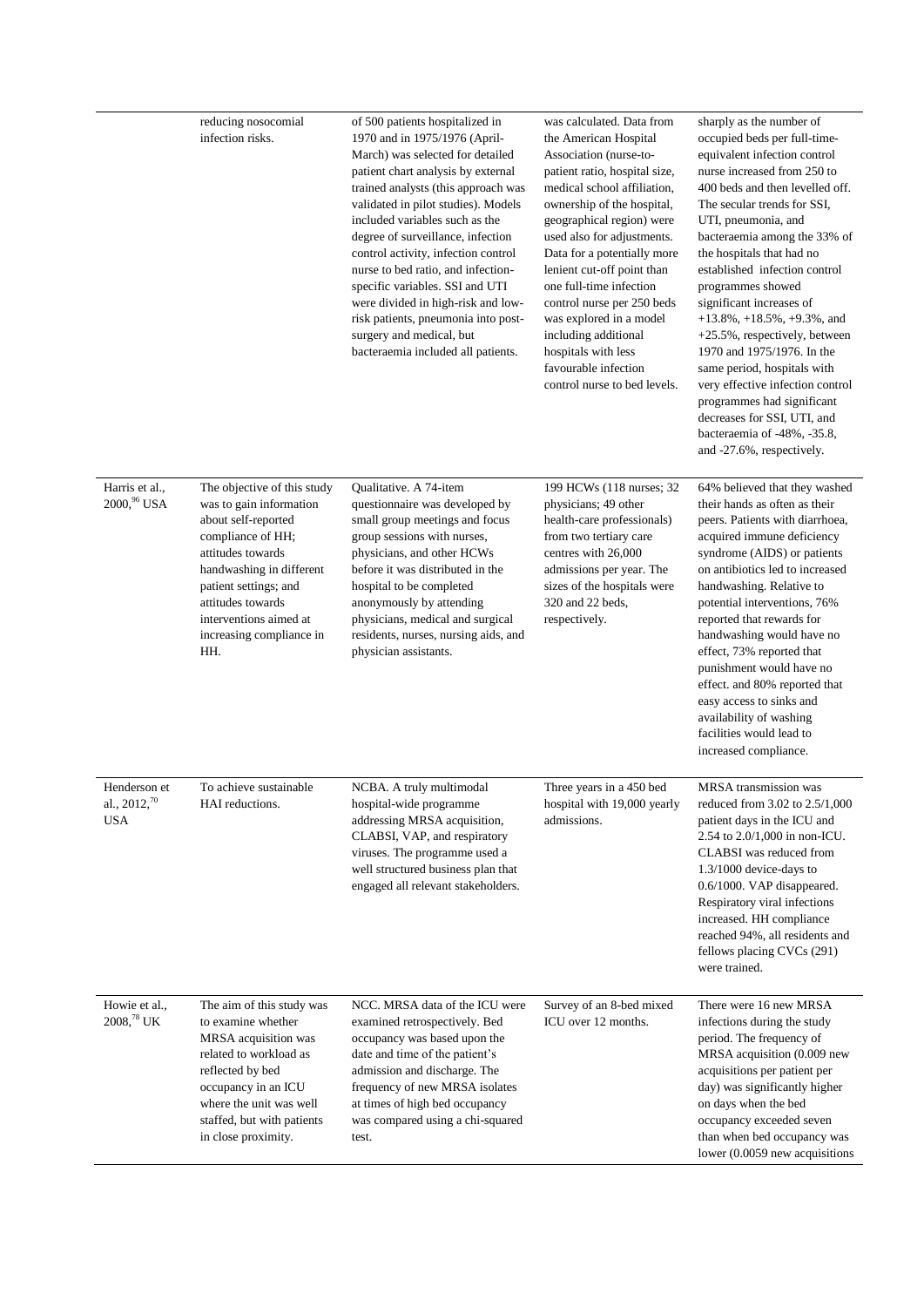|                                                         |                                                                                                                                                                                                                         |                                                                                                                                                                                                                                                                                                                                                                                                                                                                                                                                                                                                                                                                                                                                                                                                                     |                                                                                                                                                                                                                                         | per patient per day; p=0.015).                                                                                                                                                                                                                                                                                                                                                                           |
|---------------------------------------------------------|-------------------------------------------------------------------------------------------------------------------------------------------------------------------------------------------------------------------------|---------------------------------------------------------------------------------------------------------------------------------------------------------------------------------------------------------------------------------------------------------------------------------------------------------------------------------------------------------------------------------------------------------------------------------------------------------------------------------------------------------------------------------------------------------------------------------------------------------------------------------------------------------------------------------------------------------------------------------------------------------------------------------------------------------------------|-----------------------------------------------------------------------------------------------------------------------------------------------------------------------------------------------------------------------------------------|----------------------------------------------------------------------------------------------------------------------------------------------------------------------------------------------------------------------------------------------------------------------------------------------------------------------------------------------------------------------------------------------------------|
| Hugonnet et al.,<br>$2007, ^{79}$<br>Switzerland        | The objective of the study<br>was to determine whether<br>a low staffing level<br>increases the infection risk<br>in critical care.                                                                                     | NCC. Surveillance of HAI and<br>parameters to be used in the<br>analysis was performed<br>prospectively. Primary outcome<br>was any HAI and the main<br>exposure variable was workload<br>(24 h nurse-to-patient ratio).                                                                                                                                                                                                                                                                                                                                                                                                                                                                                                                                                                                            | This single centre study<br>was done in the 18-bed<br>medical ICU over a study<br>period of 4 years (Jan,<br>1999 to Dec, 2002)<br>including 1883 patients<br>totalling 10,637 patient-<br>days.                                        | In total, 415 patients developed<br>at least one HAI for an overall<br>infection rate of 64.5 per 1000<br>patient-days. Median nurse-to-<br>patient ratio was 1.9. Higher<br>staffing was associated with a<br>>30% infection risk reduction<br>(IRR [95% CI]: 0.69 [0.50-<br>0.95]). An estimated 26.7% of<br>all<br>HAIs could be avoided if the<br>nurse-to-patient ratio was<br>maintained $>2.2$ .  |
| Hugonnet et al.,<br>2007, 80<br>Switzerland             | This study was done to<br>determine whether low<br>nurse-to-patient ratio<br>increases the risk for VAP<br>and whether this effect is<br>similar for early-onset and<br>late-onset VAP.                                 | NCC. VAP surveillance was<br>prospective. The definition of<br>pneumonia followed the CDC<br>definition. Pneumonia was<br>considered to be VAP if it<br>occurred from the day following<br>intubation to five days after<br>extubation. VAP was defined as<br>early-onset when it occurred one to<br>five days after intubation, and late-<br>onset when it occurred from day<br>six. Risk analysis was done using<br>multivariate Cox regression.<br>Adjustment was done for age,<br>gender, admission diagnosis, the<br>Charlson co-morbidity score, the<br>APACHE II score at admission,<br>nursing acuity severity score,<br>nursing training level, use of<br>invasive devices, and medication.<br>Primary outcome was VAP and the<br>main exposure variable was<br>workload (24 h nurse-to-patient<br>ratio). | This single centre study<br>was done in the 18-bed<br>medical ICU over a study<br>period of 4 years (Jan,<br>1999, to Dec, 2002). 936<br>patients were ventilated.                                                                      | A total of 209 ventilated<br>patients developed 232 VAP<br>episodes $(37.6/1000$ days at<br>risk (95% CI, 33.2-42.4). High<br>nurse-to-patient ratio was<br>associated with a decreased<br>risk for late-onset VAP (HR<br>[95% CI], 0.42 [0.18-0.99)],<br>but there was no association<br>with early-onset VAP.                                                                                          |
| Hugonnet et al.,<br>$2007$ <sup>81</sup><br>Switzerland | The aim of the study was<br>to test a case-crossover<br>and a case-time-control<br>design on the same cohort<br>to empirically evaluate the<br>feasibility and validity of<br>such designs in hospital<br>epidemiology. | NCC. The authors compared a<br>case-crossover design, a case-time-<br>control design, and a cohort design<br>to evaluate the effect of nurse<br>staffing level on the risk of<br>nosocomial infections.                                                                                                                                                                                                                                                                                                                                                                                                                                                                                                                                                                                                             | This single centre study<br>was done in the 18-bed<br>medical ICU over a study<br>period of 4 years (Jan,<br>1999, to Dec, 2002). Only<br>patients hospitalised in the<br>ICU for more than 7 days<br>were included (366)<br>patients). | A total of 14 patients<br>developed an infection.<br>Median nurse-to-patient ratio<br>was 1.9. OR (95% CI) adjusted<br>for central venous line,<br>mechanical ventilation, urinary<br>catheter, and therapeutic<br>antibiotics for nurse-to-patient<br>ratios $<$ 1.9/24 h and HAI of<br>the cross-over design and the<br>cohort design were 1.89 (1.16-<br>3.07) and 1.47 (1.03-2.11),<br>respectively. |
| Jain et al.,<br>2011,88 USA                             | To assess the effect of an<br>MRSA bundle on MRSA<br>colonisation and infection<br>in all VA hospitals                                                                                                                  | NCC. An MRSA bundle including<br>screening at admission, transfer<br>and discharge; contact isolation<br>precautions; HH. In addition, a<br>"culture change" was achieved by<br>positive deviance and in each<br>hospital an MRSA manager was<br>established. The goal of culture                                                                                                                                                                                                                                                                                                                                                                                                                                                                                                                                   | 624 acute care facilities in<br>153 VA hospitals.<br>1,712,537 surveillance<br>screening tests in<br>1,934,598 admissions to,<br>transfers within, or<br>discharges from acute care                                                     | Reduction of healthcare-<br>associated MRSA infections<br>from 1.64 to $0.62/1000$ patient-<br>days $(p<0.001)$ in the ICUs;<br>and from 0.47 to 0.26/1000<br>patient-days in non-ICU wards<br>$(p<0.001)$ .                                                                                                                                                                                             |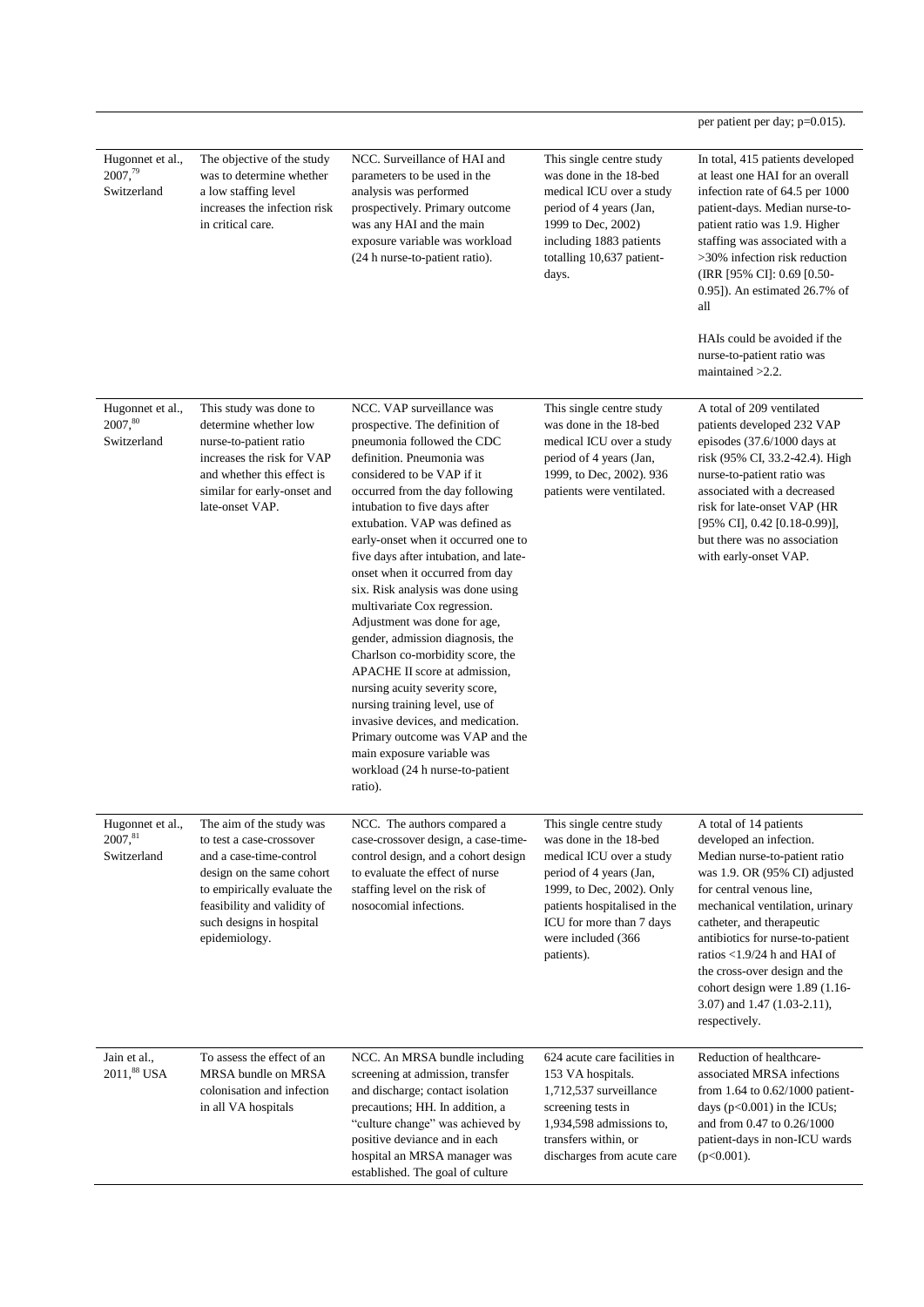|                                        |                                                                                                                                                                                                                             | change was to make infection<br>control every stakeholder's<br>responsibility.                                                                                                                                                                                                                                                                                                                                                                                                                    | units.                                                                                                                                                                                                                                                                                                            |                                                                                                                                                                                                                                                                                                                                                                                                                                                                                                                                          |
|----------------------------------------|-----------------------------------------------------------------------------------------------------------------------------------------------------------------------------------------------------------------------------|---------------------------------------------------------------------------------------------------------------------------------------------------------------------------------------------------------------------------------------------------------------------------------------------------------------------------------------------------------------------------------------------------------------------------------------------------------------------------------------------------|-------------------------------------------------------------------------------------------------------------------------------------------------------------------------------------------------------------------------------------------------------------------------------------------------------------------|------------------------------------------------------------------------------------------------------------------------------------------------------------------------------------------------------------------------------------------------------------------------------------------------------------------------------------------------------------------------------------------------------------------------------------------------------------------------------------------------------------------------------------------|
| Jamal et al.,<br>2012, 89<br>Australia | To test the effectiveness of<br>participating in a State-<br>wide HH improvement<br>programme on HH<br>compliance and HAI.                                                                                                  | NCC. Multimodal HH<br>improvement programme based on<br>the WHO-strategy emphasizing<br>leadership, stakeholder<br>engagement, and audits.                                                                                                                                                                                                                                                                                                                                                        | $>35,000$ HH observations<br>over 5 years.                                                                                                                                                                                                                                                                        | HH compliance improved from<br>23% to 87%; handrub<br>consumption increased from<br>16 L to 51 L/1000 patient-<br>days; There was a significant<br>HAI-reduction; however, the<br>study did not control for<br>secular trends.                                                                                                                                                                                                                                                                                                           |
| Jang et al.,<br>$2010, ^{97}$ Canada   | The aim of the study was<br>to understand the<br>behavioural determinants<br>of HH.                                                                                                                                         | Qualitative. Focus groups were<br>organized with a wide variety of<br>HCWs (nurses, physicians, social<br>workers, pharmacists, respiratory<br>therapists, physiotherapists,<br>infection control professionals,<br>etc.) participating. Discussions<br>were transcribed verbatim and<br>analysed independently by three<br>investigators.                                                                                                                                                        | A total of 17 focus groups<br>were organized.                                                                                                                                                                                                                                                                     | Factors influencing HH<br>compliance include knowledge<br>and beliefs, motivation (HH is<br>performed for personal<br>protection), external<br>environment, and professional<br>responsibility. Successful<br>strategies to improve<br>adherence to HH should<br>incorporate: 1) educating<br>HCWs on how to manage<br>workload with guideline<br>adherence; 2) addressing<br>contaminated hospital<br>equipment may improve<br>compliance; and 3) convincing<br>physicians to act as role<br>models.                                    |
| Joshi et al.,<br>$2012, ^{107}$ India  | To study staff perceptions<br>about HH promotion<br>strategies in India.                                                                                                                                                    | Qualitative study. Focus group<br>discussions with a selected number<br>of frontline staff and<br>administrators in a 530-bed rural<br>teaching hospital.                                                                                                                                                                                                                                                                                                                                         | Ten focus group<br>discussions with 75<br>participants (14 medical<br>students, 15 physicians, 14<br>nurses, 6 senior<br>administrators, 9 nursing<br>administrators, 17<br>cleaners).                                                                                                                            | Two themes emerged: 'inter-<br>relationship of knowledge,<br>beliefs, motivation, practices<br>and needs' and 'roles and<br>responsibilities for sustainable<br>and efficient implementation<br>of context-relevant approaches<br>and interventions'. Participants<br>also discussed organizational<br>cultural changes such as<br>'distribution of<br>responsibilities', 'delegation of<br>authority for developing<br>stronger team leaders' and<br>'need for implementation of<br>plan, protocol and rules for<br>infection control'. |
| Kho et al.,<br>2008, <sup>48</sup> USA | The study tested whether<br>an electronic reminder<br>system directed to the<br>treating clinicians, using<br>centrally-updated, expert-<br>derived electronic data,<br>will improve contact<br>isolation compliance rates. | NCBA. The study tested the<br>introduction of an electronic<br>reminder in form of a pop-up<br>window to prescribe isolation if<br>the patient fulfilled a predefined<br>algorithm for having MRSA or<br>VRE. The system was compared to<br>a relatively heavy and obviously<br>not very efficient system using<br>paper lists, which had to be<br>compared to new admissions. The<br>main outcome was the proportion<br>of correct prescription of contact<br>isolation and time to prescription | A 264-bed primary care<br>centre. A four-month<br>baseline period was<br>followed by a 12-month<br>implementation phase.<br>There were 5835<br>admissions during the four-<br>month baseline period, and<br>17,961 admissions during<br>the 12- month intervention<br>period for a total of 23,796<br>admissions. | Compliance with isolation<br>order overall increased from<br>33% to 89% (p<0.001); Time-<br>to-isolation order decreased<br>significantly from a mean of<br>16.6 h to 0. Most isolation<br>orders (63%) were prescribed<br>before the patient arrived in the<br>ward.                                                                                                                                                                                                                                                                    |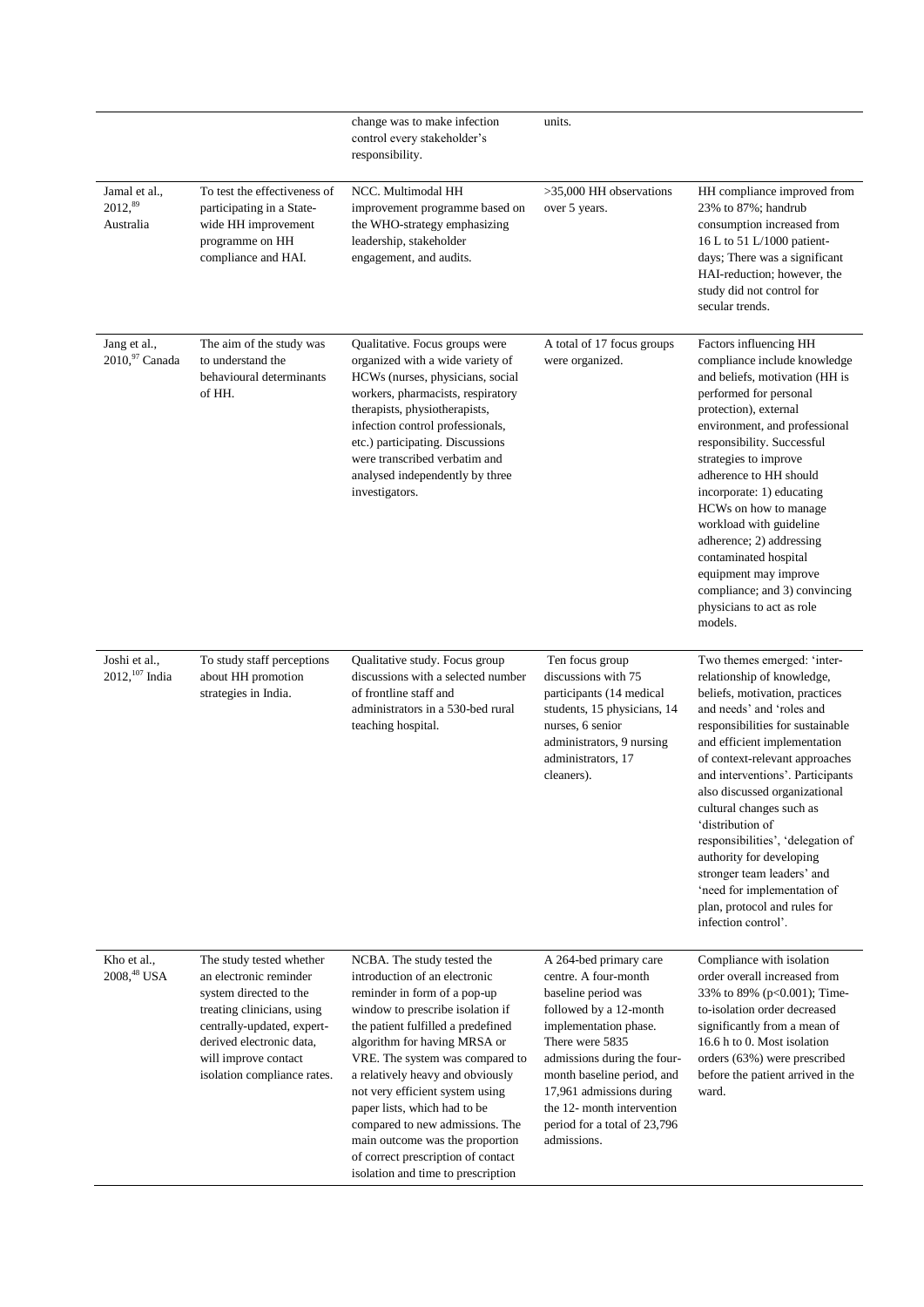|                                             |                                                                                                                                                                                                                                                                                                                                      | upon arrival in the ward and<br>isolation order.                                                                                                                                                                                                                                                                                                                                                                                                                                                                                                                                                                |                                                                                                                                                                                                                                                                                                                                                                                                                                       |                                                                                                                                                                                                                                                                                                                                                                                                                                                                           |
|---------------------------------------------|--------------------------------------------------------------------------------------------------------------------------------------------------------------------------------------------------------------------------------------------------------------------------------------------------------------------------------------|-----------------------------------------------------------------------------------------------------------------------------------------------------------------------------------------------------------------------------------------------------------------------------------------------------------------------------------------------------------------------------------------------------------------------------------------------------------------------------------------------------------------------------------------------------------------------------------------------------------------|---------------------------------------------------------------------------------------------------------------------------------------------------------------------------------------------------------------------------------------------------------------------------------------------------------------------------------------------------------------------------------------------------------------------------------------|---------------------------------------------------------------------------------------------------------------------------------------------------------------------------------------------------------------------------------------------------------------------------------------------------------------------------------------------------------------------------------------------------------------------------------------------------------------------------|
| Kilbride et al.,<br>2003, <sup>49</sup> USA | The study aim was to<br>improve practice in HH,<br>line management and to<br>avoid false positive blood<br>cultures among neonates.                                                                                                                                                                                                  | NCBA. Three areas of<br>improvement were identified: 1)<br>handwashing, 2) line management,<br>and 3) accuracy of diagnosis. For<br>all areas, the NICUs elaborated<br>strategies for quality improvement<br>using Plan-Do-Study-Act cycles.<br>Compliance with best practice was<br>measured using audit forms for<br>HH and line management. Primary<br>outcome was bacteraemia due to<br>coagulase-negative staphylococci.                                                                                                                                                                                   | Six NICUs participating in<br>the US Vermont Oxford<br>Network. Data were<br>retrieved from 1997 until<br>2000.                                                                                                                                                                                                                                                                                                                       | Coagulase-negative<br>staphylococci-related<br>bacteraemia decreased from<br>24.6% 1997 to 16.4% in the<br>last six months of 2000 with a<br>RR (95% CI) of 0.67 (0.51-<br>$(0.87)$ .                                                                                                                                                                                                                                                                                     |
| Kirkland et al.,<br>2012,90 USA             | To test the effectiveness of<br>a multimodal strategy.                                                                                                                                                                                                                                                                               | NCC. The study applied leadership<br>accountability, surveillance and<br>feedback, handrub availability,<br>education and training and<br>emphasized marketing and<br>communication.                                                                                                                                                                                                                                                                                                                                                                                                                            | Hospital-wide programme<br>over 4 years. Monthly HH<br>opportunities of about 400.                                                                                                                                                                                                                                                                                                                                                    | HH compliance increased from<br>41% to 87% (p<0.01); HAI<br>decreased from 4.8 to 3.3/1000<br>patient-days (p<0.01).                                                                                                                                                                                                                                                                                                                                                      |
| Koff et al.,<br>2009, <sup>50</sup> USA     | The aim of the study was<br>to test whether<br>improvement of<br>intraoperative HH by<br>anaesthesiologists results<br>in less contamination of<br>equipment and post-<br>surgical site infections.<br>HH improvement was<br>tested by using a ready-to-<br>use ABHR-dispenser that<br>could be worn by the<br>health-care provider. | NCBA. Two similar groups of<br>surgical patients were tested in a<br>before-after setting. The<br>anaesthesia environment and the<br>three-way stopcocks were swabbed<br>for culture. HH compliance was<br>done by direct observation in the<br>control group and by electronic<br>counting of the hand device in the<br>intervention group. Operating<br>theatres and thus, patients, were<br>randomized in the baseline and the<br>intervention period, respectively.<br>SSI retrieved by chart analysis<br>using CDC definitions.                                                                            | A total of 114 patients<br>were enrolled, of which 11<br>were analysed (three<br>dropped out because of<br>multiple operations): 58 in<br>the control group, 53 in the<br>intervention group.                                                                                                                                                                                                                                         | HH compliance among<br>attending physicians, defined<br>as hand decontamination<br>events per hour, significantly<br>improved by using the portable<br>ABHR device (0.19 vs. 7.1;<br>diff. 6.9; 95% CI, 1.9-11.0;<br>p=0.008). Stopcocks were less<br>contaminated after surgery in<br>the intervention group (7.5%<br>vs. 32.8%; OR [95% CI]: 0.17<br>$[0.06-0.51]$ ; p<0.01). There<br>were less SSI (3.8% vs. 17.2%;<br>OR [95% CI]: 0.19 [0.00-<br>$0.81$ ]; p=0.02). |
| Koll et al.,<br>2008, <sup>51</sup> USA     | This study tested the<br>effectiveness of the<br>implementation of a<br>bundle strategy to reduce<br>CLABSI among ICUs in a<br>health-care network in<br>New York.                                                                                                                                                                   | NCBA. Hospitals of the network<br>volunteered for participation. The<br>CLABSI prevention bundle<br>included five items published by<br>the HICPAC in 2002, but also<br>customised insertion kits.<br>Implementation was prepared and<br>conducted by local<br>multidisciplinary groups. The<br>hospital management had to<br>confirm its support of the project.<br>An external steering committee<br>and infection control work group<br>prepared, organized, and<br>conducted the collaborative and<br>organised site visits. An expert on-<br>call service was established to<br>further support hospitals. | A total of 49 ICUs from 36<br>hospitals participated with<br>one or more ICUs. The<br>intervention period was 33<br>months, but ICUs had to<br>provide prospective<br>surveillance data for at<br>least three months before<br>the intervention was<br>started. Analysis was done<br>either as means between<br>baseline and intervention<br>or as a comparison<br>between the first and last<br>three months of the<br>intervention. | <b>CLABSI</b> reduction between<br>the first and last three months<br>of intervention was 46%<br>$(3.21/1000$ catheter-days<br>[98/28,705] vs. 1.72/1000<br>$[55/28, 688]$ ; p=0.02).                                                                                                                                                                                                                                                                                     |
| Larson et al.,<br>2007, <sup>52</sup> USA   | The objective of the study<br>was to evaluate the impact<br>of the dissemination of the<br>US CDC HH guidelines<br>on HAI.                                                                                                                                                                                                           | NCBA. One year after the release<br>of the CDC HH guidelines, 40<br>hospitals were visited for two days<br>to obtain information about local<br>awareness and implementation.<br>Hospitals had to have participated                                                                                                                                                                                                                                                                                                                                                                                             | A total of 40 hospitals with<br>a distribution<br>predominantly in the US<br>northeast region were<br>included. HAI data were<br>obtained for 12 months                                                                                                                                                                                                                                                                               | The HH guideline was widely<br>disseminated and HCWs were<br>aware of it. Fewer<br>than half of hospitals had                                                                                                                                                                                                                                                                                                                                                             |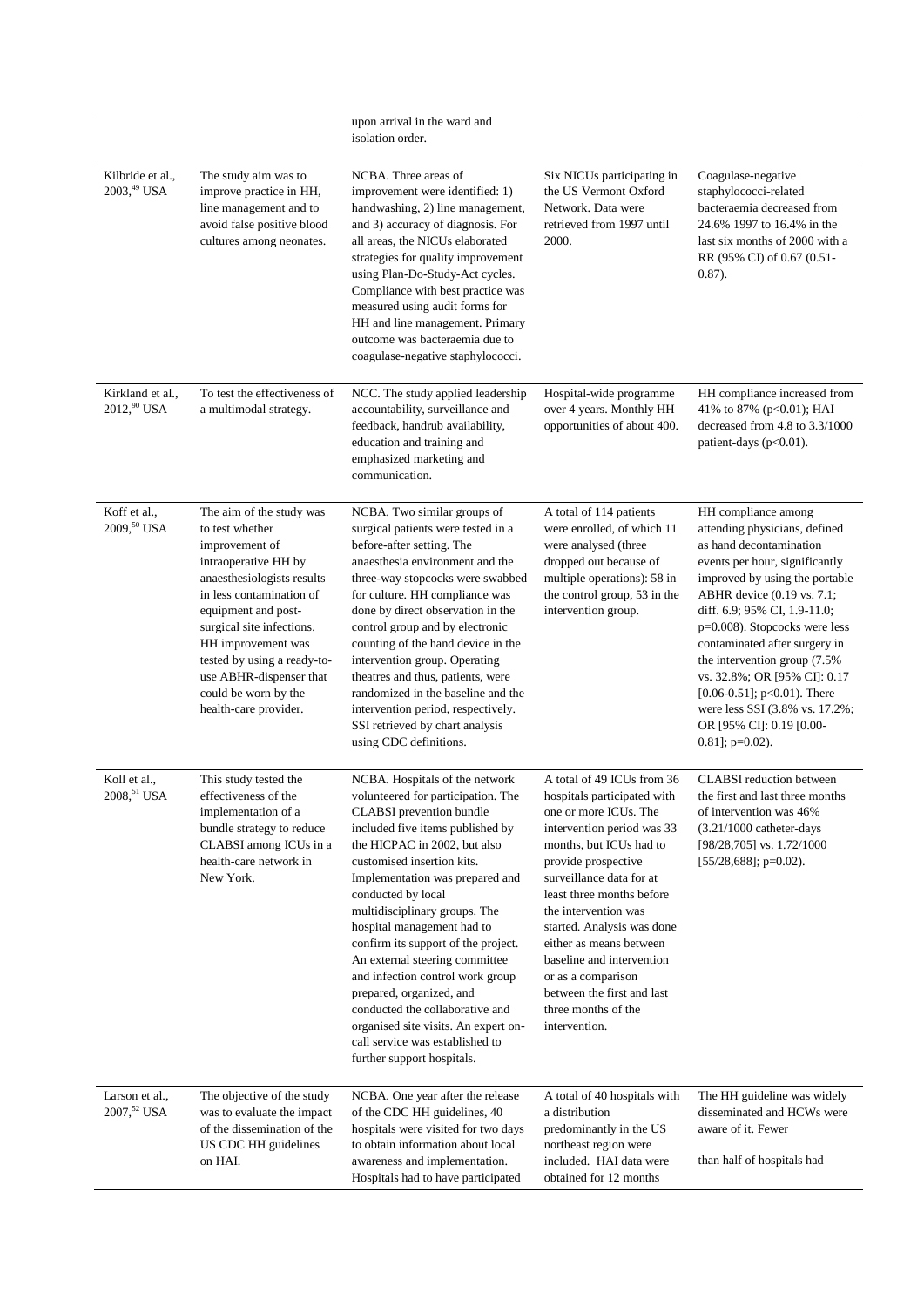|                                                     |                                                                                                                                                                      | in the US National Nosocomial<br>Infection Surveillance (NNIS)<br>system for HAI surveillance for at<br>least three consecutive years<br>before the CDC HH guideline was<br>released.                                                                                                                                                                                                                                                                                                                                                                                                 | until six months before the<br>release of the guideline and<br>for the 12 months after.                                                                                                                                                                        | multidisciplinary programmes<br>to improve compliance, and,<br>despite often widespread staff<br>educational efforts, physicians<br>were usually not included.<br>CLABSI rates were lower in<br>hospitals with higher rates of<br>HH ( $p<0.001$ ). VAP rates were<br>significantly lower in settings<br>with low implementation<br>scores. The results emphasize<br>the idea that dissemination of<br>the guideline alone was not<br>sufficient to change behaviour. |
|-----------------------------------------------------|----------------------------------------------------------------------------------------------------------------------------------------------------------------------|---------------------------------------------------------------------------------------------------------------------------------------------------------------------------------------------------------------------------------------------------------------------------------------------------------------------------------------------------------------------------------------------------------------------------------------------------------------------------------------------------------------------------------------------------------------------------------------|----------------------------------------------------------------------------------------------------------------------------------------------------------------------------------------------------------------------------------------------------------------|-----------------------------------------------------------------------------------------------------------------------------------------------------------------------------------------------------------------------------------------------------------------------------------------------------------------------------------------------------------------------------------------------------------------------------------------------------------------------|
| Lederer et al.,<br>2009, <sup>53</sup> USA          | The study tested whether<br>an integrated approach to<br>HH would result in a<br>successful infection<br>control programme by<br>behaviour change.                   | NCBA. The study used "hard<br>hitting" posters with the intent to<br>both challenge the employees and<br>inform about them of the<br>importance of HH in patient care<br>and the significant negative<br>outcomes resulting from non-<br>compliance. The marketing<br>challenge was to help create a<br>culture where non-compliance was<br>unacceptable and patient safety<br>became an individual employee<br>responsibility. The study was<br>multimodal, the units could choose<br>from a range of interventions and<br>the project was backed by the<br>hospital administration. | A US non-profit-making<br>health system with nine<br>facilities with a total of<br>2650 beds. The study<br>period was between Jan,<br>2006, and Dec, 2008.                                                                                                     | HH compliance increased from<br>49% to 98%, and was<br>sustained >90% for 26 months.<br>The rate for HAI due to MRSA<br>decreased from 0.52/1000<br>patient-days to 0.24/1000<br>patient-days. There was no<br>indication whether this was<br>significant.                                                                                                                                                                                                            |
| L'Hériteau et<br>al., 2007, <sup>54</sup><br>France | The aim of this study was<br>to describe temporal<br>trends of CRBSI incidence<br>in a French network of<br>volunteer ICUs.                                          | NCBA. During a four-month<br>surveillance period each year, all<br>CVCs in place for more than 48 h<br>were prospectively followed until<br>removal or patient discharge.                                                                                                                                                                                                                                                                                                                                                                                                             | From 2001 to 2005, 135<br>ICUs participated to at<br>least one surveillance<br>period. Overall, 11,703<br>CVCs in 9182 patients<br>totalling 122,495 CVC-<br>days were analysed.<br>Thirty-five ICUs<br>participated for three or<br>more consecutive periods. | CRBSI incidence [95% CI]<br>decreased from 4.46/1000<br>CVC-days [3.53-5.39)] in 2001<br>to 1.99/1000 CVC-days [1.44-<br>2.54] in 2005.                                                                                                                                                                                                                                                                                                                               |
| Lines et al.,<br>2006,98 UK                         | The study examined the<br>extent to which staff<br>nurses feel that MRSA is<br>out of control and that any<br>attempts by them to<br>control it were<br>unnecessary. | Qualitative. The methodology<br>included semi-structured<br>interviews to examine the<br>perceptions, attitudes and beliefs.                                                                                                                                                                                                                                                                                                                                                                                                                                                          | Ten senior staff nurses<br>were interviewed.                                                                                                                                                                                                                   | Six participants believe that<br>MRSA is out of control and<br>state "why should they bother<br>worrying about it". The study<br>has established that a small<br>section of experienced staff<br>nurses perceive MRSA to be<br>out of control and they are not<br>overly concerned about its<br>management.                                                                                                                                                           |
| Mark et al.,<br>2007,82 USA                         | This study determined<br>whether the number of<br>hours of care provided by<br>RNs was related to<br>mortality and<br>complications in<br>hospitalised children.     | NCC. Administrative data were<br>used. The primary sources of data<br>were the California Office of<br>State-wide Health Planning and<br>Development (OSHPD) patient<br>discharge data and its hospital<br>annual disclosure reports.<br>Complications were derived from                                                                                                                                                                                                                                                                                                              | Retrospective data from<br>1996-2001; approximately<br>3,650,000 paediatric<br>patients from 286 hospitals<br>were analysed.                                                                                                                                   | Change (% [95% CI]) in the<br>count of post-operative<br>septicaemia, with an additional<br>resource-adjusted RN hour per<br>patient day at the 25 <sup>th</sup> , 50 <sup>th</sup> , and<br>75 <sup>th</sup> percentile. Values of<br>resource-adjusted RN staffing<br>were -3.8 [-4.4, -3.1], -3.6 [-                                                                                                                                                               |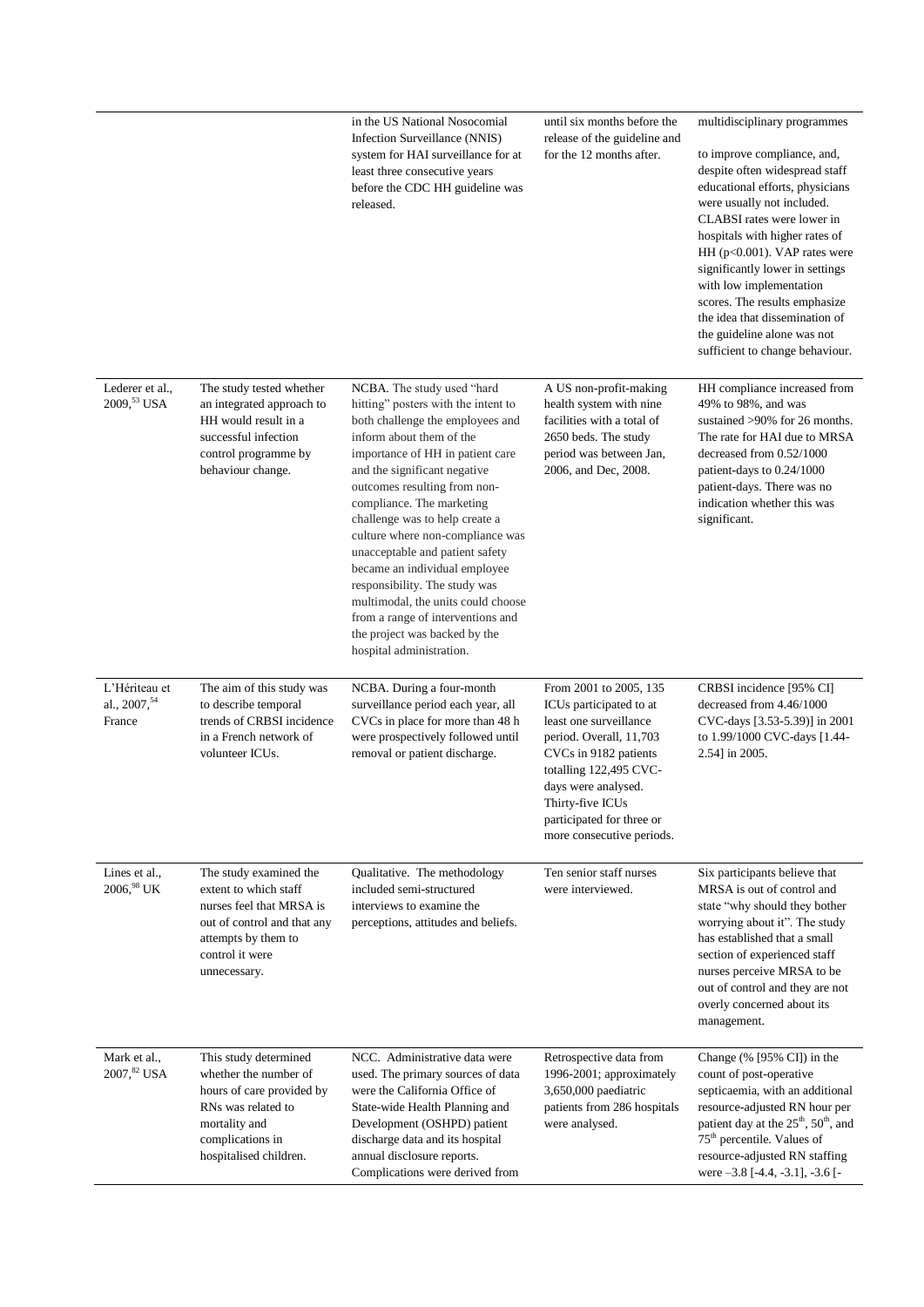|                                             |                                                                                                                                                                                                       | Medstat's Complications of Care<br>(COC) software system, which<br>identifies patient risk groups and<br>administrative records containing<br>37 potential complications.<br>Nursing care requirements were<br>assessed using the Medstat's<br>resource demand scale index<br>(RDScale).                                                                                                                                    |                                                                                                                                                                                                                                                                                                                                                     | 4.3, -3.0], and -3.4 [-4.0, -2.8],<br>respectively. Change (% [95%<br>$CI$ ]) in the count of post-<br>operative pneumonia were -2.3<br>$[-3.7, -0.8]$ , $-2.1 -3.4$ , $-0.7]$ ,<br>and -1.7 [-3.0, -0.5],<br>respectively. The reduction of<br>UTI was only significant for<br>the 75th percentile value (-1.7)<br>$[-3.0, -0.5]$ .                |
|---------------------------------------------|-------------------------------------------------------------------------------------------------------------------------------------------------------------------------------------------------------|-----------------------------------------------------------------------------------------------------------------------------------------------------------------------------------------------------------------------------------------------------------------------------------------------------------------------------------------------------------------------------------------------------------------------------|-----------------------------------------------------------------------------------------------------------------------------------------------------------------------------------------------------------------------------------------------------------------------------------------------------------------------------------------------------|-----------------------------------------------------------------------------------------------------------------------------------------------------------------------------------------------------------------------------------------------------------------------------------------------------------------------------------------------------|
| Marra et al.,<br>$2010$ , $^{28}$ Brazil    | The study explored the<br>effectiveness of a positive<br>deviance strategy to<br>improve HH in two step-<br>down units.                                                                               | CBA. The study applied a<br>positive-deviance strategy to<br>improve HH.                                                                                                                                                                                                                                                                                                                                                    | Two 20-bed, step-down<br>units at a tertiary care,<br>private hospital. Three<br>periods of three months<br>duration were<br>distinguished: 1) baseline,<br>2) intervention in unit A<br>(unit B was control), 3)<br>intervention in both units.<br>HH was counted by<br>electronic counters, which<br>were installed in the<br>handrub dispensers. | The number of ABHR aliquots<br>dispensed per 1000 patient-<br>days in the $1st$ , $2nd$ , and $3rd$<br>study periods in unit A and<br>unit B were 46,890 vs. 44,460<br>$(p=0.75)$ , 62,000 vs. 33,570<br>(p<0.01), and 57,930 vs.<br>43,980 ( $p=0.16$ ), respectively.                                                                             |
| Mathai AS et<br>al., $2011$ , $71$<br>India | To improve HH<br>compliance by using a<br>multimodal intervention<br>strategy.                                                                                                                        | NCBA. The intervention included<br>lectures, posters, but also direct<br>feedback upon the many<br>observation sessions. In addition,<br>leaders in the unit actively<br>promoted HH and handed out<br>handrub to HCW and visitors who<br>forgot them. Handrub was<br>provided at the point of care.                                                                                                                        | A total of 1001 and 1026<br>HH opportunities before<br>and after the intervention.                                                                                                                                                                                                                                                                  | HH improved from 26% at<br>baseline to 57% ( $p<0.001$ ). All<br>HCW groups improved<br>significantly except<br>physiotherapists, which had an<br>already high HH compliance.                                                                                                                                                                       |
| Mayer et al.,<br>$201134$ USA               | The objective of the study<br>was to improve and<br>sustain the hospital-wide<br>rate of HH compliance by<br>implementing a<br>comprehensive ongoing<br>intervention programme at<br>a feasible cost. | CCT/ITS. Six acute care units,<br>one oncology unit, and five ICUs<br>were stratified into four<br>intervention groups. An<br>intervention addressing cognitive<br>behavioural factors and focused on<br>behaviour modification through<br>positive reinforcement and<br>annually changing incentives was<br>introduced sequentially among the<br>units, of which six units entered<br>the study 20 months after the start. | A total of 36,123 HH<br>opportunities involving all<br>categories of HCWs from<br>12 inpatient units were<br>observed from Oct, 2000,<br>through Oct, 2006.                                                                                                                                                                                         | The mean compliance rate<br>ranged from 19% to 41% of<br>4174 opportunities at baseline,<br>increased to the highest levels<br>of 73%-84% of 6420<br>opportunities in 2004, and<br>remained improved at 59%-<br>81% of 4990 opportunities in<br>2006. All improvements within<br>the units and comparisons<br>across the units were<br>significant. |
| Mc Laws et al.,<br>2009, 55<br>Australia    | The study described<br>improvements in HH<br>compliance after a state-<br>wide HH campaign<br>conducted in New South<br>Wales public hospitals.                                                       | NCBA. Multimodal education<br>strategy with staff champions,<br>local leaders, engaging patients<br>and families, and performance<br>feedback. A baseline (pre-<br>campaign) period was followed by<br>a run-in period and 3 post-<br>campaign periods. The strategy<br>followed interventions published<br>previously                                                                                                      | The mean numbers of HH<br>opportunities observed for<br>the five observation<br>periods among 208 public<br>health-care facilities were<br>7747 (range, 6972-8251).                                                                                                                                                                                 | HH compliance increased<br>significantly from the pre-<br>campaign rate of 47%<br>(3795/8057) to 58%<br>$(4041/6972)$ at the run-in<br>period ( $p < 0.001$ ). The<br>average compliance rate of the<br>post-campaign periods was<br>61% (14 335/23 448) ( $p <$<br>$0.001$ ).                                                                      |
| Mc Laws et al.,<br>2009, 56<br>Australia    | McLaws. This study<br>focused on MRSA<br>infection in the context of<br>a multimodal HH                                                                                                               | NCBA. Multimodal education<br>strategy with staff champions,<br>local leaders, engaging patients<br>and families, and performance<br>feedback. The clinical indicators                                                                                                                                                                                                                                                      | The study was performed<br>among 208 public health-<br>care facilities in New<br>South Wales in 2008 and<br>2009. This study focused                                                                                                                                                                                                                | Between the pre- and post-<br>campaign periods, there was a<br>25% fall in MRSA non-ICU<br>sterile site infections, from<br>$0.60/10,000$ bed-days to                                                                                                                                                                                               |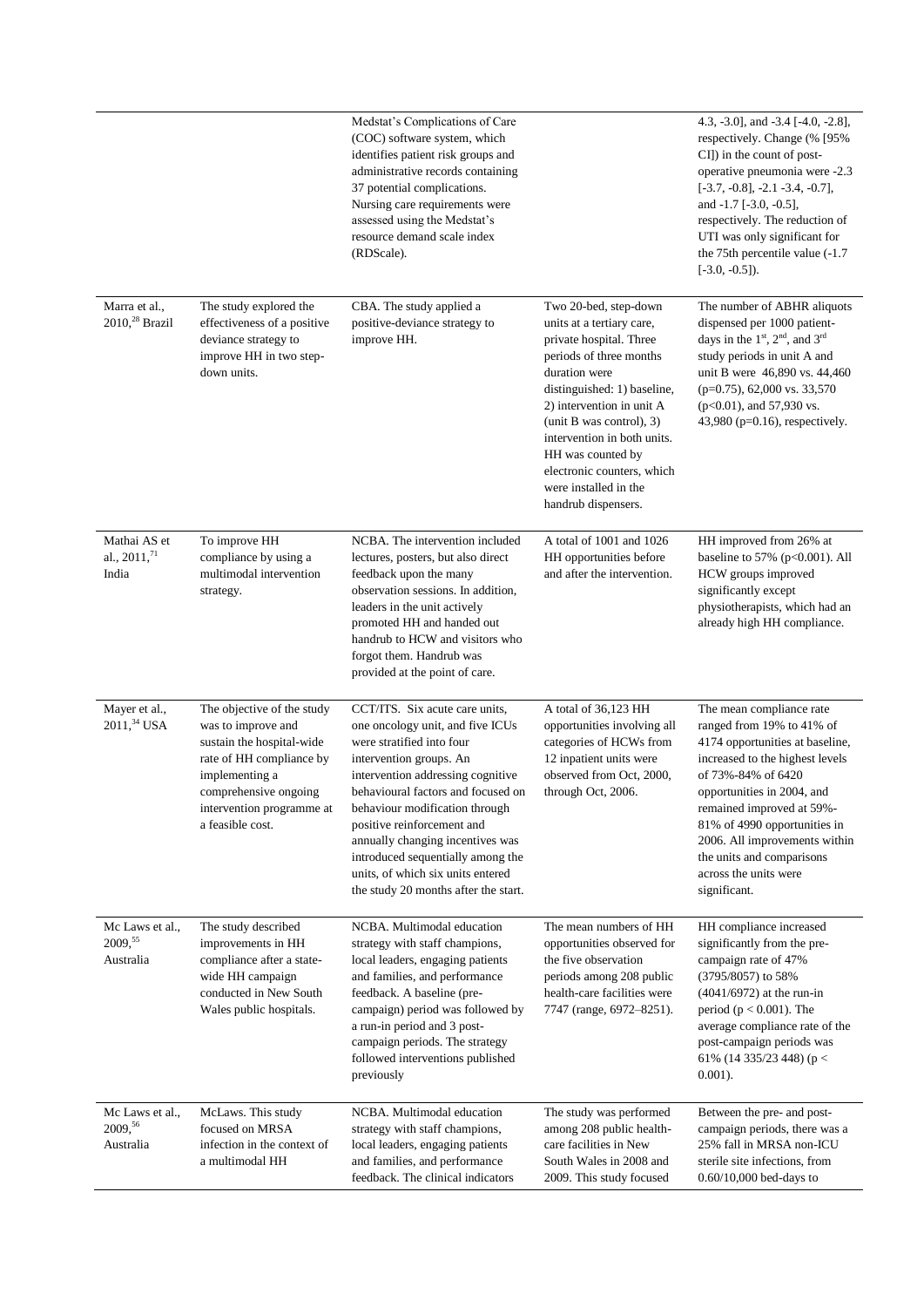|                                                           | campaign.                                                                                                                                            | included four different site<br>categories (ICU sterile site, ICU<br>non-sterile site, non-ICU sterile<br>site and non-ICU non-sterile site)<br>and were expressed as the number<br>of new HAIs per 10,000 acute care<br>bed-days.                                                                                                                                                                                                                                                       | on MRSA infection.                                                                                                                                          | $0.45/10{,}000$ bed-days<br>$(p=0.027)$ , and a 16% fall in<br>ICU non-sterile site infections,<br>from $36.36/10,000$ bed-days to<br>30.43/10,000 bed-days<br>$(p=0.037)$ . The rates of the<br>other indicators did not change<br>significantly. However,<br>reductions of MRSA in non-<br>ICU sterile sites were observed<br>also in other parts of Australia<br>and, thus, it cannot be assumed<br>to be the result of improved<br>HH compliance. |
|-----------------------------------------------------------|------------------------------------------------------------------------------------------------------------------------------------------------------|------------------------------------------------------------------------------------------------------------------------------------------------------------------------------------------------------------------------------------------------------------------------------------------------------------------------------------------------------------------------------------------------------------------------------------------------------------------------------------------|-------------------------------------------------------------------------------------------------------------------------------------------------------------|-------------------------------------------------------------------------------------------------------------------------------------------------------------------------------------------------------------------------------------------------------------------------------------------------------------------------------------------------------------------------------------------------------------------------------------------------------|
| Moongtui et al.,<br>$2000, ^{29}$<br>Thailand             | The purpose of this study<br>was to evaluate the<br>effectiveness of a peer<br>feedback programme on<br>handwashing and glove<br>wearing among HCWs. | CBA. The peer feedback<br>assessment tool used followed the<br>structure of a validated universal<br>precautions assessment tool. Peer<br>observers rated the occurrence or<br>non-occurrence of appropriate<br>handwashing and glove wearing<br>for their co-workers during the<br>practice of actual patient care, for<br>one hour or until a minimum of 15<br>opportunities had occurred. There<br>was a baseline phase, an<br>intervention phase, and a post-<br>intervention phase. | The study was conducted<br>at a 1200-bed tertiary<br>hospital. The intervention<br>and control groups<br>included 36 and 55 HCWs,<br>respectively.          | Compliance of universal<br>precautions increased in the<br>intervention group from<br>baseline to intervention (49.2%<br>vs. 82.7%; p<0.001) but<br>decreased to a level similar to<br>the control group in the post-<br>intervention phase (73.2%).                                                                                                                                                                                                  |
| Nicol et al.,<br>2009,99<br>Australia                     | The study aimed to<br>increase understanding of<br>infection prevention<br>practice in the acute care<br>setting.                                    | Qualitative. The study used the<br>theory of planned behaviour. The<br>study used semi-structured<br>interviews of HCWs. Participants<br>were included as long as no new<br>relevant information to the purpose<br>of the study was gained from the<br>interviewees.                                                                                                                                                                                                                     | The study was performed<br>in a general medical and<br>surgical ward. A total of 33<br>nurses and 11 physicians,<br>and two other HCWs were<br>interviewed. | Individual experience is of<br>greater importance than formal<br>education in explaining HH<br>behaviour. This indicates that<br>exposure to vivid experience is<br>a potential means to improving<br>the power of existing training<br>methods and increasing the<br>propensity for instilling<br>sustainable adequate HH<br>habits.                                                                                                                 |
| Nijssen et al.,<br>2003, <sup>83</sup> The<br>Netherlands | The study addressed the<br>association of compliance<br>with cohorting and HH<br>and HCW workload.                                                   | NCC. Workload was measured by<br>the medicus workload<br>measurement system.                                                                                                                                                                                                                                                                                                                                                                                                             | The study was done in a<br>16-bed medical ICU.<br>Patients were observed for<br>171 hours, during which<br>777 HCW-patient<br>interactions were recorded.   | Nursing workload was<br>inversely associated with<br>adherence to HH (correlation<br>coefficient, $-0.38$ ; p=0.02).                                                                                                                                                                                                                                                                                                                                  |
| Parand et al<br>$201137$ UK                               | To assess the difference of<br>perception about a quality<br>and patient safety<br>initiative                                                        | Cross-sectional study using<br>questionnaires, which were<br>analysed quantitatively. The<br>survey addressed perceptions<br>programme elements, success<br>factors and impact/sustainability of<br>the UK Safer Patients Initiative.                                                                                                                                                                                                                                                    | A total of 635 surveys at<br>20 trusts including 442<br>clinical frontline workers<br>and 113 senior managers.                                              | Significant differences were<br>found between the perceptions<br>on a wide number of issues,<br>including the frontline<br>perceiving a larger<br>improvement on the timeliness<br>of care delivery $(t = 2.943,$<br>$P = 0.004$ , while managers<br>perceived larger improvement<br>on the culture within the<br>organisation for safe, effective<br>and reliable care $(t = -2.454, P)$<br>$= 0.014$ .                                              |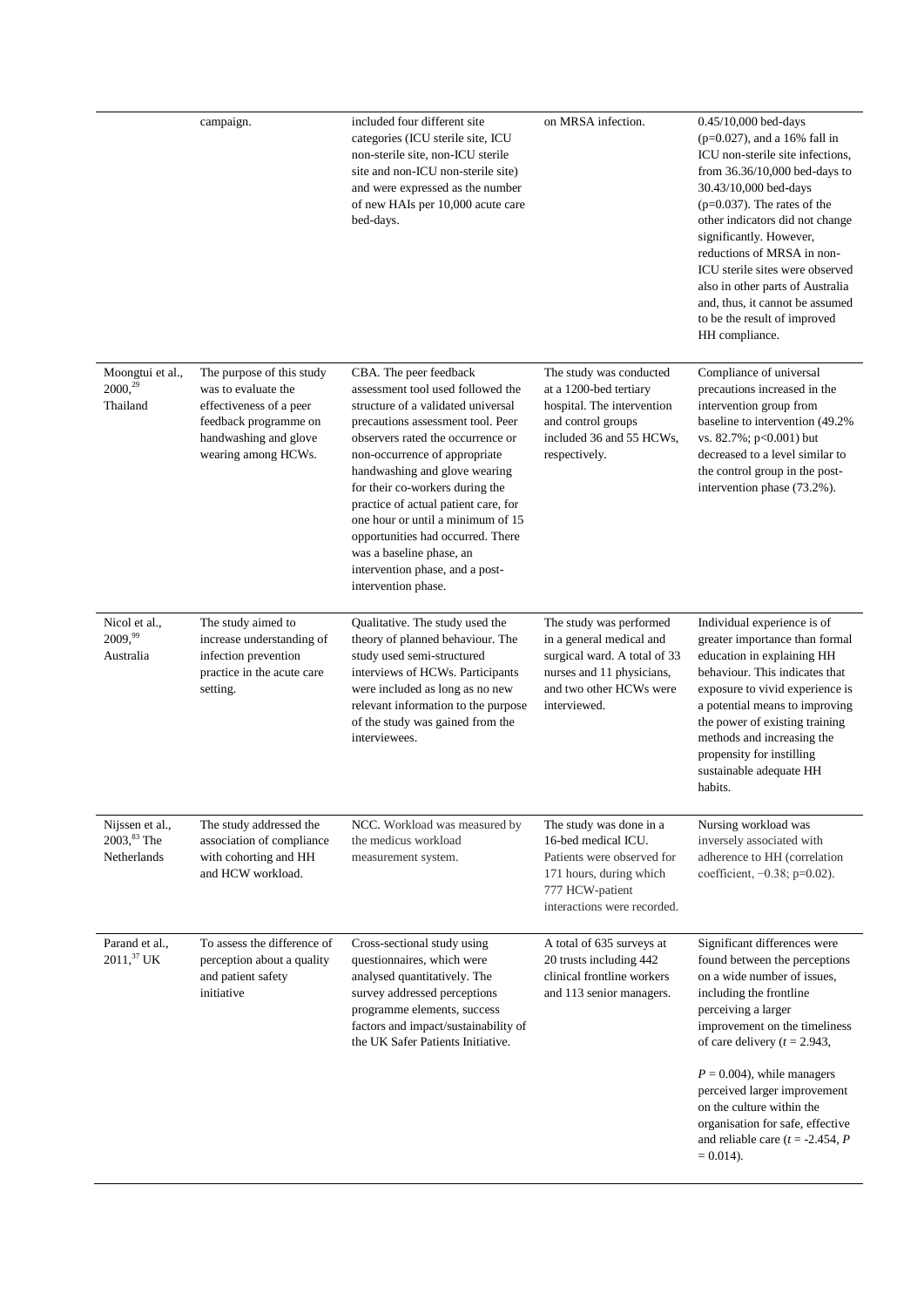| Peredo et al.,<br>2010, <sup>57</sup> Spain     | The study aimed to test the<br>effectiveness of multiple<br>system interventions to<br>reduce CRBSI in an ICU.                                                                                                  | NCC.                                                                                                                                                                                                                                                                                                                              | 16-bed medical-surgical<br>ICU in a 500-bed teaching<br>hospital from March, 2007,<br>to December, 2007. Total<br>patient-days and catheter-<br>days in the baseline and<br>post-intervention periods<br>were 4289 patient-days,<br>3572 catheter-days and<br>4174 patient-days and<br>3296 catheter-days. | CRBSI incidence densities in<br>the baseline and the post<br>intervention periods were<br>6.7/1,000 catheter-days and<br>2.4/1000 catheter-days (RR<br>[95% CI], 0.36 [0.16-0.80].                                                                                                                                                                                                                                                                                                                                                                                                                                  |
|-------------------------------------------------|-----------------------------------------------------------------------------------------------------------------------------------------------------------------------------------------------------------------|-----------------------------------------------------------------------------------------------------------------------------------------------------------------------------------------------------------------------------------------------------------------------------------------------------------------------------------|------------------------------------------------------------------------------------------------------------------------------------------------------------------------------------------------------------------------------------------------------------------------------------------------------------|---------------------------------------------------------------------------------------------------------------------------------------------------------------------------------------------------------------------------------------------------------------------------------------------------------------------------------------------------------------------------------------------------------------------------------------------------------------------------------------------------------------------------------------------------------------------------------------------------------------------|
| Petrosillo et al.,<br>2001, <sup>35</sup> Italy | The study assessed<br>hepatitis C virus (HCV)<br>incidence rates and<br>identified determinants of<br>Infection among<br>haemodialysis patients in a<br>multicentre study<br>conducted in Italy.                | Case-control. For each incident<br>case, three controls negative for<br>both HCV antibodies and HCV<br>RNA were randomly selected.                                                                                                                                                                                                | The study included 58<br>haemodialysis units. At<br>enrolment, HCV sero-<br>prevalence was 30.0%.<br>During follow-up, 23 new<br>HCV cases were<br>documented, with a<br>cumulative incidence of<br>9.5 cases/1000 patient-<br>years.                                                                      | Independent risk factors for<br>new HCV-infections were an<br>HCW/patient ratio  subseteq 10R<br>[95% CI]: 5.4 [1.4-19.9]) and<br>an HCV-prevalence of $\geq$ 30%<br>(OR [95% CI]: 4.6 [1.4-15.0]).                                                                                                                                                                                                                                                                                                                                                                                                                 |
| Pinto et al.,<br>$2011,^{108}$ UK               | The study aimed at<br>understanding the<br>perceived factors relating<br>to the application of four<br>clinical<br>care practices targeting<br>VAP in the context of the<br>UK « Safer Patients<br>Initiative". | Qualitative study. Structured<br>interviews of the stakeholders in 3<br>of the 4 trusts participating in the<br>pilot phase of the UK "Safer<br>Patients Initiative". The interviews<br>of 45-60 minutes were transcribed<br>verbatim and coded by at least two<br>researchers based on best practice<br>in qualitative research. | A total of 17 stakeholders<br>were interviewed.                                                                                                                                                                                                                                                            | Consistent measurement of<br>compliance with the four<br>elements made the staff realize<br>that their engagement in<br>previous improvement work<br>for ventilated patients was<br>inadequate and motivated them<br>to apply the introduced clinical<br>practices more reliably.<br>Feedback to experts and peers<br>was perceived as a very<br>influential aspect of the<br>programme. Small tests of<br>change (Plan-Do-Study-Act<br>cycles), teaching sessions and<br>daily goal sheets were quoted<br>as particularly useful tools<br>throughout the implementation<br>of the four clinical care<br>practices. |
| Pittet et al.,<br>2000,16<br>Switzerland        | The study tested the<br>effectiveness of a hospital-<br>wide multimodal HH<br>improvement strategy.                                                                                                             | NCBA. The study occurred before<br>HH was promoted. The<br>intervention relied predominantly<br>on changing HH from<br>handwashing to the use of ABHR<br>provided in individual bottles for<br>pocket carriage, a poster<br>campaign, and the visible<br>commitment of the hospital<br>administration.                            | Between 1994 and 1997, a<br>total of 20,082 HH<br>opportunities were<br>observed in 2629<br>observation periods.                                                                                                                                                                                           | HH compliance increased from<br>47.6% (95% CI, 46.8-48.5%)<br>to 66.2% (95% CI, 65.1-<br>67.2%) (adjusted OR [95%<br>CI], 1.92 [1.59-2.33]). Annual<br>MRSA bacteraemia decreased<br>from 0.74/10,000 patient-days<br>to 0.24/10,000 patient-days<br>$(p>0.001)$ .                                                                                                                                                                                                                                                                                                                                                  |
| Pittet et al.,<br>2004,100<br>Switzerland       | The aim of the study was<br>to identify risk factors for<br>non-adherence and to<br>assess beliefs and<br>perceptions associated<br>with HH among<br>physicians.                                                | Cross-sectional. The study used a<br>qualitative approach to assess<br>perceptions and beliefs of<br>physicians towards HH, but also<br>applied a quantitative analysis to<br>assess risk factors for non-<br>compliance. Only the quantitative<br>part is assessed in this review.<br>Primary outcome was HH                     | A total of 1883 HH<br>opportunities of 63<br>physicians were observed.<br>The activity index was<br>estimated by the number of<br>observed opportunities for<br>HH per hour of patient care<br>for each physician                                                                                          | An activity index of >5 HH<br>opportunities/h was associated<br>with less HH compliance<br>$(52.0\% \text{ vs. } 63.3\%; \text{ p=0.03}).$                                                                                                                                                                                                                                                                                                                                                                                                                                                                          |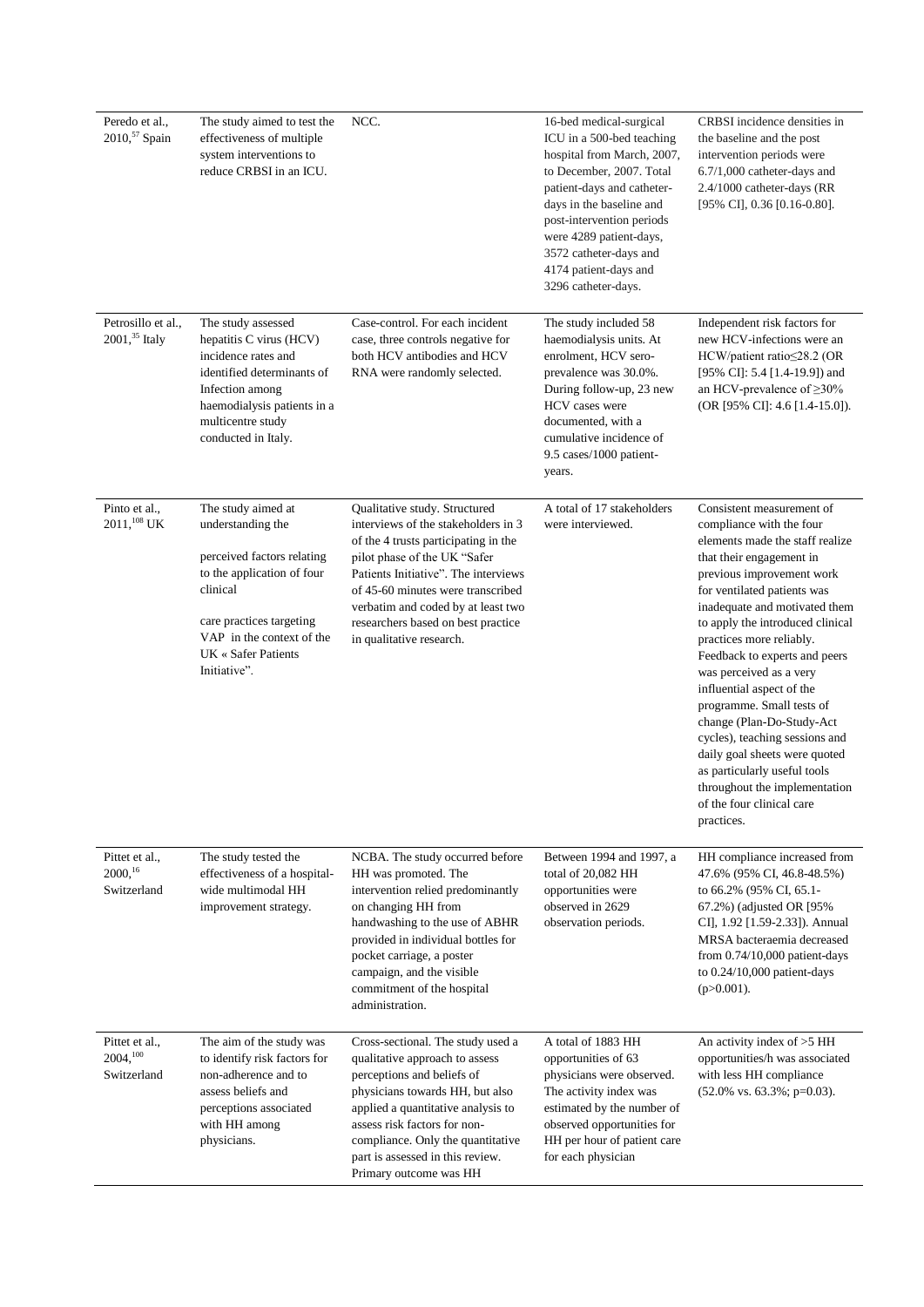|                                                       |                                                                                                                                              | compliance.                                                                                                                                                                                                                                                                                                                                                                                                                                                         | observation.                                                                                                                                                                                                                                                             |                                                                                                                                                                                                                                                                                                                              |
|-------------------------------------------------------|----------------------------------------------------------------------------------------------------------------------------------------------|---------------------------------------------------------------------------------------------------------------------------------------------------------------------------------------------------------------------------------------------------------------------------------------------------------------------------------------------------------------------------------------------------------------------------------------------------------------------|--------------------------------------------------------------------------------------------------------------------------------------------------------------------------------------------------------------------------------------------------------------------------|------------------------------------------------------------------------------------------------------------------------------------------------------------------------------------------------------------------------------------------------------------------------------------------------------------------------------|
| Pontivivo et al.,<br>$2012, ^{91}$<br>Australia       | To test the effectiveness of<br>a multimodal "coaching"<br>strategy on HH                                                                    | NCC. Prospective cohort study<br>using a multimodal strategy by<br>principles of practice development,<br>solution-focussed coaching and<br>models of behaviour change.                                                                                                                                                                                                                                                                                             | 11,247 moments of HH<br>within one year and among<br>8 units.                                                                                                                                                                                                            | Overall increase of HH<br>compliance from 62% to 72%<br>with significant improve for<br>nurses (from 70% to 80%) and<br>physicians (from 43% to 63%).                                                                                                                                                                        |
| Quiros et al.,<br>2007, <sup>101</sup> USA            | To assess attitudes of ICU<br>staff members towards<br>practice guidelines in<br>general, and the CDC HH<br>guideline in particular.         | Qualitative. Attitudes of ICU staff<br>members were correlated with<br>staff and hospital characteristics,<br>and the impact of staff attitudes<br>towards the HH guideline was<br>assessed by self-reported<br>implementation of the guideline.                                                                                                                                                                                                                    | A total of 1359 ICU<br>professionals (74% nurses,<br>17% physicians, 10% other<br>professions) from 70 ICUs<br>in 39 hospitals were<br>included.                                                                                                                         | Significantly more positive<br>attitudes towards practice<br>guidelines were identified<br>among nurses compared to<br>physicians (regression<br>coefficient: 2.53; $p<0.001$ ) and<br>paediatric ICU staff compared<br>to staff in adult ICUs<br>(regression coefficient: 2.66<br>$p<0.001$ ).                              |
| Render et al.,<br>2011,92 USA                         | To reduce CLABSI-rates<br>in all VA-ICUs.                                                                                                    | NCC. Prospective observational<br>study. Multimodal CLABSI<br>prevention strategy with bundle,<br>cart, checklist, leadership<br>engagement, appointed champions,<br>goals sheet and feedback.                                                                                                                                                                                                                                                                      | 174 ICUs in 123 hospitals.<br>Cumulative 833,173<br>catheter-days over 4 years.                                                                                                                                                                                          | CLABSI-reduction of 53%<br>(from $3.8$ to $1.8/1000$ catheter-<br>days) over 4 years ( $p<0.001$ ).<br>Increase in composite<br>adherence to practice bundle<br>from 85% to 98% with a<br>strong inverse correlation (R=-<br>0.81) with CLABSI rates.                                                                        |
| Robert et al,<br>2000, <sup>36</sup> USA              | To determine the risk<br>factors for acquisition of<br>nosocomial primary<br>bloodstream infections in<br>a surgical ICU.                    | Case-control. Nurse staffing varied<br>during the study period. the study<br>period was divided into an eight-<br>month period with high regular-<br>nurse-to-patient ratio (10.6<br>h/patient) and lower pool-nurse-to-<br>patient ratio (2.2 h/patient) and a<br>five-month period with a<br>significantly decreased regular<br>nurse-to-patient ratio (9.1<br>h/patient; p<.001) and an increased<br>pool nurse-to-patient ratio (4.4<br>h/patient; $p<0.001$ ). | Twenty-eight patients with<br>BSI (case-patients) were<br>compared to 99 randomly<br>selected patients (controls)<br>hospitalised $\geq$ 3 days in the<br>same unit. The overall<br>primary BSI rate in the<br>SICU was 4.6 per 1000<br>patient-days.                    | The pool nurse-to-patient ratio<br>was higher for case-patients<br>than for controls (median, 3.2)<br>vs 2.8 nursing hours/patient-<br>day;<br>$p<0.001$ ).                                                                                                                                                                  |
| Rosenthal et<br>al., 2003, <sup>58</sup><br>Argentina | The aim of this study was<br>to test the effectiveness of<br>an education strategy and<br>performance feedback on<br><b>CLABSI.</b>          | NCBA. The study included a<br>baseline period, a shorter period of<br>education, and a period using<br>performance feedback (results of<br>audits about the care of catheter<br>insertion sites). The training<br>strategy is not well described but<br>the promoted procedures are<br>reported to follow the US HICPAC<br>recommendations.                                                                                                                         | The study was conducted<br>in four ICUs of two<br>medical centres in<br>Argentina between April,<br>1999, and July, 2001.                                                                                                                                                | Compliance with intravascular<br>device site care (presence of<br>gauze on intravascular device<br>site, good gauze condition)<br>was improved when<br>performance feedback was<br>introduced: 96.5% vs.<br>53.0%/56.2% (RR [95% CI],<br>$1.72$ [1.40-2.10]), 89.6% vs.<br>48.7%/43.2% (RR [95% CI],<br>$2.07$ [1.65-2.62]). |
| Rosenthal et<br>al., 2004, <sup>59</sup><br>Argentina | The study tested the effect<br>of education and<br>performance feedback on<br>compliance with catheter<br>care and HH and on<br>CAUTI rates. | NCBA. The study had a short pre-<br>intervention phase and a longer<br>intervention period. The<br>implementation of the training<br>strategy is not described in detail.<br>However, it promoted best<br>practices in urinary catheter care<br>included in the HICPAC<br>recommendations. At the same<br>time, another study targeted HH                                                                                                                           | The study was done in a<br>single centre with two 10-<br>bed ICUs. In total, 1779<br>and 5568 urinary catheter-<br>days were accumulated in<br>the pre-intervention and<br>the intervention period,<br>respectively. A total of<br>1160 and 4241 HH<br>observations were | The CAUTI rate decreased<br>from 21.3/1000 catheter-days<br>to 12.4/1000 catheter-days (RR<br>[95% CI]: 0.58 [0.39-0.86]).<br>HH compliance improved from<br>23.1% to 65.2% (RR [95%<br>CI], 2.82 [2.49-3.20]).                                                                                                              |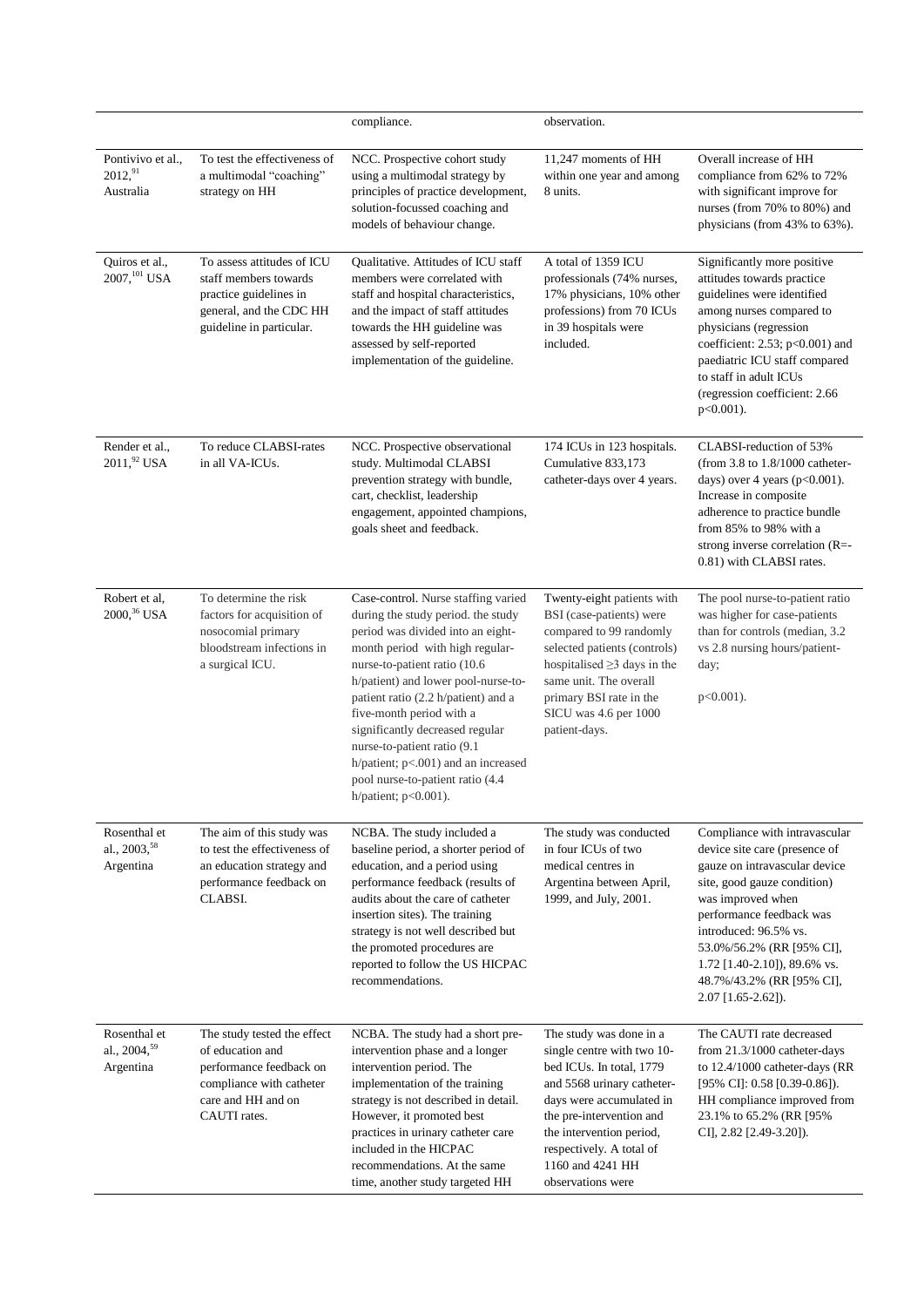|                                                 |                                                                                                                                                                                                                                                                                   | compliance in the same ICUs.                                                                                                                                                                                                                                                                                                                                                                                                                                                                                                                                                                     | performed.                                                                                                                                                                                                                                                                   |                                                                                                                                                                                                                                                                                                                                                                                                                                                                                                                                                                                                                                                             |
|-------------------------------------------------|-----------------------------------------------------------------------------------------------------------------------------------------------------------------------------------------------------------------------------------------------------------------------------------|--------------------------------------------------------------------------------------------------------------------------------------------------------------------------------------------------------------------------------------------------------------------------------------------------------------------------------------------------------------------------------------------------------------------------------------------------------------------------------------------------------------------------------------------------------------------------------------------------|------------------------------------------------------------------------------------------------------------------------------------------------------------------------------------------------------------------------------------------------------------------------------|-------------------------------------------------------------------------------------------------------------------------------------------------------------------------------------------------------------------------------------------------------------------------------------------------------------------------------------------------------------------------------------------------------------------------------------------------------------------------------------------------------------------------------------------------------------------------------------------------------------------------------------------------------------|
| Rosenthal et<br>al., $2005, ^{60}$<br>Argentina | The study tested the<br>effectiveness of a<br>multimodal intervention<br>for HH improvement on<br>the overall rate of<br>nosocomial infections in<br>the ICU.                                                                                                                     | NCITS. The study used a<br>multimodal approach of HH<br>training with practical education<br>and based on existing guidelines<br>(US APIC guidelines). The study<br>was divided into four time periods,<br>a preintervention phase of four<br>months, followed by three<br>intervention phases.                                                                                                                                                                                                                                                                                                  | The study was done in a<br>single centre with two 10-<br>bed ICUs. Between Sept,<br>2000, and May, 2002, a<br>total of 4347 HH<br>opportunities were<br>observed.                                                                                                            | HH compliance improved from<br>23.1% to 64.5% (RR [95%<br>CI], 2.79 [2.46-3.17]) in the<br>intervention phases.<br>Nosocomial infections<br>decreased from 47.55 per 1000<br>patient-days (104/2187) to<br>27.93 per 1000 patient days<br>(207/7409) (RR [95% CI],<br>$0.59$ [0.46-0.74]).                                                                                                                                                                                                                                                                                                                                                                  |
| Rubinson et al.,<br>2005, <sup>102</sup> USA    | The study aimed to<br>identify the conceptual<br>basis for obstacles to the<br>use of maximal barrier<br>precautions and<br>chlorhexidine gluconate<br>among internists to<br>establish a framework for<br>improvement, and to<br>define targets for<br>intervention.             | Qualitative. A survey was mailed<br>to 1000 internists in the US who<br>were randomly selected from the<br>membership list of the American<br>College of Physicians-American<br>Society of Internal Medicine. To<br>ensure adequate national<br>representation, sampling was<br>stratified by four geographic<br>regions. The questionnaire<br>addressed a number of questions<br>about the speciality, and<br>experience of the internists and<br>then focused on perception about<br>the use chlorhexidine gluconate<br>and maximal sterile barrier<br>precautions in the insertion of<br>CVC. | Of a total of 994 correctly<br>sent questionnaires, 526<br>internists replied, of which<br>178 had recent CVC<br>insertion experience (last<br>12 months).                                                                                                                   | Despite established efficacy,<br>use of chlorhexidine gluconate<br>for skin antisepsis is low<br>among internists.<br>"Availability" was the main<br>factor influencing the selection<br>of specific antiseptic agents.<br>This underscores the<br>importance of the role of<br>administrators in making<br>supplies such as chlorhexidine<br>gluconate available. The study<br>revealed that only a minority<br>of participants who were aware<br>of CDC guidelines were highly<br>adherent to the use of maximal<br>barrier precautions, leading to<br>the understanding that<br>knowledge of guidelines alone<br>is insufficient to change<br>behaviour. |
| Saint et al.,<br>2009, <sup>110</sup> Italy     | The aim of the study was<br>to test the effectiveness of<br>a multimodal HH<br>improvement strategy<br>emphasizing the use of<br>champions.                                                                                                                                       | NCBA. The study used individual<br>training workshops where nurses<br>were trained by nurses and<br>physicians by physicians.<br>Champions among nurses and<br>physicians were identified and<br>they visibly wore a badge saying<br>"ask me if I have washed my<br>hands". The study also emphasized<br>the change from handwashing to<br>handrubbing. Only the indication<br>"before patient contact" was<br>assessed by direct observation of<br>HH.                                                                                                                                          | During the six-month study<br>period, a total of 3987<br>HCW-patient interactions<br>were observed, 1526<br>physicians and 2461<br>nurses.                                                                                                                                   | Overall, HH increased from<br>31.5% to 47.4% (p<0.001);<br>adherence among nurses<br>increased from 33.7% to<br>47.9% (p<0.001); adherence<br>among physicians increased<br>from 27.5% to 46.6%<br>$(p<0.001)$ .                                                                                                                                                                                                                                                                                                                                                                                                                                            |
| Saint et al.,<br>2010, 103 USA                  | The study aimed to<br>understand why some<br>hospitals were engaged in<br>HAI prevention activities<br>while others were not.<br>This analysis focused on<br>the behaviour of leaders<br>who are successful at<br>implementing HAI<br>prevention practices in<br>their hospitals. | Qualitative. From a number of<br>hospitals replying to a<br>questionnaire about infection<br>control activities, telephone<br>interviews were conducted to<br>select hospitals for site interviews.<br>Interviews were semi-structured<br>and transcribed verbatim for<br>analysis.                                                                                                                                                                                                                                                                                                              | Telephone interviews were<br>conducted in 2005-2006<br>with 38 individuals at 14<br>purposively selected<br>hospitals. Based on<br>findings, six hospitals were<br>selected for site visits,<br>which resulted in<br>interviews with another 48<br>individuals in 2006-2007. | Successful leaders focused on<br>cultivating a culture of clinical<br>excellence. Successful leaders<br>were solution -oriented.<br>Successful leaders inspired<br>staff. Successful leaders<br>thought strategically, while<br>acting locally.                                                                                                                                                                                                                                                                                                                                                                                                             |
| Schwab et al.,<br>$2007, ^{61}$                 | The study tested whether<br>participation in the                                                                                                                                                                                                                                  | NCBA. Data were collected<br>through the NEO-KISS                                                                                                                                                                                                                                                                                                                                                                                                                                                                                                                                                | Twenty-four neonatology<br>units met the selection                                                                                                                                                                                                                           | Incidence densities of BSI for<br>the 1 <sup>st</sup> , 2 <sup>nd</sup> , and 3 <sup>rd</sup> years were                                                                                                                                                                                                                                                                                                                                                                                                                                                                                                                                                    |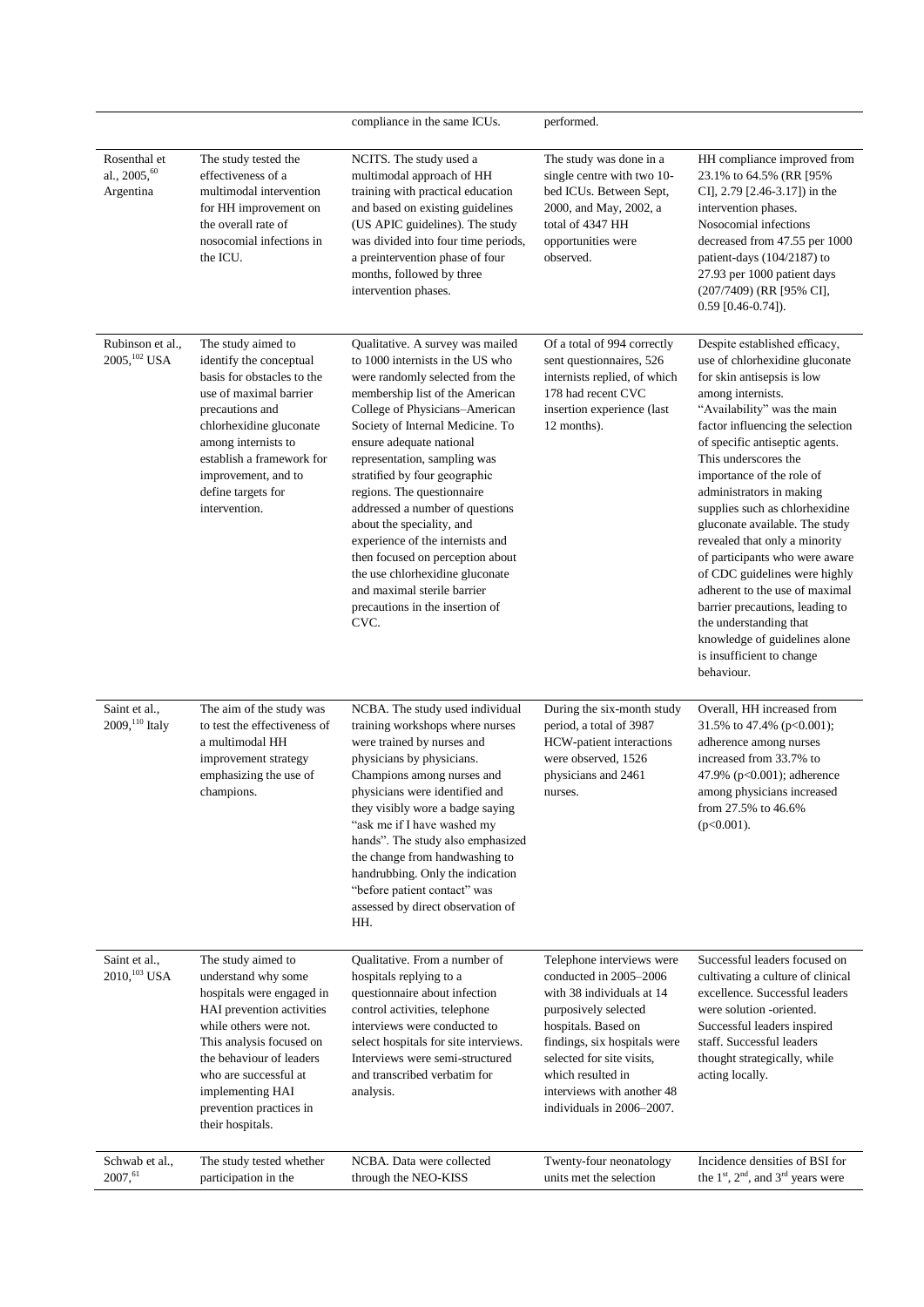| Germany                                                  | German NEO-KISS<br>surveillance system results<br>in lower rates BSI and<br>pneumonia.                                                                                                          | surveillance system. Participation<br>in NEO-KISS was voluntary and<br>confidential. Feedback was given<br>biannually. Neonatal units had to<br>participate in the KISS<br>surveillance system for at least<br>three consecutive years to be<br>eligible for analysis.                                                                                                                         | criteria and data were<br>obtained for 3856 patients<br>resulting in 152,437<br>patient-days during their<br>first three years of<br>participation. A total of<br>1111 BSIs (38% CVC-<br>associated), and 151<br>pneumonias (56% VAP)<br>were identified.                                                 | 8.3/1000 patient-days,<br>7.1/1000, and 6.4/1000 (RR<br>[95% CI], 0.76 [0.66-0.88].<br>The difference between 1 <sup>st</sup> and<br>3 <sup>rd</sup> year also was significant in<br>an adjusted multivariate<br>analysis (OR [95% CI], 0.73<br>$[0.60-0.89]$ ). The incidence<br>densities of pneumonia for the<br>$1st$ , $2nd$ , and $3rd$ years were<br>1.2/1000 patient-days,<br>0.8/1000, and 0.9/1000 (RR<br>[95% CI], 0.73 [0.49-1.07]).                   |
|----------------------------------------------------------|-------------------------------------------------------------------------------------------------------------------------------------------------------------------------------------------------|------------------------------------------------------------------------------------------------------------------------------------------------------------------------------------------------------------------------------------------------------------------------------------------------------------------------------------------------------------------------------------------------|-----------------------------------------------------------------------------------------------------------------------------------------------------------------------------------------------------------------------------------------------------------------------------------------------------------|--------------------------------------------------------------------------------------------------------------------------------------------------------------------------------------------------------------------------------------------------------------------------------------------------------------------------------------------------------------------------------------------------------------------------------------------------------------------|
| Sherertz et al.,<br>2000, <sup>62</sup> USA              | The study assessed the<br>effectiveness of<br>simulation-based hands-on<br>training course for<br>physicians completing<br>their first postgraduate<br>year and third year<br>medical students. | NCBA. The study assessed the<br>perception about evidence-based<br>practices of catheter insertion<br>among physicians and medical<br>students. There was prospective<br>CRBSI surveillance based on the<br>CDC definitions. Analysis was<br>done by six-month periods. The<br>study was done among six ICUs<br>and one step-down unit in a<br>university-affiliated tertiary, care<br>centre. | The infection control<br>course was given three<br>times in June 1996 (for 110<br>physicians and 107<br>medical students) and three<br>times in June 1997 (for 95<br>physicians, 94 medical<br>students, and 46 physician<br>assistant students).                                                         | <b>CRBSI</b> incidence rates<br>decreased from 4.51 to 2.92<br>infections per 1000 patient-<br>days ( $p<0.001$ ).                                                                                                                                                                                                                                                                                                                                                 |
| Sinkowitz-<br>Cochran et al.,<br>2012, <sup>38</sup> USA | To assess the association<br>between organisational<br>culture and knowledge,<br>attitudes, and barriers in<br>MRSA control.                                                                    | Cross-sectional. The study used a<br>pre-defined questionnaire with<br>sections of knowledge, attitudes,<br>and detected barriers in the field of<br>MRSA control. The answers were<br>correlated with a section about<br>organisational culture, stratified<br>into staff engagement,<br>overwhelmed/stress-chaos, and<br>hospital leadership.                                                | A total of 16 VA hospitals<br>participating in a MRSA<br>prevention initiative<br>accumulating 2314<br>questionnaires from nurses<br>(43%), physicians (9%),<br>and other HCW (48%).                                                                                                                      | Staff engagement,<br>overwhelmed/stress-chaos, and<br>hospital leadership were found<br>to be associated with<br>individual HCW knowledge,<br>attitudes, and self-reported<br>practices regarding MRSA<br>prevention.                                                                                                                                                                                                                                              |
| Sinuff et al.,<br>2007,104<br>Canada                     | The study aimed to<br>determine perceived<br>facilitators and barriers to<br>guideline implementation<br>and clinical adherence to<br>guidelines in ICUs.                                       | Qualitative. The authors<br>conducted semi-structured<br>interviews of ICU professionals to<br>elicit attitudes and perceptions<br>regarding the facilitators and<br>barriers to adherence to guidelines<br>in the ICU. All interviews were<br>transcribed in duplicate using<br>grounded theory to identify themes<br>and develop a model to describe<br>clinicians' views.                   | Interviews with 44 ICU<br>clinicians among three<br>university-affiliated<br>hospitals were performed:<br>12 intensivists, two<br>physician directors, 12<br>nurses, three nurse<br>educators, three nurse<br>managers, nine respiratory<br>therapists, and three<br>respiratory therapist<br>educators). | Strategies suggested to<br>improve clinicians' adherence<br>to guidelines include: 1) a<br>combination of reminders and<br>continuing education,<br>augmented with an audit and<br>feedback system; 2) consider<br>characteristics of the ICU<br>itself, interprofessional<br>communication, and factors<br>intrinsic to guidelines<br>themselves; 3) use informatics<br>to maximise accessibility; and;<br>4) guidelines developed by<br>multidisciplinary teams. |
| Sladek et al.,<br>2008,105<br>Australia                  | The objective of the study<br>was to describe the<br>association between<br>compliance with and<br>hygiene and the thinking<br>style of physicians.                                             | Qualitative. HH practices of<br>physicians were observed in<br>teaching hospitals. HH compliance<br>rates were correlated with self-<br>reported thinking styles.<br>Physicians were observed by a<br>trained observer during a ward<br>round or outpatient clinic and were<br>unaware that HH was under<br>observation. The main outcome                                                      | In total, 32 physicians in<br>two teaching hospitals<br>were observed.                                                                                                                                                                                                                                    | An overall mean compliance<br>rate of 7.6% (standard<br>deviation $+/- 7.2\%$ ) was found.<br>Faith in intuition (correlation,<br>$0.46$ ; p=0.004), faith in<br>intuition (ability) (0.37;<br>$p=0.018$ ,), and faith in<br>intuition (favourability) (0.46;<br>$p=0.004$ ) were significantly<br>associated with HH                                                                                                                                              |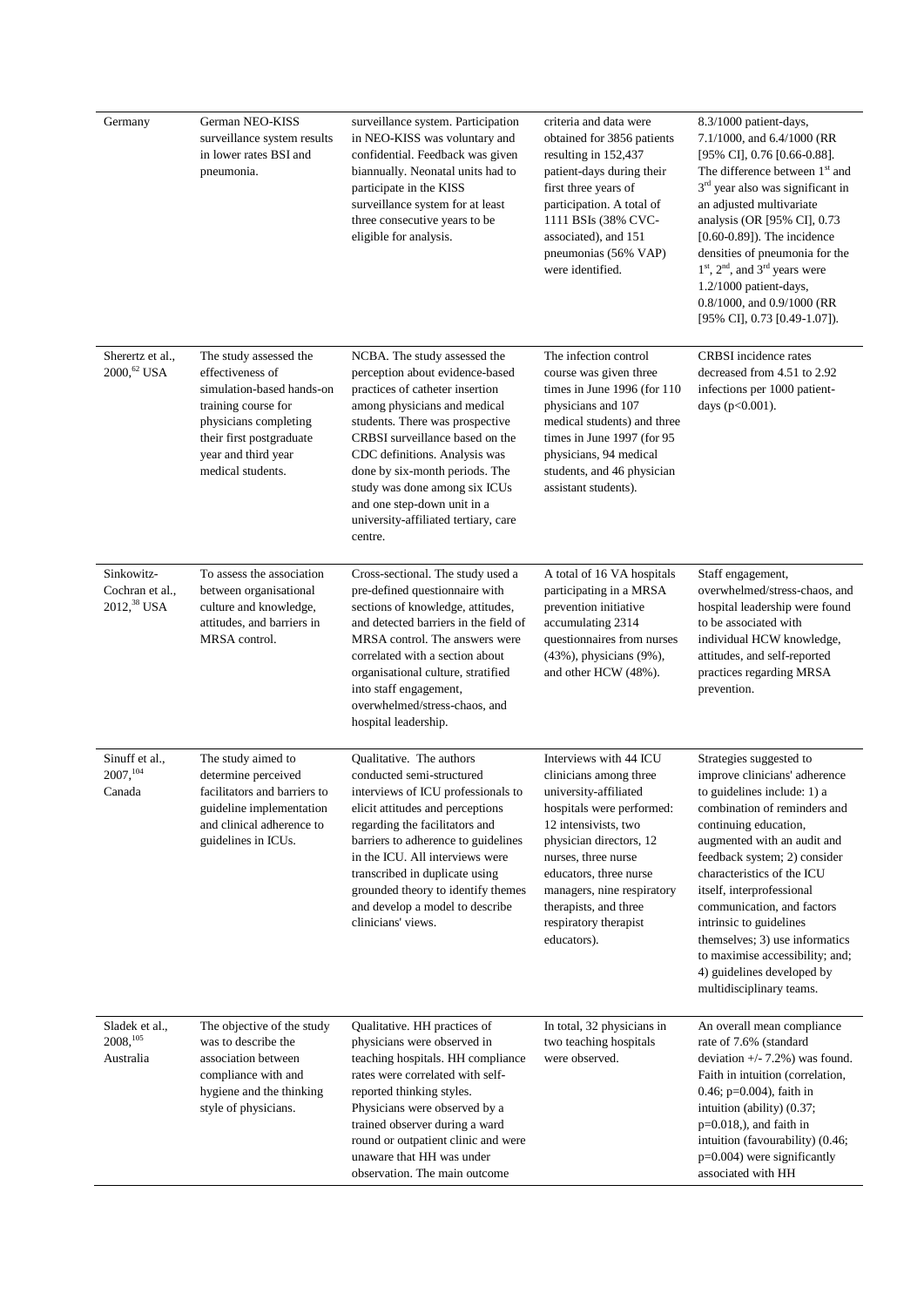|                                           |                                                                                                                                                                            | measures were HH compliance<br>and thinking style using a<br>validated tool (rational-<br>experiential inventory).                                                                                                                                                                                                                                                                                                                                                                                |                                                                                                                                                                                                                     | compliance.                                                                                                                                                                                                                                                                                                                                                                                                                                                  |
|-------------------------------------------|----------------------------------------------------------------------------------------------------------------------------------------------------------------------------|---------------------------------------------------------------------------------------------------------------------------------------------------------------------------------------------------------------------------------------------------------------------------------------------------------------------------------------------------------------------------------------------------------------------------------------------------------------------------------------------------|---------------------------------------------------------------------------------------------------------------------------------------------------------------------------------------------------------------------|--------------------------------------------------------------------------------------------------------------------------------------------------------------------------------------------------------------------------------------------------------------------------------------------------------------------------------------------------------------------------------------------------------------------------------------------------------------|
| Thomas et al<br>2005, <sup>111</sup> USA  | The aim of the study was<br>to implement a HH<br>programme in an academic<br>medical centre, using<br>visual cues developed with<br>periodic input from<br>hospital staff. | Mixed-methods. A mixed-<br>methods' approach was used<br>actively involving frontline<br>workers in designing an<br>intervention strategy. In focus<br>groups, they elaborated visual cues<br>in the form of A3 posters.                                                                                                                                                                                                                                                                          | The study was performed<br>in five units (four ICUs,<br>one emergency unit) of an<br>academic centre. The 1 <sup>st</sup> ,<br>$2nd$ , and $3rd$ periods<br>provided eight, 16, and 16<br>dispensers, respectively. | HH compliance increased from<br>20% to 55% by actively<br>involving frontline workers to<br>design their own HH<br>improvement programme and<br>by competition between the<br>units. Giveaways, microbial<br>assessment of the environment.<br>availability of material (for<br>infection prevention in<br>general), and between-unit<br>competition by surveillance<br>and feedback were identified<br>as incentives for HH<br>improvement in focus groups. |
| Thomas et al.,<br>2009, <sup>63</sup> USA | The study aimed to<br>determine the<br>effectiveness of handrub<br>dispenser placing.                                                                                      | NCBA. The study was divided in<br>three periods: 1) control period<br>with customary locations (e.g., on<br>walls inside and outside patient<br>rooms and adjacent to lavatories),<br>2) $1st$ experimental period<br>providing suspended handrub<br>dispenser over the patient bed, and<br>3) $2nd$ experimental period placing<br>the dispensers at customary<br>locations, but in greater quantity.<br>The use of the dispensers was<br>measured by daily total weight of<br>consumed handrub. | The study was performed<br>in a surgical ICU of a<br>tertiary community<br>hospital.                                                                                                                                | Handrub consumption in the<br>2 <sup>nd</sup> period with conspicuous<br>placement was significantly<br>higher compared to the<br>baseline period (in average<br>294.1g vs. 188.8g; p < 0.001)<br>and compared to the 3 <sup>rd</sup> period,<br>which only increased the<br>number of dispensers (294.1g<br>vs. 214.8; $p < 0.001$ ). Visible<br>location of handrub dispensers<br>is more important than only an<br>increase in number.                    |
| Turnberg et al.,<br>$2009$ , $^{106}$ USA | The study aimed to<br>identify HCW and work<br>site characteristics<br>associated with HCWs'<br>reported use of<br>recommended respiratory<br>precaution measures.         | Qualitative. The study used a<br>cross-sectional design by self-<br>administered questionnaires.<br>Variables determining compliance<br>with respiratory precautions were<br>the primary outcomes and were<br>modelled in a multivariate<br>analysis.                                                                                                                                                                                                                                             | A total of 273 nurse<br>professionals and 184<br>medical practitioners from<br>five medical centres were<br>invited to complete the<br>questionnaires.                                                              | Receiving training was<br>significantly associated with<br>compliance with respiratory<br>precautions for both<br>professionals (OR [95% CI]:<br>2.5 [1.1-5.9]; 5.5 [1.2-25.8]).<br>Other significant factors<br>among nurses included male<br>sex (2.2 [1.0-4.9]), having<br>children (2.2 [1.2-3.9]), an<br>orderly work place (2.0 [1.1-<br>3.5]), and perception of risk<br>$(2.3 [1.2-4.5]).$                                                           |
| Vicca et al<br>1999, 84 UK                | The study aimed at<br>determining the<br>association of workload<br>and staffing on MRSA<br>transmission.                                                                  | NCC. Acquisition of MRSA in the<br>ICU of a tertiary referral centre<br>was monitored over a 19-month<br>period. Nurse/staff-to-patient ratios<br>were determined as well as the<br>staffing level, which was defined<br>as the total number of nurses per<br>shift minus the total dependency<br>score for that shift. Peak and<br>trough levels on a daily basis were<br>determined.                                                                                                            | During the nine-month<br>study period, 50 new<br>MRSA cases were<br>identified.                                                                                                                                     | There were inverse<br>correlations of daily MRSA<br>transmission and mean staff-<br>to-patient ratio (Corr [95% CI],<br>$-0.150$ [ $-0.069/-0.229$ ]), peak<br>staff-to-patient ratio (Corr<br>[95% CI], $-0.145$ [ $-0.064/-$ ]<br>0.224]), mean nurse-to-patient<br>ratio (Corr [95% CI], -0.146 [-<br>$0.065/-0.225$ ]), and peak<br>staffing level (Corr [95% CI], -<br>$0.147$ [-0.066/-0.226).                                                         |
| Virtanen et al.,                          | Association of workload,                                                                                                                                                   | Mixed-methods. The study                                                                                                                                                                                                                                                                                                                                                                                                                                                                          | The prevalence survey was                                                                                                                                                                                           | HAI prevalence was 9.1%. A                                                                                                                                                                                                                                                                                                                                                                                                                                   |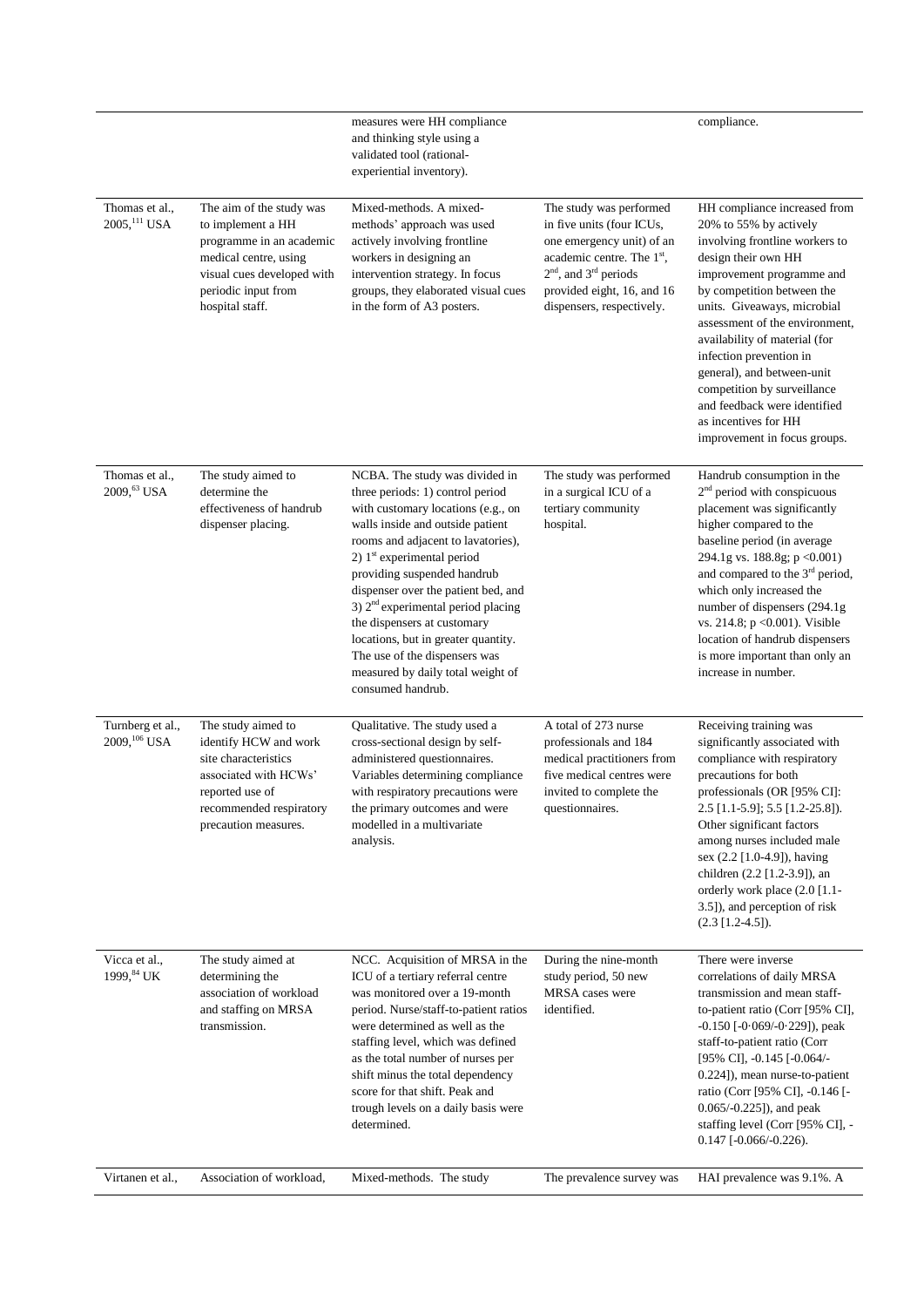| $2009,$ <sup>112</sup><br>Finland            | stress, and collaboration<br>with HAI rates.                                                                                                                                              | correlated data obtained from a<br>prevalence survey with data<br>obtained from patient charts and<br>from questionnaires completed by<br>health-care professionals. The<br>methodology of the prevalence<br>survey was done as described by<br>others. The questionnaire<br>addressed work satisfaction<br>(staffing, work stress, effort-<br>reward imbalance, job control) and<br>collaboration (communication,<br>support from superiors,<br>collaboration between supervisors)<br>using established scores.<br>Correlations between risk factors<br>mentioned in the questionnaire and<br>HAI was done by multivariate<br>logistic regression. | performed in a total of 60<br>non-psychiatric wards<br>among six hospitals (one<br>university-affiliated, five<br>regional hospitals). 1092<br>patient and 1159 staff<br>survey replies (of 1515<br>addressed to health-care<br>professionals) were<br>analysed.                                                                                                                                                                        | number of factors were<br>identified to be associated with<br>HAI such as workload<br>>8.45/day (OR [95% CI], 2.74<br>$[1.04-7.04]$ , poor<br>collaboration with supervisors<br>(OR [95% CI], 2.46 [1.38-<br>4.38], and low trust between<br>work unit members (OR [95%<br>CI], 2.47 [1.38-4.42]).                                                 |
|----------------------------------------------|-------------------------------------------------------------------------------------------------------------------------------------------------------------------------------------------|-----------------------------------------------------------------------------------------------------------------------------------------------------------------------------------------------------------------------------------------------------------------------------------------------------------------------------------------------------------------------------------------------------------------------------------------------------------------------------------------------------------------------------------------------------------------------------------------------------------------------------------------------------|-----------------------------------------------------------------------------------------------------------------------------------------------------------------------------------------------------------------------------------------------------------------------------------------------------------------------------------------------------------------------------------------------------------------------------------------|----------------------------------------------------------------------------------------------------------------------------------------------------------------------------------------------------------------------------------------------------------------------------------------------------------------------------------------------------|
| Whitby et al.,<br>$2004, ^{64}$<br>Australia | The study aimed to<br>determine the effect of<br>improved infrastructure (a<br>new hospital design<br>ensured that no clinical<br>activity could occur more<br>than 5 metres from a sink. | NCBA. The study took place in a<br>setting of complete hospital<br>relocation. HH observations were<br>performed 1 month before moving<br>and 1 and 10 months after<br>relocation. Only before and after<br>patient HH opportunities were<br>observed. Observers were hired<br>from outside the hospital and they<br>were specifically trained for the<br>study purposes.                                                                                                                                                                                                                                                                           | Observations were done in<br>three wards (urology,<br>infectious diseases, internal<br>medicine), and in the ICU.<br>The number of HH<br>opportunities before patient<br>contact before relocation<br>and one and 10 months<br>after relocation were 2040,<br>2030, and 1404,<br>respectively. The number<br>of HH opportunities after<br>patient contact for the three<br>study periods were 1961,<br>2115, and 1312,<br>respectively. | Increase in handwashing<br>frequency was observed in the<br>second study period one month<br>after transfer to the new<br>hospital, by $24\%$ (p<0.001) in<br>the internal medicine ward,<br>16% ( $p<0.001$ ) in the ICU and<br>9% ( $p=0.003$ ) in the infectious<br>diseases' unit. No sustained<br>effect was detected in any of<br>the units. |
| Yinnon et al.,<br>$2012$ , $30$ Israel       | To assess the impact of a<br>comprehensive checklist<br>as an audit tool.                                                                                                                 | CBA. Comprehensive checklists<br>addressing a large number of care<br>(HH, cleaning, procedures) used<br>upon audits in selected units.<br>Feedback was given immediately<br>upon auditing.                                                                                                                                                                                                                                                                                                                                                                                                                                                         | Three intervention and<br>three control units in three<br>hospitals. A total of 3736<br>items were audited within<br>12 months. Prevalence<br>survey before and after the<br>intervention.                                                                                                                                                                                                                                              | Baseline HAI prevalence was<br>similar in the study and control<br>departments: 37/345 (11%)<br>and $26/270$ (10%). In the last<br>month, the prevalence in the<br>study department decreased to<br>16/383 (4%) ( $P < 0.01$ ); in the<br>control it decreased<br>insignificantly to 21/248 (8%).                                                  |
| Zingg et al.,<br>2009, 65<br>Switzerland     | The aim of the study was<br>to test a multimodal<br>intervention strategy in<br>catheter care on CRBSI.                                                                                   | NCBA. The training programme<br>targeting catheter care was<br>prepared by a multidisciplinary<br>group of infection control<br>professionals and frontline nurses.<br>The teaching strategy was hands-<br>on and bedside. Primary outcome<br>was CRBSI. Effectiveness was<br>assessed by Cox regression<br>analysis adjusted for a number of<br>patient characteristics.                                                                                                                                                                                                                                                                           | A total of 395 nursing staff<br>and 34 medical staff from<br>five ICUs were trained by<br>bedside teaching modules.                                                                                                                                                                                                                                                                                                                     | CRBSI rates decreased from<br>3.9/1000 catheter-days to<br>1.0/1000 (adjusted HR [95%<br>CI]: $5.08$ [2.34-11.0]). Time to<br>CRBSI was longer in the<br>intervention period (median 9<br>days vs. 6.5 days; p=0.02). The<br>rate of correct performance of<br>HH practice increased from<br>22.5% to 42.6% ( $p=0.003$ ).                         |
| Zuschneid et<br>al., 2007, 66<br>Germany     | The study tested whether<br>participation in the<br>German ICU-KISS<br>surveillance system results                                                                                        | NCBA. Data were collected<br>through the KISS surveillance<br>system. Hospitals had to<br>participate in the KISS<br>surveillance system for at least                                                                                                                                                                                                                                                                                                                                                                                                                                                                                               | Twenty-nine medical-<br>surgical, 18 medical, 20<br>surgical, 2 neurosurgical,<br>and 2 paediatric ICUs met<br>the selection criteria.                                                                                                                                                                                                                                                                                                  | A total of 2043 VAP-cases<br>were reported. The consecutive<br>VAP-rates were 10.5/1000<br>ventilator-days, 8.7/1000, and<br>8.0/1000, respectively.                                                                                                                                                                                               |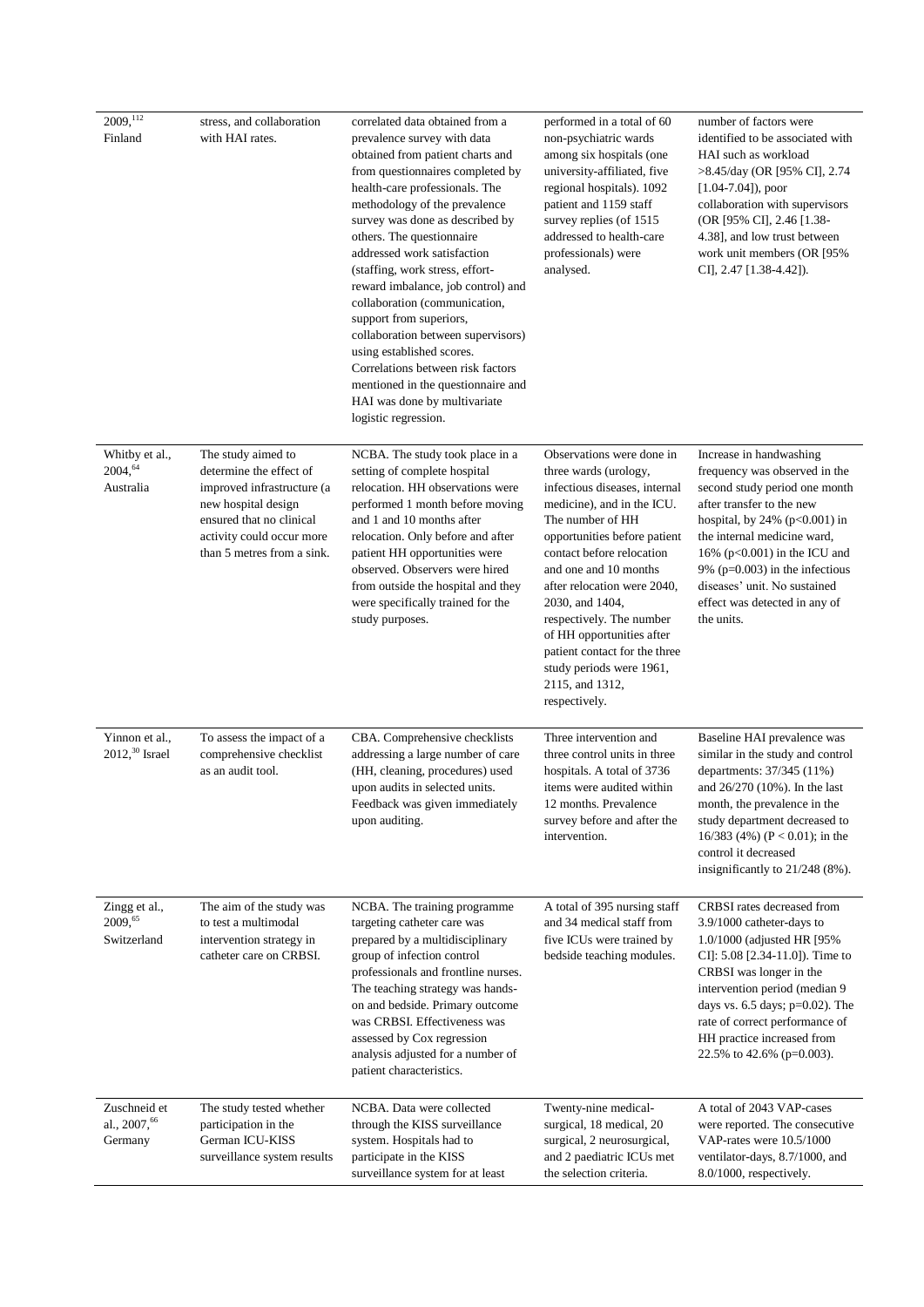| in lower rates of VAP. | three consecutive years to be<br>eligible for analysis. | Surveillance data were<br>available on 181,275<br>patients with 613,098<br>patient-days and 224,138<br>ventilator-days. | Reductions from the 1st to the<br>2nd year and from the 2nd to<br>the 3rd year were 19% (RR)<br>[95% CI]: $0.81$ [0.73-0.90])<br>and 24% (RR [95% CI]: 0.76<br>$[0.68 - 0.85]$ . |
|------------------------|---------------------------------------------------------|-------------------------------------------------------------------------------------------------------------------------|----------------------------------------------------------------------------------------------------------------------------------------------------------------------------------|
|                        |                                                         |                                                                                                                         |                                                                                                                                                                                  |

#### **Abbreviations**

**ABHR**: alcohol-based handrub; **CABSI**: catheter-associated bloodstream infection; **CAUTI**: catheter-associated urinary tract infections; **CBA**: controlled before-after study; **CDI**: *Clostridium difficile* infection; **CI**: confidence interval; **Corr:** Correlation; **CRCT**: cluster-randomized controlled trials; **CLABSI**: central line-associated bloodstream infection/s; **CRBSI**: catheter-related bloodstream infection/s; **CVC**: central venous catheter; **ECDC**: European Centre for Disease Prevention and Control; **HAI**: HAI/s; **HAP**: hospital-associated pneumonia; **HCW**: health-care worker; **HH**: Hand hygiene; **HR**: hazards ratio; **ICP**: Infection control professional; **ICU**: intensive care unit; **IQR:** Interquartile range; **INICC:** International Nosocomial Infection Control Consortium; **IRR:** Incidence rate ratio; **ITS**: interrupted time-series analysis; **KISS**: Krankenhaus Infektions Surveillance System; **MDRO**: multidrug-resistant organism/s; **MICU**: medical intensive care unit; **MRSA**: methicillin-resistant *Staphylococcus aureus*; **NCBA**: non-controlled before-after study; **NCC**: non-controlled cohort study; **NCITS**: non-controlled interrupted time-series analysis; **NICU**: neonatal intensive care unit; **OR**: odds ratio; **PPE**: personal protective equipment; **PVC**: peripheral venous catheter; **RCT**: randomised controlled trial; **RN**: Registered Nurse; **RR:** Relative risk; **SICU**: surgical intensive care unit; **SSI**: surgical site infection/s; **UTI**: urinary tract infection/s; **VA:** Veteran affairs health system; **VAP**: ventilator-associated pneumonia; **WHO:** world health organization.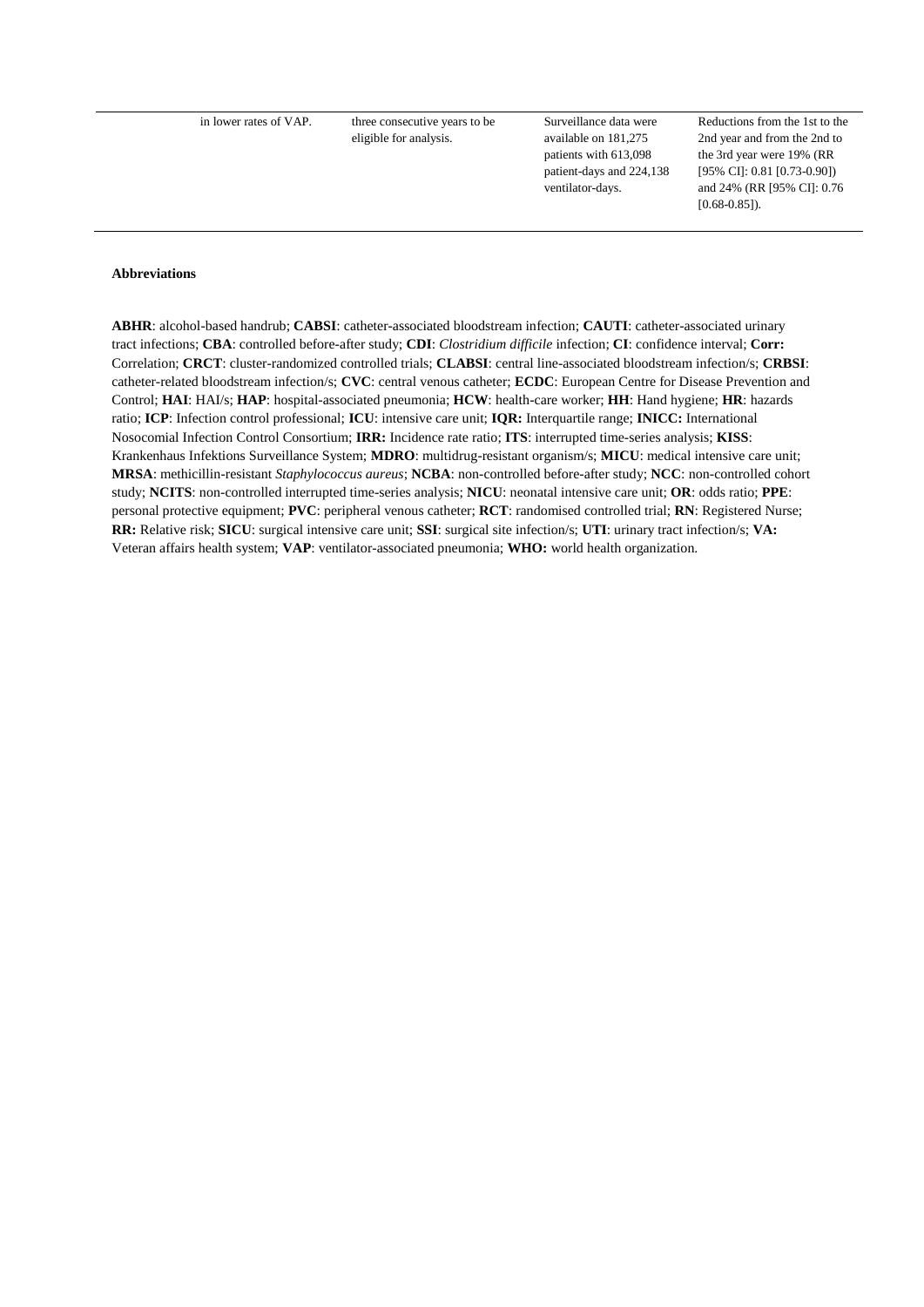**Supplementary table 5:** Studies published in 2013 and identified by the search terms of the systematic review and evidence-based guidance on organization of hospital infection control programmes (SIGHT) – The listed studies fulfilled the inclusion criteria for fulltext sift but were not quality-assessed by the "integrated quality criteria for systematic review of multiple study designs" (ICROMS) tool

| KC             | <b>First author</b>                | <b>Countries</b>         | <b>Clinical setting</b>    | <b>Infection</b> |
|----------------|------------------------------------|--------------------------|----------------------------|------------------|
|                |                                    |                          |                            | control topic    |
| $\mathbf{1}$   | None                               | NA                       | NA                         | NA               |
| $\overline{2}$ | $L$ emaster $1$                    | <b>USA</b>               | <b>Adult ED</b>            | <b>CLABSI</b>    |
| $\mathfrak{Z}$ | Lemaster <sup>1</sup>              | <b>USA</b>               | <b>Adult ED</b>            | <b>CLABSI</b>    |
| $\overline{4}$ | None                               | NA                       | NA                         | <b>NA</b>        |
| 5              | Ceballos <sup>2</sup>              | <b>USA</b>               | <b>NICU</b>                | CLABSI, VAP      |
|                | Fisher <sup>3</sup>                | <b>USA</b>               | <b>NICU</b>                | <b>CLABSI</b>    |
|                | Jeong <sup>4</sup>                 | South Korea              | <b>Adult ICU</b>           | <b>CLABSI</b>    |
|                | Khalid <sup>5</sup>                | Saudi Arabia             | <b>Adult ICU</b>           | <b>CLABSI</b>    |
|                | Mukerji <sup>6</sup>               | Canada                   | <b>NICU</b>                | HH               |
|                | Muszynski <sup>7</sup>             | <b>USA</b>               | <b>PICU</b>                | <b>VAP</b>       |
|                | Scholtz <sup>8</sup>               | <b>USA</b>               | Hospitalwide - Children    | <b>CLABSI</b>    |
|                | Sinuff <sup>9</sup>                | Canada                   | <b>Adult ICU</b>           | <b>VAP</b>       |
| 6              | Chandonnet <sup>10</sup>           | <b>USA</b>               | <b>NICU</b>                | <b>CLABSI</b>    |
|                | Cherifi <sup>11</sup>              | Belgium                  | <b>Adult ICU</b>           | HH, CLABSI       |
|                | Hocking <sup>12</sup>              | New Zealand              | <b>Adult ICU</b>           | <b>CLABSI</b>    |
| $\overline{7}$ | $L\phi \overline{\text{wer}^{13}}$ | Norway                   | Adult surgical departments | SSI              |
|                | Mertens <sup>14</sup>              | Belgium                  | <b>Adult ICU</b>           | VAP, CLABSI      |
| $\,8\,$        | Al Tawfiq $15$                     | Saudi Arabia             | Hospitalwide               | HH               |
|                | Allegranzi <sup>16</sup>           | Costa Rica, Italy, Mali, | Hospitalwide               | HH               |
|                |                                    | Pakistan, Saudi Arabia   |                            |                  |
|                | Arora <sup>17</sup>                | <b>USA</b>               | <b>Adult ICU</b>           | <b>CAUTI</b>     |
|                | Barahona <sup>18</sup>             | Colombia                 | <b>Adult ICU</b>           | HH               |
|                | Berenholtz <sup>19</sup>           | <b>USA/Puerto Rico</b>   | <b>Adult ICU</b>           | <b>CLABSI</b>    |
|                | $\ensuremath{\mathsf{Bion}}^{20}$  | UK                       | <b>Adult ICU</b>           | <b>CLABSI</b>    |
|                | $Ceb$ allos <sup>2</sup>           | <b>USA</b>               | <b>NICU</b>                | CLABSI, VAP      |
|                | Chen <sup>21</sup>                 | <b>USA</b>               | Hospitalwide               | HH               |
|                | Cherifi <sup>11</sup>              | Belgium                  | <b>Adult ICU</b>           | HH, CLABSI       |
|                | Clarke <sup>22</sup>               | <b>USA</b>               | Hospitalwide               | <b>CAUTI</b>     |
|                | $Crews^{23}$                       | <b>USA</b>               | Hospitalwide - Children    | HH               |
|                | Dos Santos <sup>24</sup>           | Brazil                   | <b>Adult ICU</b>           | HH               |
|                | Eom <sup>25</sup>                  | South Korea              | <b>Adult ICU</b>           | <b>VAP</b>       |
|                | Esteban <sup>26</sup>              | Spain                    | <b>PICU</b>                | <b>CLABSI</b>    |
|                | Fisher <sup>3</sup>                | <b>USA</b>               | <b>NICU</b>                | <b>CLABSI</b>    |
|                | Fisher <sup>27</sup>               | Singapore                | Hospitalwide               | <b>MRSA</b>      |
|                | Freixas <sup>28</sup>              | Spain                    | Non-ICU                    | <b>CLABSI</b>    |
|                | Fuller <sup>29</sup>               | UK                       | Adult ICU/Acute care       | HH               |
|                | Guanche-Garcell <sup>30</sup>      | Cuba                     | <b>Adult ICU</b>           | <b>VAP</b>       |
|                | Hocking <sup>12</sup>              | New Zealand              | <b>Adult ICU</b>           | <b>CLABSI</b>    |
|                | $\text{Hong}^{31}$                 | <b>USA</b>               | <b>Adult ICU</b>           | <b>CLABSI</b>    |
|                | Huang <sup>32</sup>                | <b>USA</b>               | <b>Adult ICU</b>           | <b>MRSA</b>      |
|                | Huis <sup>33</sup>                 | The Netherlands          | Hospitalwide               | HH               |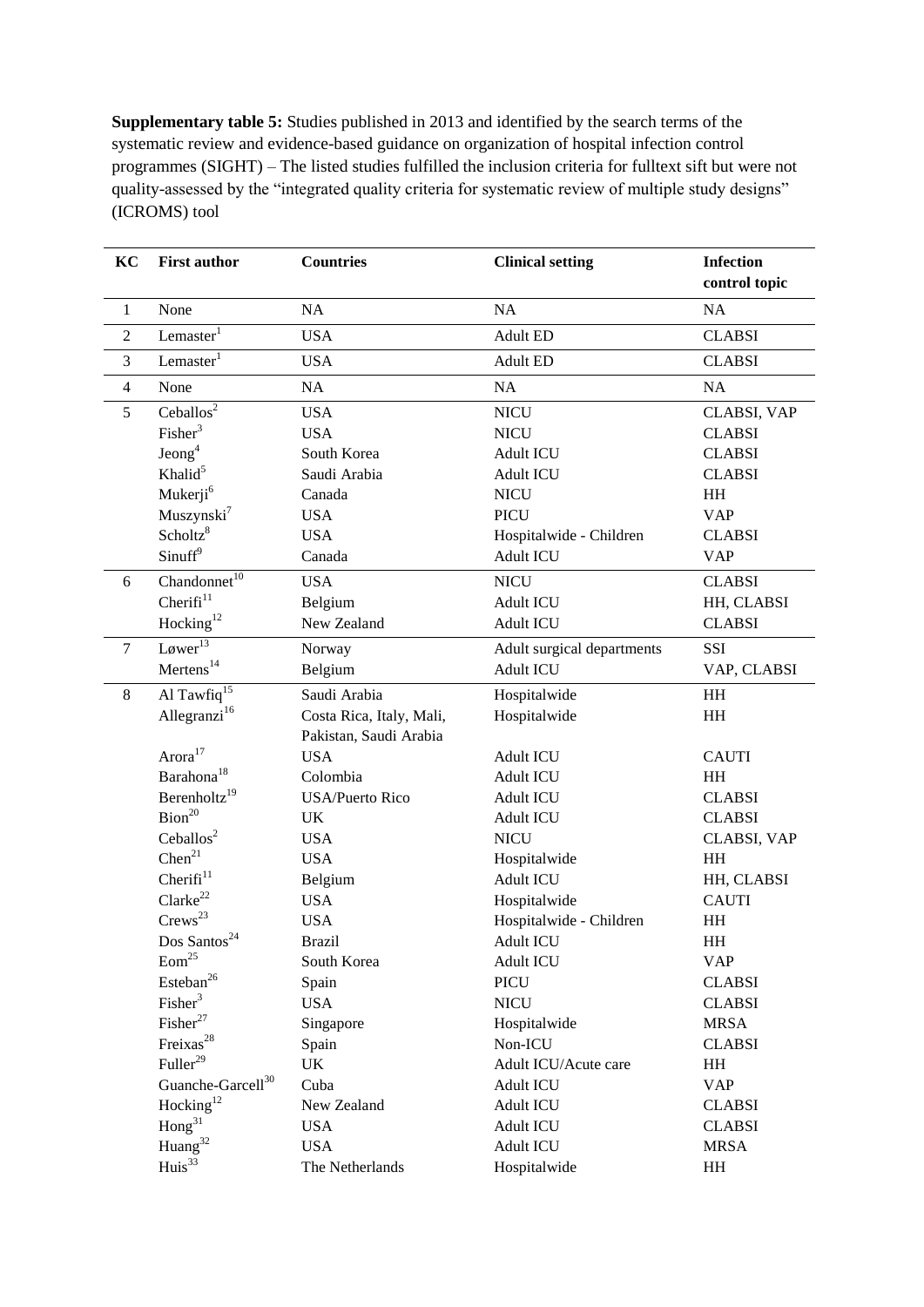|    | Huis <sup>34</sup>          | The Netherlands                                        | Hospitalwide               | HH            |
|----|-----------------------------|--------------------------------------------------------|----------------------------|---------------|
|    | Jaggi <sup>35</sup>         | India                                                  | <b>Adult ICU</b>           | <b>CLABSI</b> |
|    | Jeong <sup>4</sup>          | South Korea                                            | <b>Adult ICU</b>           | <b>CLABSI</b> |
|    | Kanj <sup>36</sup>          | Lebanon                                                | <b>Adult ICU</b>           | <b>CAUTI</b>  |
|    | Khalid <sup>5</sup>         | Saudi Arabia                                           | <b>Adult ICU</b>           | <b>CLABSI</b> |
|    | Kim <sup>37</sup>           | South Korea                                            | Hospitalwide               | HH, MRSA      |
|    | Krein <sup>38</sup>         | <b>USA</b>                                             | Hospitalwide               | <b>CAUTI</b>  |
|    | Leblebicioglu <sup>39</sup> | Turkey                                                 | <b>Adult ICU</b>           | <b>CLABSI</b> |
|    | Leblebicioglu <sup>40</sup> | Turkey                                                 | <b>Adult ICU</b>           | <b>CAUTI</b>  |
|    | $Lee^{41}$                  | France, Germany, Greece,                               | Surgical wards             | HH            |
|    |                             | Israel, Italy, Serbia,                                 |                            |               |
|    |                             | Scotland, Spain,                                       |                            |               |
|    |                             | Switzerland                                            |                            |               |
|    | $\mathrm{Lim}^{42}$         | Taiwan                                                 | <b>Adult ICU</b>           | <b>VAP</b>    |
|    | Lin <sup>43</sup>           | <b>USA</b>                                             | <b>Adult ICU</b>           | <b>CLABSI</b> |
|    | Liu <sup>44</sup>           | Taiwan                                                 | <b>Adult ICU</b>           | <b>CLABSI</b> |
|    | Liu <sup>45</sup>           | Taiwan                                                 | <b>Adult ICU</b>           | <b>VAP</b>    |
|    | $\mbox{Marra}^{46}$         | <b>Brazil</b>                                          | <b>Adult ICU</b>           | HH            |
|    | Mazi <sup>47</sup>          | Saudi Arabia                                           | Adult ICU, NICU, Burn unit | HH            |
|    | Mc Mullan <sup>48</sup>     | <b>USA</b>                                             | Hospitalwide               | <b>CLABSI</b> |
|    | Mehta <sup>49</sup>         | India                                                  | <b>Adult ICU</b>           | <b>VAP</b>    |
|    | Mermel <sup>50</sup>        | <b>USA</b>                                             | Hospitalwide               | <b>CDI</b>    |
|    | Mukerji <sup>6</sup>        | Canada                                                 | <b>NICU</b>                | HH            |
|    | Muszynski <sup>7</sup>      | <b>USA</b>                                             | <b>PICU</b>                | <b>VAP</b>    |
|    | $\mathrm{Navoa}^{51}$       | Philippines                                            | <b>Adult ICU</b>           | <b>CAUTI</b>  |
|    | Osorio $52$                 | Colombia                                               | <b>Adult ICU</b>           | <b>VAP</b>    |
|    | Palomar <sup>53</sup>       |                                                        | <b>Adult ICU</b>           | <b>CLABSI</b> |
|    | Reichardt <sup>54</sup>     | Spain                                                  | Hospitalwide               | HH            |
|    | Rello <sup>55</sup>         | Germany                                                | <b>Adult ICU</b>           | <b>VAP</b>    |
|    | Rosenthal <sup>56</sup>     | Spain                                                  | <b>Adult ICU</b>           |               |
|    |                             | Argentina, Brazil, China,<br>Colombia, Costa Rica,     |                            | HH            |
|    |                             | Cuba, El Salvador, Greece,                             |                            |               |
|    |                             | India, Lebanon, Lithuania,                             |                            |               |
|    |                             |                                                        |                            |               |
|    |                             | Macedonia, Mexico,                                     |                            |               |
|    |                             | Pakistan, Panama, Peru,<br>Philippines, Poland, Turkey |                            |               |
|    | Rosenthal <sup>57</sup>     |                                                        |                            | <b>CLABSI</b> |
|    |                             | El Salvador, Mexico,<br>Philippines, Tunisia           | <b>NICU</b>                |               |
|    | Saint <sup>58</sup>         | <b>USA</b>                                             | Hospitalwide               | <b>CAUTI</b>  |
|    | Scholtz <sup>8</sup>        | <b>USA</b>                                             | Hospitalwide - Children    | <b>CLABSI</b> |
|    | Sinuff <sup>9</sup>         | Canada                                                 | <b>Adult ICU</b>           | <b>VAP</b>    |
|    | Viana <sup>59</sup>         | <b>Brazil</b>                                          | <b>Adult ICU</b>           | <b>VAP</b>    |
|    | $\mathrm{Walz}^{60}$        | <b>USA</b>                                             | <b>Adult ICU</b>           | <b>CLABSI</b> |
|    | Zhou <sup>61</sup>          | China                                                  | <b>NICU</b>                | <b>VAP</b>    |
|    |                             |                                                        |                            |               |
| 9  | None                        | $\rm NA$                                               | NA                         | NA            |
| 10 | Al Tawfiq <sup>15</sup>     | Saudi Arabia                                           | Hospitalwide               | HH            |
|    | Berenholtz $^{19}$          | <b>USA/Puerto Rico</b>                                 | <b>Adult ICU</b>           | <b>CLABSI</b> |
|    | De Bono $62$                | Europe                                                 | Variable                   | HAI           |
|    | Hong <sup>31</sup>          | <b>USA</b>                                             | <b>Adult ICU</b>           | <b>CLABSI</b> |
|    | $Huis^{63}$                 | The Netherlands                                        | Hospitalwide               | HH            |
|    | Lin <sup>43</sup>           | <b>USA</b>                                             | <b>Adult ICU</b>           | <b>CLABSI</b> |
|    | Palomar <sup>53</sup>       | Spain                                                  | <b>Adult ICU</b>           | <b>CLABSI</b> |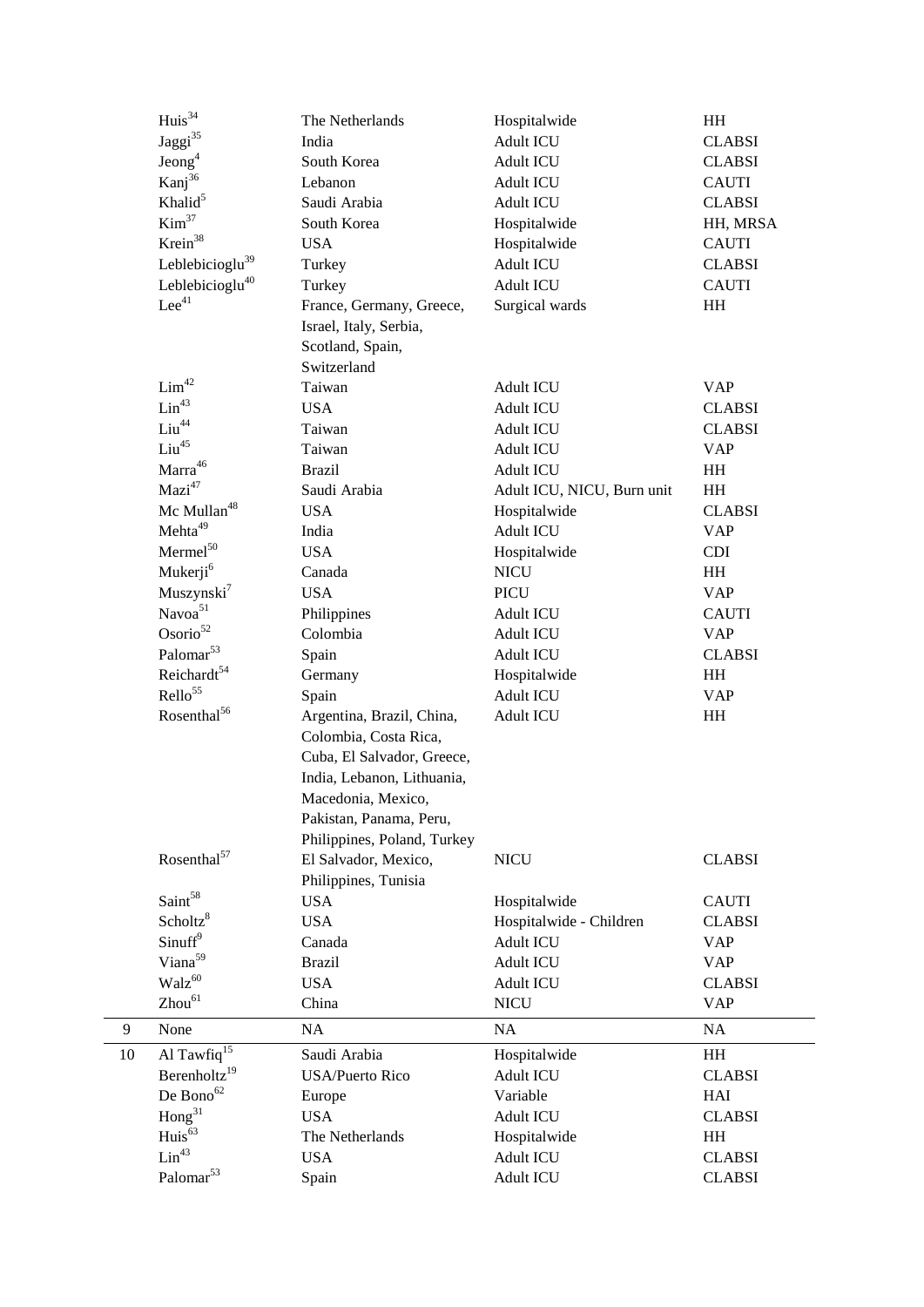| Talbot <sup>64</sup>  | USA  | Hospitalwide      | ΗH  |
|-----------------------|------|-------------------|-----|
| Teixera <sup>65</sup> | 'JSA | <b>Adult SICU</b> | VAP |

CAUTI: Catheter-associated urinary tract infection; CDI: *Clostridium difficile* infections; CLABSI: Central line-associated bloodstream infection; HH: Hand hygiene; ICU: Intensive care unit; KC: Key component; MRSA: Methicillin-resistant *Staphylococcus aureus*; NA: Not applicable; SICU: Surgical intensive care unit; VAP: Ventilator-associated pneumonia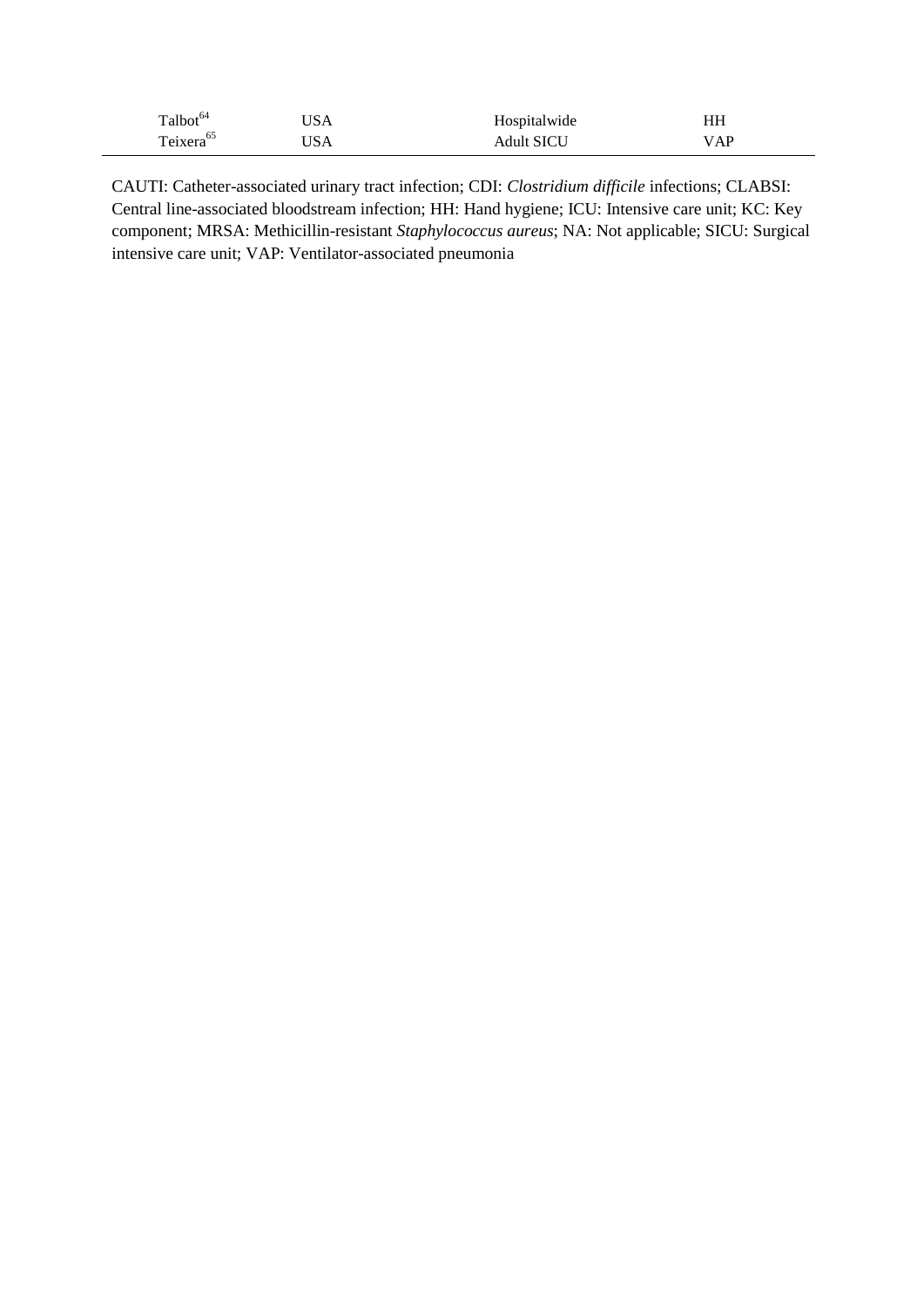# **References**

- <span id="page-61-2"></span>1. LeMaster CH, Hoffart N, Chafe T, Benzer T, Schuur JD. Implementing the central venous catheter infection prevention bundle in the emergency department: experiences among early adopters. *Ann Emerg Med* 2014; **63**: 340-50.
- <span id="page-61-3"></span>2. Ceballos K, Waterman K, Hulett T, Makic MB. Nurse-driven quality improvement interventions to reduce hospital-acquired infection in the NICU. *Adv Neonatal Care* 2013; **13**: 154-63; quiz 64-5.
- <span id="page-61-4"></span>3. Fisher D, Cochran KM, Provost LP, et al. Reducing central line-associated bloodstream infections in North Carolina NICUs. *Pediatrics* 2013; **132**: e1664-71.
- <span id="page-61-5"></span>4. Jeong IS, Park SM, Lee JM, Song JY, Lee SJ. Effect of central line bundle on central lineassociated bloodstream infections in intensive care units. *Am J Infect Control* 2013; **41**: 710-6.
- <span id="page-61-6"></span>5. Khalid I, Al Salmi H, Qushmaq I, Al Hroub M, Kadri M, Qabajah MR. Itemizing the bundle: achieving and maintaining "zero" central line-associated bloodstream infection for over a year in a tertiary care hospital in Saudi Arabia. *Am J Infect Control* 2013; **41**: 1209-13.
- <span id="page-61-7"></span>6. Mukerji A, Narciso J, Moore C, McGeer A, Kelly E, Shah V. An observational study of the hand hygiene initiative: a comparison of preintervention and postintervention outcomes. *BMJ Open* 2013; **3**: e003018.
- <span id="page-61-8"></span>7. Muszynski JA, Sartori J, Steele L, et al. Multidisciplinary quality improvement initiative to reduce ventilator-associated tracheobronchitis in the PICU. *Pediatr Crit Care Med* 2013; **14**: 533-8.
- <span id="page-61-9"></span>8. Scholtz AK, Monachino AM, Nishisaki A, Nadkarni VM, Lengetti E. Central venous catheter dress rehearsals: translating simulation training to patient care and outcomes. *Simul Healthc*  2013; **8**: 341-9.
- <span id="page-61-10"></span>9. Sinuff T, Muscedere J, Cook DJ, et al. Implementation of clinical practice guidelines for ventilator-associated pneumonia: a multicenter prospective study. *Crit Care Med* 2013; **41**: 15-23.
- <span id="page-61-11"></span>10. Chandonnet CJ, Kahlon PS, Rachh P, et al. Health care failure mode and effect analysis to reduce NICU line-associated bloodstream infections. *Pediatrics* 2013; **131**: e1961-9.
- <span id="page-61-12"></span>11. Cherifi S, Gerard M, Arias S, Byl B. A multicenter quasi-experimental study: impact of a central line infection control program using auditing and performance feedback in five Belgian intensive care units. *Antimicrob Resist Infect Control* 2013; **2**: 33.
- <span id="page-61-13"></span>12. Hocking C, Pirret AM. Using a combined nursing and medical approach to reduce the incidence of central line associated bacteraemia in a New Zealand critical care unit: a clinical audit. *Intensive Crit Care Nurs* 2013; **29**: 137-46.
- <span id="page-61-14"></span>13. Lower HL, Eriksen HM, Aavitsland P, Skjeldestad FE. Methodology of the Norwegian Surveillance System for Healthcare-Associated Infections: the value of a mandatory system, automated data collection, and active postdischarge surveillance. *Am J Infect Control* 2013; **41**: 591-6.
- <span id="page-61-15"></span>14. Mertens K, Morales I, Catry B. Infections acquired in intensive care units: results of national surveillance in Belgium, 1997-2010. *J Hosp Infect* 2013; **84**: 120-5.
- <span id="page-61-0"></span>15. Al-Tawfiq JA, Abed MS, Al-Yami N, Birrer RB. Promoting and sustaining a hospital-wide, multifaceted hand hygiene program resulted in significant reduction in health care-associated infections. *Am J Infect Control* 2013; **41**: 482-6.
- <span id="page-61-1"></span>16. Allegranzi B, Gayet-Ageron A, Damani N, Bengaly L, McLaws ML, Moro ML, et al. Global implementation of WHO's multimodal strategy for improvement of hand hygiene: a quasiexperimental study. *Lancet Infect Dis* 2013; **13**: 843-51.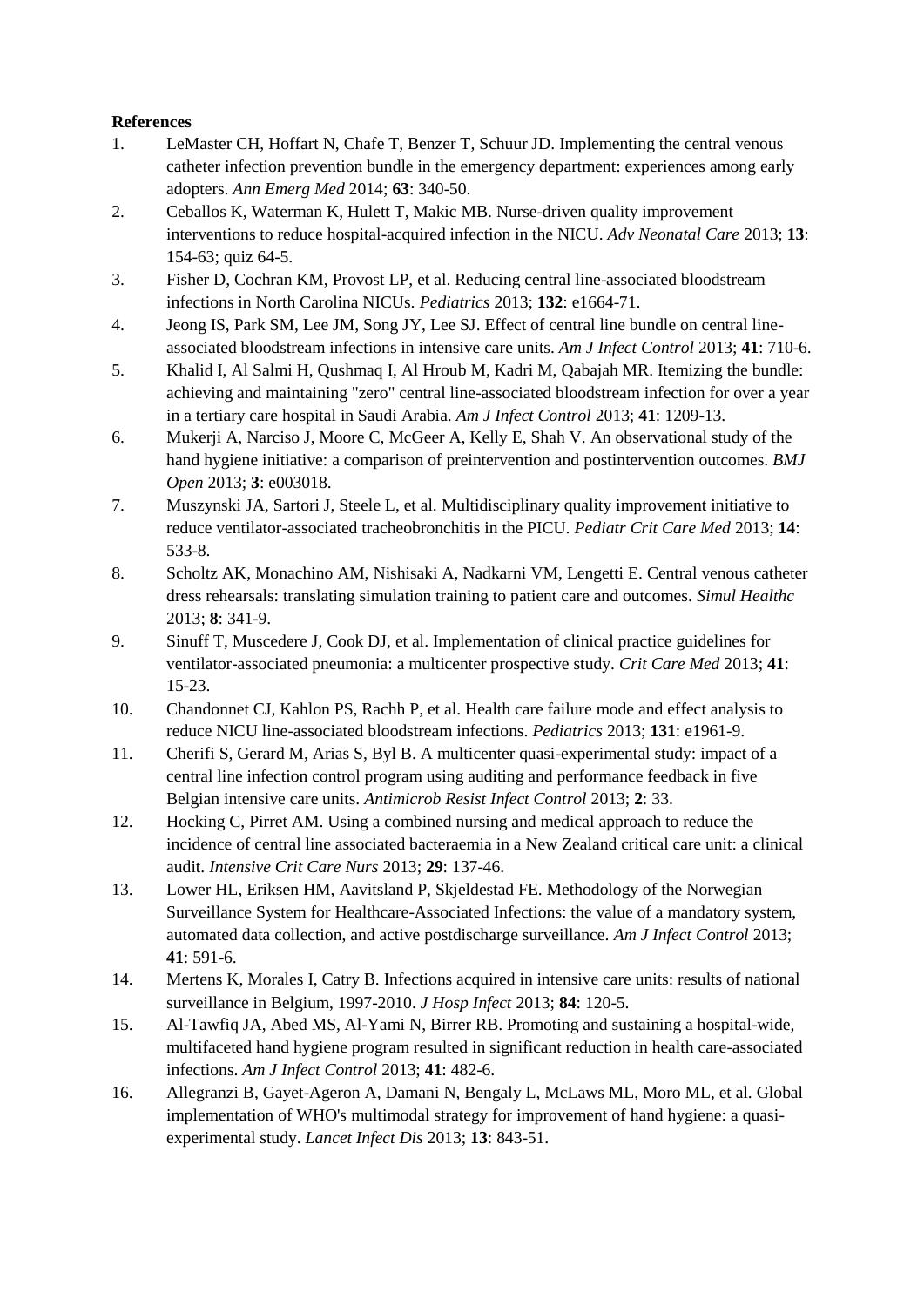- <span id="page-62-7"></span>17. Arora N, Patel K, Engell CA, Larosa JA. The Effect of Interdisciplinary Team Rounds on Urinary Catheter and Central Venous Catheter Days and Rates of Infection. *Am J Med Qual* 2013.
- <span id="page-62-12"></span>18. Barahona-Guzman N, Rodriguez-Calderon ME, Rosenthal VD, et al. Impact of the International Nosocomial Infection Control Consortium (INICC) multidimensional hand hygiene approach in three cities of Colombia. *Int J Infect Dis* 2014; **19**: 67-73.
- <span id="page-62-13"></span>19. Berenholtz SM, Lubomski LH, Weeks K, et al. Eliminating central line-associated bloodstream infections: a national patient safety imperative. *Infec Control Hosp Epidemiol*  2014; **35**: 56-62.
- <span id="page-62-14"></span>20. Bion J, Richardson A, Hibbert P, et al. 'Matching Michigan': a 2-year stepped interventional programme to minimise central venous catheter-blood stream infections in intensive care units in England. *BMJ Qual Saf* 2013; **22**: 110-23.
- <span id="page-62-15"></span>21. Chen LF, Carriker C, Staheli R, et al. Observing and improving hand hygiene compliance: implementation and refinement of an electronic-assisted direct-observer hand hygiene audit program. *Infect Control Hosp Epidemiol* 2013; **34**: 207-10.
- <span id="page-62-16"></span>22. Clarke K, Tong D, Pan Y, et al. Reduction in catheter-associated urinary tract infections by bundling interventions. *Int J Qual Health Care* 2013; **25**: 43-9.
- <span id="page-62-17"></span>23. Crews JD, Whaley E, Syblik D, Starke J. Sustained improvement in hand hygiene at a children's hospital. *Infect Control Hosp Epidemiol* 2013; **34**: 751-3.
- <span id="page-62-2"></span>24. dos Santos RP, Konkewicz LR, Nagel FM, et al. Changes in hand hygiene compliance after a multimodal intervention and seasonality variation. *Am J Infect Control* 2013; **41**: 1012-6.
- <span id="page-62-4"></span>25. Eom JS, Lee MS, Chun HK, et al. The impact of a ventilator bundle on preventing ventilatorassociated pneumonia: a multicenter study. *Am J Infect Control* 2014; **42**: 34-7.
- <span id="page-62-6"></span>26. Esteban E, Ferrer R, Urrea M, et al. The impact of a quality improvement intervention to reduce nosocomial infections in a PICU. *Pediatr Crit Care Med* 2013; **14**: 525-32.
- <span id="page-62-1"></span>27. Fisher D, Tambyah PA, Lin RT, et al. Sustained meticillin-resistant Staphylococcus aureus control in a hyper-endemic tertiary acute care hospital with infrastructure challenges in Singapore. *J Hosp Infect* 2013; **85**: 141-8.
- <span id="page-62-8"></span>28. Freixas N, Bella F, Limon E, Pujol M, Almirante B, Gudiol F. Impact of a multimodal intervention to reduce bloodstream infections related to vascular catheters in non-ICU wards: a multicentre study. *Clin Microbiol Infect* 2013; **19**: 838-44.
- <span id="page-62-10"></span>29. Fuller C, Besser S, Savage J, McAteer J, Stone S, Michie S. Application of a theoretical framework for behavior change to hospital workers' real-time explanations for noncompliance with hand hygiene guidelines. *Am J Infect Control* 2014; **42**: 106-10.
- <span id="page-62-11"></span>30. Guanche-Garcell H, Morales-Perez C, Rosenthal VD. Effectiveness of a multidimensional approach for the prevention of ventilator-associated pneumonia in an adult intensive care unit in Cuba: findings of the International Nosocomial Infection Control Consortium (INICC). *J Infect Public Health* 2013; **6**: 98-107.
- <span id="page-62-0"></span>31. Hong AL, Sawyer MD, Shore A, et al. Decreasing central-line-associated bloodstream infections in connecticut intensive care units. *J Healthc Qual* 2013; **35**: 78-87.
- <span id="page-62-3"></span>32. Huang SS, Septimus E, Kleinman K, et al. Targeted versus universal decolonization to prevent ICU infection. *New Engl J Med* 2013; **368**: 2255-65.
- <span id="page-62-5"></span>33. Huis A, Schoonhoven L, Grol R, Donders R, Hulscher M, van Achterberg T. Impact of a team and leaders-directed strategy to improve nurses' adherence to hand hygiene guidelines: a cluster randomised trial. *Int J Nurs Stud* 2013; **50**: 464-74.
- <span id="page-62-9"></span>34. Huis A, Hulscher M, Adang E, Grol R, van Achterberg T, Schoonhoven L. Cost-effectiveness of a team and leaders-directed strategy to improve nurses' adherence to hand hygiene guidelines: a cluster randomised trial. *Int J Nurs Stud* 2013; **50**: 518-26.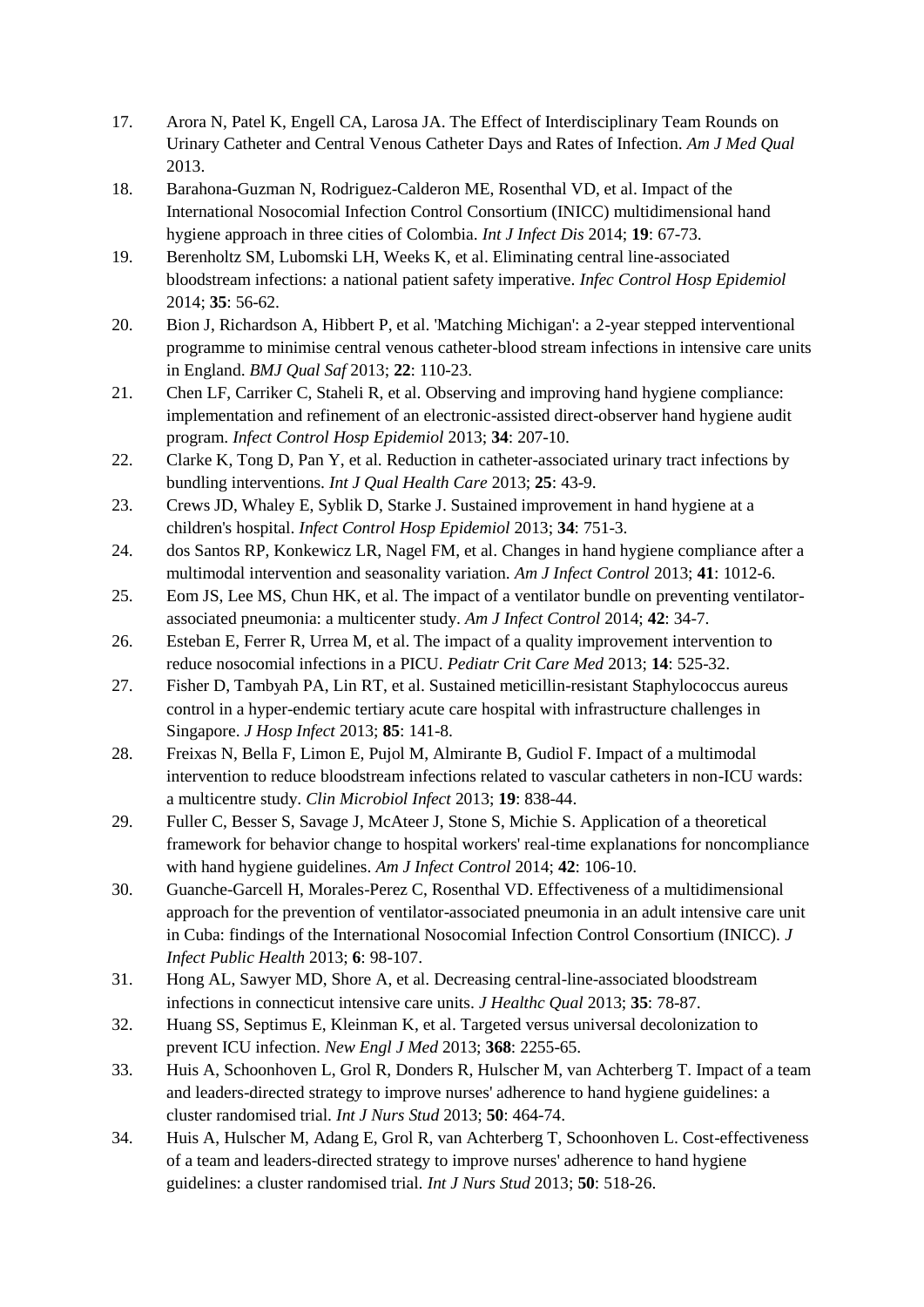- <span id="page-63-12"></span>35. Jaggi N, Rodrigues C, Rosenthal VD, et al. Impact of an international nosocomial infection control consortium multidimensional approach on central line-associated bloodstream infection rates in adult intensive care units in eight cities in India. *Int J Infect Dis* 2013; **17**: e1218-24.
- <span id="page-63-13"></span>36. Kanj SS, Zahreddine N, Rosenthal VD, Alamuddin L, Kanafani Z, Molaeb B. Impact of a multidimensional infection control approach on catheter-associated urinary tract infection rates in an adult intensive care unit in Lebanon: International Nosocomial Infection Control Consortium (INICC) findings. *Int J Infect Dis* 2013; **17**: e686-90.
- <span id="page-63-11"></span>37. Kim YC, Kim MH, Song JE, et al. Trend of methicillin-resistant Staphylococcus aureus (MRSA) bacteremia in an institution with a high rate of MRSA after the reinforcement of antibiotic stewardship and hand hygiene. *Am J Infect Control* 2013; **41**: e39-43.
- <span id="page-63-14"></span>38. Krein SL, Kowalski CP, Harrod M, Forman J, Saint S. Barriers to reducing urinary catheter use: a qualitative assessment of a statewide initiative. *JAMA Intern Med* 2013; **173**: 881-6.
- <span id="page-63-0"></span>39. Leblebicioglu H, Ozturk R, Rosenthal VD, et al. Impact of a multidimensional infection control approach on central line-associated bloodstream infections rates in adult intensive care units of 8 cities of Turkey: findings of the International Nosocomial Infection Control Consortium (INICC). *Ann Clin Microbiol Antimicrob* 2013; **12**: 10.
- <span id="page-63-1"></span>40. Leblebicioglu H, Ersoz G, Rosenthal VD, et al. Impact of a multidimensional infection control approach on catheter-associated urinary tract infection rates in adult intensive care units in 10 cities of Turkey: International Nosocomial Infection Control Consortium findings (INICC). *Am J Infect Control* 2013; **41**: 885-91.
- <span id="page-63-2"></span>41. Lee AS, Cooper BS, Malhotra-Kumar S, et al. Comparison of strategies to reduce meticillinresistant Staphylococcus aureus rates in surgical patients: a controlled multicentre intervention trial. *BMJ Open* 2013; **3**: e003126.
- <span id="page-63-3"></span>42. Lim KP, Kuo SW, Ko WJ, et al. Efficacy of ventilator-associated pneumonia care bundle for prevention of ventilator-associated pneumonia in the surgical intensive care units of a medical center. *J Microbiol Immunol Infect* 2013.
- <span id="page-63-4"></span>43. Lin DM, Weeks K, Holzmueller CG, Pronovost PJ, Pham JC. Maintaining and sustaining the On the CUSP: stop BSI model in Hawaii. *Jt Comm J Qual Patient Saf* 2013; **39**: 51-60.
- <span id="page-63-5"></span>44. Liu WL, Chen HT, Lin HL, Lai CC, Hsueh PR. Intervention to reduce catheter-related bloodstream infections in an intensive care unit at a regional hospital in Southern Taiwan. *J Microbiol Immunol Infect* 2013; **46**: 243-4.
- <span id="page-63-6"></span>45. Liu WL, Lin HL, Lai CC, Hsueh PR. A multidisciplinary team care bundle for reducing ventilator-associated pneumonia at a hospital in southern Taiwan. *J Microbiol Immunol Infect*  2013; **46**: 313-4.
- <span id="page-63-7"></span>46. Marra AR, Noritomi DT, Westheimer Cavalcante AJ, et al. A multicenter study using positive deviance for improving hand hygiene compliance. *Am J Infect Control* 2013; **41**: 984-8.
- <span id="page-63-8"></span>47. Mazi W, Senok AC, Al-Kahldy S, Abdullah D. Implementation of the world health organization hand hygiene improvement strategy in critical care units. *Antimicrob Resist Infect Control* 2013; **2**: 15.
- <span id="page-63-9"></span>48. McMullan C, Propper G, Schuhmacher C, et al. A multidisciplinary approach to reduce central line-associated bloodstream infections. *Jt Comm J Qual patient Saf* 2013; **39**: 61-9.
- <span id="page-63-10"></span>49. Mehta Y, Jaggi N, Rosenthal VD, et al. Effectiveness of a multidimensional approach for prevention of ventilator-associated pneumonia in 21 adult intensive-care units from 10 cities in India: findings of the International Nosocomial Infection Control Consortium (INICC). *Epidemiol Infect* 2013; **141**: 2483-91.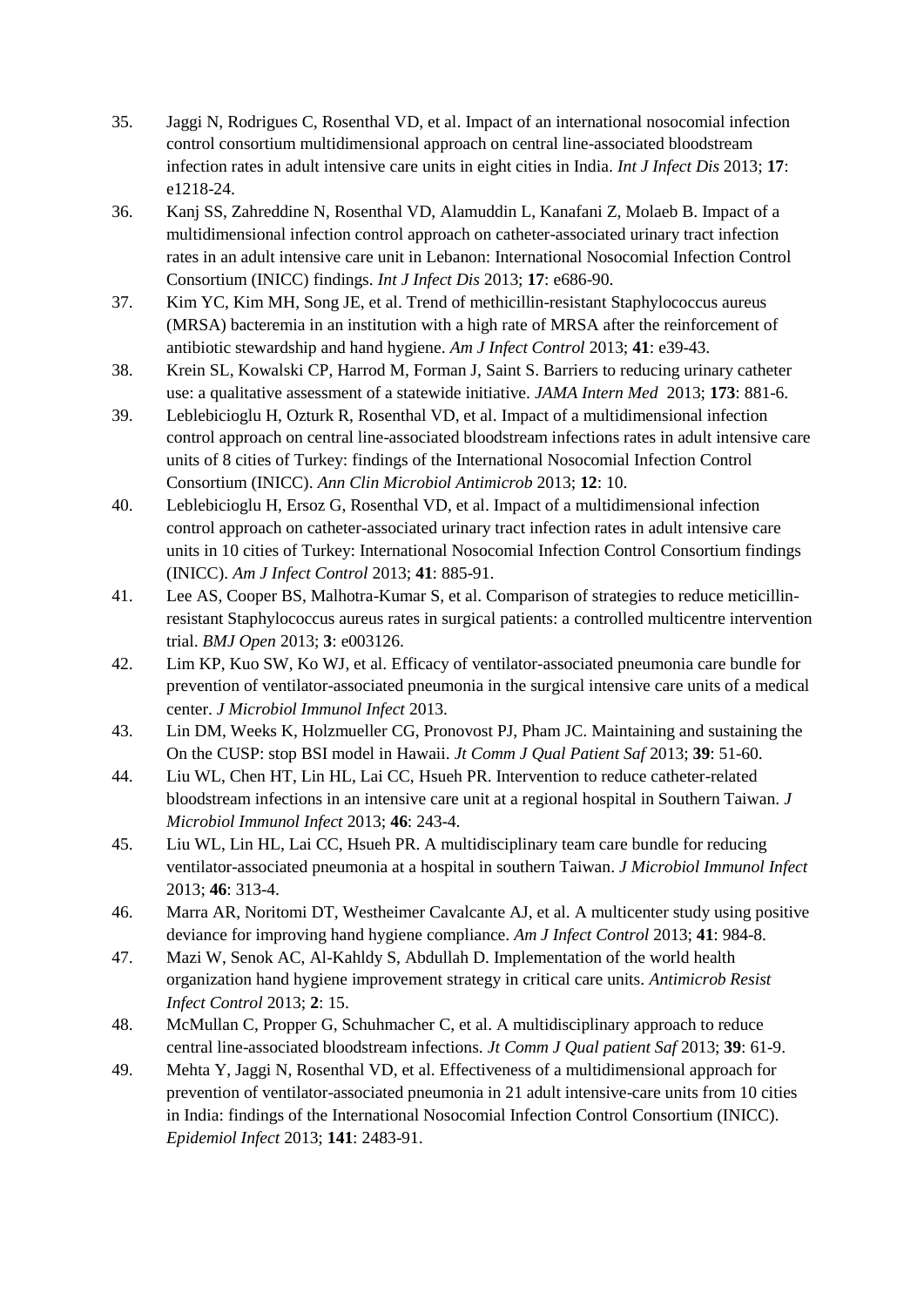- <span id="page-64-0"></span>50. Mermel LA, Jefferson J, Blanchard K, et al. Reducing Clostridium difficile incidence, colectomies, and mortality in the hospital setting: a successful multidisciplinary approach. *Jt Comm J Qual Patient Saf* 2013; **39**: 298-305.
- <span id="page-64-1"></span>51. Navoa-Ng JA, Berba R, Rosenthal VD, Villanueva VD, et al. Impact of an International Nosocomial Infection Control Consortium multidimensional approach on catheter-associated urinary tract infections in adult intensive care units in the Philippines: International Nosocomial Infection Control Consortium (INICC) findings. *J Infect Public Health* 2013; **6**: 389-99.
- <span id="page-64-2"></span>52. Osorio J, Alvarez D, Pacheco R, Gomez CA, Lozano A. [Implementation of an insertion bundle for preventing central line-associated bloodstream infections in an Intensive Care Unit in Colombia]. *Rev Chilena Infectol* 2013; **30**: 465-73.
- <span id="page-64-3"></span>53. Palomar M, Alvarez-Lerma F, Riera A, et al. Impact of a national multimodal intervention to prevent catheter-related bloodstream infection in the ICU: the Spanish experience. *Crit Care Med* 2013; **41**: 2364-72.
- <span id="page-64-4"></span>54. Reichardt C, Koniger D, Bunte-Schonberger K, et al. Three years of national hand hygiene campaign in Germany: what are the key conclusions for clinical practice? *J Hosp Infect* 2013; **83 Suppl 1**: S11-6.
- <span id="page-64-5"></span>55. Rello J, Afonso E, Lisboa T, et al. A care bundle approach for prevention of ventilatorassociated pneumonia. *Clin Microbiol Infect* 2013; **19**: 363-9.
- <span id="page-64-6"></span>56. Rosenthal VD, Pawar M, Leblebicioglu H, et al. Impact of the International Nosocomial Infection Control Consortium (INICC) multidimensional hand hygiene approach over 13 years in 51 cities of 19 limited-resource countries from Latin America, Asia, the Middle East, and Europe. *Infect Control Hosp Epidemiol* 2013; **34**: 415-23.
- <span id="page-64-7"></span>57. Rosenthal VD, Duenas L, Sobreyra-Oropeza M, et al. Findings of the International Nosocomial Infection Control Consortium (INICC), part III: effectiveness of a multidimensional infection control approach to reduce central line-associated bloodstream infections in the neonatal intensive care units of 4 developing countries. *Infect Control Hosp Epidemiol* 2013; **34**: 229-37.
- <span id="page-64-8"></span>58. Saint S, Greene MT, Kowalski CP, Watson SR, Hofer TP, Krein SL. Preventing catheterassociated urinary tract infection in the United States: a national comparative study. *JAMA Intern Med* 2013; **173**: 874-9.
- <span id="page-64-9"></span>59. Viana WN, Bragazzi C, Couto de Castro JE, Alves MB, Rocco JR. Ventilator-associated pneumonia prevention by education and two combined bedside strategies. *Int J Qual Health Care* 2013; **25**: 308-13.
- <span id="page-64-10"></span>60. Walz JM, Ellison RT, 3rd, Mack DA, et al. The Bundle "Plus": The Effect of a Multidisciplinary Team Approach to Eradicate Central Line-Associated Bloodstream Infections. *Anesth Analg* 2013. Epub, ahead of print.
- <span id="page-64-11"></span>61. Zhou Q, Lee SK, Jiang SY, et al. Efficacy of an infection control program in reducing ventilator-associated pneumonia in a Chinese neonatal intensive care unit. 24149581 2013; **41**: 1059-64.
- <span id="page-64-12"></span>62. De Bono S, Heling G, Borg MA. Organizational culture and its implications for infection prevention and control in healthcare institutions. *J Hosp Infect* 2014; **86**: 1-6.
- <span id="page-64-13"></span>63. Huis A, Holleman G, van Achterberg T, Grol R, Schoonhoven L, Hulscher M. Explaining the effects of two different strategies for promoting hand hygiene in hospital nurses: a process evaluation alongside a cluster randomised controlled trial. *Implement Sci* 2013; **8**: 41.
- <span id="page-64-14"></span>64. Talbot TR, Johnson JG, Fergus C, et al. Sustained improvement in hand hygiene adherence: utilizing shared accountability and financial incentives. *Infect control Hosp Epidemiol* 2013; **34**: 1129-36.